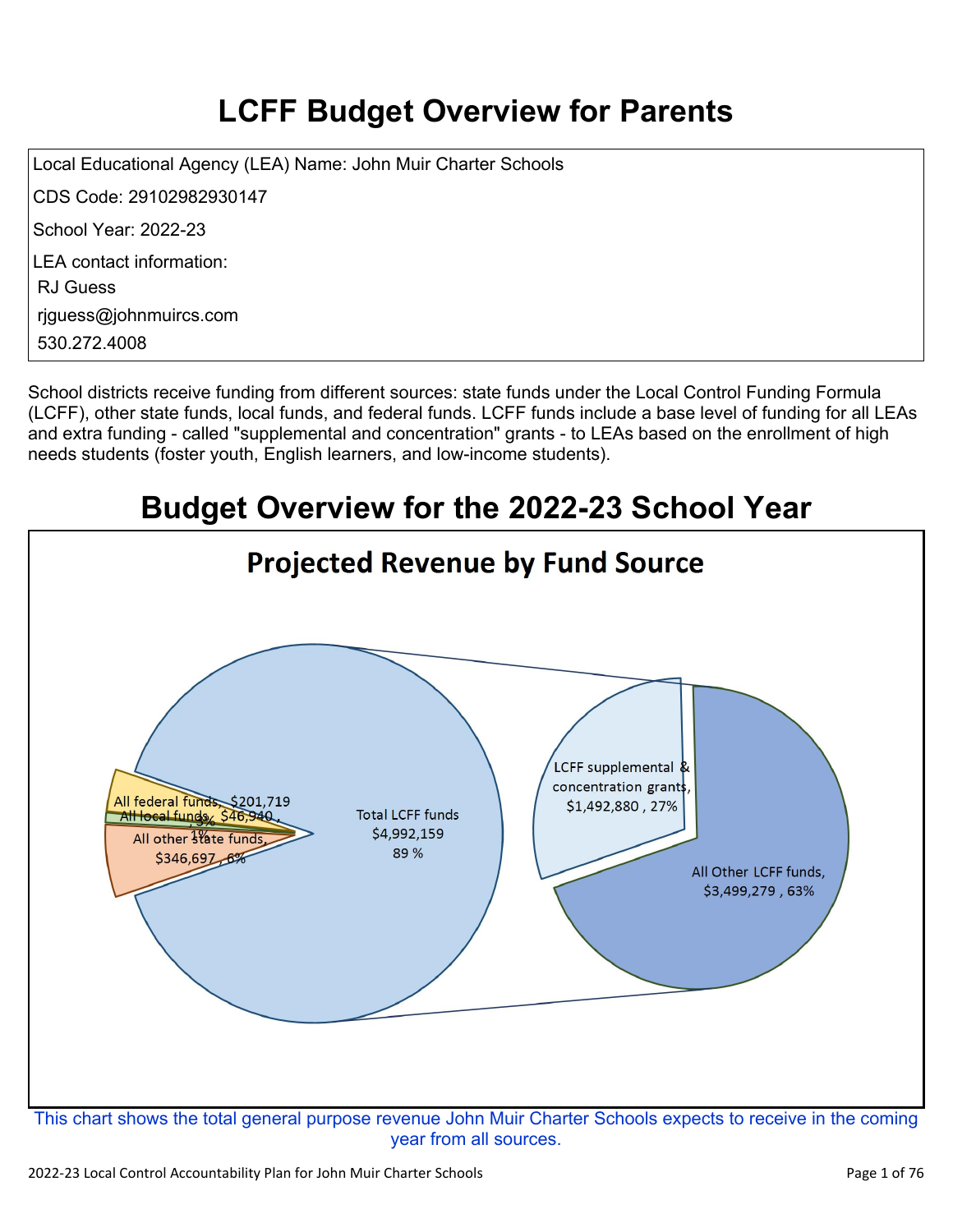The text description for the above chart is as follows: The total revenue projected for John Muir Charter Schools is \$5,587,515, of which \$4,992,159 is Local Control Funding Formula (LCFF), \$346,697 is other state funds, \$46,940 is local funds, and \$201,719 is federal funds. Of the \$4,992,159 in LCFF Funds, \$1,492,880 is generated based on the enrollment of high needs students (foster youth, English learner, and low-income students).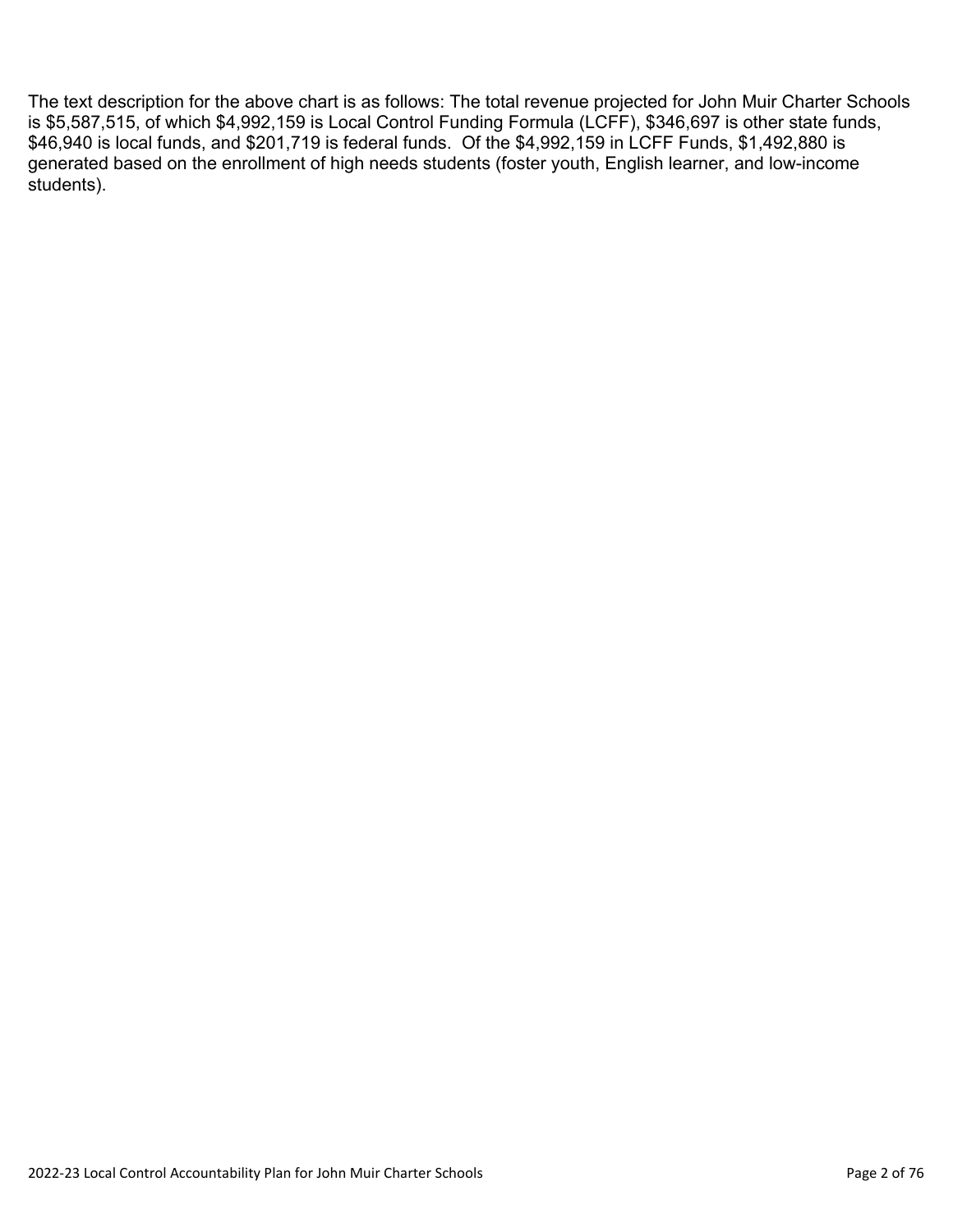# **LCFF Budget Overview for Parents**

The LCFF gives school districts more flexibility in deciding how to use state funds. In exchange, school districts must work with parents, educators, students, and the community to develop a Local Control and Accountability Plan (LCAP) that shows how they will use these funds to serve students.



This chart provides a quick summary of how much John Muir Charter Schools plans to spend for 2022-23. It shows how much of the total is tied to planned actions and services in the LCAP.

The text description of the above chart is as follows: John Muir Charter Schools plans to spend \$5,547,848 for the 2022-23 school year. Of that amount, \$502,937 is tied to actions/services in the LCAP and \$5,044,911 is not included in the LCAP. The budgeted expenditures that are not included in the LCAP will be used for the following:

50% of the expenditures not included in the LCAP are for salaries providing direct services to students. In addition, the 2022-23 budget will be used to provide meals to students, rent for classroom space, classroom materials and supplies, technology equipment and internet connectivity, and school administration: school leadership, data and assessment staff, professional development, subscriptions to information systems for attendance and business services, registrar services, payroll, accounts payable, financial reporting, utilities and insurance.

## **Increased or Improved Services for High Needs Students in the LCAP for the 2022-23 School Year**

In 2022-23, John Muir Charter Schools is projecting it will receive \$1,492,880 based on the enrollment of foster youth, English learner, and low-income students. John Muir Charter Schools must describe how it intends to increase or improve services for high needs students in the LCAP. John Muir Charter Schools plans to spend \$234,645 towards meeting this requirement, as described in the LCAP.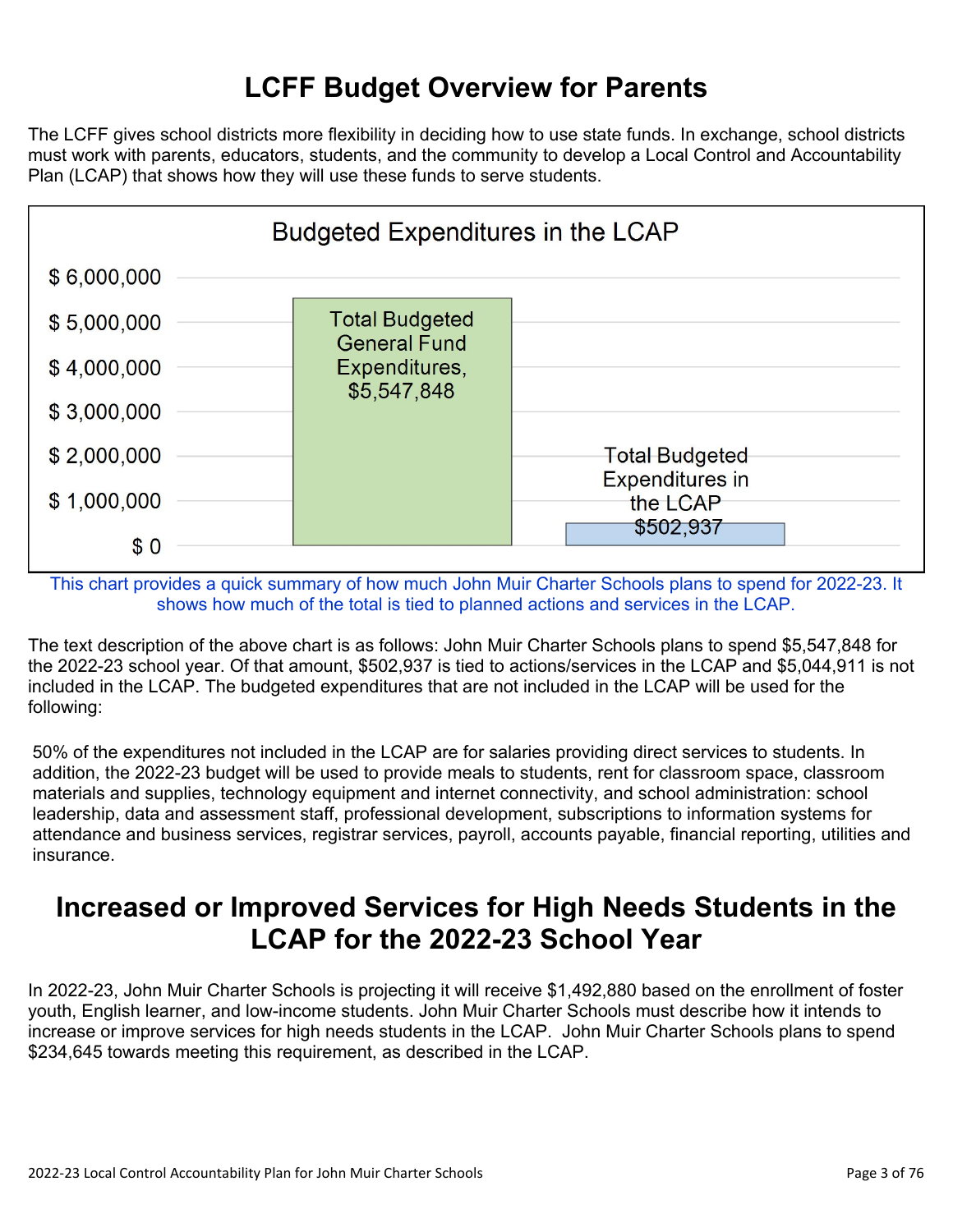# **LCFF Budget Overview for Parents**

# **Update on Increased or Improved Services for High Needs Students in 2021-22**



This chart compares what John Muir Charter Schools budgeted last year in the LCAP for actions and services that contribute to increasing or improving services for high needs students with what John Muir Charter Schools estimates it has spent on actions and services that contribute to increasing or improving services for high needs students in the current year.

The text description of the above chart is as follows: In 2021-22, John Muir Charter Schools's LCAP budgeted \$622,257 for planned actions to increase or improve services for high needs students. John Muir Charter Schools actually spent \$569,125 for actions to increase or improve services for high needs students in 2021-22.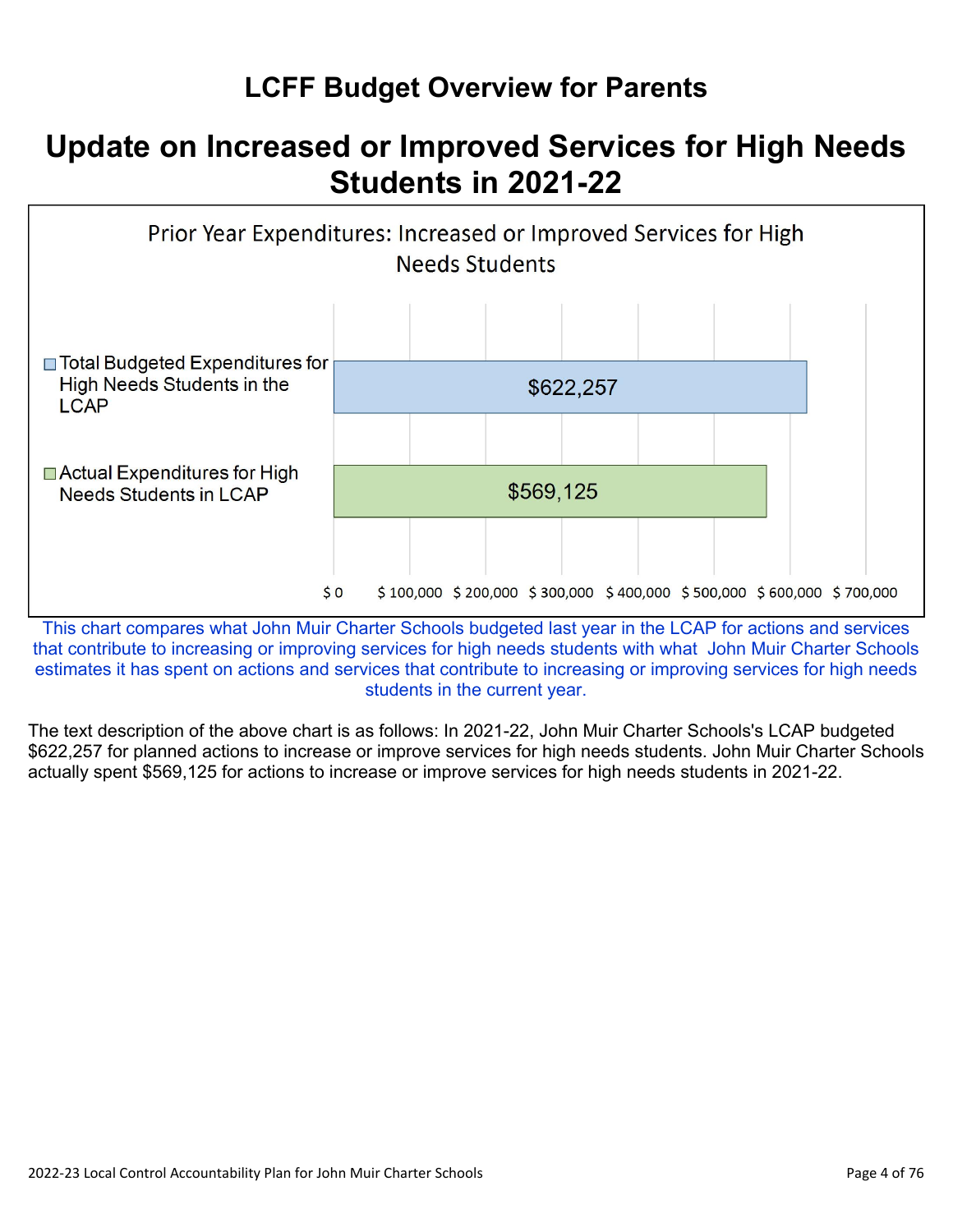# **Supplement to the Annual Update to the 2021–22 Local Control and Accountability Plan**

| <b>Local Educational Agency (LEA) Name</b> | <b>Contact Name and Title</b> | <b>Email and Phone</b>     |
|--------------------------------------------|-------------------------------|----------------------------|
| John Muir Charter Schools                  | 'R.J. Guess                   | $ $ rjguess@johnmuircs.com |
|                                            | <b>Chief Executive Offer</b>  | 530-272-4008               |

California's 2021–22 Budget Act, the federal American Rescue Plan Act of 2021, and other state and federal relief acts have provided local educational agencies (LEAs) with a significant increase in funding to support students, teachers, staff, and their communities in recovering from the COVID-19 pandemic and to address the impacts of distance learning on students. The following is a one-time mid-year report to the local governing board or body and educational partners related to engagement on, and implementation of, these Acts.

A description of how and when the LEA engaged, or plans to engage, its educational partners on the use of funds provided through the Budget Act of 2021 that were not included in the 2020–21 Local Control and Accountability Plan (LCAP).

Throughout the LCAP development process, JMCS receives input on a variety of programs and services provided to students. Due to limited LCFF resources, not all of these expressed needs can be addressed in the LCAP, however, this feedback has been considered in the use of additional funds received. JMCS received the following funds provided through the Budget Act of 2021 that were not included in the LCAP for 2021-2022:

\$502,555 Expanded Learning Opportunities (ELO), \$249,067 for In-Person Instruction (IPI), and \$138,860 under the Educator Effectiveness Block Grant.

JMCS administration sent out a school-wide survey on March 16th, 2021 soliciting feedback on needed materials and support to safely return to in-person instruction in late spring 2021, and by extension for the 2021-2022 school year. Staff were asked to supply information sufficient to order proper equipment for ventilation, cleaning, PPE, etc.

JCMS administration proactively presented a draft plan for ELO (which included IPI) during a regularly scheduled public board meeting held on 4/14/2021.The plan was then shared digitally with the entire JMCS staff and education partners on 4/16/2021 with an option to provide feedback via a survey link.The plan was updated based on feedback and the final plan was adopted at the JMCS board meeting held 5/12/2021.

For the Educator Effectiveness Block Grant JMCS administration drafted a spending plan for these funds and brought the plan before the board at a regularly scheduled public meeting on 11/10/2021 for feedback and discussion. The plan was updated based on feedback and the final plan was adopted at the JMCS board meeting held 12/8/2021. Links to adopted plans: [Extended Learning Opportunities](https://drive.google.com/file/d/1jTJWSTld3aqHb63amSOQs32cwbOBIK5T/view?usp=sharing) (ELO) and [Educator Effectiveness Block.](https://drive.google.com/file/d/12AqBCmhCG_ahTv6M-ANSUf5mbEMWVeDF/view?usp=sharing)

Through regular monthly meetings, public board meetings, and whole-school cohort meetings JCMS has continued to provide opportunities for staff and education partners to offer feedback and make requests to meet the needs of students.

A description of how the LEA used, or plans to use, the additional concentration grant add-on funding it received to increase the number of staff who provide direct services to students on school campuses with an enrollment of students who are low-income, English learners, and/or foster youth that is greater than 55 percent.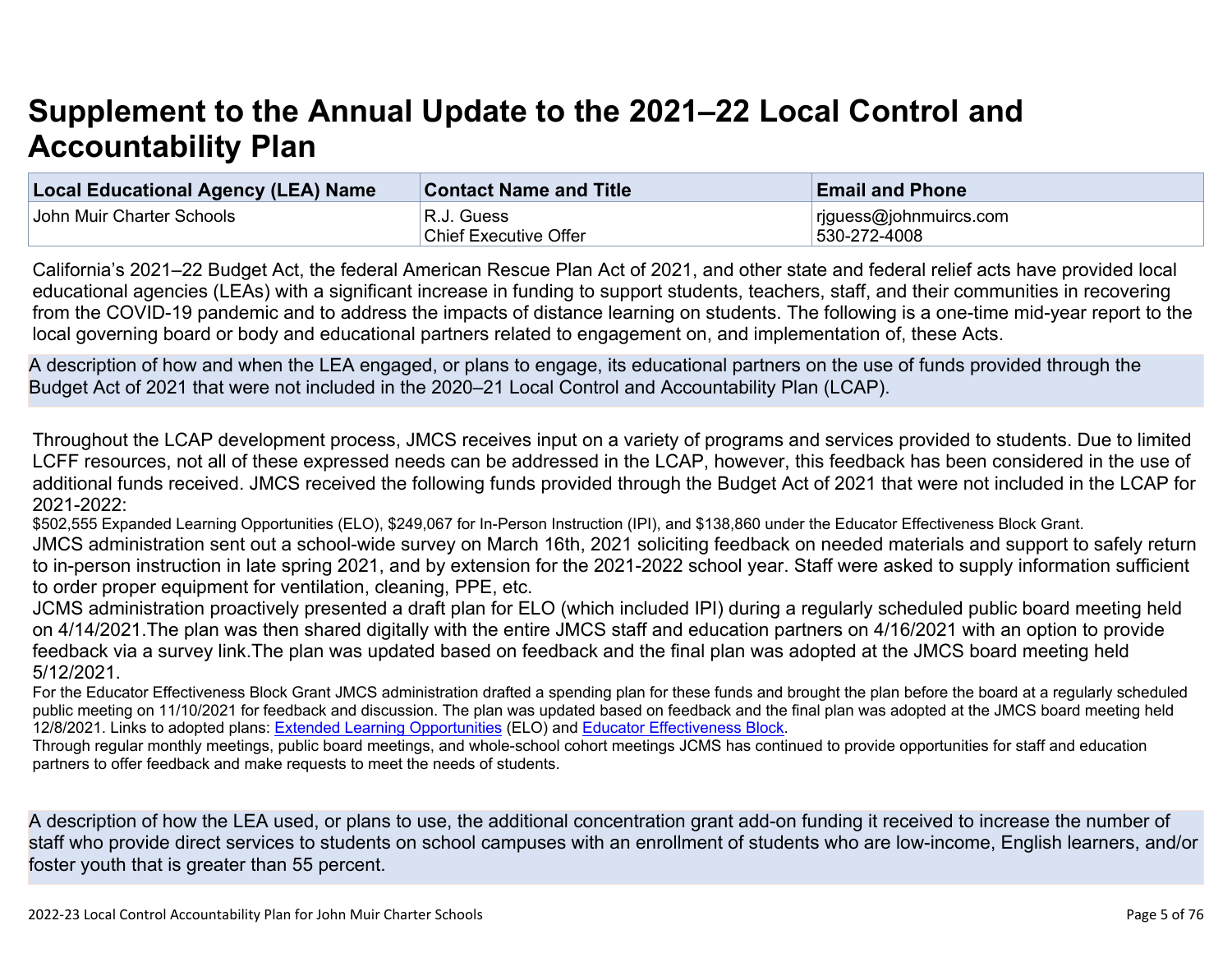A description of how and when the LEA engaged its educational partners on the use of one-time federal funds received that are intended to support recovery from the COVID-19 pandemic and the impacts of distance learning on pupils.

Throughout the LCAP development process, JMCS receives input on a variety of programs and services provided to students. Due to limited LCFF resources, not all of these expressed needs can be addressed in the LCAP, however, this feedback has been considered in the use of additional funds received. JMCS has further engaged Educational Partners and asked for input on the following:

JMCS received coronavirus response and learning loss support funds as follows: \$16,978 allocated to GEER II funds (Coronavirus Response & Relief), \$73,988 allocated to ESSER II funds (Coronavirus Response & Relief), \$131,279 allocated to ESSER III funds (part of the ELO - Emergency Needs and Learning Loss), \$249,067 for IPI (In-Person Instruction)

For ESSER II and IPI planning JMCS administration sent out a school-wide survey on March 16th, 2021 soliciting feedback on needed materials to safely return to in-person instruction in late spring and by extension for the 2021-2022 school year. Staff were asked to supply information sufficient to order proper equipment for ventilation, cleaning, PPE, etc.

For GEER II and ESSER III plans JMCS administration developed the initial draft of the plan. Funds in these categories were considered under the ELO plan, which was discussed at the April 14th, 2021 public board meeting to elicit input and feedback from the JMCS Board of Directors, staff, and public attendees at that meeting. The plan was then shared digitally with all JMCS education partners with an option to provide feedback via a survey link. The feedback from the initial board meeting and survey responses was taken into consideration for revisions to the final spending plan. The final plan was discussed and voted on at the public meeting on May 12th, 2021.

JMCS received no additional GEER I funding during the 2021-2022 school year.

Through regular monthly meetings, public board meetings, and whole-school cohort meetings JCMS has continued to provide opportunities for staff and education partners to offer feedback and make requests to meet the needs of students.

A description of how the LEA is implementing the federal American Rescue Plan Act and federal Elementary and Secondary School Emergency Relief expenditure plan, and the successes and challenges experienced during implementation.

The key areas that JCMS addressed with the allocated funds are:

We have focused our expenditure plan on offering summer school in 2021 and again in 2022, hiring bilingual supplemental tutors for the 2021-22 school year, and further expansion of mental health services. To offset lack of funding due to declining enrollment JMCS will use any remaining funds to retain certificated staff FTEs during the 2021-2022 school year so that direct services to students are uninterrupted. Our summer 2021 summer instruction program was successful and we offered 615 supplemental hours across 16 sites, the majority being in-person services. The primary challenge has been caused by a significant decline in enrollment affecting our overall budget; impacting staffing expenses specifically. It has also been challenging hiring and retaining supplemental instruction classified staff. Three individuals that were hired as supplemental support staff resigned within the first 75 days of school, and finding new candidates has not been productive despite significant outreach efforts. Another challenge, likely faced by all schools, is maintaining continuity for student learning progress around COVID outbreaks of the Delta and Omicron variants among staff and students.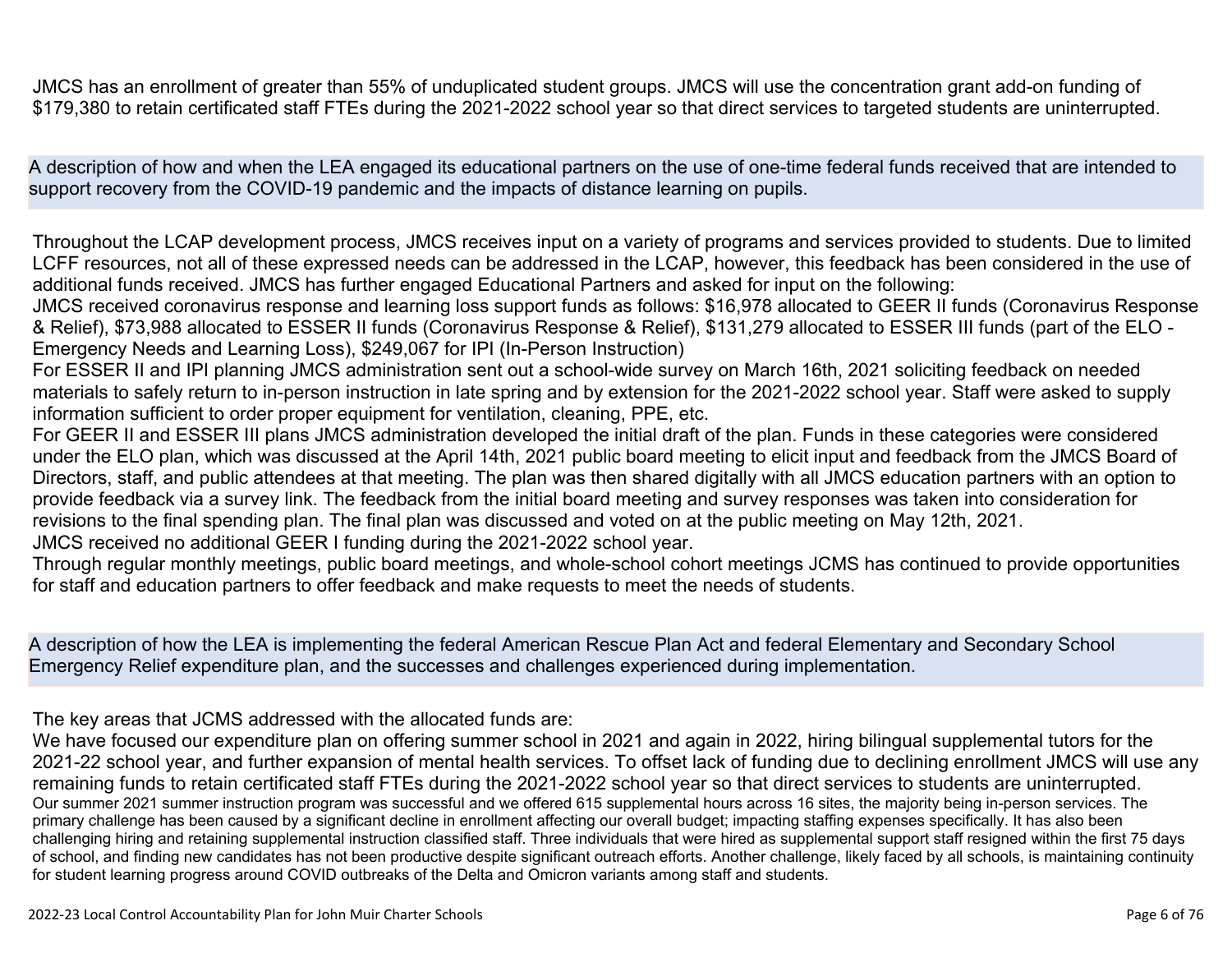A description of how the LEA is using its fiscal resources received for the 2021–22 school year in a manner that is consistent with the applicable plans and is aligned with the LEA's 2021–22 LCAP and Annual Update.

JMCS considers the LCAP to be the comprehensive planning document that captures the priorities, goals, and actions to improve student outcomes. As such, all additional funds received are viewed through the lens of the LCAP to determine where student needs exist and what services are needed to address those needs. Some examples of how these additional funds are aligned are:

*Goal 1: JMCS will provide high quality classroom instruction and curriculum that promotes college and career readiness with interventions in place to eliminate academic barriers to student success.* In alignment with this goal, JMCS allocated grant funding towards Teacher Induction; bringing on support staff, in some cases who are bilingual, to provide supplemental tutoring and skills acceleration for struggling students (EL, SPED, Remediation); and for rigorous and relevant courseware.

*Goal 2: Ensure all school sites have safe, welcoming and inclusive climates for all students, their families and staff where students can engage in a course of study that offers opportunities to build academic self-esteem, develop basic job readiness skills, and develop their social and emotional intelligence as they exit into the world of work.* In alignment with this goal, JMCS allocated grant funding towards equipment for ventilation, cleaning, PPE, etc., providing access to counseling services, and technology.

*Goal 3: Provide professional development for all staff that is a regular and ongoing process. Professional development will address the areas of academic instruction, mental health awareness, career development and safe school culture. It will aim to provide well-rounded support and training for all staff in order to create a continued culture of success for students.* In alignment with this goal, JMCS allocated grant funding towards staff PD in supporting student mental health, social-emotional well-being, college and career readiness, and equitable classroom practices.

# **Instructions for the Supplement to the Annual Update for the 2021–22 Local Control and Accountability Plan Year**

*For additional questions or technical assistance related to the completion of the Supplement to the Annual Update to the 2021–22 Local Control and Accountability Plan (LCAP), please contact the local county office of education (COE), or the California Department of Education's (CDE's)* Local Agency Systems Support Office, by phone at 916-319-0809 or by email at *[lcff@cde.ca.gov](mailto:lcff@cde.ca.gov)*.

## **Introduction**

2022-23 Local Control Accountability Plan for John Muir Charter Schools Page 7 of 76 California's 2021–22 Budget Act, the federal American Rescue Plan Act of 2021, and other state and federal relief acts have provided local educational agencies (LEAs) with a significant increase in funding to support students, teachers, staff, and their communities in recovering from the COVID-19 pandemic and to address the impacts of distance learning on students. Section 124(e) of Assembly Bill 130 requires LEAs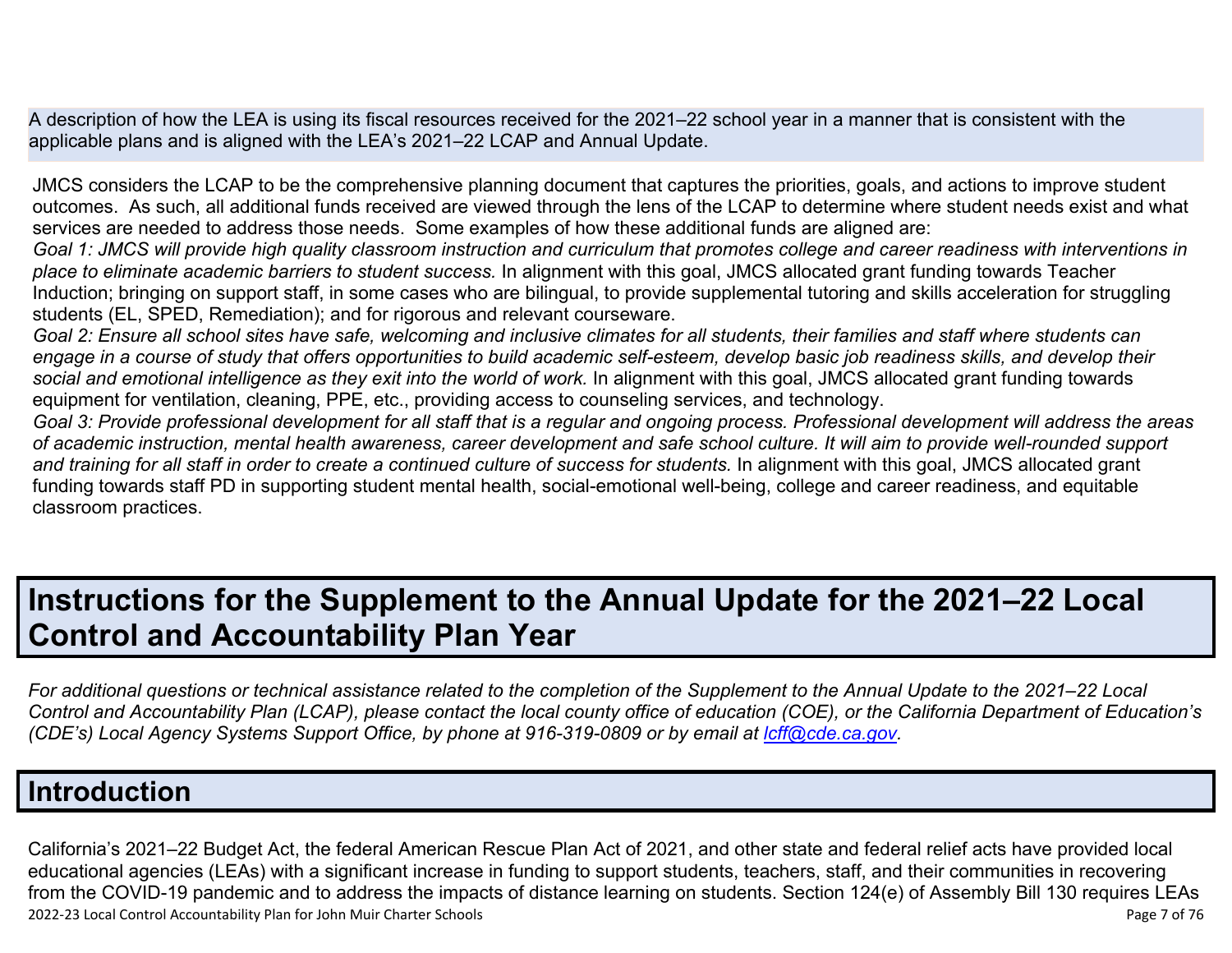to present an update on the Annual Update to the 2021–22 LCAP and Budget Overview for Parents on or before February 28, 2022, at a regularly scheduled meeting of the governing board or body of the LEA. At this meeting, the LEA must include all of the following:

- The Supplement to the Annual Update for the 2021–22 LCAP (2021–22 Supplement);
- All available mid-year outcome data related to metrics identified in the 2021–22 LCAP; and
- Mid-year expenditure and implementation data on all actions identified in the 2021–22 LCAP.

When reporting available mid-year outcome, expenditure, and implementation data, LEAs have flexibility to provide this information as best suits the local context, provided that it is succinct and contains a level of detail that is meaningful and accessible for the LEA's educational partners.

The 2021–22 Supplement is considered part of the 2022–23 LCAP for the purposes of adoption, review, and approval, and must be included with the LCAP as follows:

- The 2022–23 Budget Overview for Parents
- The 2021–22 Supplement
- The 2022-23 LCAP
- The Action Tables for the 2022–23 LCAP
- The Instructions for the LCAP Template

As such, the 2021–22 Supplement will be submitted for review and approval as part of the LEA's 2022–23 LCAP.

## **Instructions**

Respond to the following prompts, as required. In responding to these prompts, LEAs must, to the greatest extent practicable, provide succinct responses that contain a level of detail that will be meaningful and accessible for the LEA's educational partners and the broader public and must, to the greatest extent practicable, use language that is understandable and accessible to parents.

In responding to these prompts, the LEA has flexibility to reference information provided in other planning documents. An LEA that chooses to reference information provided in other planning documents must identify the plan(s) being referenced, where the plan(s) are located (such as a link to a web page), and where in the plan the information being referenced may be found.

**Prompt 1:** "*A description of how and when the LEA engaged, or plans to engage, its* educational partners *on the use of funds provided through the Budget Act of 2021 that were not included in the 2020–21 Local Control and Accountability Plan (LCAP).*"

In general, LEAs have flexibility in deciding what funds are included in the LCAP and to what extent those funds are included. If the LEA received funding through the Budget Act of 2021 that it would have typically included within its LCAP, identify the funds provided in the Budget Act of 2021 that were not included in the LCAP and provide a description of how the LEA has engaged its educational partners on the use of funds. If an LEA included the applicable funds in its adopted 2021–22 LCAP, provide this explanation.

**Prompt 2:** "*A description of how LEA used, or plans to use, the concentration grant add-on funding it received to increase the number of staff*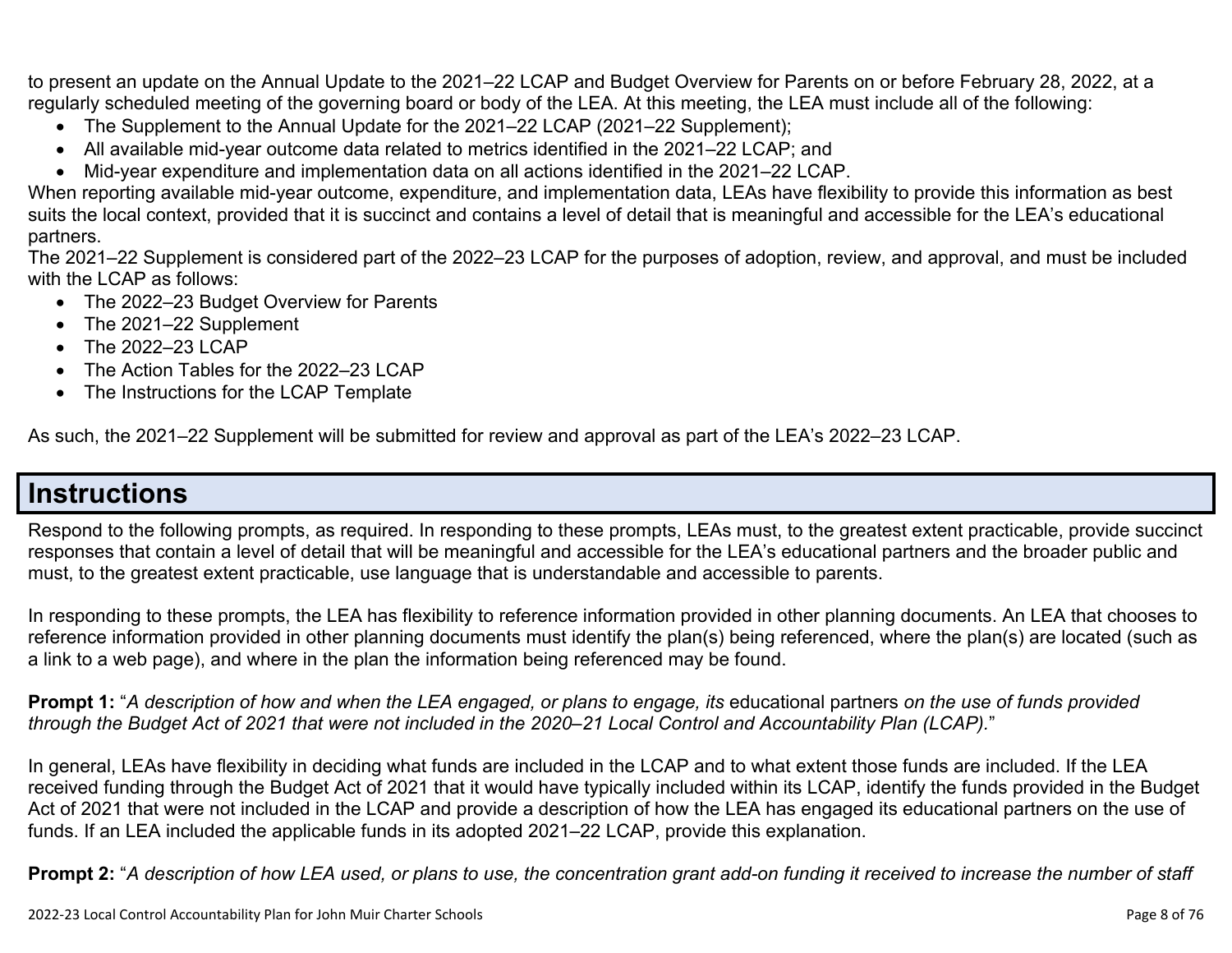*who provide direct services to students on school campuses with an enrollment of students who are low-income, English learners, and/or foster youth that is greater than 55 percent.*"

If LEA does not receive a concentration grant or the concentration grant add-on, provide this explanation.

Describe how the LEA is using, or plans to use, the concentration grant add-on funds received consistent with California *Education Code* Section 42238.02, as amended, to increase the number of certificated staff, classified staff, or both, including custodial staff, who provide direct services to students on school campuses with greater than 55 percent unduplicated pupil enrollment, as compared to schools with an enrollment of unduplicated students that is equal to or less than 55 percent.

In the event that the additional concentration grant add-on is not sufficient to increase the number of staff providing direct services to students at a school with an enrollment of unduplicated students that is greater than 55 percent, describe how the LEA is using the funds to retain staff providing direct services to students at a school with an enrollment of unduplicated students that is greater than 55 percent.

**Prompt 3:** "*A description of how and when the LEA engaged its educational partners on the use of one-time federal funds received that are intended to support recovery from the COVID-19 pandemic and the impacts of distance learning on pupils.*"

If the LEA did not receive one-time federal funding to support recovery from the COVID-19 pandemic and the impacts of distance learning on students, provide this explanation.

Describe how and when the LEA engaged its educational partners on the use of one-time federal funds it received that are intended to support recovery from the COVID-19 pandemic and the impacts of distance learning on students. See the COVID-19 Relief Funding Summary Sheet web page [\(https://www.cde.ca.gov/fg/cr/relieffunds.asp\)](https://www.cde.ca.gov/fg/cr/relieffunds.asp) for a listing of COVID-19 relief funding and the Federal Stimulus Funding web page (<https://www.cde.ca.gov/fg/cr/>) for additional information on these funds. The LEA is not required to describe engagement that has taken place related to state funds.

**Prompt 4:** "A description of how the LEA is implementing the federal American Rescue Plan Act and federal Elementary and Secondary School Emergency Relief expenditure plan, and the successes and challenges experienced during implementation."

If an LEA does not receive ESSER III funding, provide this explanation.

Describe the LEA's implementation of its efforts to maintain the health and safety of students, educators, and other staff and ensure the continuity of services, as required by the federal American Rescue Plan Act of 2021, and its implementation of the federal Elementary and Secondary School Emergency Relief (ESSER) expenditure plan to date, including successes and challenges.

**Prompt 5:** "A description of how the LEA is using its fiscal resources received for the 2021–22 school year in a manner that is consistent with the applicable plans and is aligned with the LEA's 2021–22 LCAP and Annual Update."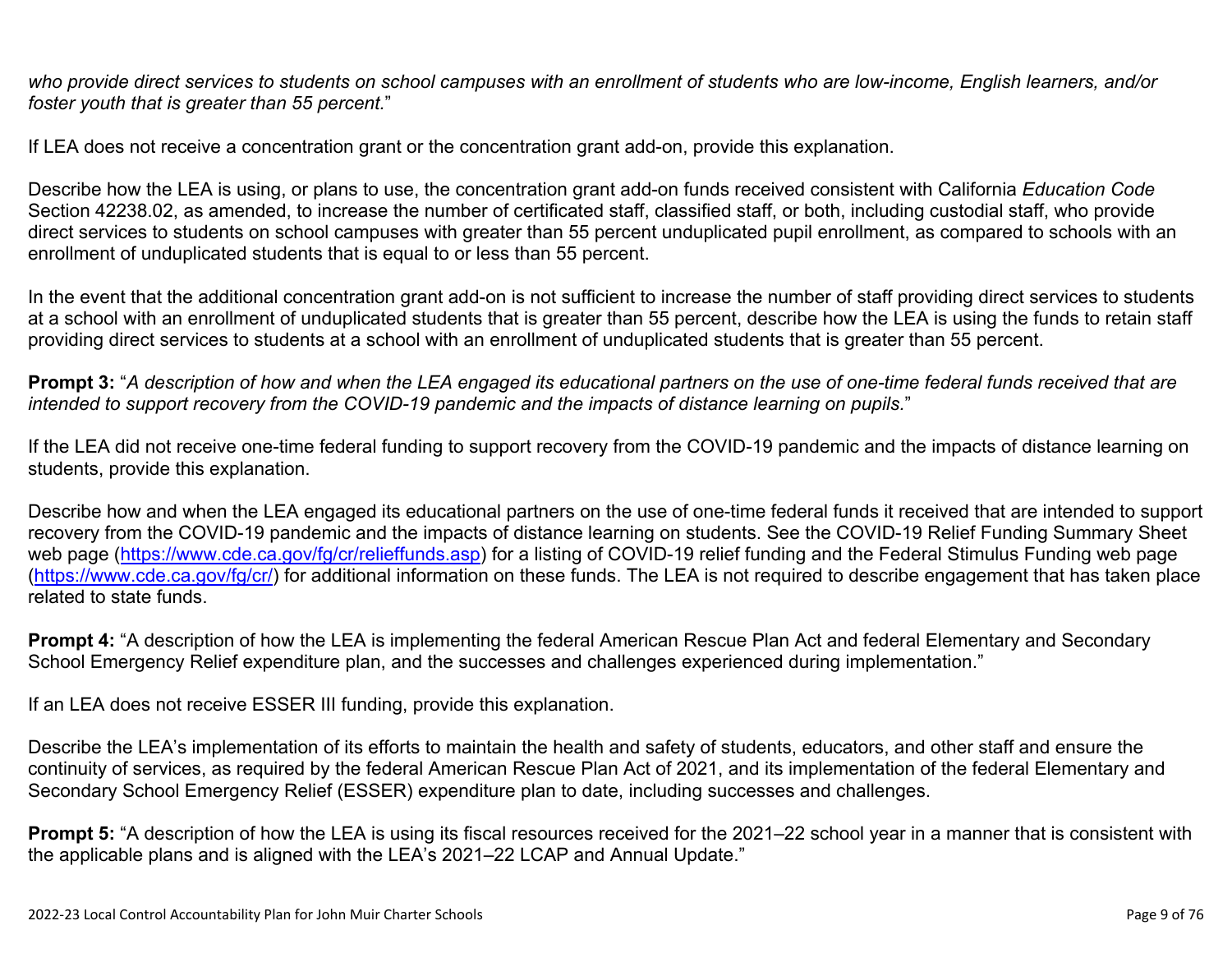Summarize how the LEA is using its fiscal resources received for the 2021–22 school year to implement the requirements of applicable plans in a manner that is aligned with the LEA's 2021–22 LCAP. For purposes of responding to this prompt, "applicable plans" include the Safe Return to In-Person Instruction and Continuity of Services Plan and the ESSER III Expenditure Plan.

California Department of Education November 2021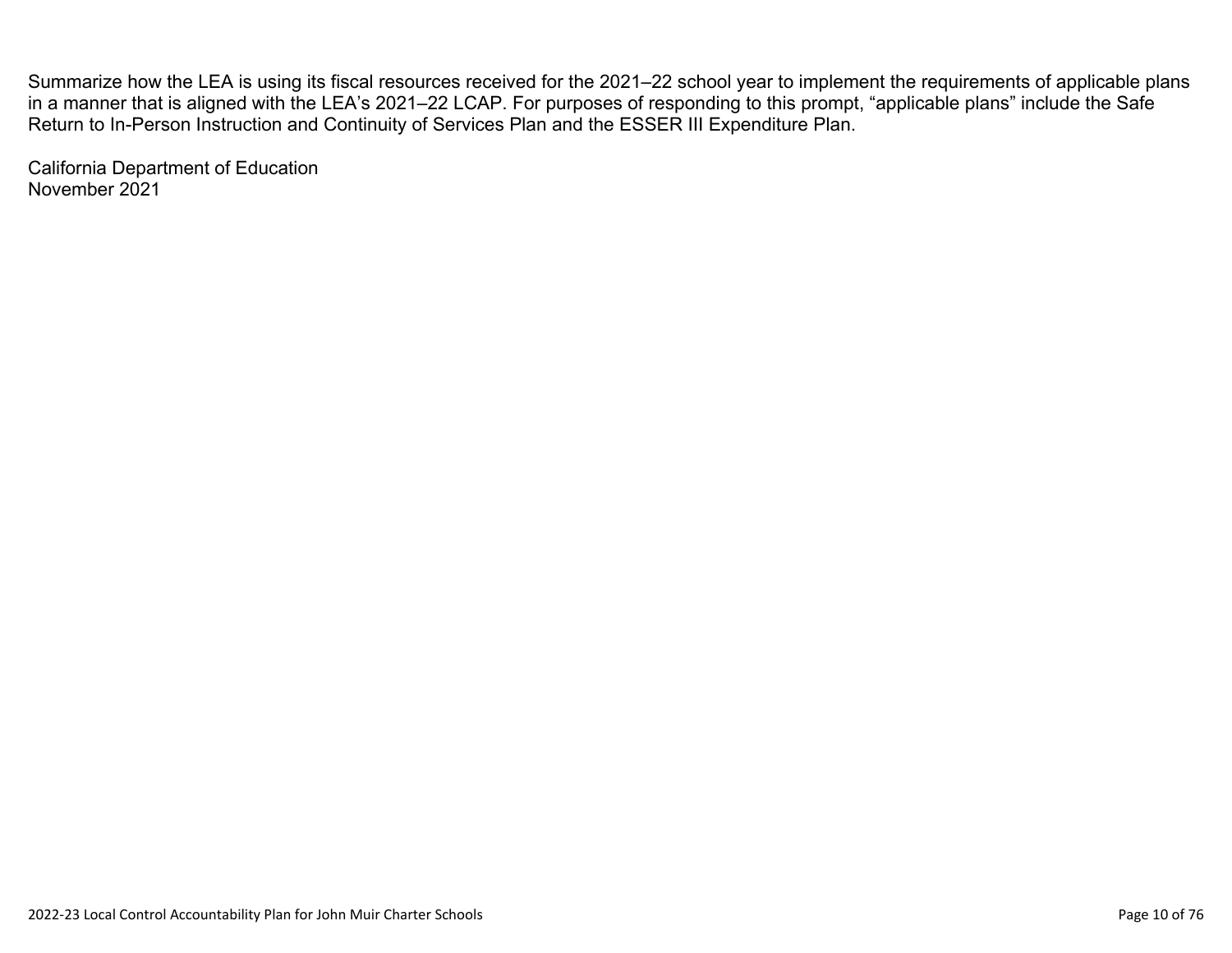# **Local Control Accountability Plan**

**The instructions for completing the Local Control and Accountability Plan (LCAP) follow the template.**

| <b>Local Educational Agency (LEA) Name</b> | <b>Contact Name and Title</b> | <b>Email and Phone</b>                 |
|--------------------------------------------|-------------------------------|----------------------------------------|
| John Muir Charter Schools                  | <b>RJ Guess</b><br>CEO        | riguess@johnmuircs.com<br>530.272.4008 |

# **[Plan Summary \[2022-23\]](http://www.doc-tracking.com/screenshots/22LCAP/Instructions/22LCAPInstructions.htm#PlanSummary)**

## **[General Information](http://www.doc-tracking.com/screenshots/22LCAP/Instructions/22LCAPInstructions.htm#generalinformation)**

A description of the LEA, its schools, and its students in grades transitional kindergarten–12, as applicable to the LEA.

John Muir Charter Schools (JMCS) is a WASC accredited high school that specializes in serving the educational needs of young men and women, most between the ages of 16 and 25, who are seeking to improve their lives by earning a high school diploma while participating in vocational training opportunities. JMCS partners with state, local and federal programs such as the CA Conservation Corps, Local Conservation Corps, YouthBuild and Workforce Innovation and Opportunity Act programs which provide part-time and full-time vocational training for students. JMCS is the educational provider for these programs and commits to serving all students in need of a high school diploma who enroll in these programs. JMCS teachers work closely with partner agency staff to seamlessly integrate the work, life skills, community service and academic experiences of students. We are a committed and passionate team of educators dedicated to serving some of the most high-need students in the state and ensuring they graduate with the ability to attain lifelong, sustainable employment and become active and productive citizens in their communities.

 100% of JMCS students have attended more than one high school, many having been pushed out of the traditional education system earlier in their academic careers. Students enroll with JMCS because they are determined and persistent; they continue to want to prepare themselves for a more successful future. 97% of our students are either lowincome, homeless or foster youth or some combination of the three. They arrive with many challenges and barriers such as housing instability, mental health challenges, addiction, lack of transportation, lack of childcare and basic academic skill deficiencies. We work diligently to support each student's individual needs by addressing academic, vocational and social-emotional development through a personalized approach.

 In addition to offering tailored and engaging standards-based academic instruction towards a high school diploma, JMCS also provides classes in life skills, job readiness, career pathways, parenting, suicide prevention and anger management. Our school sites offer multiple wrap-around services for students, including special education support, case management, caseworkers, probation, WIC, EBT, and other social services. When possible, JMCS works to coordinate with other service providers to gain insights and recommendations about how to increase and maintain student success in our programs.

Our LCAP correlates directly with our vision for student success by providing the direction, goals and funding allocations necessary to support our high-need student population.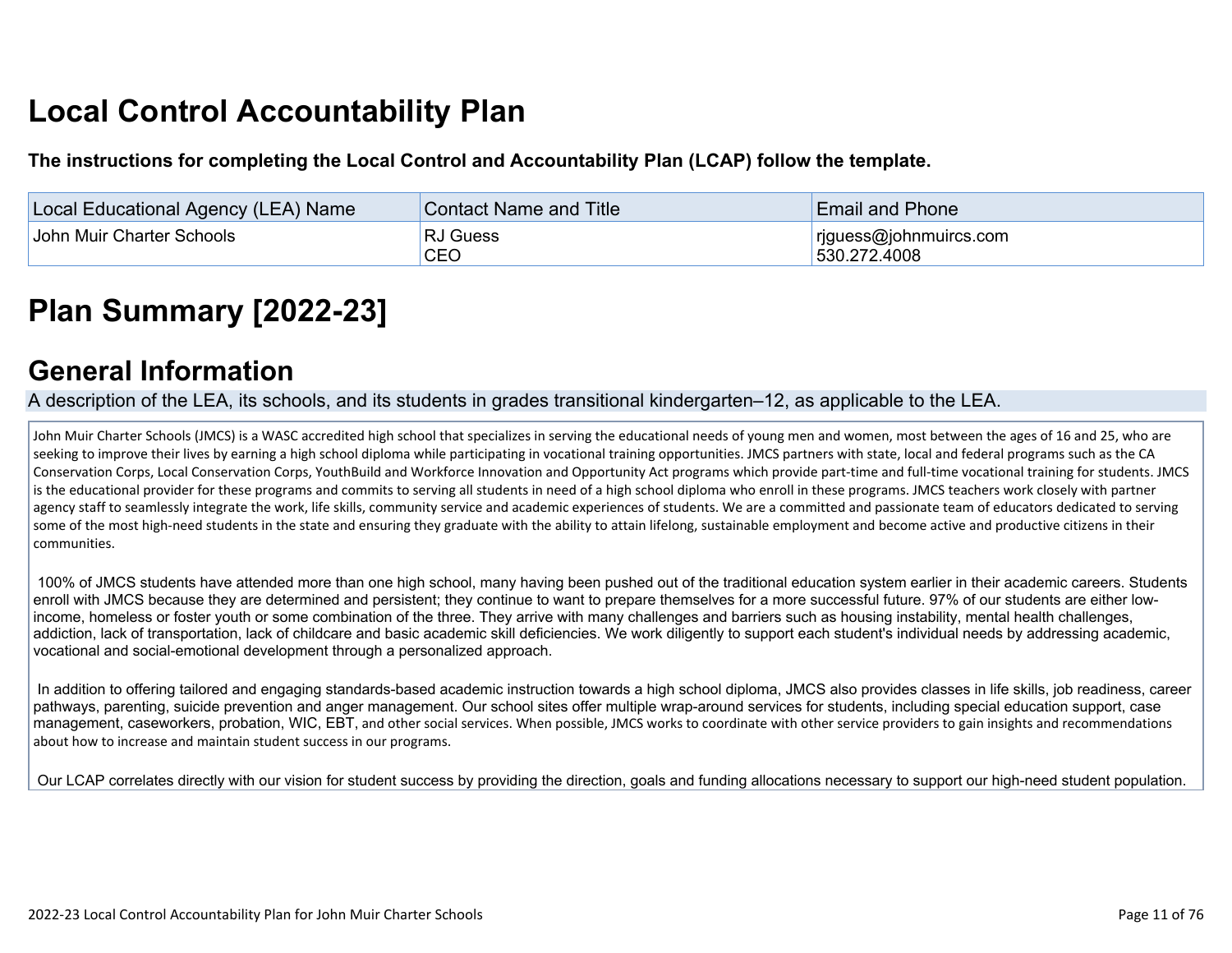# **[Reflections: Successes](http://www.doc-tracking.com/screenshots/22LCAP/Instructions/22LCAPInstructions.htm#ReflectionsSuccesses)**

A description of successes and/or progress based on a review of the California School Dashboard (Dashboard) and local data.

Based on a review of available state and local data, as well as in collaboration with educational partners, JMCS has identified the following successes for the 2021-22 school year:

#### **PROGRESS: STAFF FEELINGS OF SAFETY, CONNECTEDNESS AND HAPPINESS**

 In 2021-22, staff feelings of connectedness and safety remained stable, despite low enrollment and subsequent questions of job security. 96% of staff always felt safe as compared to 92% (2020-21) and 82% (2019-20). 65% of staff always felt connected with their colleagues across the state. While this was lower than 2020-21 when everyone was primarily working from home and virtual connections were easier, it is higher than our last traditional year of work (55% in 2019-20). Feelings of connectedness were supported this year by continued virtual connection opportunities, multiple working groups and a return to in-person instruction with students. In addition, and perhaps most notably, 83% of staff were happy at work as compared to 90% (2020-21) and 82% (2019-20). Again, while this is lower than 2020-21, it is higher than our last traditional year and remarkable considering the challenges this year has presented with continued COVID uncertainties, low enrollment and questions of job security. JMCS will continue to ensure transparency in decision-making, prioritizing relationships and staff well-being as well as work to increase staff recognition in the coming year in order to build upon this success.

#### **PROGRESS: STUDENT SKILLS GROWTH & ACADEMIC ACHIEVEMENT**

 This year, student math and ELA skill growth has returned to pre-pandemic levels with student growth averaging 0.8 grade levels during an average 58 days of enrollment in our programs. Despite the chaos, isolation and seclusion of the past two years, our student skill growth demonstrates the effectiveness of in-person instruction and our students have performed incredibly well this year at a time when services for opportunity youth have plummeted across the state. Additionally, our pre and post-testing rates have returned to pre-pandemic levels, ensuring we are capturing the most accurate data possible on student skill growth. Graduation numbers have also increased since last vear, a trend that also highlights the effectiveness of in-person instruction for our student body. JMCS will continue to implement effective skills acceleration practices and improve implementation of supplemental curriculum and proper course enrollments in the coming year in order to build upon this success.

#### **PROGRESS: STUDENT FEELINGS OF BELONGING**

Considering that our students spent almost two years out of a classroom setting, our school climate data this year is reassuring. While lower than years past, it does remain higher than typical schools and demonstrates that our foundational work to re-engage students in school and create safe learning spaces remains strong. Upon returning to school this year, 87% of students felt safe at school, 71% always felt welcome in class and 87% felt they have a voice in decision-making in their classes. This data demonstrates that we continue to support student re-engagement, while also understanding the need to refocus on mindsets and practices that reinforce feelings of belonging and positive self-esteem for our students who are returning after a long break from school. JMCS will continue to prioritize relationships and creating welcoming environments for students in the coming year in order to build upon this success.

#### **PROGRESS: STAFF SATISFACTION WITH PROFESSIONAL DEVELOPMENT**

This year, 91% of staff felt they grew as an educator because of JMCS professional development offerings, a significant positive response particularly because this year's professional development continued to focus on race and culturally responsive teaching in which staff were asked to probe their beliefs and practices on an increasingly deeper level. PD days also addressed mental health needs and provided teacher choice in some virtual learning sessions. We maintained all of our planned schoolwide learning days and continued to run these days as virtual meetings. In addition to these five days, monthly director meetings included teacher-led book club meetings and there were multiple curriculum pilot meetings as well throughout the year. In addition, a core group of facilitators continued to meet as a team to plan for effective facilitation and content of our professional development days. This group training has supported the highly valuable and engaging professional development days for staff, as evidenced by our staff survey results. JMCS will continue to refine professional development content based on staff needs and feedback in the coming year in order to build upon this success.

\*Progress is reflected in charts and images included as an attachment at the end of this LCAP.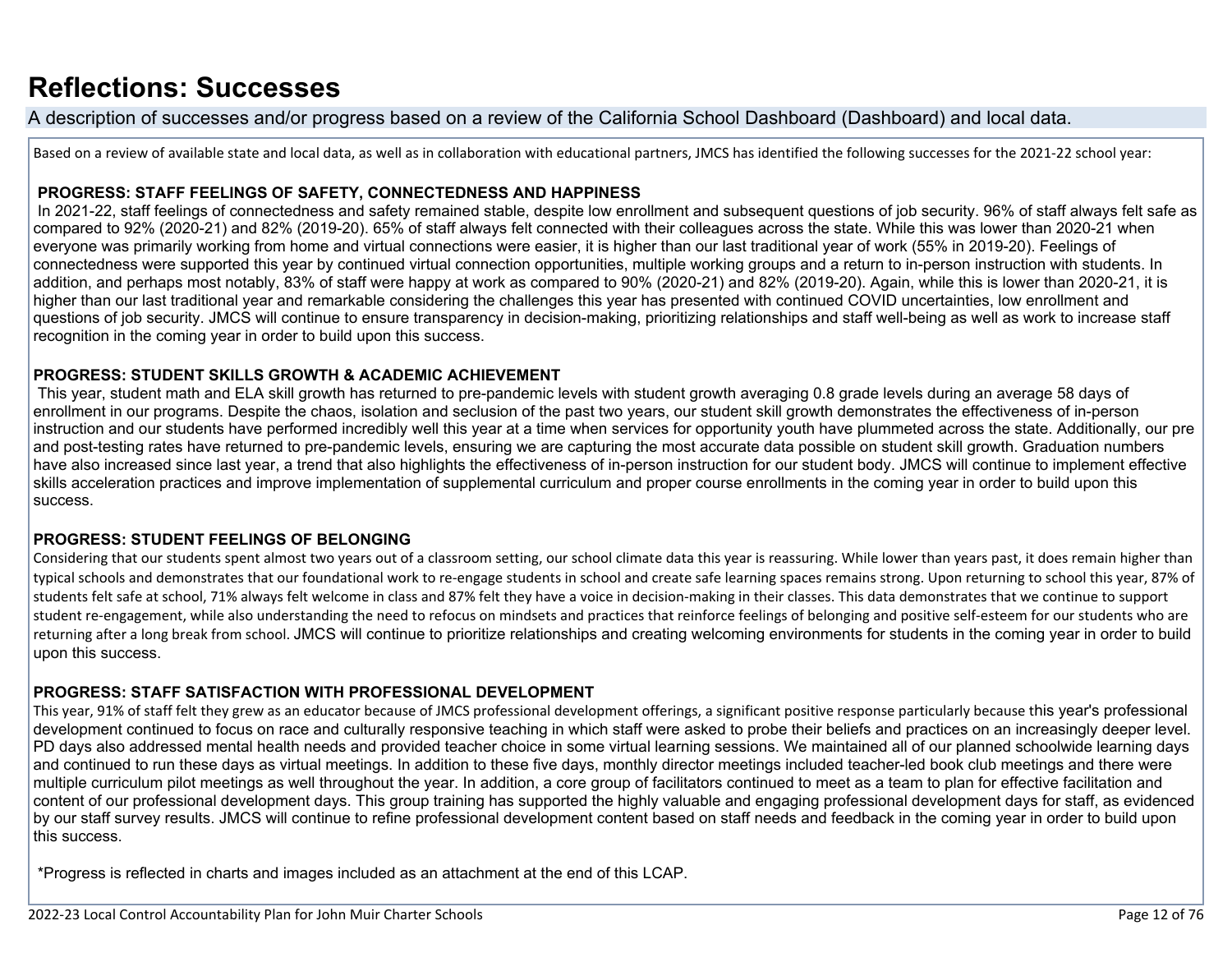# **[Reflections: Identified Need](http://www.doc-tracking.com/screenshots/22LCAP/Instructions/22LCAPInstructions.htm#ReflectionsIdentifiedNeed)**

A description of any areas that need significant improvement based on a review of Dashboard and local data, including any areas of low performance and significant performance gaps among student groups on Dashboard indicators, and any steps taken to address those areas.

Based on a review of available state and local data, as well as in collaboration with educational partners, JMCS has identified the following identified needs for the 2022-23 school year:

### **IDENTIFIED NEED: INSTRUCTIONAL PLANNING FOR HIGHER SKILLED STUDENTS**

While our focus on our lowest performing students continues to be successful, our higher skill level students are demonstrating negative skills growth, indicating a need to improve instructional planning for these students. There are many variables that may explain the lower gains in our higher skilled students: lack of testing buy-in, no enrollment in ELA or math courses because they have the needed credits, and a lack of challenging curriculum are a few of these reasons. However, in reviewing our data a question surfaced regarding what it is like to be a higher skilled student in a JMCS classroom. Because most of our students come in with low academic skills, what is the experience for a student who does not fit that pattern? This question resulted in a reflection on our curriculum and instructional strategies, which we realize are tailored to our students with lower skills. JMCS needs to make sure students with higher skills have more opportunities to engage with academically challenging material and support teachers in developing appropriate instructional plans, including consistent testing messaging, proper course enrollments and more challenging curriculum, including college prep courseware. JMCS is building out an A-G model and this will help to support our higher skilled students in the coming years. (Goal One, Action 1.1)

### **IDENTIFIED NEED: SKILLS ACCELERATION ENROLLMENT**

 Quantitative and qualitative data analysis demonstrates that while enrollment of students in skills acceleration courses is off target (60% of students are properly enrolled in ELA courses and 57% of students are properly enrolled in math courses), our skills growth data and director site visits confirm students are receiving instruction targeted to their skills needs. This indicates a need to improve staff understanding of enrollment procedures, including how to enroll students in the proper courses, how to plan and provide instruction and how to account for time spent practicing basic skill needs. JMCS will include this content in our professional development time in the 2022-23 school year and provide increased director support for these processes, particularly for our new staff next year. (Goal One, Action 1.3)

### **IDENTIFIED NEED: INCREASED ANALYSIS OF ATTRITION DATA**

While attrition data has remained relatively stable (31% in 2021-22 as compared to 29% in 2020-21 and 36% in 2019-20), we have identified a need to improve our understanding of this data, particularly as it pertains to Black students, who represent 14% of our student enrollment but have the highest attrition rate of 42%. As JMCS does not control enrollment in or dismissal from our programs and these determinations are instead made by our partner agencies, JMCS plans to disaggregate our attrition data by type of partner agency and then work in collaboration with our educational partners to share and reflect on this data to plan and implement strategies to improve attrition. In addition, JMCS aims to better support staff with proper identification of students experiencing housing instability, including increasing information sharing between partner agencies and JMCS staff, to ensure these students are receiving the necessary supports. (Goal Two, Action 2.1)

### **IDENTIFIED NEED: STUDENT PROGRESS TRACKING SYSTEMS**

Student survey data demonstrates that not all students are understanding the processes used to track their progress as 49% indicated they did not have or did not know about their Student Achievement Plans (SAPs), although frequent site visits by directors confirm SAPs are in place and used effectively. This indicates a need to both rebrand our SAPs to increase student awareness of these plans as well as to ensure students feel included in setting their academic goals and are able to effectively identify and recognize their academic progress. This work also relates to our school culture data in understanding that we are now working with a population of students with lower skills than before due to COVID-induced school disruptions as well as students who have spent significant time out of a classroom environment. Improving our student tracking systems by directly including students in the branding and process of setting and monitoring goals will not only help to ensure students are self-directed learners but will also help to increase their sense of belonging and academic self-esteem. This work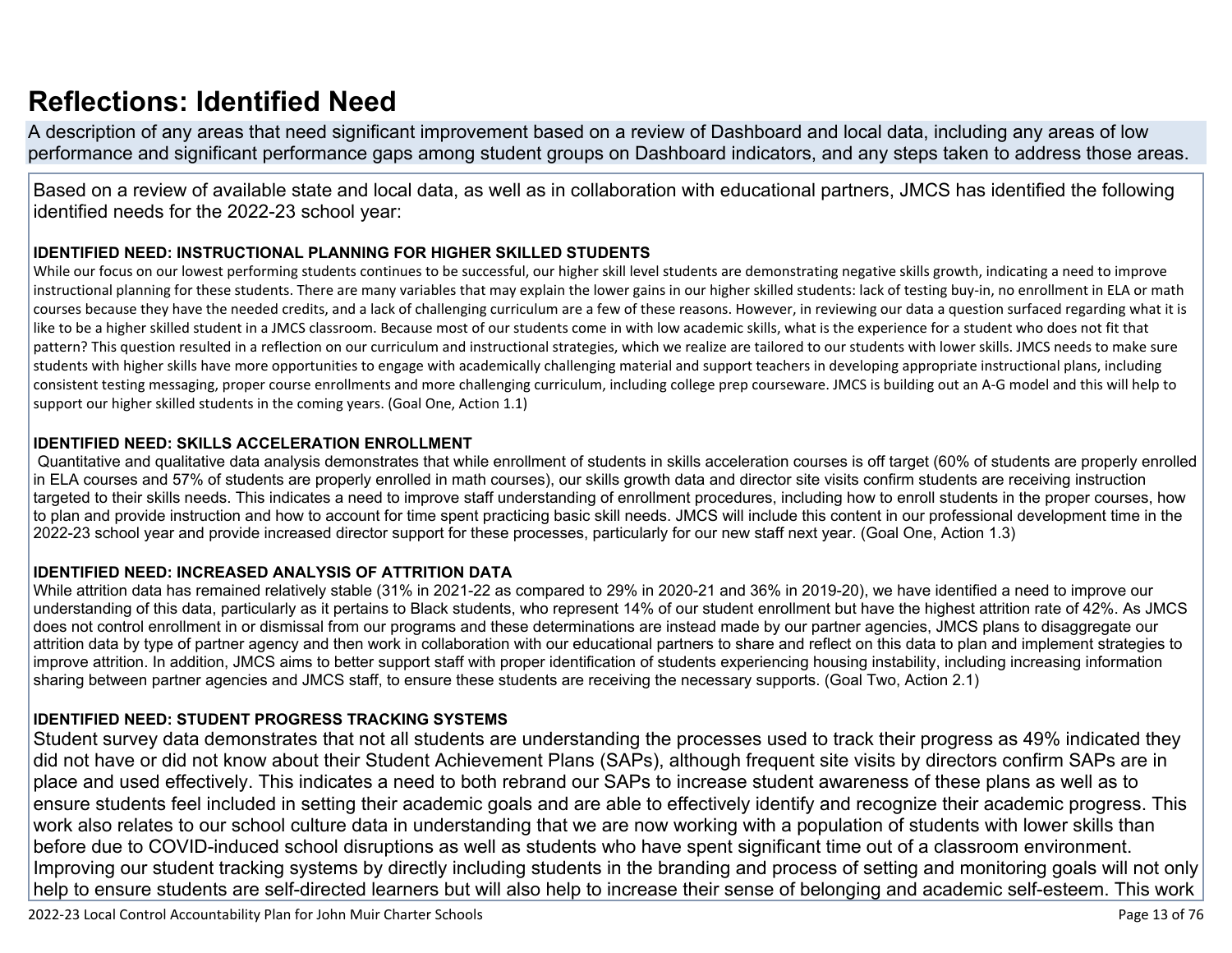will be a focus during our professional development days in the 2022-23 school year. (Goal Three, Action 3.1)

#### **CSI RESOURCE INEQUITIES**

In completing our Continuous School Improvement (CSI) Plan, JMCS did not identify any resource inequities that need to be addressed in this section. We are one school and all funds go to support our school. In addition, our review of our graduation rate subgroup data did not identify any significant findings that would indicate a resource inequity. Resources and interventions will be provided for all students and all subgroups as we have a 97% unduplicated count and there are negligible variations in our demographic graduation rate data.

*These needs are reflected in the Goals and Actions: Measuring and Reporting Results sections for each goal in this document. Goal One is on page 13, Goal Two is on page 22 and Goal Three is on page 28.*

# **[LCAP Highlights](http://www.doc-tracking.com/screenshots/22LCAP/Instructions/22LCAPInstructions.htm#LCAPHighlights)**

A brief overview of the LCAP, including any key features that should be emphasized.

This year's LCAP aligns with each of California's priority areas. Its key objectives are:

 1. To eliminate academic barriers and increase college and career readiness through providing high quality, culturally responsive instruction and curriculum

2. To ensure schoolwide equity practices and support the creation of safe, inclusive classroom and school environments

3. To maintain effective communication with all stakeholders in order to foster meaningful relationships

 GOAL ONE: JMCS will provide engaging, high quality and culturally responsive classroom instruction and curriculum that meaningfully incorporates current technology in order to eliminate academic barriers and support students' paths to college and career readiness. *Four actions/services have been dedicated to this goal. Please reference page 13 for further information.*

 GOAL TWO: JMCS will deliver safe, welcoming and inclusive programming by engaging students in opportunities to build self-esteem and develop their social and emotional intelligence, in addition to ensuring equitable practices for all staff, students and families. *Two actions/services have been dedicated to this goal. Please reference page 22 for further information.*

 GOAL THREE: JMCS will maintain effective communication in order to foster meaningful relationships with staff, students, families, partner agencies and community resource organizations.

*One action/service has been dedicated to this goal. Please reference page 28 for further information.*

 All applicable state priority area metrics are addressed throughout each goal in the "Goals and Actions - Measuring and Reporting Results" sections. However, due to the unique nature of JMCS, the following state metrics are not applicable to JMCS (these priority areas are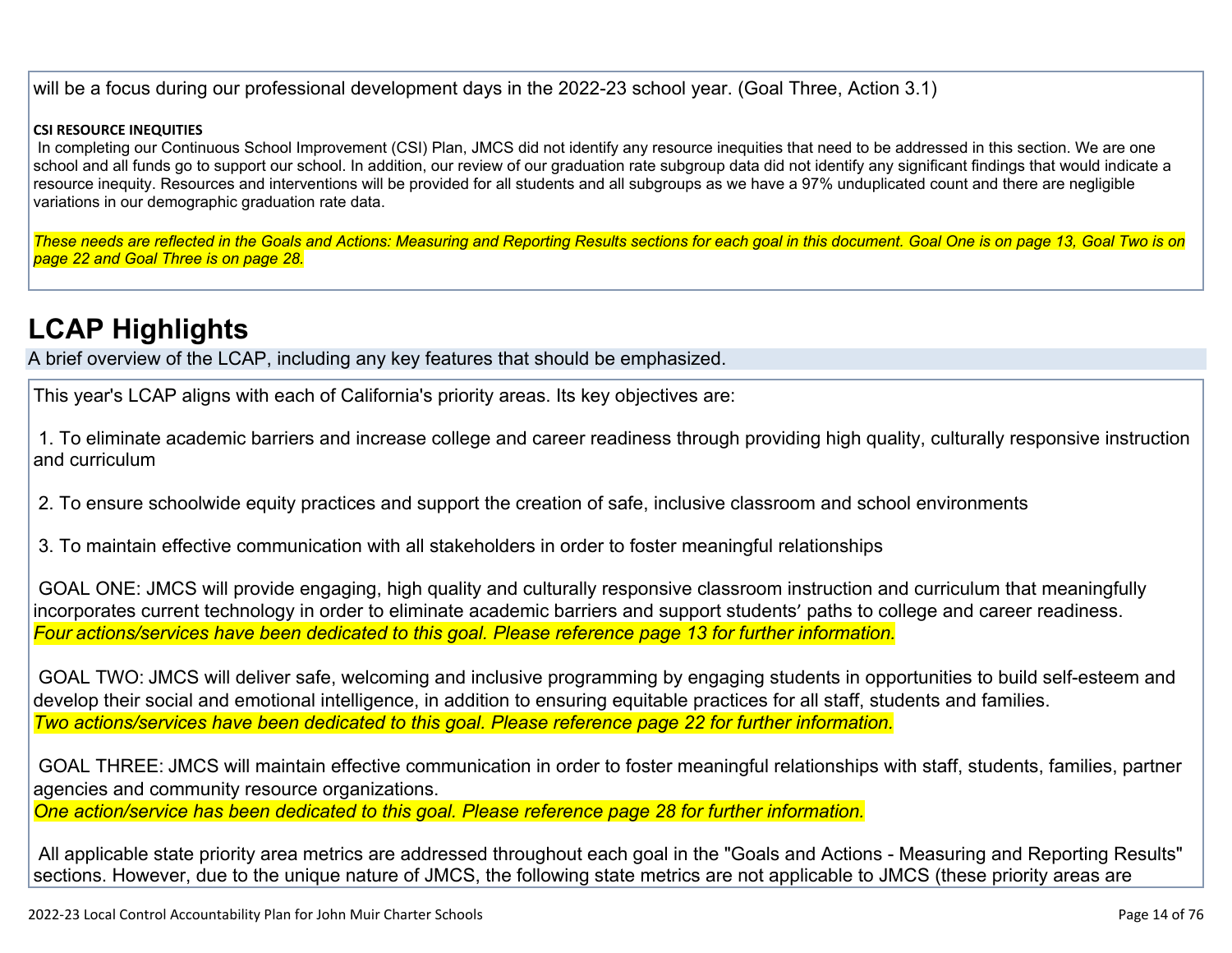measured by local indicators):

Priority 4 - Pupil Achievement

- API
- A-G UC approved course enrollment
- ELPAC reclassification (JMCS students generally do not remain enrolled long enough to re-test)
- AP exams
- EAP enrollment

*\*Local indicators:* STAR/TABE scores, student achievement plans, ELL student achievement data

Priority 5 - Pupil Engagement

- Graduation rate
- Chronic absenteeism

*\*Local indicators:* Attendance percentage, attrition, graduation numbers and rate

Priority 6 - School Climate

- Pupil suspension\*
- Pupil expulsion\*

*Local indicator:* school climate surveys

 \*JMCS has current suspension and expulsion policies written into our charter and contained in our policy and procedure handbook. However, JMCS' unique structure of partnering with agencies who provide vocational, life skills and leadership training to young people leads us to mark chronic absenteeism, suspension and expulsion data as "not applicable" because JMCS does not have the same control as traditional schools over the entry or exit of students, except for those who graduate. By nature of our charter, JMCS may only serve young people enrolled in California Conservation Corps, Local Conservation Corps, YouthBuild and WIOA funded programs, and JMCS may not enroll a young person until they have enrolled in, and are receiving services from, one of our partner agencies. In addition, while a student is enrolled in one of our partner agency programs, JMCS is required to serve that student, and may not stop serving a student while they are receiving services from our partner agencies. When students do exit JMCS for reasons besides graduation, it is because they have stopped receiving services from our partners, and upon exiting, are simply noted as a drop.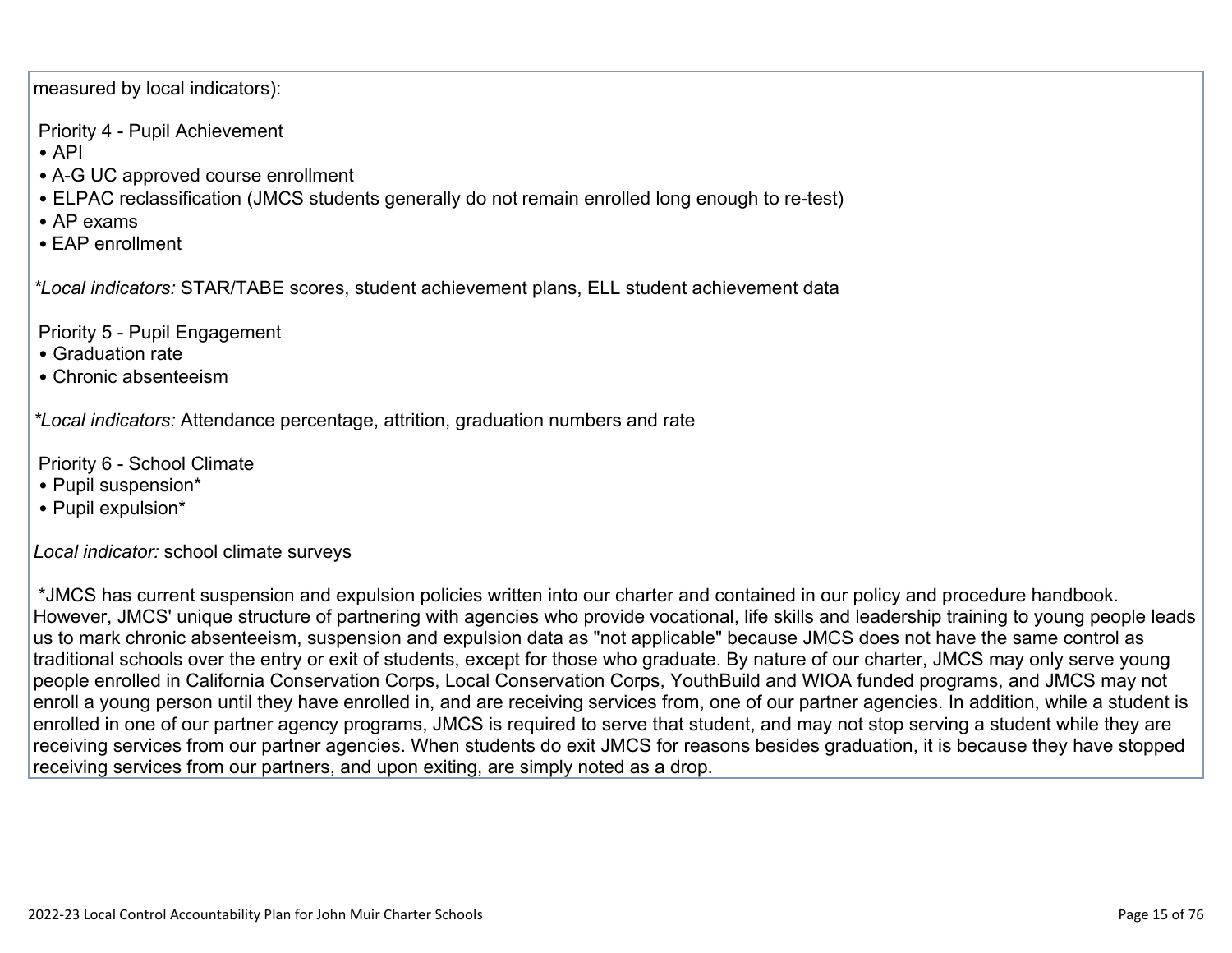## **Comprehensive Support and Improvement**

An LEA with a school or schools eligible for comprehensive support and improvement must respond to the following prompts.

## *[Schools Identified](http://www.doc-tracking.com/screenshots/22LCAP/Instructions/22LCAPInstructions.htm#SchoolsIdentified)*

A list of the schools in the LEA that are eligible for comprehensive support and improvement.

As a charter school, JMCS is its own LEA and has been identified for CSI.

## *[Support for Identified Schools](http://www.doc-tracking.com/screenshots/22LCAP/Instructions/22LCAPInstructions.htm#SupportforIdentifiedSchools)*

A description of how the LEA has or will support its eligible schools in developing comprehensive support and improvement plans.

#### Needs Assessment

 John Muir Charter Schools (JMCS) is a dropout recovery high school that serves students between the ages of 16-25. We are our own LEA and therefore worked within our single school to develop our Continuous School Improvement (CSI) plan. Historically, we have designated students as either 11th or 12th graders based solely on their age upon enrollment, not taking into account their credit needs. This has artificially inflated our number of 12th graders which has led to skewed data for our graduation rate. Many students have been designated as 12th graders due to their age and cannot realistically complete all required credits for graduation within one year. Beginning in the 2019-20 school year, we began to classify students as 10th, 11th or 12th graders based on their credit accrual upon enrollment in lieu of their age. This has begun to give us more accurate data that will enable us to more effectively evaluate our students' progress towards graduation. However, in March 2020 COVID hit and our first two years of data using our new designation process cannot yet be effectively evaluated due to the challenges presented by the pandemic, school closures and online learning.

 Our review of current data has occurred during administrative meetings, staff regional working group meetings and board meetings between the period of February - May 2022 and has involved multiple stakeholders. This year the state suspended dashboard reporting so we are not able to monitor this data for the past year. Instead, we have thoroughly reviewed many local data measures. This data includes schoolwide and site level STAR/TABE ELA and math skill growth, course enrollments, student demographics, graduation rate, attendance and retention rates, and student and staff school climate surveys. We have also returned to archived data from our Counseling Services program from 2015 in order to more deeply examine the factors that lead to dropping out of high school and the ways in which we might more effectively serve our population and provide support against those factors. Lastly, because 100% of our student population has previously left at least one high school, we have also examined data from the National Dropout Prevention Center regarding risk factors. Our review of the above data has informed our CSI plan in two primary ways. First, we see a clear need to continue to revise the way in which we classify students according to grade level upon enrollment so that we may gather meaningful data in the coming year. Second, we realize that students' attendance and our retention rates are clear indicators of high-risk behavior and we see a need to focus interventions on ways in which we may support consistent student attendance and greater retention.

#### Evidence-Based Interventions

In addition to identifying a need to reclassify who enrolls as a 12th grader in order to ensure more accurate data on the extent to which JMCS is properly serving those who should be graduating within one year, we have also referenced evidence-based resources for keeping students on track to graduation from The George Washington University Center for Equity and Excellence in Education (2012). Using this report, we have identified three key evidence-based interventions to strengthen our graduation rate using two of the three recommended tiers of intervention.

First, in alignment with the report's foundational, schoolwide tier, we will continue to focus on providing high quality curriculum and increasing student engagement. This work will be evident in JMCS professional development offerings as well as in curriculum offerings, curriculum development and available trainings. As a part of this intervention, we also aim to increase students' ability to track their own progress and see their successes quickly. This school level intervention is appropriate due to the fact that all of our students are former dropouts and are therefore already at a greater risk of dropping out again.

Our second intervention focuses on the report's top, one-on-one intensive tier in which the students most at-risk are provided appropriate social and academic services and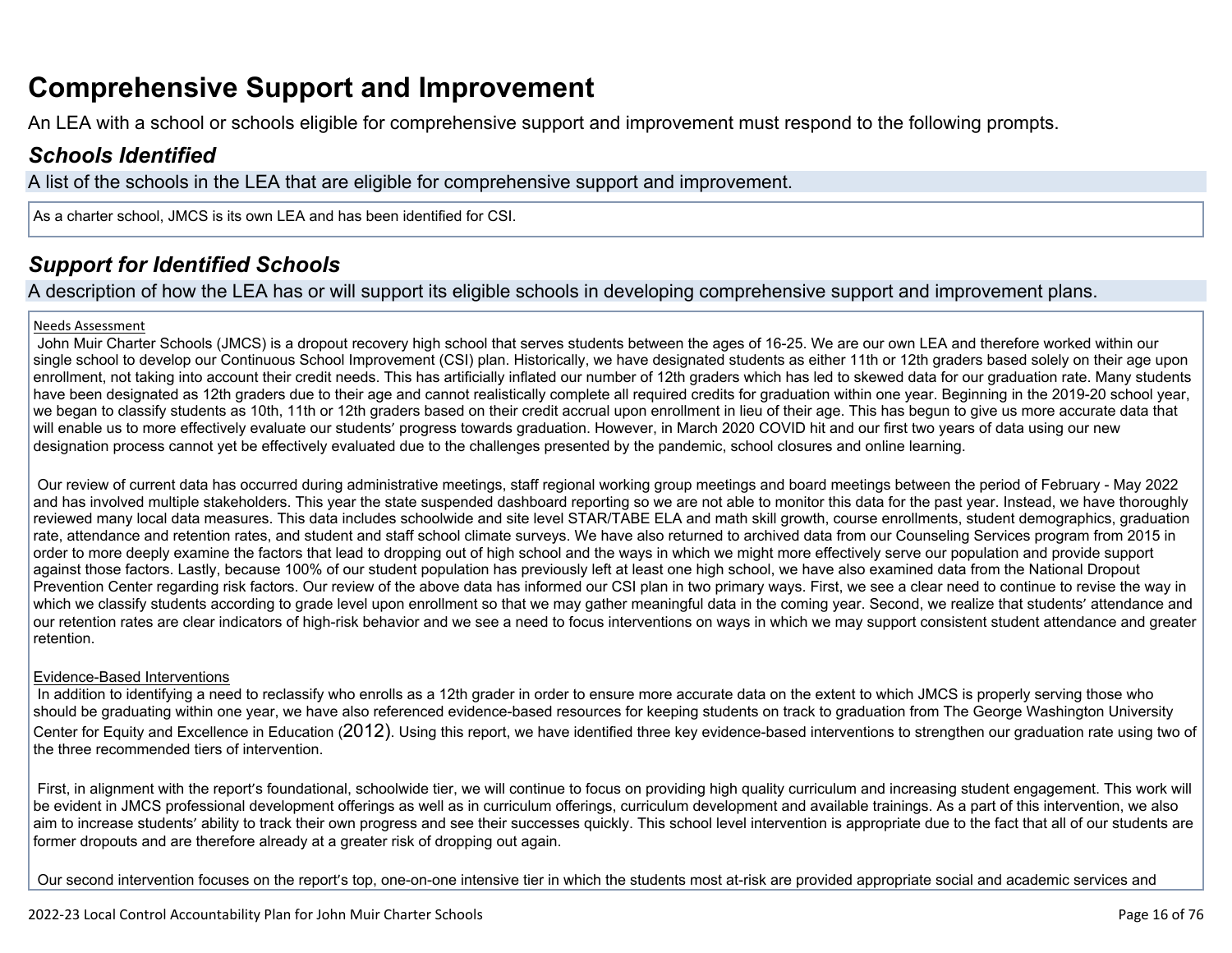community supports. We will temporarily hire a staff member to lay the groundwork for long-term relationships between our sites throughout the state and regional mental health support providers as well as to support students' interest in post-secondary college opportunities. This may include setting up systems for on-site counseling, mental health workshops, tutoring, teacher trainings and/or introducing students to local providers in order to increase their awareness of available services. The goal is to build a strong foundation between our sites and local providers so that all incoming staff and students have immediate access to support services. From reviewing our internal counseling services data as well as data from the National Dropout Prevention Center, we know there are a multitude of social and emotional factors that lead to dropping out of school. It is our goal to properly and thoroughly address these factors through a network of local resources in order to provide our students with a greater chance of success at JMCS.

#### Resource Inequities

 JMCS is one school and we have found no resource inequities due to the fact that all of our funding goes to one single school. Furthermore, our review of our graduation rate subgroup data has not indicated any resource inequities. There are no significant findings in the subgroup data that would indicate a resource inequity. Resources and interventions will be provided for all students and all subgroups because we have a 97% unduplicated count and there are negligible variations in our demographic graduation rate data.

#### References

 Doll, J. J., Eslami, Z., & Walters, L. (2013). Understanding why students drop out of high school, according to their own reports. SAGE Open, 3. Retrieved from http://dropoutprevention.org/resources/statistics/quick-facts/why-students-drop-out/

 The George Washington University Center for Equity and Excellence in Education. (2012). Evidence based resources for keeping students on track to graduation. Retrieved from https://www.lacoe.edu/Portals/0/SchoolImprovement/1\_Graduation\_evidence\_based\_resources.pdf

## *[Monitoring and Evaluating Effectiveness](http://www.doc-tracking.com/screenshots/22LCAP/Instructions/22LCAPInstructions.htm#MonitoringandEvaluatingEffectiveness)*

### A description of how the LEA will monitor and evaluate the plan to support student and school improvement.

JMCS currently monitors, and will continue to monitor, schoolwide and site level data on a weekly basis through the use of our K12 reports. All data is also aggregated annually for stakeholder review. Our data sources include the following:

*K12 reports- weekly site level and schoolwide data reports on enrollment, retention, attendance, contact hours and student achievement Dashboard graduation rate data (suspended for 2019-20)*

*Informal, ongoing staff check-ins with students regarding attendance and academic progress* 

*Formal staff check-ins with students regarding attendance and academic progress at the close of each grading period* 

*Annual internal data review by multiple stakeholders of site level and schoolwide STAR/TABE growth, course enrollments, attendance, retention, demographics, graduation rates and student andstaff school climate surveys* 

Multiple stakeholders are involved in all data review processes. Regular K12 reports are distributed to teachers and are subsequently shared with our client agency partners and other site level staff. Administration, staff and board members also participate in annual data reviews from February-May every year in which schoolwide data is analyzed. Stakeholders have the opportunity to contribute to data collection via our school climate surveys that are provided to students, staff and client agencies.

JMCS will monitor the effectiveness of our evidence-based interventions by continuing to examine our schoolwide attendance, retention and graduation rate data on a weekly and annual basis. We will also begin to monitor the effectiveness of mental health support, tutoring services and local community service provider connections through weekly and annual analysis of site level data for sites with services versus sites without as we roll out this program, beginning with high concentration areas. This data will include students' average length of enrollment, graduation rates, retention rates and attendance percentages.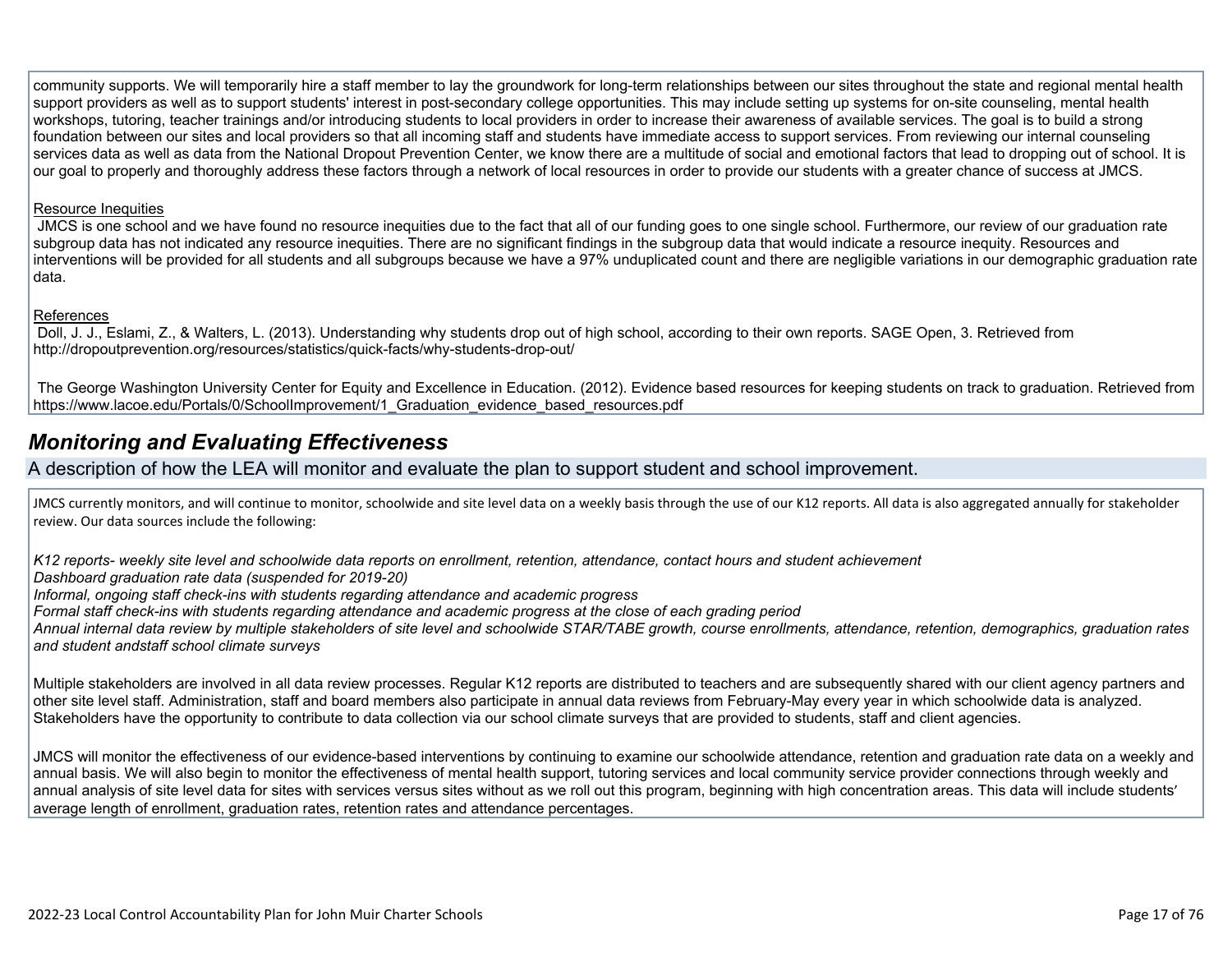# **Engaging Educational Partners**

A summary of the process used to engage educational partners and how this engagement was considered before finalizing the LCAP.

John Muir Charter Schools is a dynamic organization that is constantly seeking to improve services to our students and collaborating agencies. Although it is structured as one large school with over 500 students, JMCS has classrooms in more than 30 distinct geographical regions throughout California. JMCS works closely with all of its educational partners, such as students, staff, client agencies and its Board of Directors, to collect, share and analyze data as well as school needs and progress. Due to our structure and partnership with client agencies, JMCS has a unique set of educational partners. Our partners include the following groups:

- Board members
- Client agency partners
- Directors
- Staff (support staff, teachers, administrators)
- Students and families

## *JMCS Board*

 In order to keep our board apprised of our progress on our schoolwide goals and action plan, updates on our progress are provided to our board on a regular basis. The first report for this year was provided to board members at our 4/13/22 board meeting. Significant data is shared when appropriate and every spring the board spends three to four months reviewing, analyzing and probing our data and progress through our LCAP process. The board reviews our data, goals, analysis for next steps, student/staff survey results and expenditures. The board has been pleased with the amount of progress, the positive impact of our many schoolwide changes and the diligence with which our school treats our internal review processes. This year's public hearing occurred on 5/11/22 and board approval is expected at the 6/8/22 board meeting.

### *Client Agencies*

 JMCS' client agencies generally encompass the role of both parents and community partners as 89% of students are of majority age and parents and families are not involved in their schooling. Client agencies directly support students with vocational training and various support programs as well as work to appoint the members of the JMCS board. NEVCO, CCC, LCC, YB and WIOA coalitions are tasked with approving and appointing JMCS board members. Additionally, JMCS participates in and holds membership with the National Corps Network and California Association of Local Conservation Corps as well as participates in events with the California YouthBuild Coalition, Los Angeles YouthBuild Collaborative and the California Workforce Association (CWA) events in support of YouthBuild and WIOA programs. Through these regular meetings, JMCS is able to work directly with their stakeholders, present JMCS' struggles and successes, give insight on charter school finance, operations and politics, and listen to stakeholder needs, recommendations and feedback regarding JMCS services for students. This allows JMCS a unique perspective when working with these community stakeholders as well as helps to ensure positive working relationships.

In order to maintain open communication and consistent programming with our client agency partners, JMCS directors who oversee our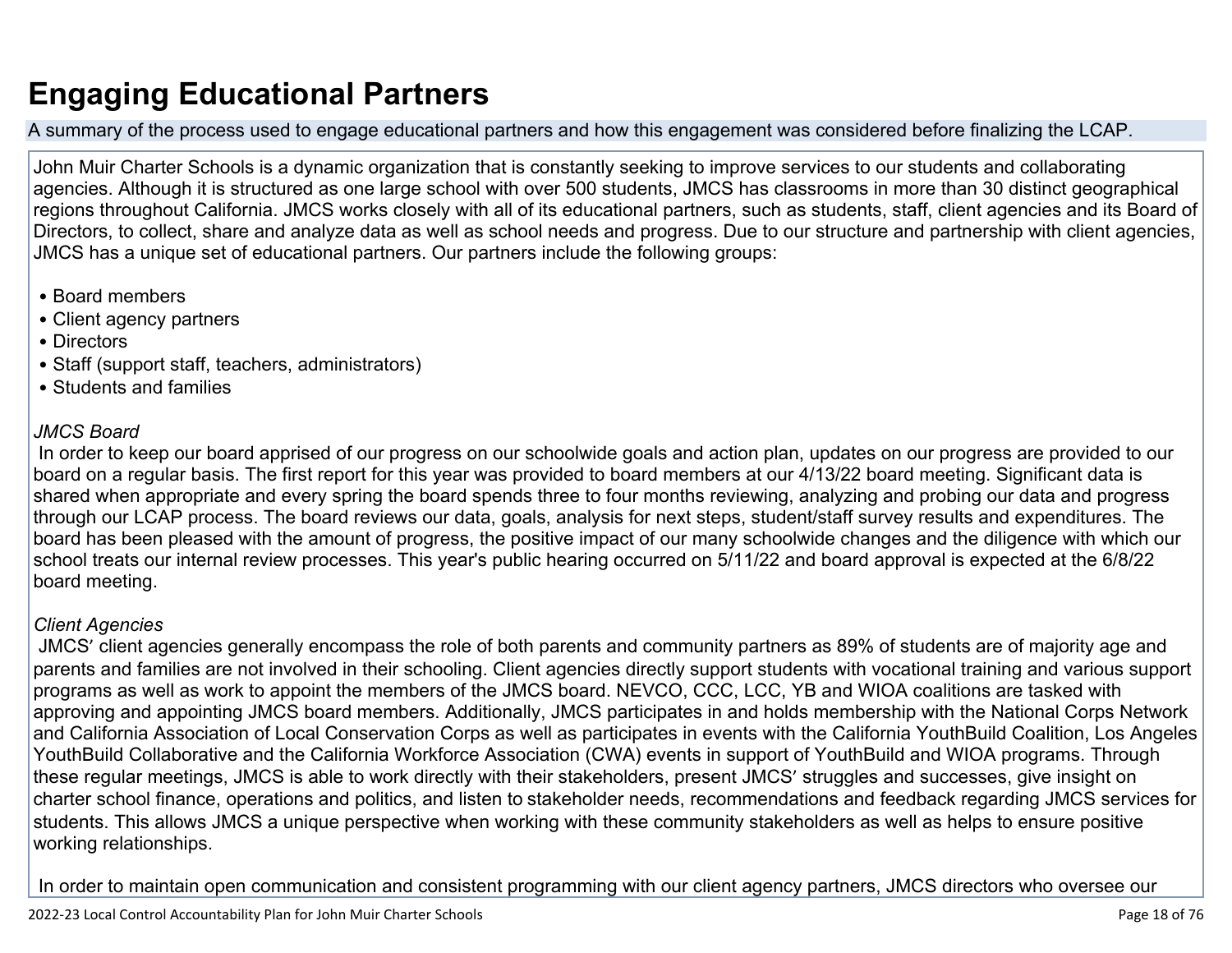sites frequently conduct all-in site level meetings. These meetings include the director, teachers, instructional assistants, registrars, case managers and client agency program staff. In general, these meetings are when common program vision and goals are identified, program expectations are set and student attendance and discipline policies are reviewed and clarified. These meetings are also times for the directors to share JMCS updates and schoolwide information. Every year directors work to share our goals with client agency partners via the topics they discuss at the all-in meetings as well as by encouraging partner attendance at our in-services. Topics such as connecting vocational education to academics, increasing rigor and opportunities for deeper learning, implementing and supporting the career pathways framework, and setting and adhering to program policies have been crucial conversations in these meetings. Through these topics and during these meetings, our partner agencies are better able to understand JMCS goals, support our efforts to constantly improve services to students and provide feedback on our programming. Every year we also provide a client agency survey in order to give our partnering agencies a chance to give us anonymous feedback on our partnerships as well as provide input on the development of our LCAP goals, actions and metrics. Approximately 40% of partner agencies responded this year and the feedback we received was positive, insightful and affirmed the quality of JMCS partnerships.

## *Directors*

 The JMCS administrative team regularly conducts all-in director meetings involving directors from all departments every 4-6 weeks. These meetings focus on department updates, success stories, areas of concern or need as well as on schoolwide reflections of data, progress and challenges. We discuss site issues and collaborate to form solutions as well as discuss large whole-school programmatic issues and visions in order to make consistent decisions that fulfill our mission statement. In the spring of every year we hold a special data review meeting in which we review our schoolwide data in depth in order to plan intentional actions and goals for the coming year. We also discuss areas of alignment between our LCAP and our WASC action plan to ensure JMCS reporting is accurately aligned and demonstrates our progress towards our three schoolwide goals. During our data review meeting all directors attend as well as at least one teacher representative. Participants gallery walk JMCS staff and student data from the school year and reflect on the implications of the data as well as the questions it raises. Whole group discussions ensue and a comprehensive list of our data implications, needs and questions results. It is imperative to have the differing perspectives of all team members because JMCS has so many different programs and it can be a challenge to remain upto-date on all school offerings and activities that support our goals. Follow-up meetings are also held to review our schoolwide goals and develop concrete action steps for the coming year. We work together to identify the progress we have made towards each goal as well as where we have room for next steps and whether there is a need for goal modification.

## *Staff*

 JMCS gathers staff input throughout the year in various ways. Review of our schoolwide goals is incorporated into our professional development days and all staff are given a chance to reflect together on both their site progress and our schoolwide progress towards meeting our goals. In May 2022, we will share our schoolwide data with all staff and brainstorm implications and next steps from this data that will then be incorporated into the final draft of our LCAP. In addition, the public hearing draft of our LCAP will be shared directly with staff via email to allow for ease of review of input. Staff are also welcome to attend our LCAP public hearing to provide their input in that forum as well as the LCAP Feedback Forum sessions offered in April for all educational partners.

 JMCS also has a teacher advisory committee (TAC) that is designed to represent all of JMCS' geographical regions as well as each of the four distinctive client agency types. TAC generates its own agendas and advises JMCS administration and the board on issues deemed to be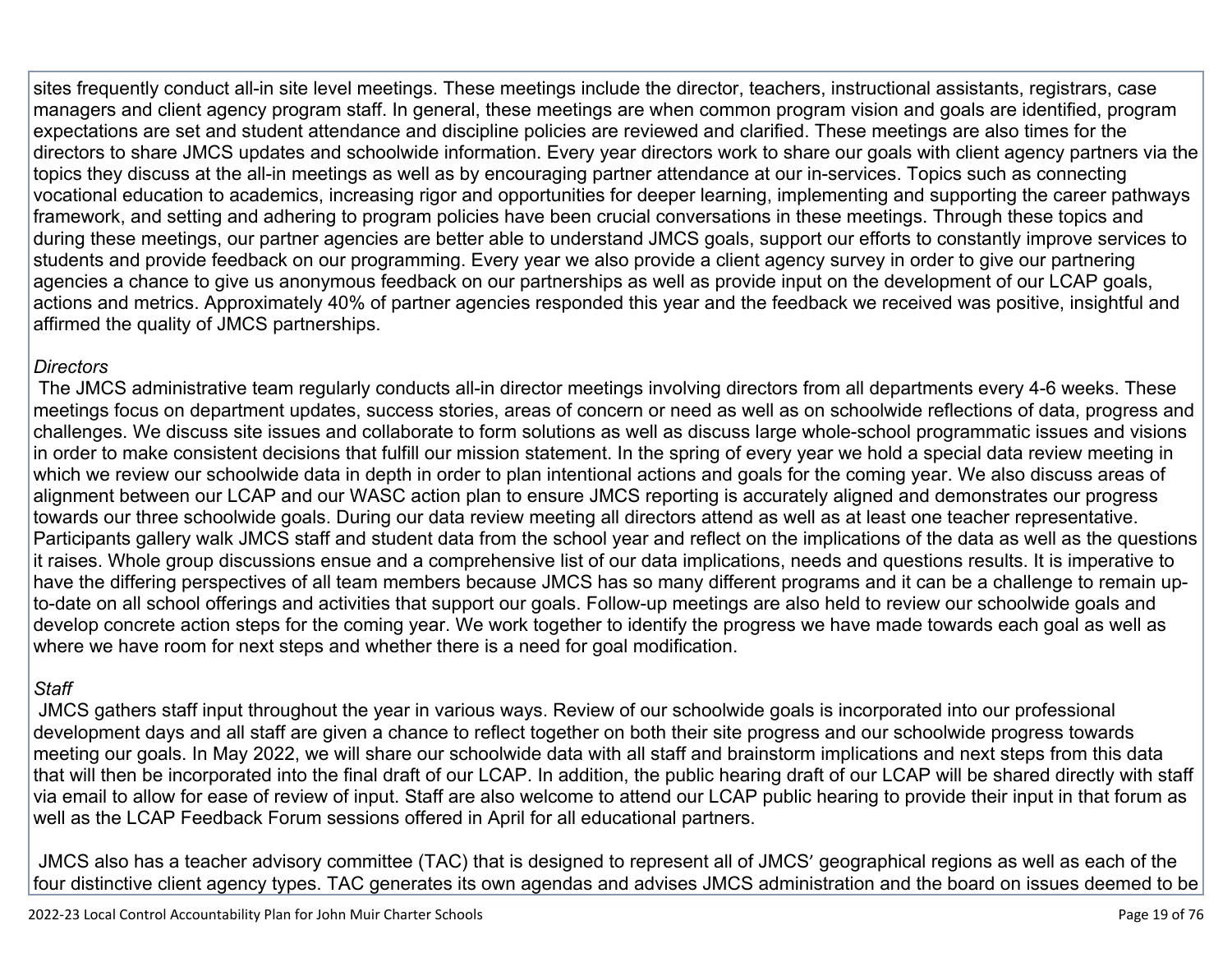most pressing to individual and collective JMCS sites. It is also involved in vetting and piloting curriculum, providing input and feedback on professional development days, leading professional development days and advocating for teacher needs as they arise. TAC hosts open forum times during their meetings, makes themselves readily available to teachers, meets once a month, and has regular meetings with the JMCS CEO to ensure active and open communication between teachers and administration. A TAC representative also shares agenda items and updates with the JMCS board at its regular monthly meetings.

 In addition, monthly email gazettes are sent out by JMCS administration to ensure teachers remain aware of the work we're doing. The gazettes include important updates and policy reminders that align with our work towards our goals. Every year we have also asked all staff to complete a survey and provide input on feelings of safety and job satisfaction. This survey has additional sections for instructors to provide feedback on their instruction and professional development as well as for leads to provide site level feedback and input. In these varied ways, JMCS works hard to ensure teacher voices are heard and teachers remain aware of our school's goals, progress and areas for growth.

### *Students and Families*

 Students (and their parents, when applicable) are extremely important partners at JMCS. Their success in life can be a direct result of our programming, our support and our effectiveness as a school. Our students are often articulate and clearly able to express their appreciation of or their frustration with the programs they attend. In gathering student input on our programming and our progress towards our goals, we often rely on informal conversations with students and parents around the state. Teachers and directors communicate regularly with students and parents of minors to assess their progress, their needs and their strengths. These factors directly relate to our schoolwide progress on our goals. If, for example, a student is struggling with depression and they are receiving little to no support on site, that is an indicator we need to re-evaluate our mental health training for staff and increase its effectiveness. If a student is close to graduating and has already completed dual-enrollment courses in a community college with a firm post-graduation plan in place, that is an indicator we are succeeding in preparing our students to be college and career ready. Every year we also request student participation from all sites on our annual school climate survey. This survey addresses areas of safety, instruction, overall support, progress towards our schoolwide goals from a student lens, and provides a safe venue for students to share their thoughts about their JMCS classrooms. The results are overwhelmingly positive and many students express appreciation at the opportunity to provide feedback. We have also continued piloting a Friends and Family survey at graduations. While the initial response rate has been low, the feedback we have received is positive and we will continue to work on ways to increase the response rate.

### IMPORTANT DATES:

 Monthly & bimonthly meetings between directors, client agency partners and teaching staff to review schoolwide and site-level progress and needs

3/2022 - LCAP surveys and goal reflection input shared with all JMCS staff and client agency partners

 4/13/22 - LCAP goals and progress presented to all JMCS educational partners, including the JMCS governing board, with request for feedback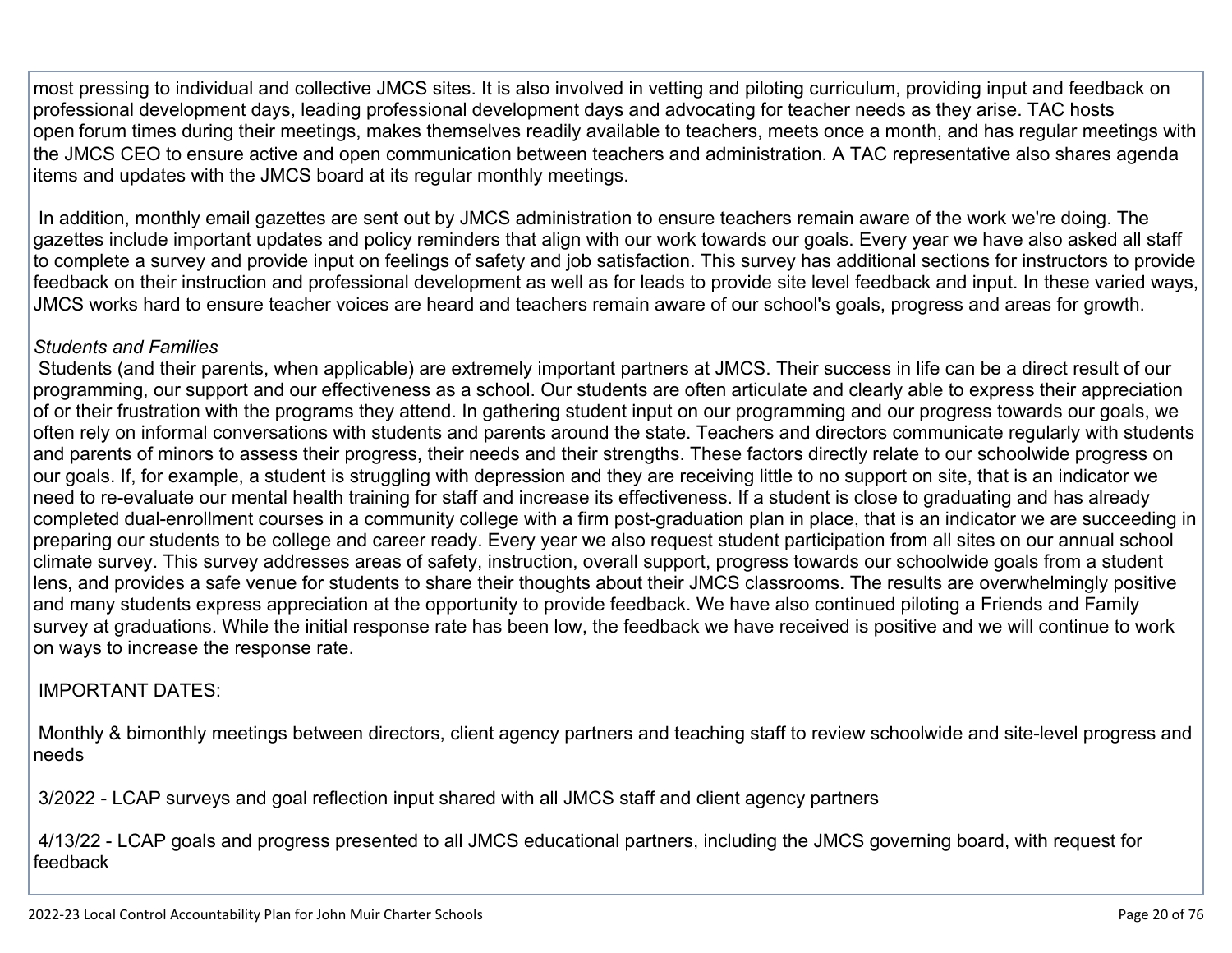### 5/11/22 - LCAP Public Hearing

6/8/22 - expected LCAP approval date \*no comments requiring CEO response

A summary of the feedback provided by specific educational partners.

The following stakeholder feedback specifically informed this year's LCAP:

*Staff Feedback*

*Client Agencies*

*JMCS Board*

 Our JMCS Board has reviewed and approved multiple drafts of our LCAP report. They have provided valuable reflections and insight into our goals, actions and services for this year's LCAP review.

A description of the aspects of the LCAP that were influenced by specific input from educational partners.

The following aspects of this year's LCAP were specifically influenced by stakeholder input: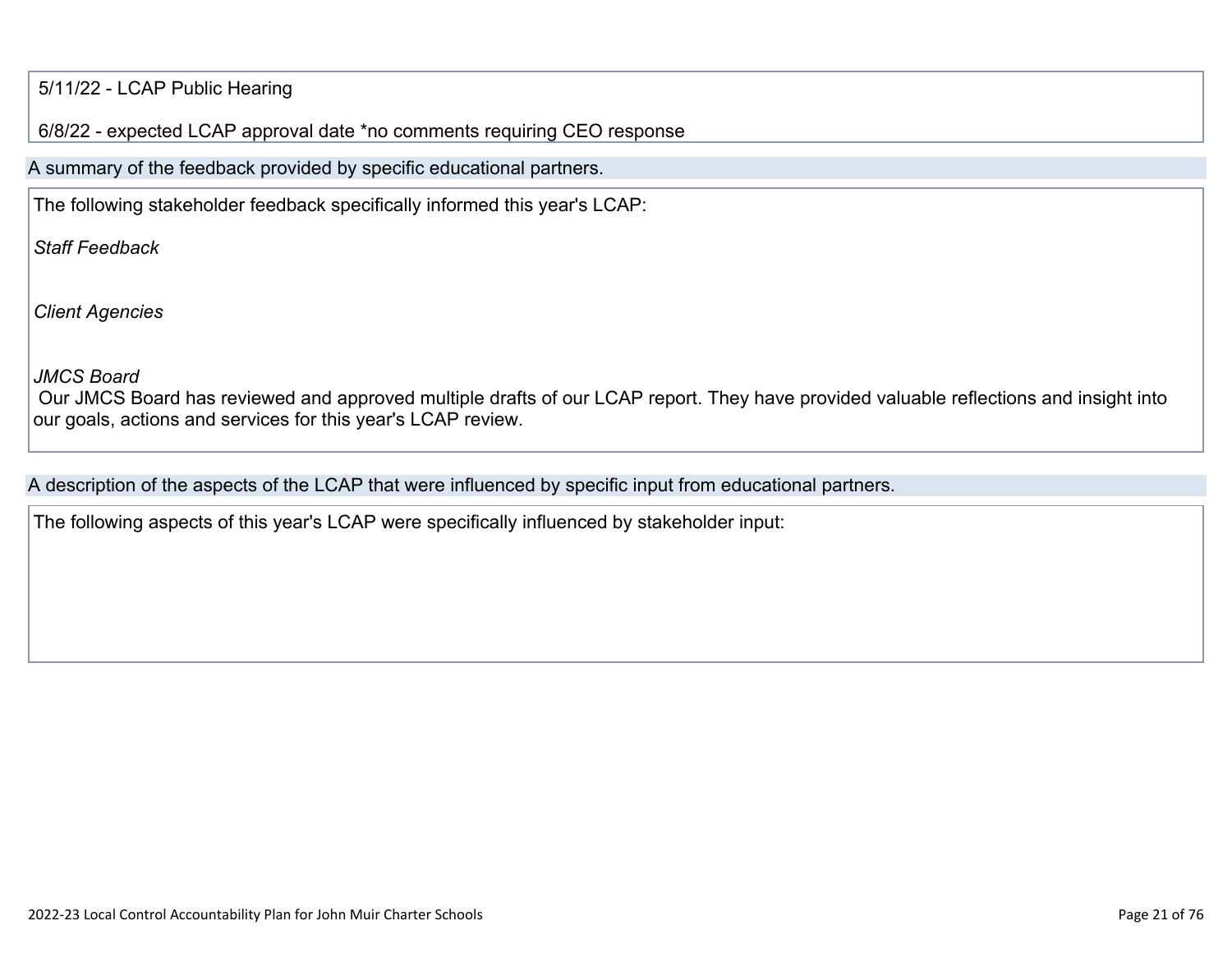# **[Goals and Actions](http://www.doc-tracking.com/screenshots/22LCAP/Instructions/22LCAPInstructions.htm#GoalsandActions)**

# **[Goal](http://www.doc-tracking.com/screenshots/22LCAP/Instructions/22LCAPInstructions.htm#goalDescription)**

| Goal # | <b>Description</b>                                                                                                                                                                                                                                                                               |
|--------|--------------------------------------------------------------------------------------------------------------------------------------------------------------------------------------------------------------------------------------------------------------------------------------------------|
|        | JMCS will provide engaging, high quality and culturally responsive classroom instruction and curriculum that meaningfully<br>incorporates current technology in order to eliminate academic barriers and support students' paths to college and career<br>readiness. (Priority areas 1, 2, 4, 7) |

An explanation of why the LEA has developed this goal.

Self-study findings indicate the need to increase the rigor and relevance of our curriculum and instructional strategies in an effort to ensure JMCS graduates are properly prepared for finding life-long, sustainable employment. Outside research also supports the case for high quality, culturally responsive curriculum to enhance programming and student engagement. We also realize the extent to which academic barriers prevent students from setting and achieving goals and that barrier removal is essential to increase ADA, retention and graduation rates. Lastly, JMCS recognizes the changing digital landscape and the importance of staying current with instructional technology as a means of increasing student achievement. Through professional development, increased implementation of culturally responsive curriculum, intentional college and career readiness opportunities for students and increased skills acceleration support, in particular for our EL population, we will see an increase in students' chances for post-high school success in college or a career as measured through our internal local skills assessments, student engagement data and student transition plans.

# **[Measuring and Reporting Results](http://www.doc-tracking.com/screenshots/22LCAP/Instructions/22LCAPInstructions.htm#MeasuringandReportingResults)**

| <b>Metric</b>                                                                                                                 | <b>Baseline</b>                                                                                                            | Year 1 Outcome                                                                                                  | Year 2 Outcome | Year 3 Outcome | Desired Outcome for<br>$2023 - 24$                                                                                   |
|-------------------------------------------------------------------------------------------------------------------------------|----------------------------------------------------------------------------------------------------------------------------|-----------------------------------------------------------------------------------------------------------------|----------------|----------------|----------------------------------------------------------------------------------------------------------------------|
| <b>JMCS</b> teacher<br>credentials and<br>assignments                                                                         | 100% of teachers are<br>properly credentialed<br>or waivered through<br>DASS status for their<br>assignments (2020-<br>21) | 100% of teachers are<br>properly credentialed<br>or waivered through<br>DASS status for their<br>assignments    |                |                | 100% of JMCS<br>teachers are properly<br>credentialed or<br>waivered through<br>DASS status for their<br>assignments |
| Student access to<br>culturally responsive,<br>standards-aligned<br>instructional materials<br>and a broad course of<br>study | 100% of students<br>have access<br>to culturally<br>responsive,<br>standards-aligned                                       | 100% of students<br>have access<br>to culturally<br>responsive,<br>standards-aligned<br>instructional materials |                |                | 100% of students<br>have access<br>to standards-aligned<br>instructional materials                                   |

2022-23 Local Control Accountability Plan for John Muir Charter Schools Page 22 of 76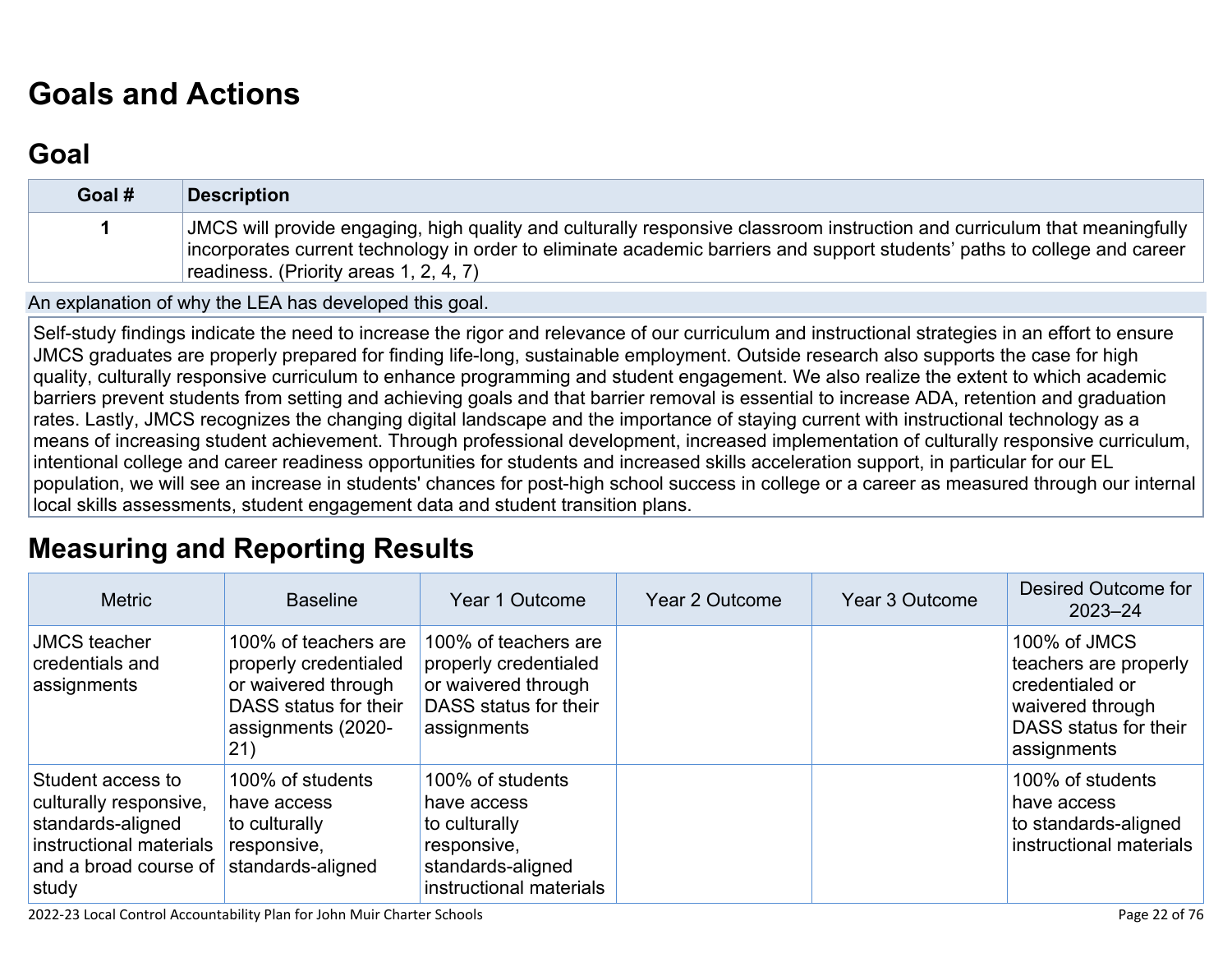| <b>Metric</b>                         | <b>Baseline</b>                                                                                                                                                          | Year 1 Outcome                                                                                                                                                          | Year 2 Outcome | Year 3 Outcome | Desired Outcome for<br>$2023 - 24$                                                                                                  |
|---------------------------------------|--------------------------------------------------------------------------------------------------------------------------------------------------------------------------|-------------------------------------------------------------------------------------------------------------------------------------------------------------------------|----------------|----------------|-------------------------------------------------------------------------------------------------------------------------------------|
|                                       | instructional<br>materials (2020-21)<br>100% of students<br>have access to a<br>broad course of study<br>students and those<br>with special<br>needs (2020-21)           | 100% of students<br>have access to a<br>broad course of study<br>including unduplicated including unduplicated<br>students and those<br>with special needs              |                |                | 100% of students<br>have access to a<br>broad course of study<br>including unduplicated<br>students and those<br>with special needs |
| Condition of school<br>facilities     | 100% of school<br>facilities are in good<br>repair (2020-21)                                                                                                             | 100% of school<br>facilities are in good<br>repair                                                                                                                      |                |                | 100% of school<br>facilities are in good<br>repair                                                                                  |
| <b>SBAC</b> student<br>achievement    | <b>STAR Assessment results in</b><br>leiu of SBAC:<br>Average reading 6.9<br>Average reading growth<br>0.3<br>Average math 6.7<br>Average math growth 0.3<br>$(2020-21)$ | <b>STAR Assessment</b><br>results in leiu of<br>SBAC:<br>Average reading 5.0<br>Average reading<br>growth 0.8<br>Average math 5.5<br>Average math growth<br>0.8         |                |                | 10% meet or exceed -<br><b>ELA</b><br>10% meet or exceed -<br>math                                                                  |
| Quality of instructional<br>materials | 80% of core subjects<br>use AGS textbooks as AGS textbooks as<br>foundational<br>material (2020-21)                                                                      | 80% of core subjects use<br>foundational material<br>(four pilots in progress<br>to replace AGS:<br><b>Applied Math, English</b><br>9-12, US History,<br>Earth Science) |                |                | 0% of subjects use<br>AGS textbooks as<br>foundational material                                                                     |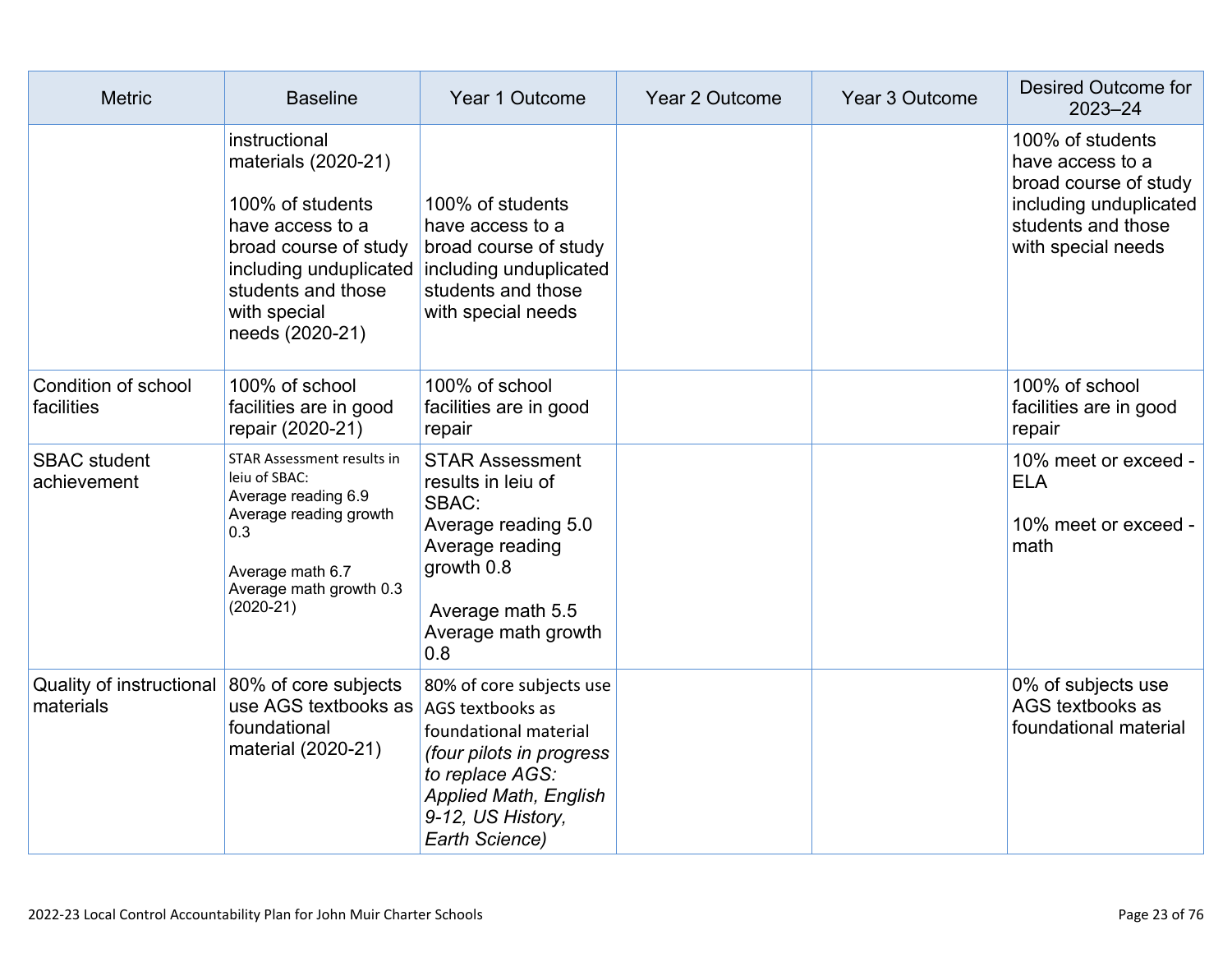| <b>Metric</b>                     | <b>Baseline</b>                                                                                                                                                       | Year 1 Outcome                                                                                                                                                                                    | Year 2 Outcome | Year 3 Outcome | Desired Outcome for<br>$2023 - 24$                                                                                                                             |
|-----------------------------------|-----------------------------------------------------------------------------------------------------------------------------------------------------------------------|---------------------------------------------------------------------------------------------------------------------------------------------------------------------------------------------------|----------------|----------------|----------------------------------------------------------------------------------------------------------------------------------------------------------------|
| Benchmark course<br>outlines      | 33% (4/12) core<br>academic courses<br>have fully revised,<br>standards-aligned<br>updated BCOs (2020-<br>21)                                                         | 54% (7/13) core<br>academic courses<br>have fully revised,<br>standards-aligned<br>updated BCOs: Eng 9,<br>Eng 10, Eng 11-12,<br>Foundational Math,<br>Applied Math, US<br>History, Earth Science |                |                | 100% (12/12) core<br>academic courses<br>have fully revised,<br>standards-aligned<br><b>BCOs</b>                                                               |
| Access to college<br>prep courses | 0% of students have<br>access to college prep have access to<br>courses in three core<br>subjects (2020-21)                                                           | 100% of students<br>college prep courses<br>in three core subjects<br>through Odysseyware<br>curriculum                                                                                           |                |                | 100% of students<br>have access to<br>college prep courses<br>in three core subjects                                                                           |
| ELL student support               | 0 staff members<br>dedicated to<br>EL students &<br>ensuring EL access to ensuring EL access to<br>curriculum and<br>implementation of<br>ELD standards (2020-<br>21) | 0 staff members<br>dedicated to<br>overseeing support for overseeing support for<br>EL students &<br>curriculum and<br>implementation of<br><b>ELD</b> standards                                  |                |                | 1 dedicated staff<br>member overseeing<br>support for EL<br>students & ensuring<br>EL access to<br>curriculum and<br>implementation of<br><b>ELD</b> standards |
| <b>ELL</b> assessment             | Few EL students are<br>properly assessed<br>using internal<br>assessments; all<br>eligible EL students<br>are assessed using<br>ELPAC (2020-21)                       | 100% of ADEL<br>students assessed<br>with CASAS; 100% of<br>all others assessed<br>with ELPAC                                                                                                     |                |                | 100% of incoming EL<br>students are assessed<br>for English levels<br>through ELPAC or<br>internal assessment                                                  |
| <b>ELL</b> student<br>achievement | EL students:<br>0.6 grade level growth<br>ELA (2020-21)                                                                                                               | EL students:                                                                                                                                                                                      |                |                | EL students gain an<br>average of 0.5 grade<br>levels of ELA growth                                                                                            |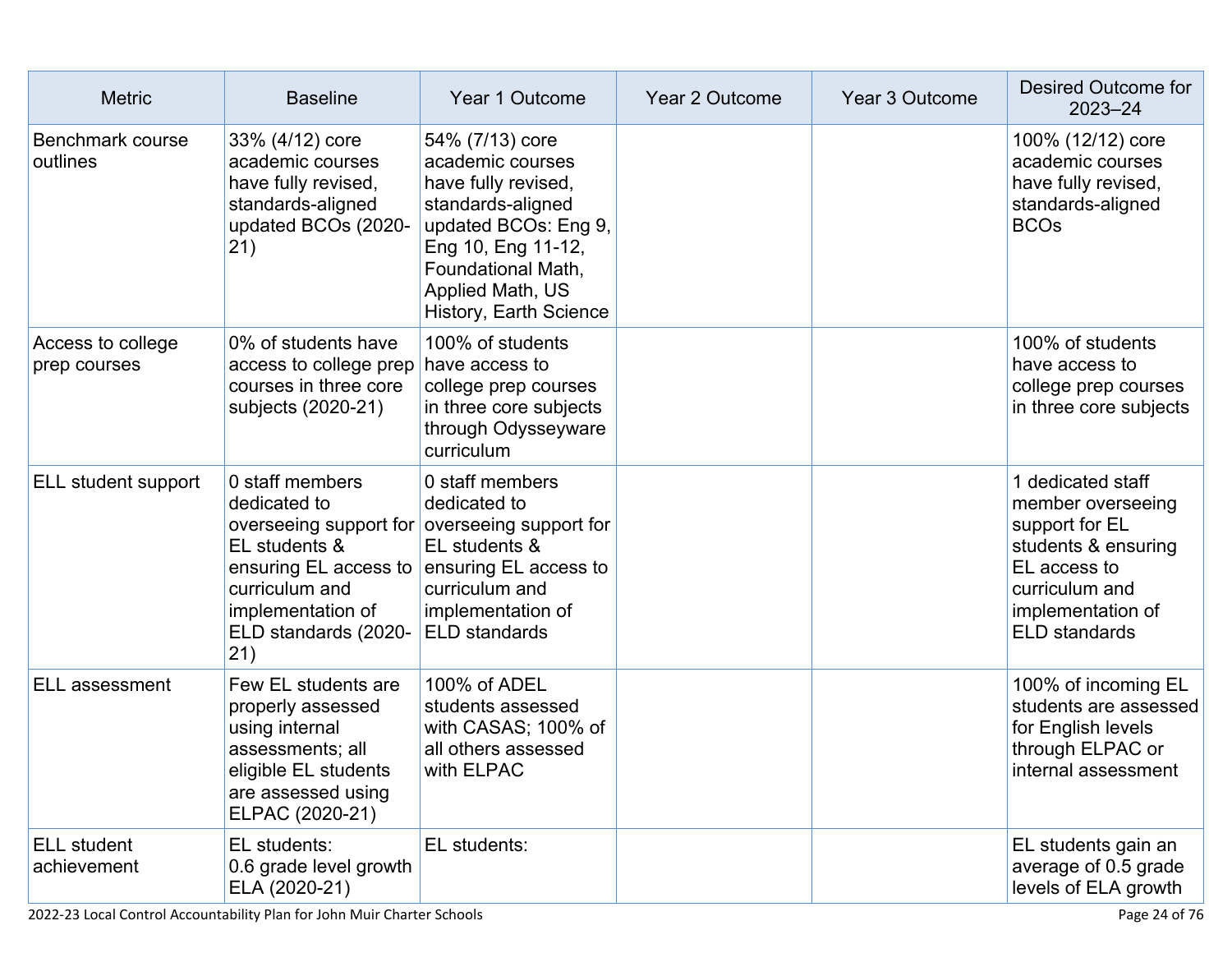| <b>Metric</b>                                       | <b>Baseline</b>                                                                                                                                                                        | Year 1 Outcome                                                                                                                                                    | Year 2 Outcome | Year 3 Outcome | Desired Outcome for<br>$2023 - 24$                                                                                                                                                                              |
|-----------------------------------------------------|----------------------------------------------------------------------------------------------------------------------------------------------------------------------------------------|-------------------------------------------------------------------------------------------------------------------------------------------------------------------|----------------|----------------|-----------------------------------------------------------------------------------------------------------------------------------------------------------------------------------------------------------------|
|                                                     |                                                                                                                                                                                        | 0.1 grade level growth<br><b>ELA</b>                                                                                                                              |                |                | for every six months<br>of enrollment                                                                                                                                                                           |
| Skills acceleration:<br>curriculum &<br>instruction | 100% of sites have<br>access to resources<br>for skills acceleration<br>and instruction (2020-<br>(21)                                                                                 | 100% of sites have<br>access to resources<br>for skills acceleration<br>curriculum and<br>instruction, including<br>tutors and extended<br>learning opportunities |                |                | 100% of sites have<br>access to resources<br>and strategies for<br>proper implementation<br>of skills acceleration<br>curriculum and<br>instruction, including<br>tutors and extended<br>learning opportunities |
| Skills acceleration:<br>data reports                | 70% of sites use K12<br>reports to inform<br>instruction (2020-21)                                                                                                                     | Data on hold due to<br>irregular reporting and<br>impending report<br>revisions                                                                                   |                |                | 100% of sites use<br>data reports to<br>support skills<br>acceleration planning                                                                                                                                 |
| <b>Skills acceleration:</b><br>course enrollment    | 23% of students<br>properly enrolled in<br>ELA courses (2020-<br>(21)<br>18% of students<br>properly enrolled in<br>math courses (2020-<br>21)                                         | 60% of students<br>properly enrolled in<br><b>ELA</b> courses<br>57% of students<br>properly enrolled in<br>math courses                                          |                |                | 75% of students<br>enrolled in proper ELA<br>and math skills<br>acceleration courses                                                                                                                            |
| Grade level growth                                  | Average 0.4 grade<br>level gain in<br>ELA (2020-21)<br>Average 0.5 grade<br>level gain in<br>math (2020-21)<br>2022-23 Local Control Accountability Plan for John Muir Charter Schools | Average 0.8 grade<br>level gain in ELA<br>Average 0.8 grade<br>level gain in math                                                                                 |                |                | Students gain 0.5<br>grade levels in ELA<br>and math for every six<br>months of enrollment<br>Page 25 of 76                                                                                                     |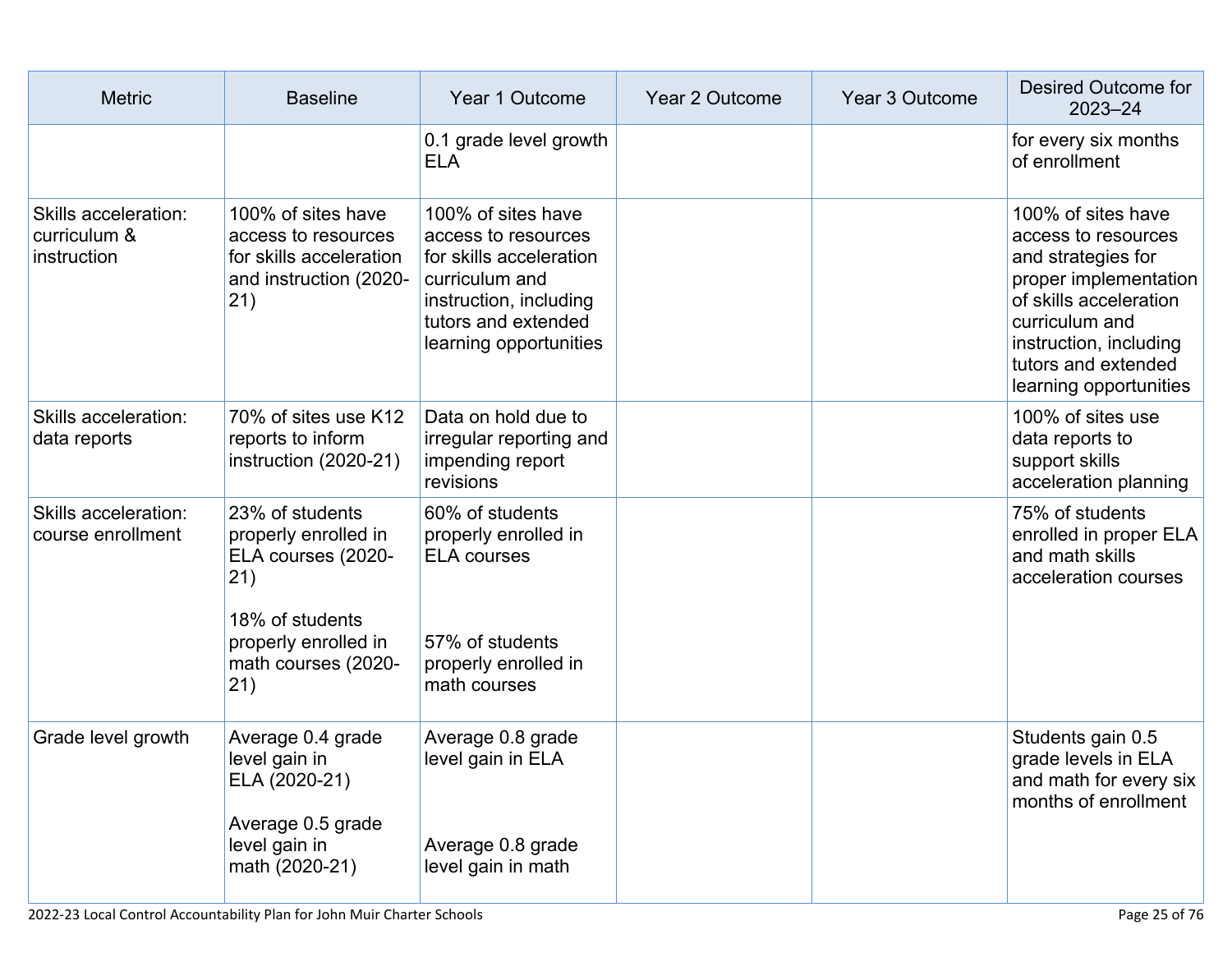| <b>Metric</b>                                                                  | <b>Baseline</b>                                                                                                                         | Year 1 Outcome                                                                                                                                                      | <b>Year 2 Outcome</b> | Year 3 Outcome | <b>Desired Outcome for</b><br>$2023 - 24$                                                                                        |
|--------------------------------------------------------------------------------|-----------------------------------------------------------------------------------------------------------------------------------------|---------------------------------------------------------------------------------------------------------------------------------------------------------------------|-----------------------|----------------|----------------------------------------------------------------------------------------------------------------------------------|
| Skills acceleration: pre<br>and post-testing within<br>policy limits           | 60% of students pre-<br>testing within policy<br>limits (2020-21)<br>59% of students post-<br>testing within policy<br>limits (2020-21) | 78% of students pre-<br>testing within policy<br>limits<br>65% of students post-<br>testing within policy<br>limits                                                 |                       |                | 75% of students pre-<br>testing and post-<br>testing within policy<br>limits                                                     |
| College and career<br>readiness:<br>participation in<br>activities             | No accurate baseline<br>data due to<br>COVID (2020-21)                                                                                  | 100% of staff<br>participated in Quest for<br>College trainings at<br>monthly in-services<br>15% of school sites<br>participated in Fall<br>college readiness pilot |                       |                | 100% of students<br>have access to<br>college awareness<br>curriculum and<br>school-sponsored<br>college awareness<br>activities |
| College and career<br>readiness: transition<br>plan for graduating<br>students | No transition plan in<br>place or in<br>development (2020-<br>21)                                                                       | Transition plan is<br>revised with input from<br>stakeholders and is<br>ready to pilot                                                                              |                       |                | 80% of students<br>create a transition<br>plan as part of<br>graduation<br>requirements                                          |
| <b>Technology support</b>                                                      | No comprehensive<br>support system in<br>place (2020-21)                                                                                | 100% of teachers<br>have access to refined<br>system (software vs<br>hardware support)                                                                              |                       |                | 100% of teachers<br>have access to<br>streamlined IT support<br>system                                                           |
| Technology:<br>chromebooks                                                     | 80% of chromebooks<br>are managed (2020-<br>21)                                                                                         | 100% of chromebooks<br>are managed                                                                                                                                  |                       |                | 100% of chromebooks<br>are managed                                                                                               |
| Instructional<br>technology:                                                   | Professional<br>development on<br>technology is                                                                                         | Professional<br>development for<br>technology is                                                                                                                    |                       |                | 100% of staff have<br>access to regular IT<br>professional                                                                       |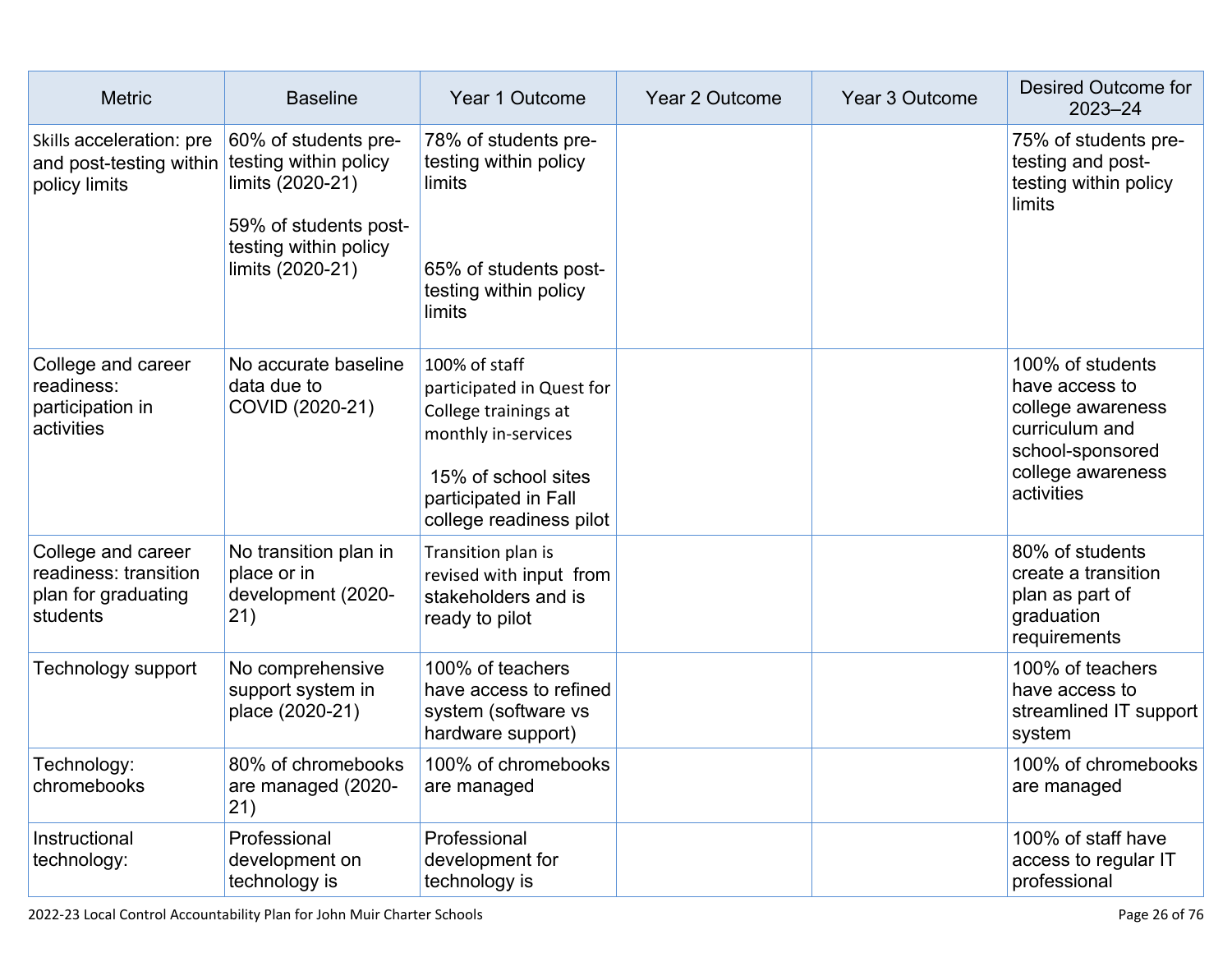| <b>Metric</b>                              | <b>Baseline</b>                                                                                                                        | Year 1 Outcome                                                                                       | Year 2 Outcome | Year 3 Outcome | Desired Outcome for<br>$2023 - 24$                                                                                                                      |
|--------------------------------------------|----------------------------------------------------------------------------------------------------------------------------------------|------------------------------------------------------------------------------------------------------|----------------|----------------|---------------------------------------------------------------------------------------------------------------------------------------------------------|
| professional<br>development                | haphazard and<br>inconsistent (2020-21)                                                                                                | available on as<br>needed basis.                                                                     |                |                | development<br>throughout the year                                                                                                                      |
| Digital literacy<br>development            | 0% of students have<br>access to an updated<br>Computer<br>Demonstration & no<br>schoolwide focus on<br>digital literacy (2020-<br>21) | Computer<br>Demonstration revision<br>in progress<br>Coding curriculum<br>development in<br>progress |                |                | 100% of students<br>have access to<br>updated Computer<br>Demonstration that<br>includes revised<br>definitions and focus<br>on digital literacy skills |
| Access to technology<br>& virtual learning | 100% of students<br>have access to a<br>device and<br>internet (2020-21)                                                               | 100% of students<br>have access to a<br>device and internet                                          |                |                | 100% of students<br>have access to a<br>device, internet and<br>virtual learning<br>opportunities                                                       |

# **[Actions](http://www.doc-tracking.com/screenshots/22LCAP/Instructions/22LCAPInstructions.htm#actions)**

| Action # | <b>Title</b>                                                       | <b>Description</b>                                                                                                                                      | <b>Total Funds</b> | Contributing |
|----------|--------------------------------------------------------------------|---------------------------------------------------------------------------------------------------------------------------------------------------------|--------------------|--------------|
| 1.1      | <b>ENGAGING, HIGH</b><br>QUALITY,<br><b>CULTURALLY</b>             | 1. Provide regular professional learning opportunities for culturally<br>responsive practices                                                           | \$61,539.00        | <b>Yes</b>   |
|          | <b>RESPONSIVE</b><br><b>CURRICULUM &amp;</b><br><b>INSTRUCTION</b> | 2. Implement high quality, culturally responsive curriculum for all core<br>subjects to replace AGS textbooks                                           |                    |              |
|          |                                                                    | 3. Complete and implement equity-focused, standards-aligned<br>benchmark course outlines for all core courses, including a new Ethnic<br>Studies course |                    |              |
|          |                                                                    | 4. Offer college prep courses                                                                                                                           |                    |              |
|          |                                                                    |                                                                                                                                                         |                    |              |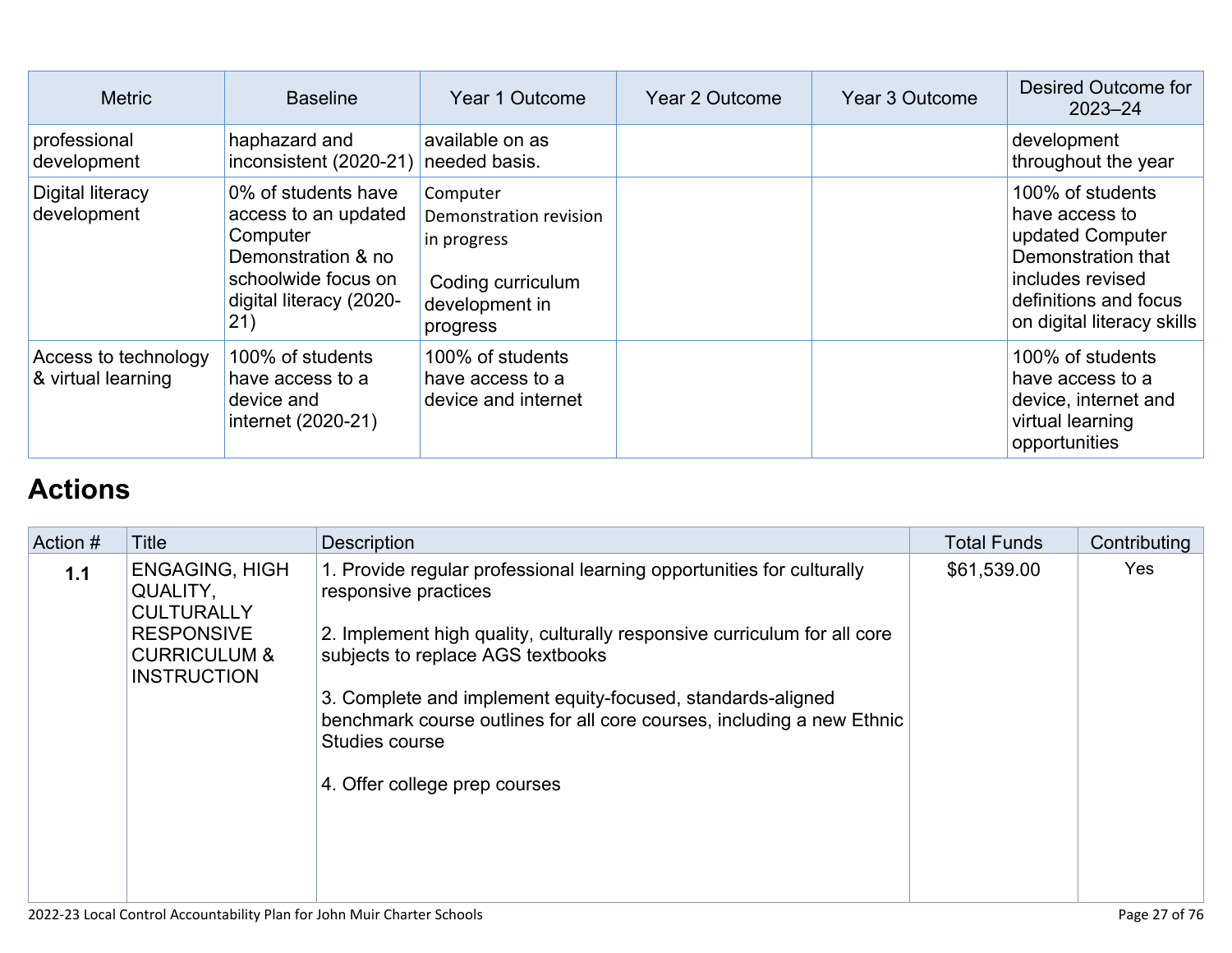| Action # | <b>Title</b>                                               | <b>Description</b>                                                                                                                                                                                                                                                                                                                                                                                                                                                                                                                                                                                                                                                                                                            | <b>Total Funds</b> | Contributing |
|----------|------------------------------------------------------------|-------------------------------------------------------------------------------------------------------------------------------------------------------------------------------------------------------------------------------------------------------------------------------------------------------------------------------------------------------------------------------------------------------------------------------------------------------------------------------------------------------------------------------------------------------------------------------------------------------------------------------------------------------------------------------------------------------------------------------|--------------------|--------------|
| 1.2      | <b>MEANINGFUL</b><br><b>INCORPORATION</b><br>OF TECHNOLOGY | 1. Maintain appropriate staffing and support for IT position, including<br>development of a support schedule and professional learning<br>opportunities as needed<br>2. Ensure 100% managed chromebooks at all sites as well as 100% of<br>students with access to technology and internet connection.<br>3. Ensure consistent and meaningful professional development on<br>instructional technology, including developing a schoolwide definition<br>of digital literacy and essential skills.<br>4. Revise and update the Computer Demonstration to more accurately<br>reflect current workplace skills and digital literacy demands.<br>5. Provide virtual learning opportunities as appropriate for students in<br>need. | \$173,106.00       | Yes          |
| 1.3      | <b>REMOVAL OF</b><br><b>ACADEMIC</b><br><b>BARRIERS</b>    | 1. Create ELL focus group to support EL curriculum implementation,<br>ELL manual implementation and professional learning for EL best<br>practices.<br>2. Improve initial assessment of EL student skill levels.<br>3. Hire and retain 50% FTE Spanish-speaking tutor to support EL<br>students.<br>4. Improve implementation of skills acceleration curriculum and<br>instructional practices, accurate enrollment in remediation courses,                                                                                                                                                                                                                                                                                   | \$84,120.00        | Yes          |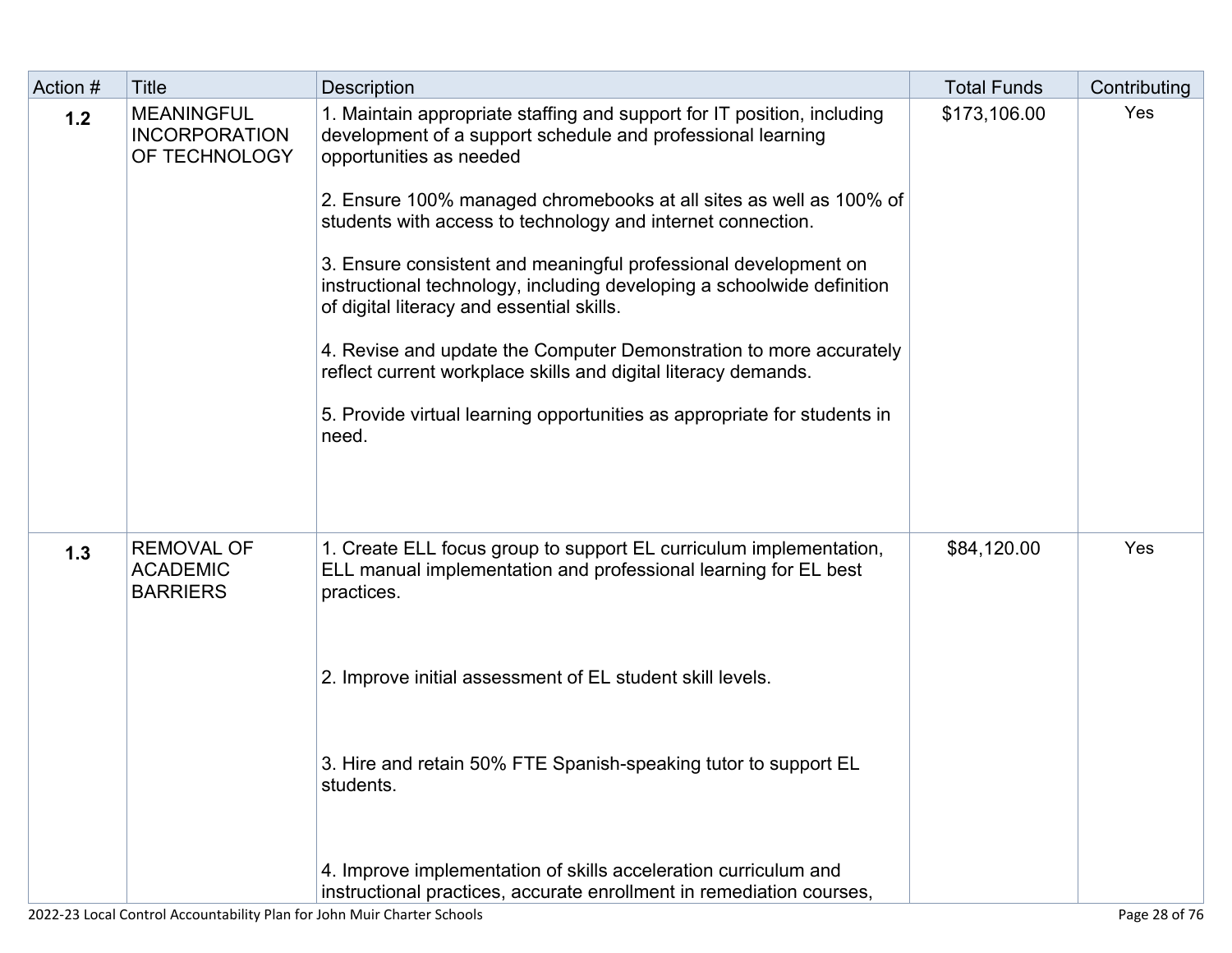| Action # | Title                                                                           | Description                                                                                                                                                                                                                                                                                                                                                                                                                                                                                                     | <b>Total Funds</b> | Contributing |
|----------|---------------------------------------------------------------------------------|-----------------------------------------------------------------------------------------------------------------------------------------------------------------------------------------------------------------------------------------------------------------------------------------------------------------------------------------------------------------------------------------------------------------------------------------------------------------------------------------------------------------|--------------------|--------------|
|          |                                                                                 | compliance with testing policy timelines and understanding and use of<br>data reports.<br>5. Offer tutoring services and summer school options to students in<br>need to address learning loss                                                                                                                                                                                                                                                                                                                  |                    |              |
| 1.4      | <b>SUPPORT FOR</b><br><b>COLLEGE &amp;</b><br><b>CAREER</b><br><b>READINESS</b> | 1. Offer college prep courses for at least three core subjects<br>2. Offer regular and ongoing college and career readiness<br>opportunities, including implementing a college awareness curriculum,<br>that are in addition to students' work time with client agency partners.<br>3. Maintain partnership with National Clearinghouse in order to<br>capture and analyze data on JMCS students post-graduation.<br>4. Develop and implement post-graduation transition plan for all<br>students at all sites. | \$4,795.00         | Yes          |

# **[Goal Analysis \[2021-22\]](http://www.doc-tracking.com/screenshots/22LCAP/Instructions/22LCAPInstructions.htm#GoalAnalysis)**

An analysis of how this goal was carried out in the previous year. A description of any substantive differences in planned actions and actual implementation of these actions.

JMCS has three substantive differences in planned actions and actual implementation of these actions for Goal One. First, we were not able to hire a dedicated EL support staff as hiring challenges arose multiple times throughout the year. One staff member is now in place for one specific site with a high population of ELs and we aim to enhance the scope of this position's work in the coming year. Second, we were not able to form an ELL committee this year due to continued COVID disruptions and low enrollment, which required staff to focus their energy on monitoring changing protocols and recruitment for their sites. Third, K12 reports faced multiple challenges pulling accurate data this year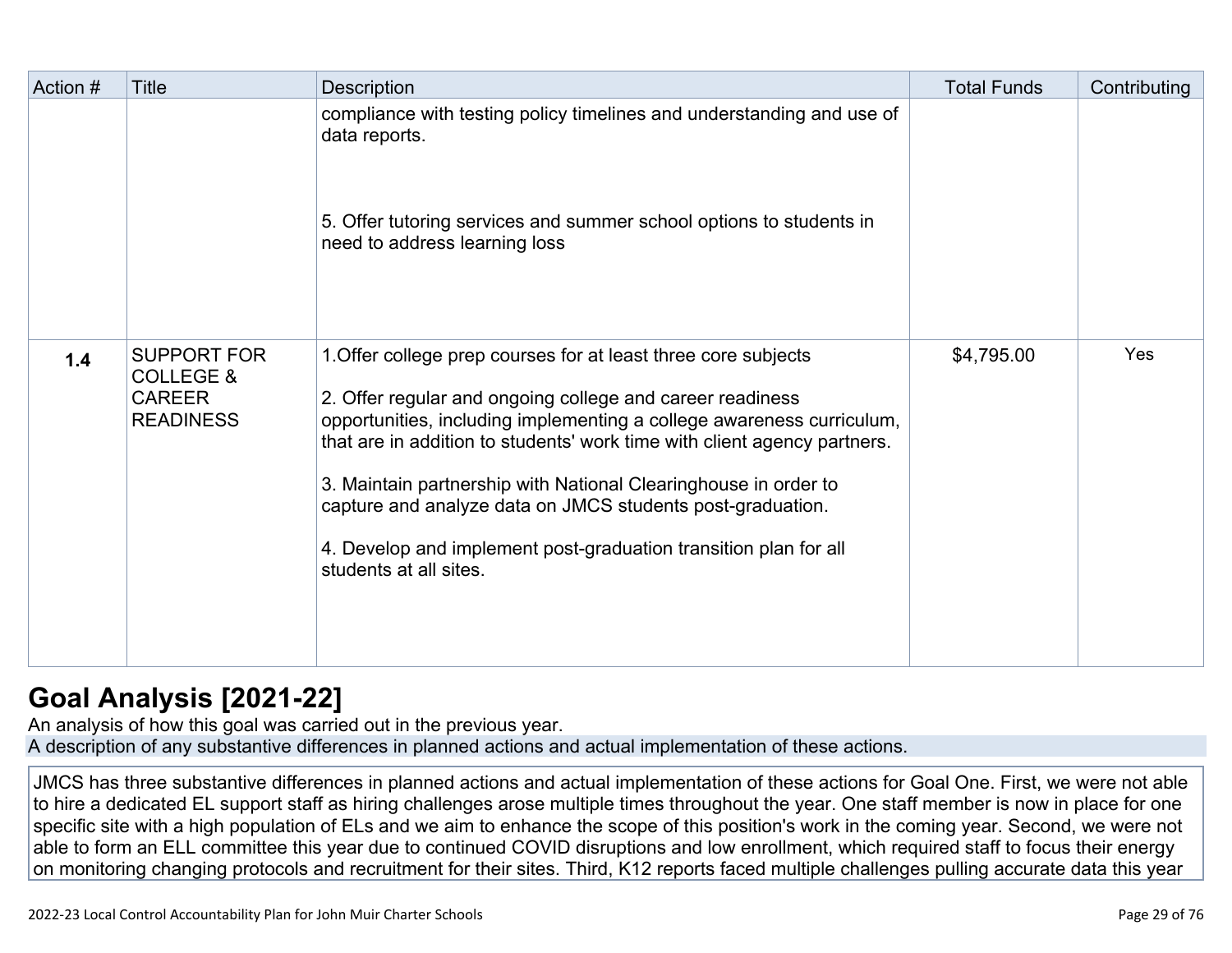and they were not used to support skills acceleration due to irregular and inaccurate reporting. In lieu of K12 reports, JMCS staff relied on internal assessments and monitoring of student progress.

An explanation of material differences between Budgeted Expenditures and Estimated Actual Expenditures and/or Planned Percentages of Improved Services and Estimated Actual Percentages of Improved Services.

The material difference between Budgeted Expenditures and Estimated Actual Expenditures was due to the inability to hire and retain classified support staff, including EL tutors.

An explanation of how effective the specific actions were in making progress toward the goal.

Overall, JMCS actions were effective in making progress towards Goal One. 83% of staff feel we are making solid progress towards this goal while another 15% feel we are making some progress. 71% of staff are satisfied with the curricula available and 57% no longer rely on AGS books for instruction in any capacity. Student data is similar in that 75% of students feel we are making solid progress towards this goal and another 21% feel we are making some progress. Additionally, 64% of students find their schoolwork interesting, 65% feel their schoolwork is preparing them for college and 71% feel their schoolwork is preparing them for a career. 76% of students rate the instruction they receive as interesting and engaging.

Goal highlights related to curriculum and instruction include the following: successful piloting of four new curricula for core subject areas, successful pilot of a college awareness curricula, ongoing professional development regarding race and culture and monthly schoolwide book club discussions related to culturally responsive practices. Goal highlights related to technology include the following: development of work groups focused on revising the comuter demonstration and developing a new coding curriculum have draft curricula in place for piloting next year, technology support services have developed a streamlined tech support request system and 100% of students have had access to technology and internet as needed this year. Goal highlights related to the removal of academic barriers include the following: 100% of EL students are now properly assessed with either CASAS or ELPAC assessments and skills acceleration data demonstrates student skill growth has returned to pre-pandemic levels in both math and ELA, with average growth of 0.8 grade levels in both subject areas during an average 58 days of enrollment. Goal highlights related to college and careers readiness include the following: college prep course has been piloted and will be available to all students beginning next year, college awareness and support workshops have been integrated into PD opportunities for all staff, JMCS has begun to plan for the implementation of A-G courses in the coming year and a draft transition plan is ready to be piloted next year.

A description of any changes made to the planned goal, metrics, desired outcomes, or actions for the coming year that resulted from reflections on prior practice.

K12 data reports will be replaced next year by an alternate data reporting system. This is reflected in minor changes to the "skills acceleration: K12 reports" metric and outcomes through a language shift to "skills acceleration: data reports". This is also applicable to Action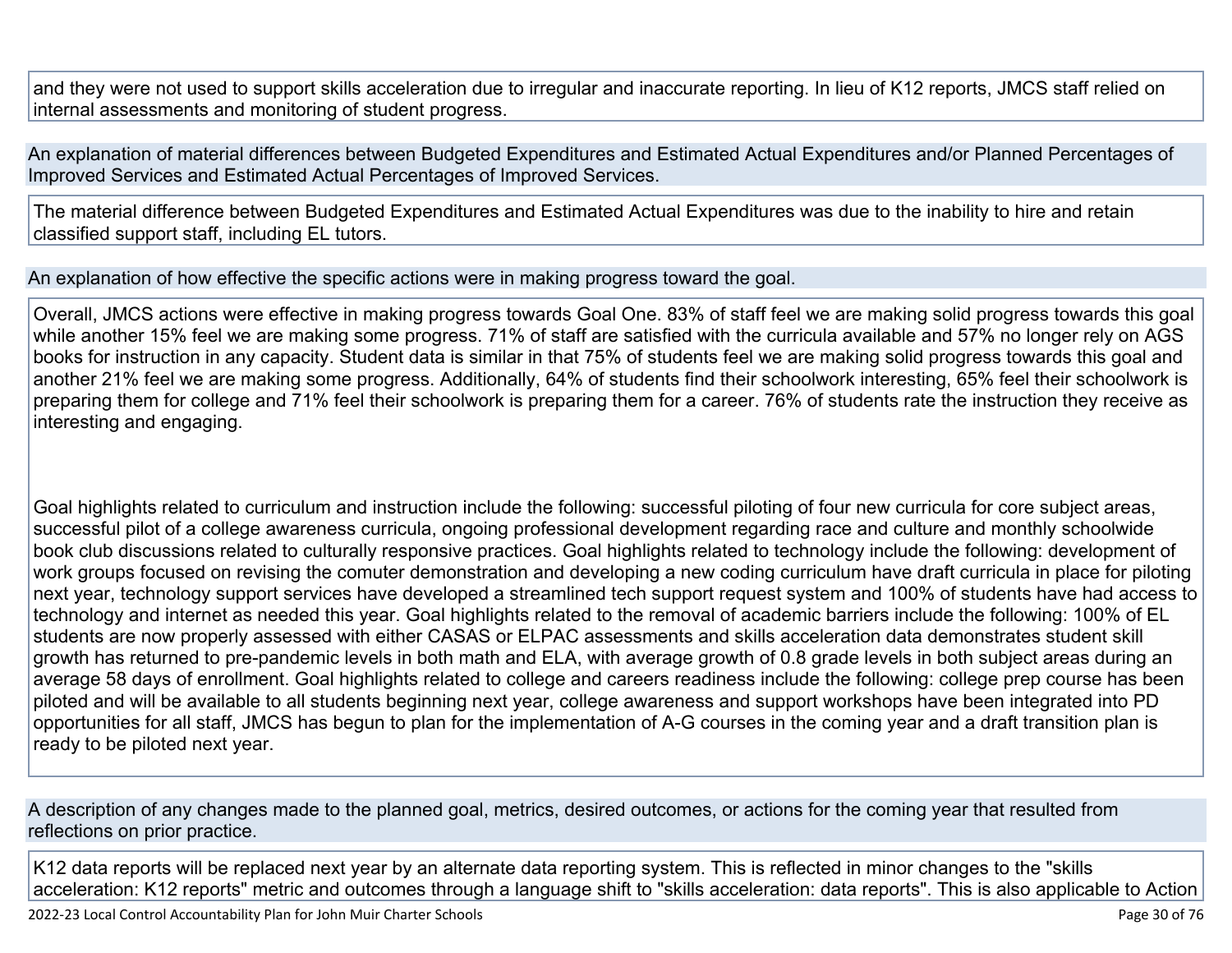1.3 through changing the wording of "K12 data reports" to simply "data reports". No other changes to this goal, metrics, desired outcomes or actions have resulted from our reflections. In line with our current actions, we commit to a deeper focus on enrollment in skills acceleration courses, EL support, continued course and curricula development and ongoing technology and college support.

**A report of the Total Estimated Actual Expenditures for last year's actions may be found in the Annual Update Table. A report of the Estimated Actual Percentages of Improved Services for last year's actions may be found in the Contributing Actions Annual Update Table.**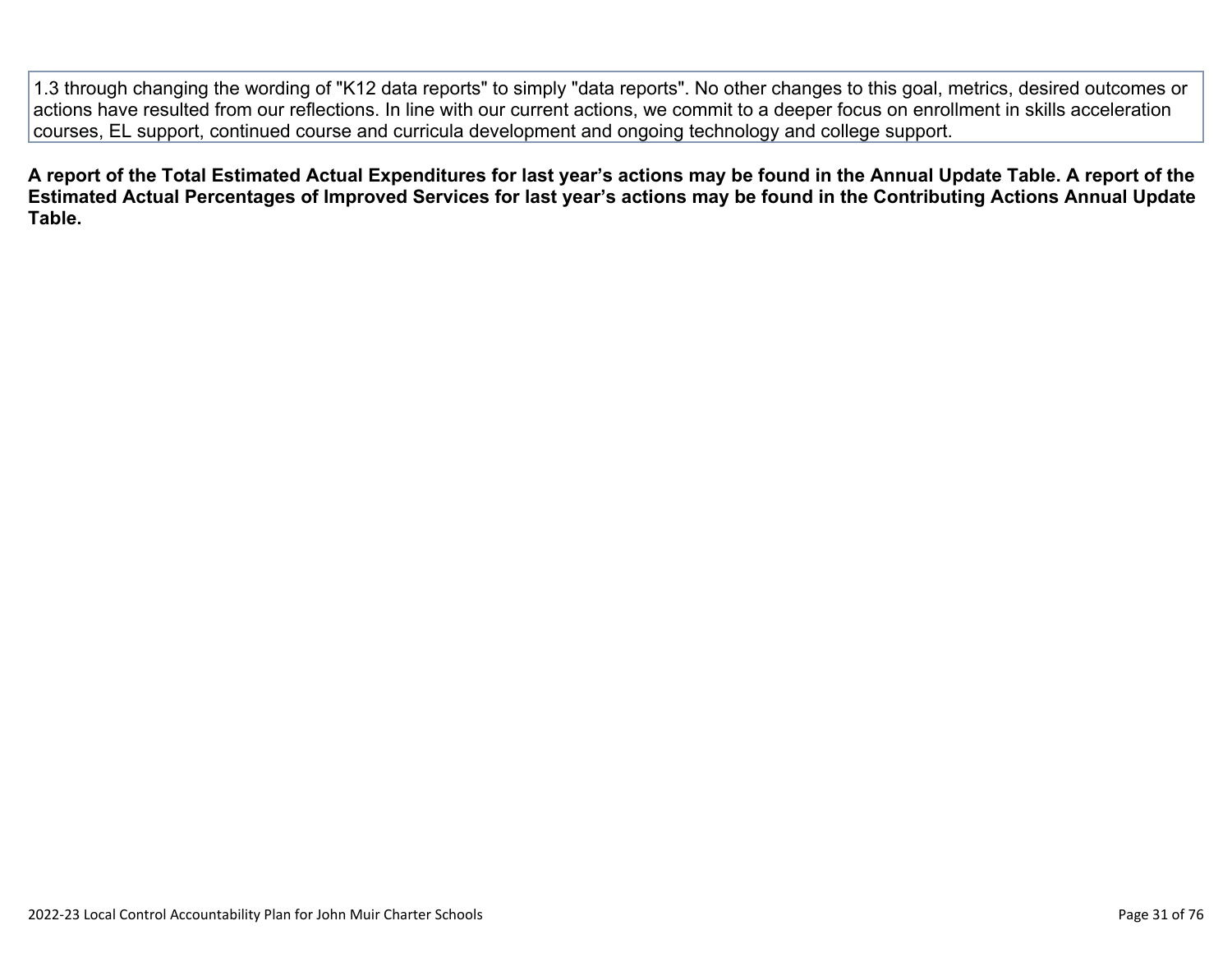# **[Goals and Actions](http://www.doc-tracking.com/screenshots/22LCAP/Instructions/22LCAPInstructions.htm#GoalsandActions)**

# **[Goal](http://www.doc-tracking.com/screenshots/22LCAP/Instructions/22LCAPInstructions.htm#goalDescription)**

| Goal # | <b>Description</b>                                                                                                                                                                                                                                                                        |
|--------|-------------------------------------------------------------------------------------------------------------------------------------------------------------------------------------------------------------------------------------------------------------------------------------------|
|        | JMCS will deliver safe, welcoming and inclusive programming by engaging students in opportunities to build self-esteem<br>and develop their social and emotional intelligence, in addition to ensuring equitable practices for all staff, students and<br>families. (Priority areas 5, 6) |

An explanation of why the LEA has developed this goal.

Self-study findings indicate a continued need for a strong focus on ensuring safe school spaces and positive school culture. This is a strength of JMCS and we must continue to be intentional with our re-engagement of youth through building positive learning environments. 100% of our students have previously dropped out or have been pushed out of school. In order to support these students in meeting their educational goals, JMCS must ensure each classroom is a growth-minded, safe space for students to work on skills acceleration and determining their individual pathways to success. We also know that 97% of our students are unduplicated and qualify as low-income, foster or homeless youth, or are English learners, indicating a strong need for our school to focus on barrier removal and supporting students' social and emotional growth as many have been affected by tremendous societal barriers to their success. Lastly, we recognize the difference in the racial composition of our staff versus our student body and the research that explores how racial differences may contribute to the opportunity gap our students face. We are committed to working to recognize the role that race and culture play in our classrooms and ensuring we do the necessary work to allow each student to be their full self in our classrooms. Through professional development, comprehensive support services, barrier removal and a committment to equity, we can ensure positive learning environments that support students in reaching their full potential as measured by our student engagement and achievement data and local surveys.

# **[Measuring and Reporting Results](http://www.doc-tracking.com/screenshots/22LCAP/Instructions/22LCAPInstructions.htm#MeasuringandReportingResults)**

| <b>Metric</b>                              | <b>Baseline</b>                                                                                                                       | Year 1 Outcome                                                                                                         | Year 2 Outcome | Year 3 Outcome | Desired Outcome for<br>$2023 - 24$                                                                                              |
|--------------------------------------------|---------------------------------------------------------------------------------------------------------------------------------------|------------------------------------------------------------------------------------------------------------------------|----------------|----------------|---------------------------------------------------------------------------------------------------------------------------------|
| Cultural<br>responsiveness of<br>new hires | Some new hires<br>demonstrate a<br>foundational<br>understanding of<br>equity issues and<br>cultural<br>responsiveness<br>$(2020-21)$ | Some new hires<br>demonstrate a<br>foundational<br>understanding of<br>equity issues and<br>cultural<br>responsiveness |                |                | 100% of new staff<br>hires demonstrate a<br>foundational<br>understanding of<br>equity issues and<br>cultural<br>responsiveness |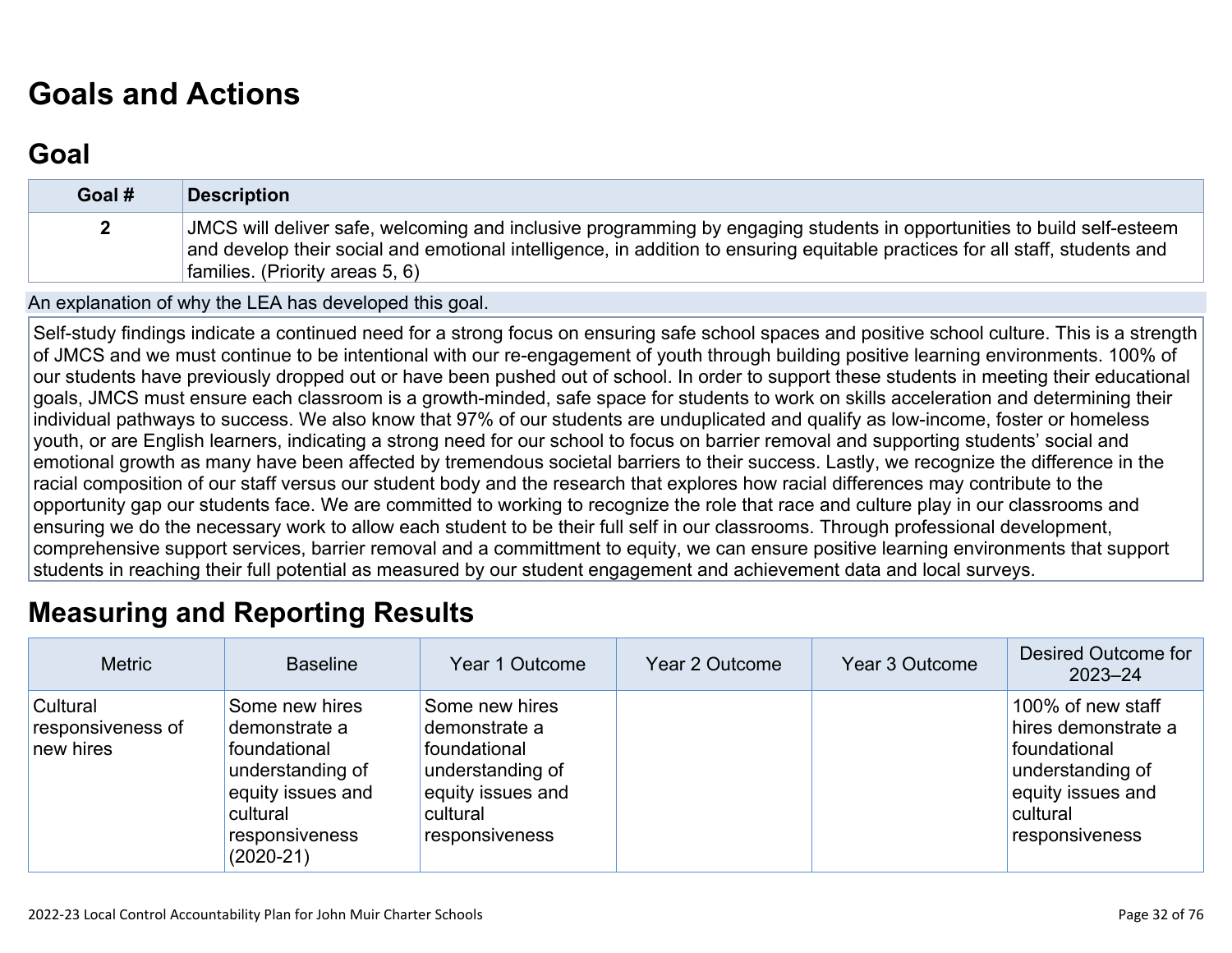| <b>Metric</b>                             | <b>Baseline</b>                                                                                                                                                          | Year 1 Outcome                                                                                                                                                          | <b>Year 2 Outcome</b> | Year 3 Outcome | Desired Outcome for<br>$2023 - 24$                                                                                                                               |
|-------------------------------------------|--------------------------------------------------------------------------------------------------------------------------------------------------------------------------|-------------------------------------------------------------------------------------------------------------------------------------------------------------------------|-----------------------|----------------|------------------------------------------------------------------------------------------------------------------------------------------------------------------|
| Raise request process                     | 0% of staff receiving raises<br>have demonstrated cultural<br>competence & a strong<br>knowledge of culturally<br>responsive practices (2020-<br>21)                     | No staff raises have<br>occurred                                                                                                                                        |                       |                | 100% of staff receiving<br>raises have demonstrated<br>cultural competence & a<br>strong knowledge of<br>culturally responsive<br>practices                      |
| Academic mindsets                         | 0% of teachers<br>reflect on and analyze<br>their students'<br>academic mindset<br>data annually with the<br>support of<br>the Highlight equity<br>survey tool (2020-21) | 100% of teachers<br>reflect on and<br>analyze their students'<br>academic mindset<br>data annually with the<br>support of the<br><b>Highlight equity</b><br>survey tool |                       |                | 100% of teachers<br>reflect on and analyze<br>their students'<br>academic mindset<br>data annually with the<br>support of<br>the Highlight equity<br>survey tool |
| Implementation of My<br>Story assignment  | No baseline<br>data (2020-21)                                                                                                                                            | 86% of sites<br>implemented revised<br>My Story assignment<br>to target growth<br>mindset and self-<br>efficacy for new<br>students                                     |                       |                | 100% of sites<br>implement revised My<br>Story assignment to<br>target growth mindest<br>and self-efficacy for<br>new students                                   |
| Graduation rate & #<br>students graduated | 40% graduation<br>rate (2020-21)<br>74 students<br>graduated (2020-21)                                                                                                   | 89 students graduated                                                                                                                                                   |                       |                | 68% graduation rate                                                                                                                                              |
| <b>JMCS policies</b>                      | 0% of policies have<br>been revised with a<br>focus on equity (2020-<br>21)<br>No formal equity<br>policy (2020-21)                                                      | Policies are currently<br>being reviewed with a<br>focus on equity<br>Draft equity policy<br>ready for board review                                                     |                       |                | 100% of JMCS<br>policies are revised<br>with a focus on equity<br>Board-approved<br>equity policy in place                                                       |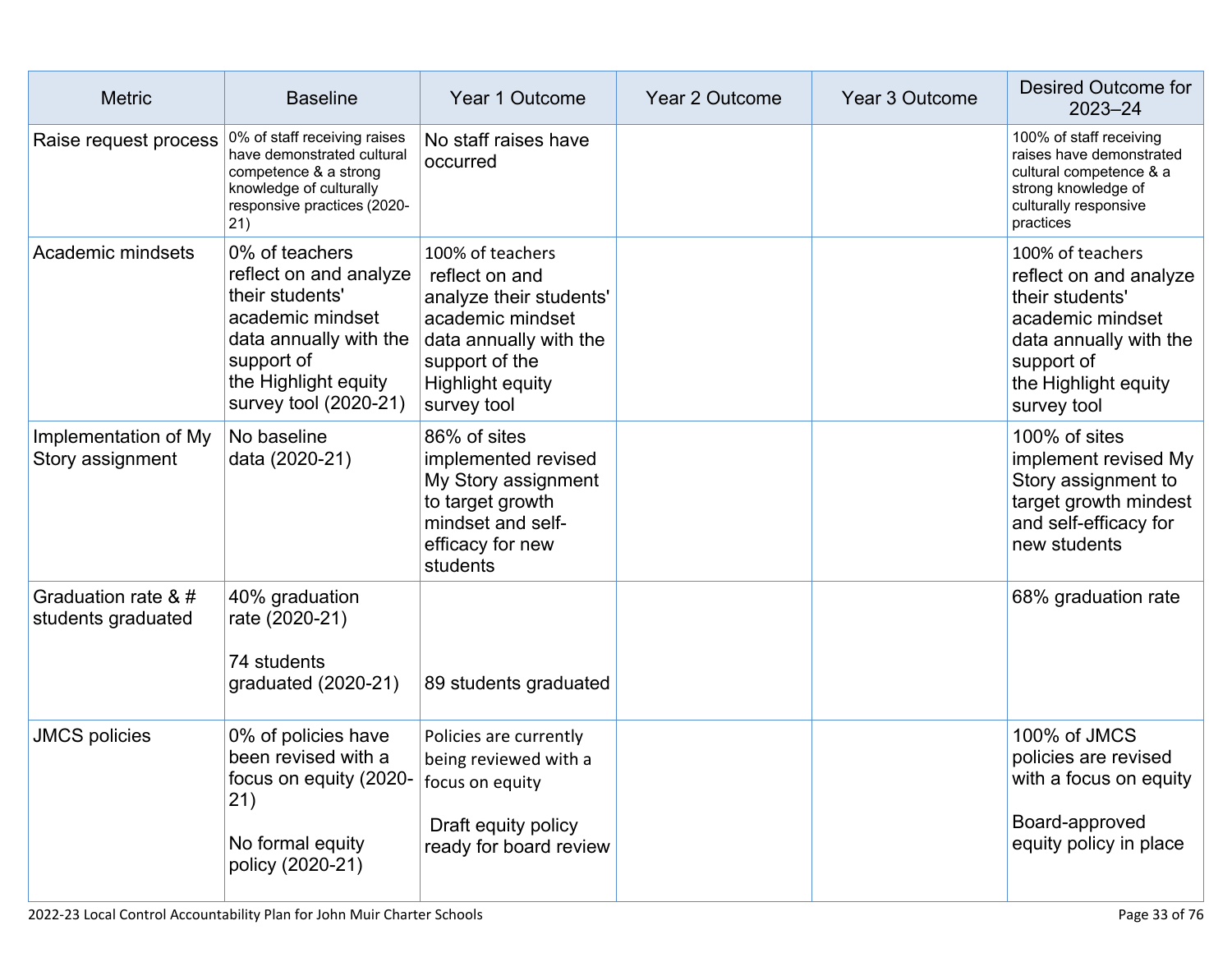| <b>Metric</b>                                               | <b>Baseline</b>                                                                                                                                                                                                                                                                      | Year 1 Outcome                                                                                                                                                                                                                               | <b>Year 2 Outcome</b> | Year 3 Outcome | Desired Outcome for<br>$2023 - 24$                                                                                                                                                                                                                               |
|-------------------------------------------------------------|--------------------------------------------------------------------------------------------------------------------------------------------------------------------------------------------------------------------------------------------------------------------------------------|----------------------------------------------------------------------------------------------------------------------------------------------------------------------------------------------------------------------------------------------|-----------------------|----------------|------------------------------------------------------------------------------------------------------------------------------------------------------------------------------------------------------------------------------------------------------------------|
| Schoolwide wellness<br>plan                                 | 0% of teachers have access<br>to comprehensive<br>schoolwide wellness<br>activities, resources and<br>strategies for staff and<br>students (2020-21)                                                                                                                                 | MindUp mental health<br>curriculum pilot began<br>3/2022<br>Mental health PD<br>included in 3/2022 in-<br>service for all<br>participating staff                                                                                             |                       |                | 100% of teachers have<br>access to comprehensive<br>schoolwide wellness<br>activities, resources and<br>strategies for staff and<br>students                                                                                                                     |
| Student feelings of<br>safety, welcomeness<br>and belonging | 95% of students<br>always feel safe at<br>school (2020-21)<br>98% always feel<br>welcome (2020-21)<br>80% feel they have a<br>voice in decision-<br>making in their<br>classrooms (2020-21)<br>88% describe the<br>atmosphere of their<br>classrooms as mostly<br>positive (2020-21) | 87% of students<br>always feel safe at<br>school<br>71% always feel<br>welcome<br>87% feel they have a<br>voice in decision-<br>making in their<br>classrooms<br>81% describe the<br>atmosphere of their<br>classrooms as mostly<br>positive |                       |                | Maintain: 95% of<br>students always feel<br>safe at school<br>Maintain: 98% always<br>feel welcome<br>90% feel they have a<br>voice in decision-<br>making in their<br>classrooms<br>90% describe the<br>atmosphere of their<br>classrooms as mostly<br>positive |
| Attendance<br>percentage                                    | 85% ADA (2020-21)                                                                                                                                                                                                                                                                    | 78% ADA                                                                                                                                                                                                                                      |                       |                | Maintain 85% ADA                                                                                                                                                                                                                                                 |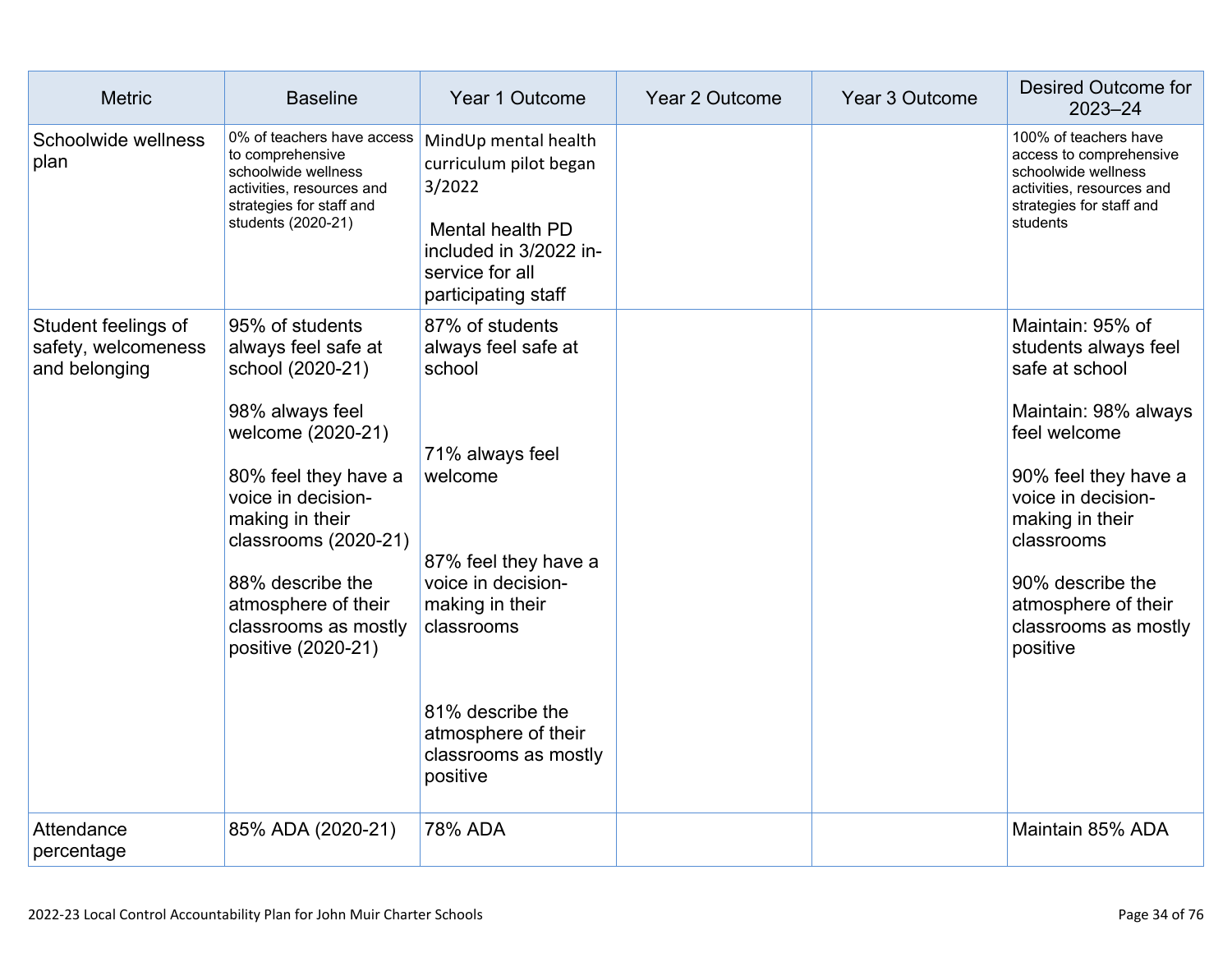| <b>Metric</b>                                | <b>Baseline</b>                                                                                                                                                                                                     | Year 1 Outcome                                                                                                                                                        | Year 2 Outcome | Year 3 Outcome | Desired Outcome for<br>$2023 - 24$                                                                                                                                    |
|----------------------------------------------|---------------------------------------------------------------------------------------------------------------------------------------------------------------------------------------------------------------------|-----------------------------------------------------------------------------------------------------------------------------------------------------------------------|----------------|----------------|-----------------------------------------------------------------------------------------------------------------------------------------------------------------------|
| Attrition percentage                         | 29% attrition<br>rate (2020-21)                                                                                                                                                                                     | 31% attrition                                                                                                                                                         |                |                | Maintain 29% attrition<br>rate                                                                                                                                        |
| Staff feelings of<br>satisfaction and safety | 92% of staff always<br>feel safe at<br>work (2020-21)<br>73% always feel<br>connected with JMCS<br>colleagues (2020-21)<br>90% are satisfied<br>working for<br>JMCS (2020-21)<br>90% are happy at<br>work (2020-21) | 96% of staff always<br>feel safe at work<br>65% always feel<br>connected with JMCS<br>colleagues<br>90% are satisfied<br>working for JMCS<br>83% are happy at<br>work |                |                | 95% of staff always<br>feel safe at work<br>75% always feel<br>connected with JMCS<br>colleagues<br>90% are satisfied<br>working for JMCS<br>90% are happy at<br>work |
| <b>Counseling services</b>                   | 43 group sessions @<br>5 sites<br>50 individual<br>counseling<br>sessions (2020-21)                                                                                                                                 | 100% of students have<br>access to virtual,<br>individual mental health<br>counseling<br>21% of sites<br>participate in group<br>counseling services                  |                |                | 100% of students in<br>need have access to<br>counseling services                                                                                                     |

# **[Actions](http://www.doc-tracking.com/screenshots/22LCAP/Instructions/22LCAPInstructions.htm#actions)**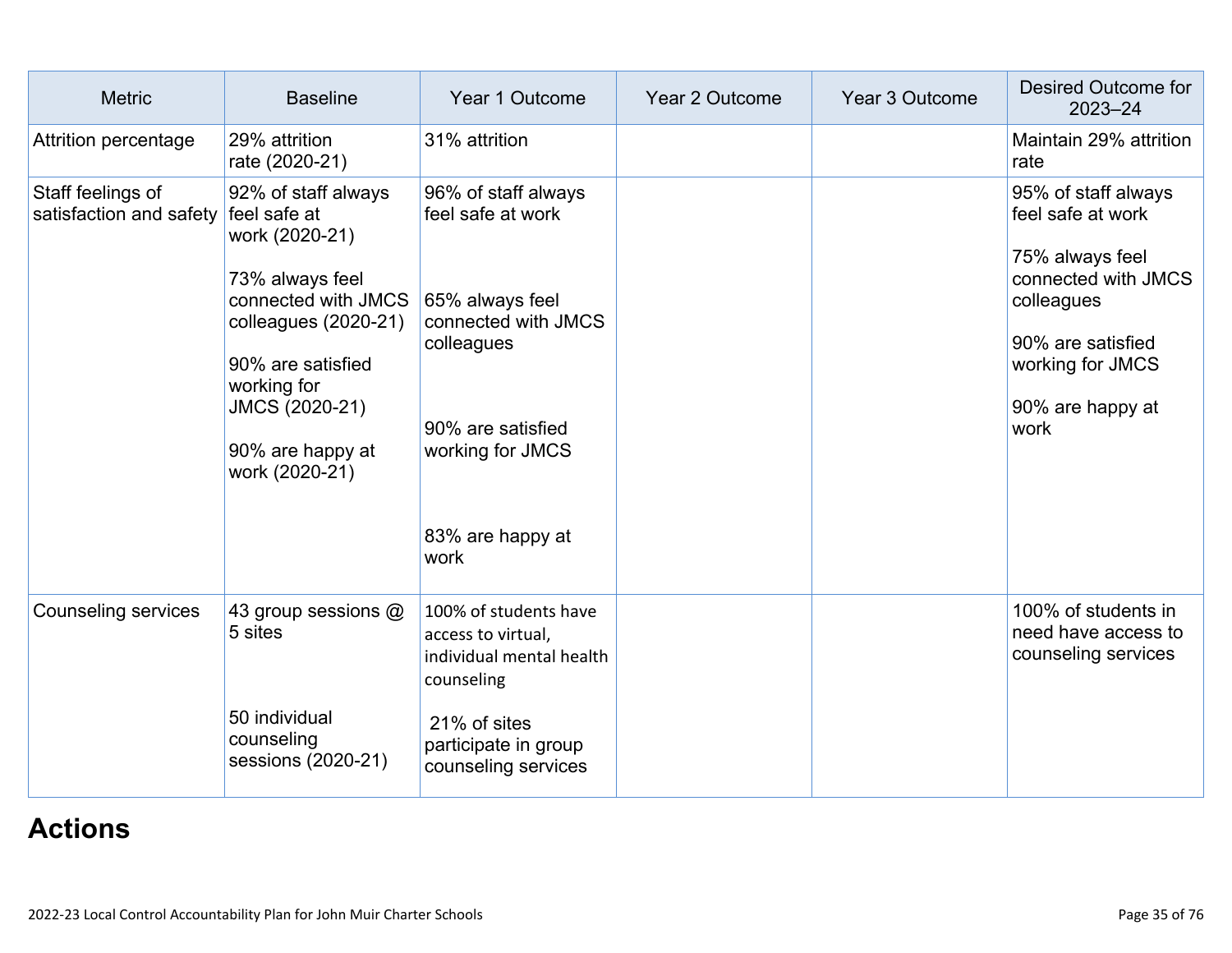| Action # | <b>Title</b>                                                                       | <b>Description</b>                                                                                                                                                                                                                                                                                                                                           | <b>Total Funds</b> | Contributing |
|----------|------------------------------------------------------------------------------------|--------------------------------------------------------------------------------------------------------------------------------------------------------------------------------------------------------------------------------------------------------------------------------------------------------------------------------------------------------------|--------------------|--------------|
| 2.1      | <b>SAFE, WELCOMING</b><br>& INCLUSIVE<br><b>PROGRAMMING</b>                        | 1. Maintain staff feelings of satisfaction and safety through consistent<br>focus on communication, meaningful professional development and<br>opportunities for connection.<br>2. Develop and implement schoolwide wellness plan for staff and<br>students that includes the availability of counseling services to any<br>student or staff member in need. | \$28,773.00        | Yes          |
|          |                                                                                    | 3. Understand and address academic mindsets with staff and students<br>through Highlight data analysis, full implementation of the revised My<br>Story assignment and professional development content.                                                                                                                                                      |                    |              |
|          |                                                                                    | 4. Improve attendance percentage, attrition rate and graduation rate<br>through improved curriculum, instruction and student support services<br>$(CSI)$ .                                                                                                                                                                                                   |                    |              |
|          |                                                                                    | 5. Maintain student feelings of safety, connectedness & welcomeness<br>through consistent focus on building positive schoolwide and site<br>culture.                                                                                                                                                                                                         |                    |              |
| 2.2      | <b>EQUITABLE AND</b><br><b>CULTURALLY</b><br><b>RESPONSIVE</b><br><b>PRACTICES</b> | 1. Ensure equity and cultural responsiveness is foundational to JMCS'<br>work through revised hiring practices, raise request process, new<br>teacher training, improved instructional practices, diverse staff<br>demographics, equity-focused policies and procedures, classroom<br>observations and professional development content.                     |                    | Yes          |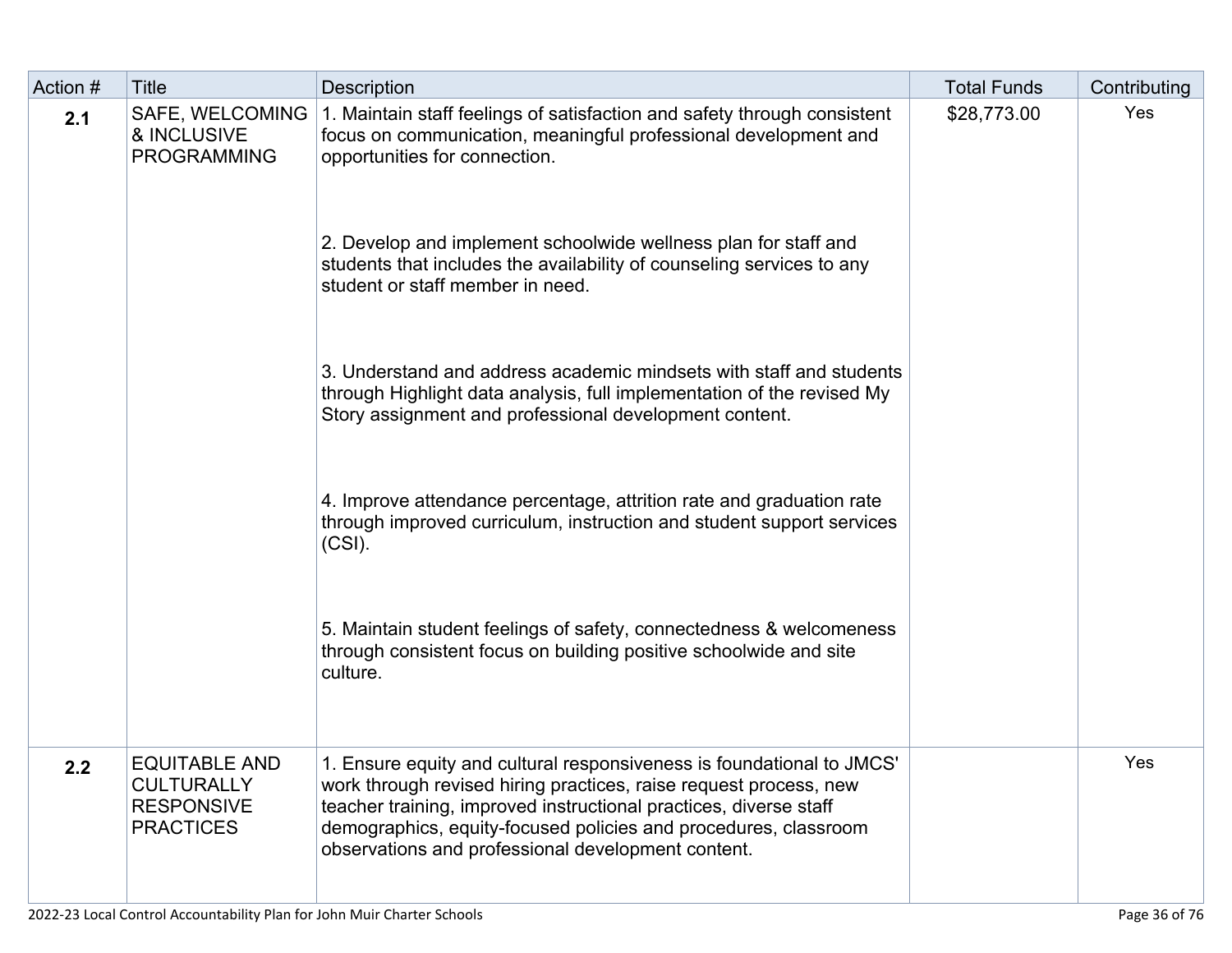## **[Goal Analysis \[2021-22\]](http://www.doc-tracking.com/screenshots/22LCAP/Instructions/22LCAPInstructions.htm#GoalAnalysis)**

An analysis of how this goal was carried out in the previous year. A description of any substantive differences in planned actions and actual implementation of these actions.

JMCS has one substantive difference in planned actions and actual implementation of these actions for Goal Two. We were not able to begin a full process for developing a schoolwide wellness plan (action 2.1) as this requires a committee effort and due to continued COVID disruptions and low enrollment, our teachers' priorities and energies were spent elsewhere this year. We did, however, increase counseling services and provide a schoolwide mental health training, including free access to mental health curriculum, for all staff. Developing a comprehensive wellness plan will remain a priority in this coming year.

An explanation of material differences between Budgeted Expenditures and Estimated Actual Expenditures and/or Planned Percentages of Improved Services and Estimated Actual Percentages of Improved Services.

The difference between Budgeted Expenditures and Estimated Actual Expenditures was due to minor differences between the budgeted and actual costs. The actions were not affected by these differences.

An explanation of how effective the specific actions were in making progress toward the goal.

Overall, JMCS actions were effective in making progress towards Goal Two. 92% of staff feel we are making solid progress towards this goal while another 4% feel we are making some progress. 96% of staff always feel safe at work, an increase from 92% last year, and staff satisfaction with working for JMCS has remained steady at 90%, despite ongoing challenges with COVID and low enrollment. Staff feelings of connectedness are down slightly this year with 65% of staff always feeling connected with their larger JMCS community as compared to 73% last year; however, this is higher than the year prior to COVID (55%) and demonstrates an overall upward trend in feelings of connectedness. This is signficant considering continued barriers and all staff are back on site with students this year instead of working from home, connecting virtually. Staff feelings of happiness have also remained steady, another significant data point considering many staff have received potential layoff notices and face economic uncertainity due to JMCS difficulties with low enrollment as a side effect of COVID disruptions over the past two years.

Similarly, our students also continue to feel safe, welcome and valued at school. While our overall data points for these metrics are lower than usual, it is worth noting that all of our students have spent over 1.5 years outside of a classroom environment, on top of previous school disruptions and lack of enrollment they may have had. We recognize we are working with a new population of students this year who have spent a significant amount of time away from classrooms and academic spaces, as well as who have lower skill levels in ELA and math entrance assessments. That said, 87% of students always feel safe at school, 71% always feel welcome, 87% feel they have a voice in decision-making in their classrooms (higher than last year) and 81% describe the atmosphere of their classrooms as mostly positive. We must continue to focus on building positive school climate and belonging to ensure students feel welcome and accepted in our classrooms.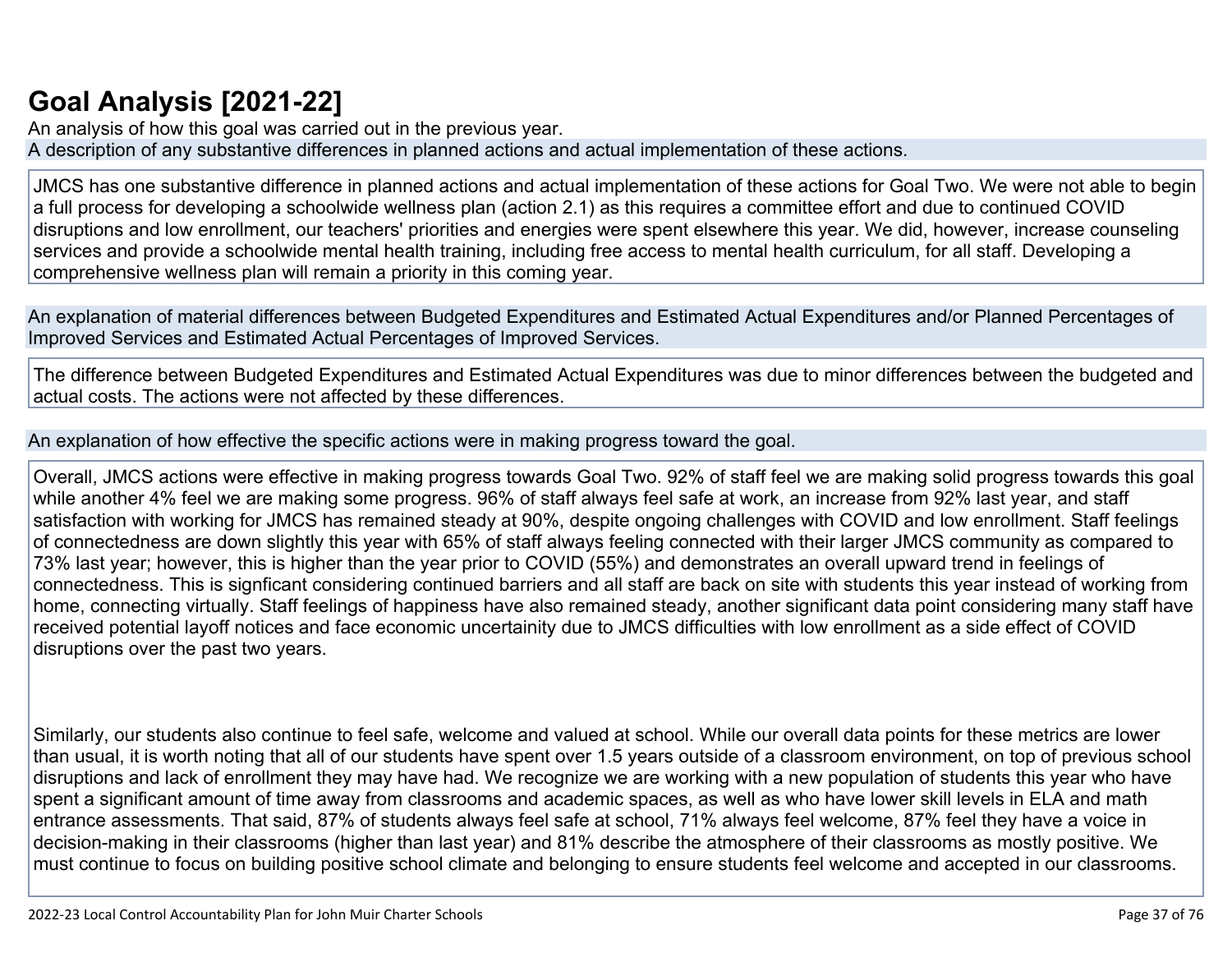Additional goal highlights related to mental health and wellness include ongoing counseling services that are available to 100% of students and 21% of our school sites are taking advantage of additional group counseling sessions for their students. 85% of staff have also piloted the new My Story assignment, ensuring their students are receiving access to messages about positive school mindsets, and have provided valuable feedback for modifying this assignment in the future. Equity and cultural responsiveness also remain foundational to JMCS' work and this year all PD sessions included conversations on anti-racist educational practices and affinity group spaces. In addition, the JMCS Equity Committee has made progress towards creating and evaluating equity-based policies, practices and curriculum and decisions are consistently grounded in an equity lens.

A description of any changes made to the planned goal, metrics, desired outcomes, or actions for the coming year that resulted from reflections on prior practice.

No changes to our planned goal, metrics, desired outcomes or actions for the coming year have resulted from our reflections on prior practice, with the exception of removing the word "increased" from our curricular offerings as stated in Action 2.1.4. We will not be increasing curriculum in 2022-23 but will be focusing instead on improving current curricular offerings.

**A report of the Total Estimated Actual Expenditures for last year's actions may be found in the Annual Update Table. A report of the Estimated Actual Percentages of Improved Services for last year's actions may be found in the Contributing Actions Annual Update Table.**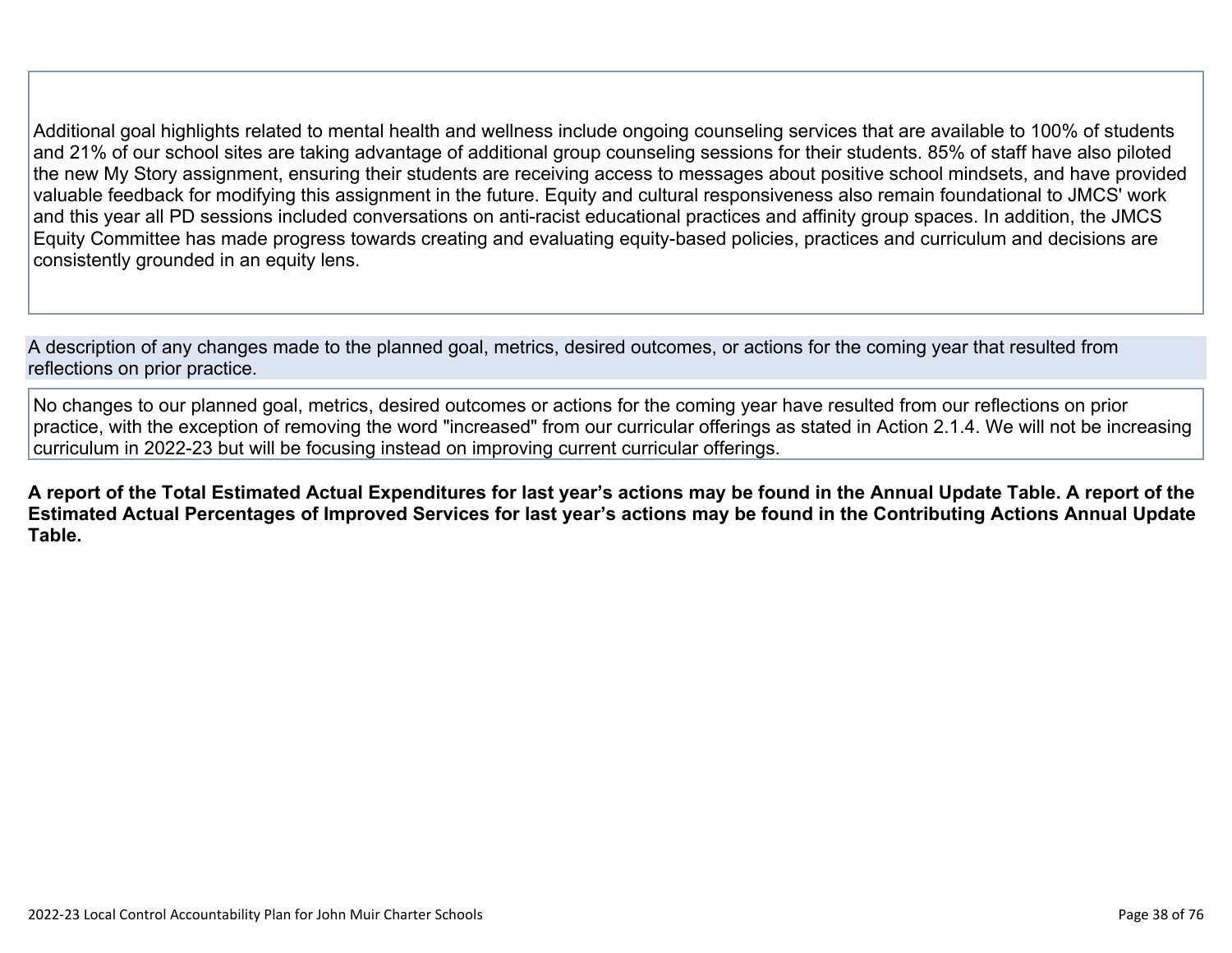# **[Goals and Actions](http://www.doc-tracking.com/screenshots/22LCAP/Instructions/22LCAPInstructions.htm#GoalsandActions)**

## **[Goal](http://www.doc-tracking.com/screenshots/22LCAP/Instructions/22LCAPInstructions.htm#goalDescription)**

| Goal # | <b>Description</b>                                                                                                                                                                                 |
|--------|----------------------------------------------------------------------------------------------------------------------------------------------------------------------------------------------------|
|        | JMCS will maintain effective communication in order to foster meaningful relationships with staff, students, families,<br>partner agencies and community resource organizations. (Priority area 3) |

An explanation of why the LEA has developed this goal.

This goal was developed in response to staff input gathered during two professional development days. Staff felt a strong need to increase the effectiveness of communication between staff and administration as well as between staff and client agencies. Due to the nature of JMCS' structure, effective communication is a necessity and through this goal, we are formalizing our commitment to transparency and fostering meaningful relationships among all stakeholders. 91% of JMCS students are over the age of 18 and family involvement is minimal for all students due to the multiple barriers our students and families face in life. Client agency partners often serve as advocates for students in place of family members; both are included in this goal under the umbrella of parent engagement. Through transparent communication regarding data, training, student achievement and student progress as measured by the amount of communication and the responsiveness to stakeholder needs, JMCS stakeholders will feel included and engaged.

## **[Measuring and Reporting Results](http://www.doc-tracking.com/screenshots/22LCAP/Instructions/22LCAPInstructions.htm#MeasuringandReportingResults)**

| <b>Metric</b>                                    | <b>Baseline</b>                                                                         | Year 1 Outcome                                       | Year 2 Outcome | Year 3 Outcome | Desired Outcome for<br>$2023 - 24$                                             |
|--------------------------------------------------|-----------------------------------------------------------------------------------------|------------------------------------------------------|----------------|----------------|--------------------------------------------------------------------------------|
| Communication<br>between CEO and<br>stakeholders | 2 bimonthly bulletins<br>sent per month<br>94% of staff read the<br>bulletins (2020-21) | 1 bulletin sent per<br>month                         |                |                | 2 bimonthly bulletins<br>sent per month<br>100% of staff read the<br>bulletins |
| Parent/guardian<br>engagement events             | 0% of sites with<br>minors have open<br>houses (2020-21)                                | Postponed due to<br>continued COVID<br>barriers      |                |                | 100% of sites with<br>minors have at least<br>one open house per<br>year       |
| Parent/guardian<br>communication                 | 88% of sites with<br>minors regularly<br>engage with                                    | 70% of sites with<br>minors regularly<br>engage with |                |                | 100% of sites with<br>minors regularly<br>engage with                          |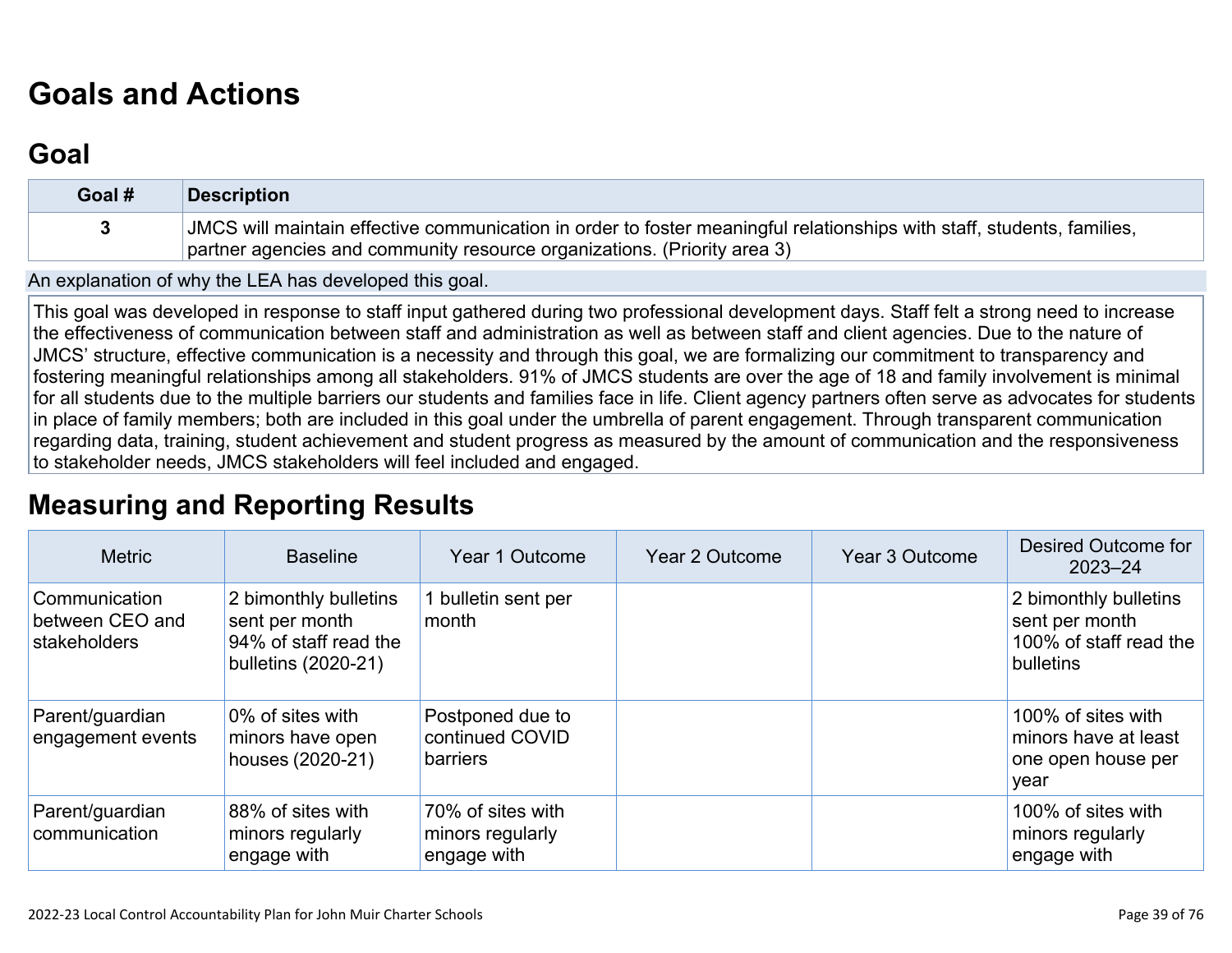| <b>Metric</b>                                 | <b>Baseline</b>                                                                                                                                           | Year 1 Outcome                                                                                                                                                       | Year 2 Outcome | Year 3 Outcome | <b>Desired Outcome for</b><br>$2023 - 24$                                                                                                                                                     |
|-----------------------------------------------|-----------------------------------------------------------------------------------------------------------------------------------------------------------|----------------------------------------------------------------------------------------------------------------------------------------------------------------------|----------------|----------------|-----------------------------------------------------------------------------------------------------------------------------------------------------------------------------------------------|
|                                               | guardians in a variety<br>of ways (2020-21)                                                                                                               | guardians in a variety<br>of ways                                                                                                                                    |                |                | guardians in a variety<br>of ways                                                                                                                                                             |
| Crucial conversation<br>training              | No training has been<br>offered (2020-21)                                                                                                                 | Postponed due to<br>continued COVID<br>priorities                                                                                                                    |                |                | 100% of lead staff are<br>trained in and receive<br>support in facilitating<br>crucial conversations<br>100% of client agency<br>partners are invited to<br>crucial conversations<br>training |
| Regular site meetings                         | No baseline<br>data (2020-21)                                                                                                                             | 53% of sites have a<br>schedule for student<br>progress meetings<br>with client agency<br>partner                                                                    |                |                | 100% of sites have a<br>schedule for student<br>progress meetings<br>with client agency<br>partner                                                                                            |
| Digital database                              | 0% of JMCS training<br>videos are<br>complete (2020-21)                                                                                                   | 50% of JMCS training<br>videos are complete                                                                                                                          |                |                | 100% of JMCS<br>training videos are<br>complete and<br>available on the<br>dashboard                                                                                                          |
| <b>LCAP</b> input from<br>stakeholders        | <b>LCAP</b> input<br>opportunities provided<br>to all stakeholders via<br>surveys (families, client<br>agency partners,<br>students, staff) (2020-<br>21) | 100% of stakeholders<br>have access to<br>providing input on<br><b>JMCS' annual LCAP</b><br>via surveys (families,<br>client agency<br>partners, students,<br>staff) |                |                | 100% of stakeholders<br>have access to<br>providing input on<br><b>JMCS' annual LCAP</b><br>in a variety of<br>ways (families, client<br>agency partners,<br>students, staff)                 |
| Staff collaborative<br>learning opportunities | 100% of staff have<br>access to regular,                                                                                                                  | 100% of staff have<br>access to regular,                                                                                                                             |                |                | 100% of staff have<br>access to regular,                                                                                                                                                      |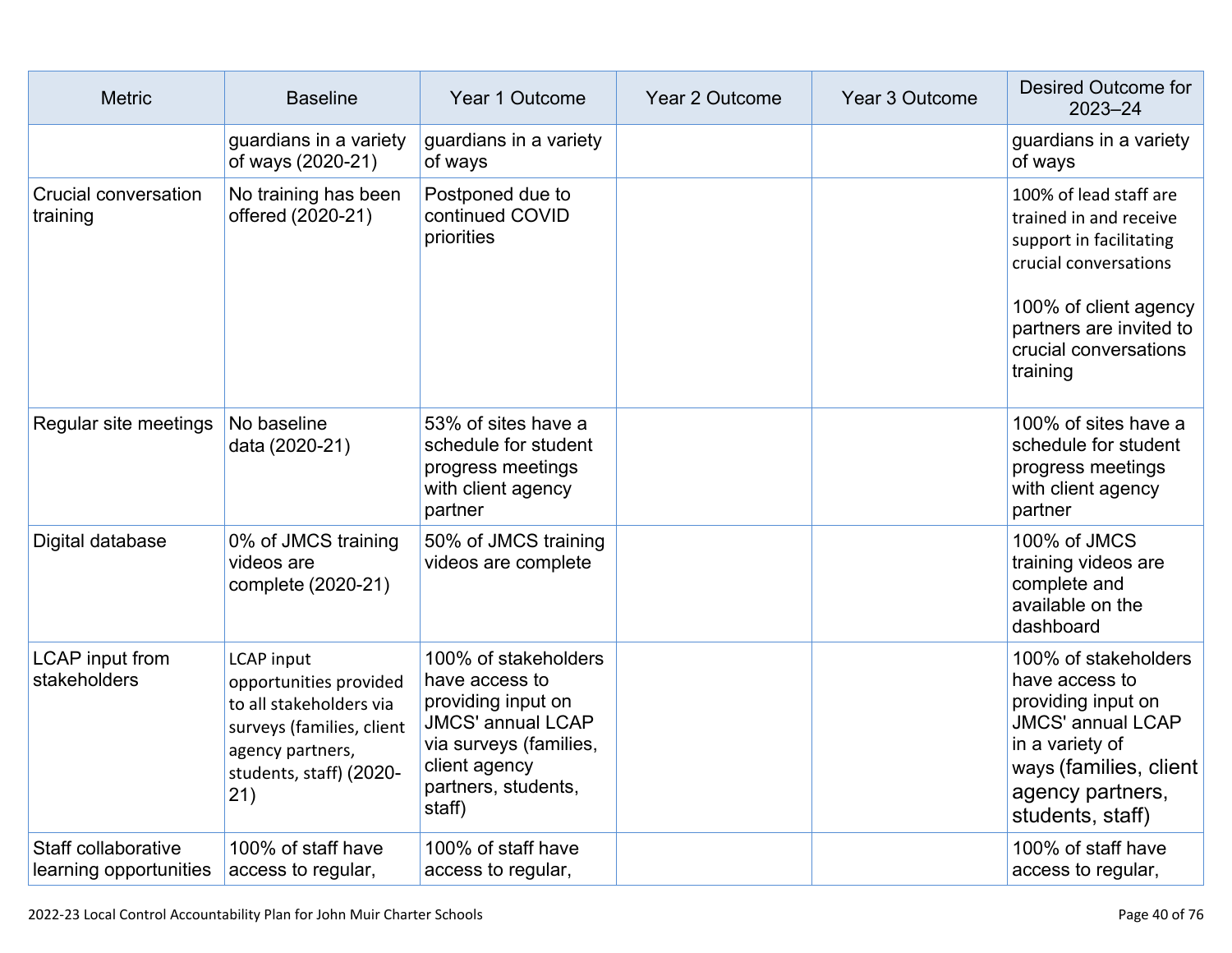| <b>Metric</b>                             | <b>Baseline</b>                                                                                                                                                                                                                                                                                                    | Year 1 Outcome                                                                  | Year 2 Outcome | Year 3 Outcome | <b>Desired Outcome for</b><br>$2023 - 24$                                                                                                                                                                                                                                                                                      |
|-------------------------------------------|--------------------------------------------------------------------------------------------------------------------------------------------------------------------------------------------------------------------------------------------------------------------------------------------------------------------|---------------------------------------------------------------------------------|----------------|----------------|--------------------------------------------------------------------------------------------------------------------------------------------------------------------------------------------------------------------------------------------------------------------------------------------------------------------------------|
|                                           | ongoing collaborative<br>learning<br>opportunities (2020-<br>21)                                                                                                                                                                                                                                                   | ongoing collaborative<br>learning opportunities                                 |                |                | ongoing collaborative<br>learning opportunities                                                                                                                                                                                                                                                                                |
| Mentor program                            | 100% of teachers new<br>to JMCS are<br>partnered with a<br>veteran JMCS<br>teacher (2020-21)                                                                                                                                                                                                                       | 100% of teachers new<br>to JMCS are<br>partnered with a<br>veteran JMCS teacher |                |                | 100% of teachers new<br>to JMCS are<br>partnered with a<br>veteran JMCS teacher                                                                                                                                                                                                                                                |
| K12 reports: training                     | Some teaching staff<br>are trained in reading<br>K12 reports and<br>supported as needed<br>0% of client agency staff<br>are offered training in<br>reading K12 reports<br>Beginning of year<br>meetings do not<br>consistently include<br>K12 review for lead<br>teachers & client<br>agency<br>partners (2020-21) | Data on hold due to<br>irregular reporting and<br>impending report<br>revisions |                |                | 100% of teaching staff<br>are provided training in<br>reading K12 reports on<br>an annual basis and<br>supported as needed<br>100% of client agency<br>staff are offered<br>training in reading K12<br>reports<br>100% of beginning of<br>year meetings include<br>K12 review for lead<br>teachers & client<br>agency partners |
| K12 reports: sharing<br>with stakeholders | Regional directors do<br>not share K12 reports<br>with client agencies.<br>44% of teachers share<br>the reports<br>consistently. (2020-<br>21)                                                                                                                                                                     | Data on hold due to<br>irregular reporting and<br>impending report<br>revisions |                |                | 100% of client<br>agencies receive<br>monthly K12 data<br>reports from JMCS<br>leadership                                                                                                                                                                                                                                      |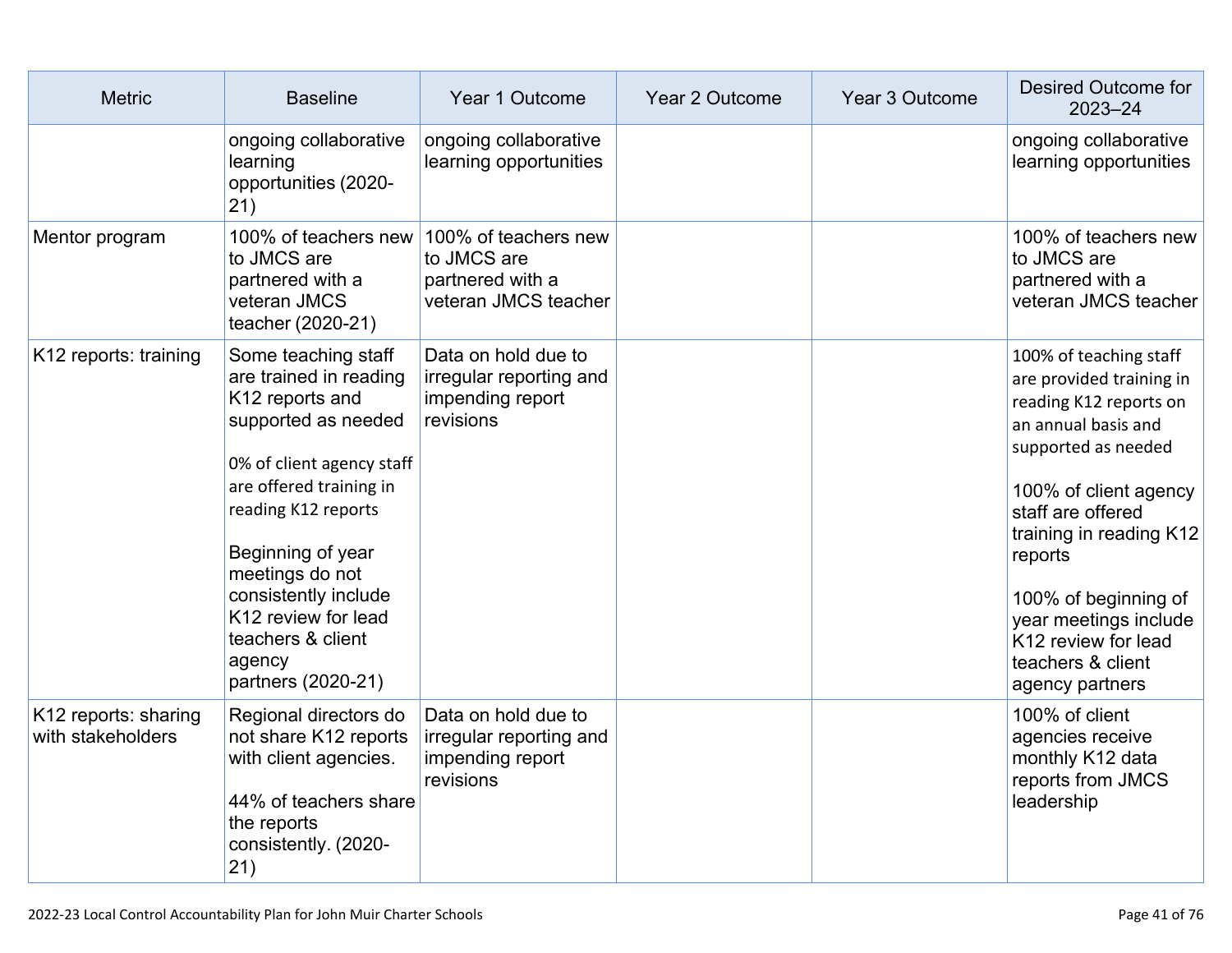| <b>Metric</b>                | <b>Baseline</b>                                                                | Year 1 Outcome                                                      | Year 2 Outcome | Year 3 Outcome | Desired Outcome for<br>$2023 - 24$                                   |
|------------------------------|--------------------------------------------------------------------------------|---------------------------------------------------------------------|----------------|----------------|----------------------------------------------------------------------|
| Student achievement<br>plans | <b>SAPs are well</b><br>maintained at most<br>sites (2020-21)                  | 63% of sites fully<br>implement Student<br><b>Achievement Plans</b> |                |                | 100% of sites fully<br>implement Student<br><b>Achievement Plans</b> |
| Community support            | 100% of sites have<br>connections with local<br>service<br>providers (2020-21) | 100% of sites have<br>connections with local<br>service providers   |                |                | 100% of sites have<br>connections with local<br>service providers    |

## **[Actions](http://www.doc-tracking.com/screenshots/22LCAP/Instructions/22LCAPInstructions.htm#actions)**

| Action # | <b>Title</b>                             | <b>Description</b>                                                                                                                                                                                                                                                   | <b>Total Funds</b> | Contributing |
|----------|------------------------------------------|----------------------------------------------------------------------------------------------------------------------------------------------------------------------------------------------------------------------------------------------------------------------|--------------------|--------------|
| 3.1      | <b>EFFECTIVE</b><br><b>COMMUNICATION</b> | 1. Ensure effective communication with staff through monthly bulletins,<br>direct sharing of board meeting agendas, data report trainings, virtual<br>connection opportunities, creation of a how-to video database and an<br>annual schoolwide data review process. | \$150,604.00       | Yes          |
|          |                                          | 2. Ensure effective communication with students through proper<br>maintenance of SAPs, including goal setting, & providing local<br>community support connections at all sites. (CSI)                                                                                |                    |              |
|          |                                          | 3. Ensure effective communication with partner agencies through<br>monthly bulletins, invitations to JMCS professional development<br>offerings, regular meeting schedules and virtual LCAP meetings and<br>surveys.                                                 |                    |              |
|          |                                          | 4. Ensure effective communication with friends, families & support<br>personnel for all students, including minors, through maintaining                                                                                                                              |                    |              |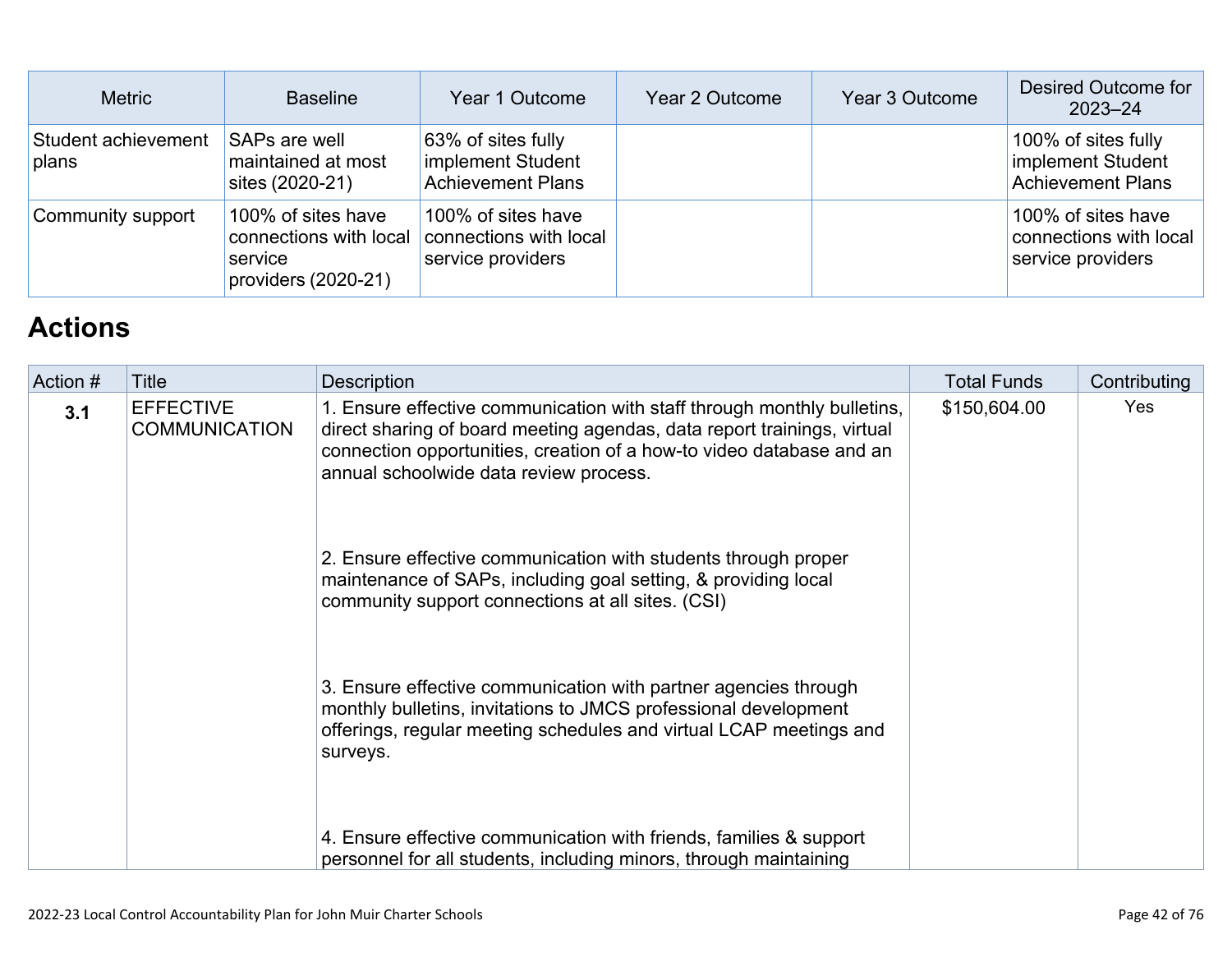| Action # | <b>Title</b> | Description                                                                                                  | <b>Total Funds</b> | Contributing |
|----------|--------------|--------------------------------------------------------------------------------------------------------------|--------------------|--------------|
|          |              | ongoing, consistent communication and offering an annual open<br>house/community event at sites with minors. |                    |              |

## **[Goal Analysis \[2021-22\]](http://www.doc-tracking.com/screenshots/22LCAP/Instructions/22LCAPInstructions.htm#GoalAnalysis)**

An analysis of how this goal was carried out in the previous year. A description of any substantive differences in planned actions and actual implementation of these actions.

The primary substantive differences between the planned actions and actual implementation of Goal Three were in relation to 1) offering parent engagement events at sites with minors and 2) K12 reporting. Due to continued COVID disruptions, parent engagement events could not happen as planned but we hope to be able to host these events in the coming year. Additionally, K12 reports were not shared on a regular basis due to the previously mentioned challenges with accurate data collection this year. No other substantive differences occurred.

An explanation of material differences between Budgeted Expenditures and Estimated Actual Expenditures and/or Planned Percentages of Improved Services and Estimated Actual Percentages of Improved Services.

The material difference between Budgeted Expenditures and Estimated Actual Expenditures was due to the fact that the costs associated with medical and other health/wellness services for students weren't incurred.

An explanation of how effective the specific actions were in making progress toward the goal.

Overall, JMCS actions were effective in making progress towards Goal Three and 81% of staff feel we are maintaining effective communication between all stakeholders in order to foster positive relationships. Monthly bulletins have been sent to all staff to ensure transparency and succinct messaging and 94% of staff read these bulletins. In the coming year, we will include all partner agencies in these bulletins as well to ensure greater transparency. 50% of all training videos are complete and educational partner engagement opportunities have remained consistent through virtual meetings and connections throughout the year. We recognize we have room to improve our Student Achievement Plan implementation across our sites and next year we will focus on rebranding and reaffirming our commitment to using these in a standardized fashion with more standarized language to clearly communicate the SAP purpose to our students. An additional goal highlight includes our continued community services support for students, as 100% of sites have maintained connections with local service providers to help meet student needs.

A description of any changes made to the planned goal, metrics, desired outcomes, or actions for the coming year that resulted from reflections on prior practice.

One minor change in action 3.1.1 and 3.1.3 resulted from our reflections, in that bulletins are now sent monthly instead of bimonthly to ensure they remain relevant and succinct. Additionally, as in Goal One, "K12 data reports" was amended to read "data reports" due to the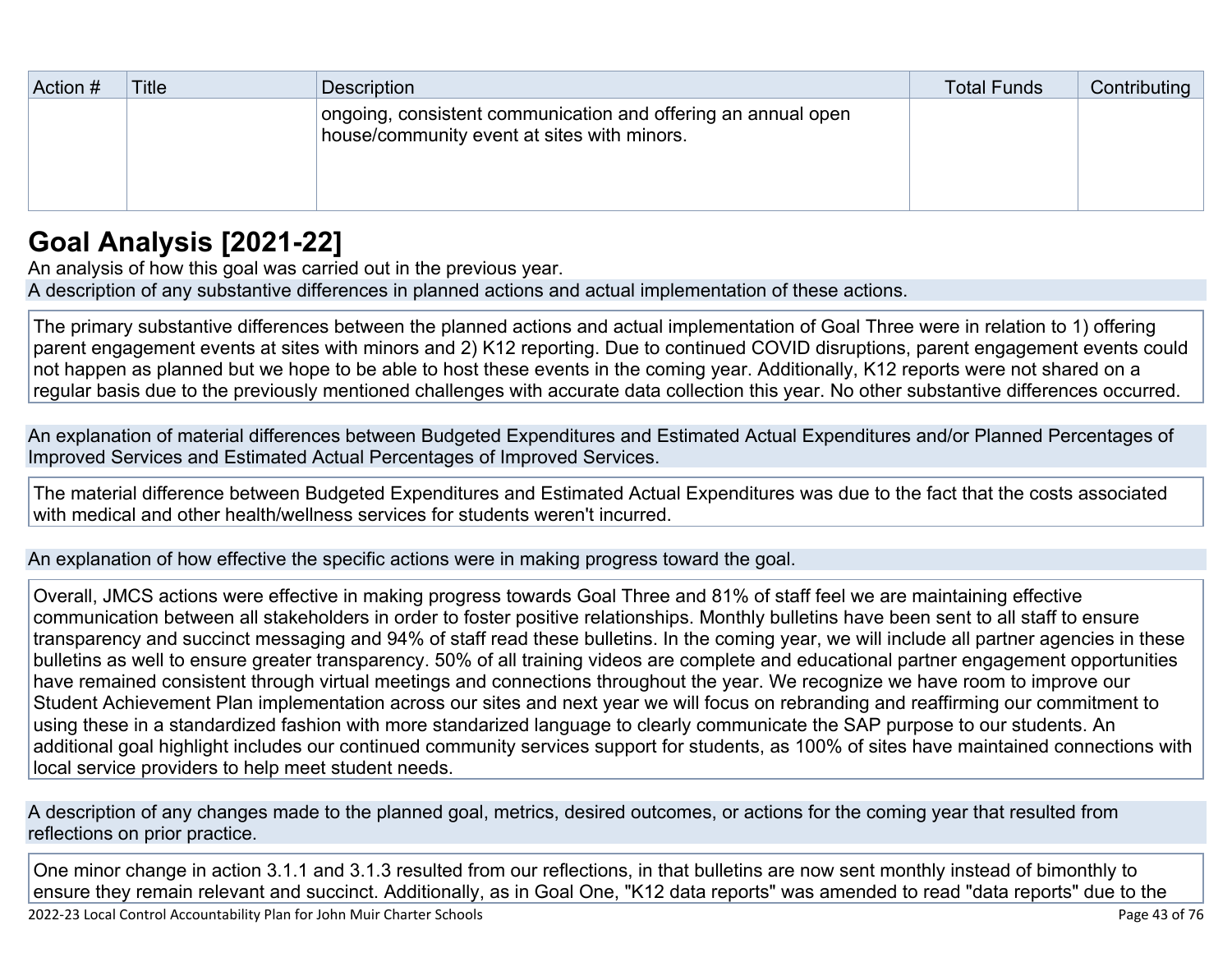change in our reporting systems for the 2022-23 school year. No other additional changes were made to the planned goal, metrics, desired outcomes or actions for next year.

**A report of the Total Estimated Actual Expenditures for last year's actions may be found in the Annual Update Table. A report of the Estimated Actual Percentages of Improved Services for last year's actions may be found in the Contributing Actions Annual Update Table.**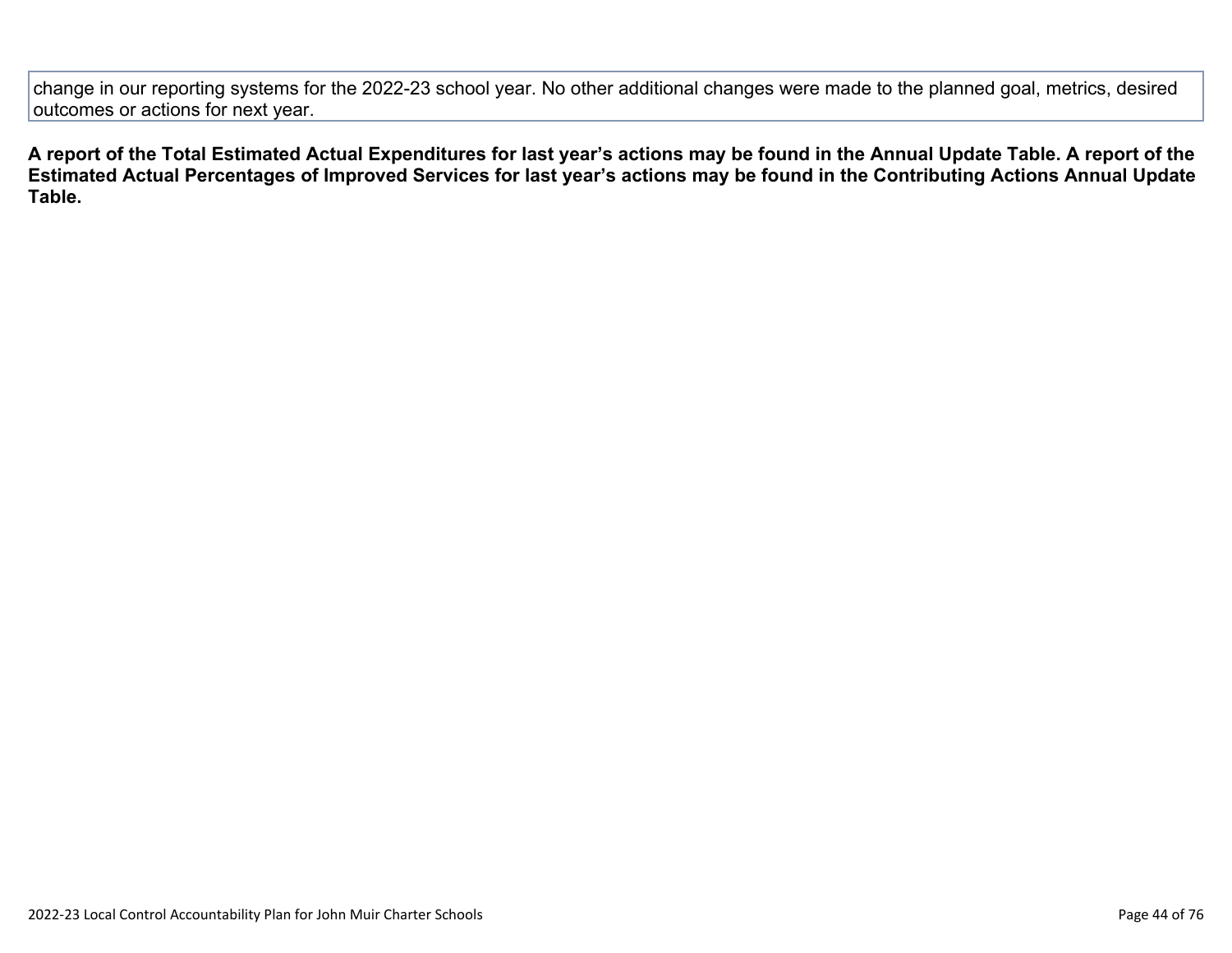## **[Increased or Improved Services for Foster Youth, English Learners, and Low-](http://www.doc-tracking.com/screenshots/22LCAP/Instructions/22LCAPInstructions.htm#IncreasedImprovedServices)[Income Students \[2022-23\]](http://www.doc-tracking.com/screenshots/22LCAP/Instructions/22LCAPInstructions.htm#IncreasedImprovedServices)**

| Projected LCFF Supplemental and/or Concentration Grants | Projected Additional LCFF Concentration Grant (15 percent) |  |  |  |
|---------------------------------------------------------|------------------------------------------------------------|--|--|--|
| 1,492,880                                               | 188.804                                                    |  |  |  |

#### **Required Percentage to Increase or Improve Services for the LCAP Year**

| Projected Percentage to Increase<br>or Improve Services for the<br>Coming School Year | <b>LCFF Carryover — Percentage</b> | <b>LCFF Carryover — Dollar</b> | Total Percentage to Increase or<br>Improve Services for the Coming<br>School Year |
|---------------------------------------------------------------------------------------|------------------------------------|--------------------------------|-----------------------------------------------------------------------------------|
| 42.66%                                                                                |                                    |                                | 42.66%                                                                            |

### **The Budgeted Expenditures for Actions identified as Contributing may be found in the Contributing Actions Table.**

### **[Required Descriptions](http://www.doc-tracking.com/screenshots/22LCAP/Instructions/22LCAPInstructions.htm#RequiredDescriptions)**

For each action being provided to an entire school, or across the entire school district or county office of education (COE), an explanation of (1) how the needs of foster youth, English learners, and low-income students were considered first, and (2) how these actions are effective in meeting the goals for these students.

Unduplicated funds will be principally directed to and effective for meeting the needs of foster, homeless and low-income youth, and English learners, the majority of the JMCS student body. The JMCS student body is comprised of 97% unduplicated students. This 97% is comprised of 93% students who are eligible for free/reduced lunch, 15% EL students and 14% foster youth. With these high percentages, all of our increased and improved services are schoolwide services for all students.

#### GOAL ONE: Actions 1-4

As demonstrated in our Identified Needs and Measuring and Reporting Results for Goal One sections, JMCS has determined there are skill gaps among certain subgroups, in particular our higher skilled group and our EL students. To address this need, in Goal One, Actions 1-4 we dedicate funds to meet the needs of these students through: 1) implementing rigorous and culturally responsive instruction and curriculum, including adding A-G coursework opportunities; 2) funding EL support staff and ensuring EL students are properly assessed; 3) ensuring improved instructional and curricular supports to remove academic barriers, such as maintaining support staff on site; and 4) offering improved opportunities for college and career readiness activities like offering a college awareness curriculum and accompanying workshops. We expect these actions will lead to improved test scores demonstrating skill growth for higher skilled students and EL students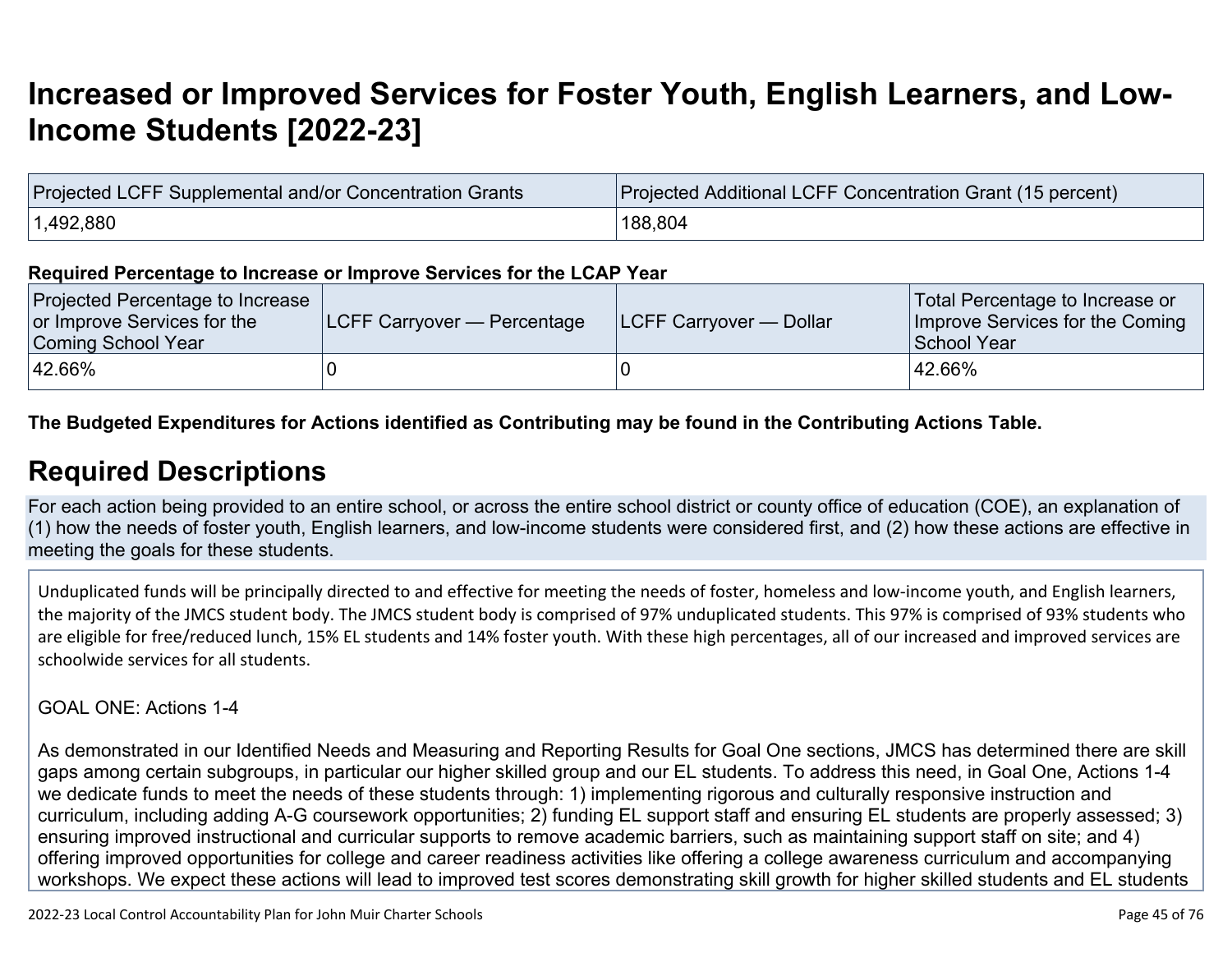alike. Additionally, we expect these actions will lead to increased engagement of all students in their learning, increased attendance, decreased attrition and ensuring students' learning is relevant to their needs and goals.

GOAL TWO: Actions 1-2

As demonstrated in our school climate survey data as well as through student and staff demographics, ADA and attrition data, JMCS has determined a continued need for prioritizing school culture and safety among students and staff at all sites. To address this need, in Goal Two, Actions 1-2, we demonstrate a focus on social and emotional growth, self-esteem, safe and welcoming programming, and equitable practices that are necessary to support our high-risk population in re-engaging in learning. We will continue to fund high quality professional development focused on equity and school culture, including funding a JMCS Equity Committee and data analysis support to ensure we are able to accurately gauge student satisfaction through disaggregated data sources. We will also fund counseling services and the development of a schoolwide wellness plan to support our school community's wellbeing. Previously, school climate has been a strength of JMCS and we must continue to provide increased levels of positive support for our students, staff and families. We expect these actions will lead to continued and increased student, staff and family satisfaction with JMCS programming as measured by our school climate survey data, attendance and attrition data, and continued disaggregation of student achievement data.

GOAL THREE: Action 1

As demonstrated through staff school climate surveys, partner surveys and ongoing educational partner engagement efforts, JMCS sees a need to improve communication with all stakeholders in order to best serve our high-needs student body. To address this need, in Goal Three, Action One, we commit to maintaining and developing improved systems for communication to ensure students, staff, families and client agency partners provide cohesive and comprehensive programming that meets students' needs through ongoing meetings, communication and revised Student Achievement Plan efforts, as well as completing training videos and including partners in our high quality professional development opportunities. When COVID allows, we will also implement community and famiy engagement events at sites with minors to improve communication with these educational partners. We expect these actions will lead to improved communication and improved staff and partner satisfaction with JMCS as measured through our school climate data, student achievement data, stakeholder feedback and regular meetings and communications that we are able to document. This improved communication will directly impact our students through clear and consistent expectations, agreements, policies and procedures, thereby supporting increased opportunities for student success.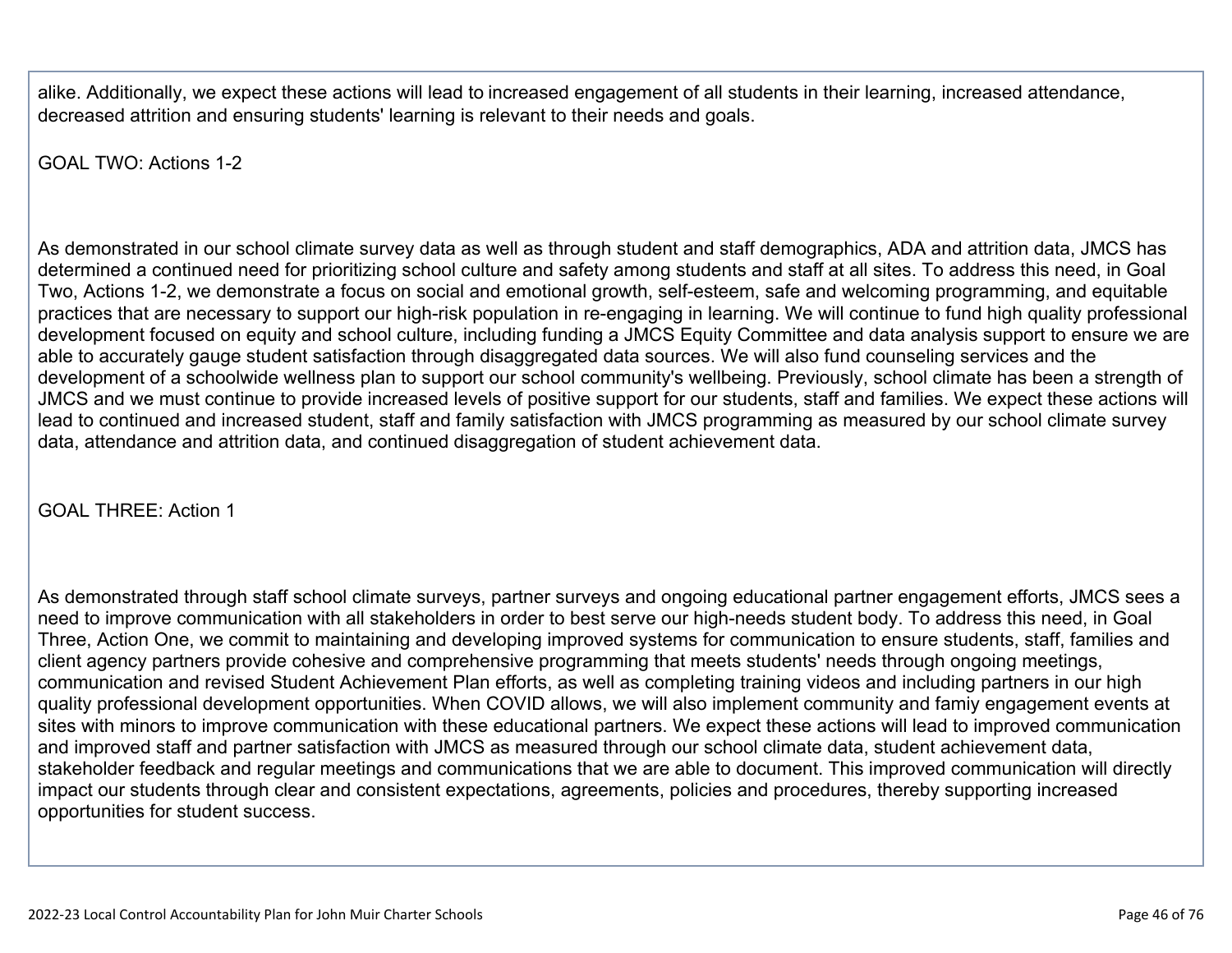All of the actions identified above will be principally directed toward and effective in meeting our goals and the needs of our unduplicated students. While we target these services toward this population of students, we recognize that there are approximately 14 students not identified as EL, low-income or foster youth but have similar demographic and/or academic needs; therefore, all students have access to these services as needed on an LEA-Wide basis.

A description of how services for foster youth, English learners, and low-income students are being increased or improved by the percentage required.

Research demonstrates that low-income students and foster youth are more likely to need supportive services, assistance having their basic needs met and strong relationships with teachers and school staff in order to succeed academically. JMCS meets this need through the increased service of low student-teacher ratios in order to increase our connections with students, form strong relationships with them and increase our ability to support their needs. With increased staffing we are also able to operate satellite sites to serve students at remote locations in partnership with all of our client agency partners. To support students from low-income backgrounds, we also must offer increased technology access, including personal Chromebooks and hotspots, to any student in need. Research also demonstrates that English learners benefit from low class sizes as well as more tailored curriculum and instruction specific to their language needs. JMCS aims to increase the availability of Spanish-language materials and ESL curriculum to support these learners' needs as well as increase the availability of Spanish-speaking staff to support translation and accessibility of instructional materials. Curriculum and implementation support for skills acceleration development and more rigorous college and career preparatory materials will also be increased to ensure students of all levels receive access to materials that meet their needs.

Additionally, we utilize LCFF funds to place a strong emphasis on improving the quality of our curriculum and teaching practices through creating and implementing culturally responsive curriculum tailored for our high unduplicated student population and improving our professional development to support the pedagogy and implementation of these curricula. Research demonstrates marginalized students need both mirrors and windows in their curriculum to support engagement and focus and we work to ensure all curriculum for all subjects offers both mirrors and windows for our students. We also strive to improve relationships and ensure a shared vision among all stakeholders through our data reporting and additional communication measures, as research demonstrates students from low-income, foster/homeless and ESL backgrounds need consistent, comprehensive support and programming from school staff to ensure proper supports are provided. We also ensure well-trained, supportive teaching staff who understand the particular needs of our unduplicated students through financial support for teachers who need to earn the appropriate credentials and/or clear their credentials through a teacher induction program. We strive to hire staff who can connect well with our students and build strong, foundational and necessary relationships and we are able to financially support staff who meet these criteria but need to strengthen or improve their credentials.

 The actions described are increased or improved by 42.66% through improved communication and professional development and they are increased through curriculum, technology and staff and student opportunities. When combined, these actions are expected to result in the required proportional increase or improvement in services. Through these actions, we both qualitatively and quantitatively have demonstrated increased or improved services above the required 42.66%.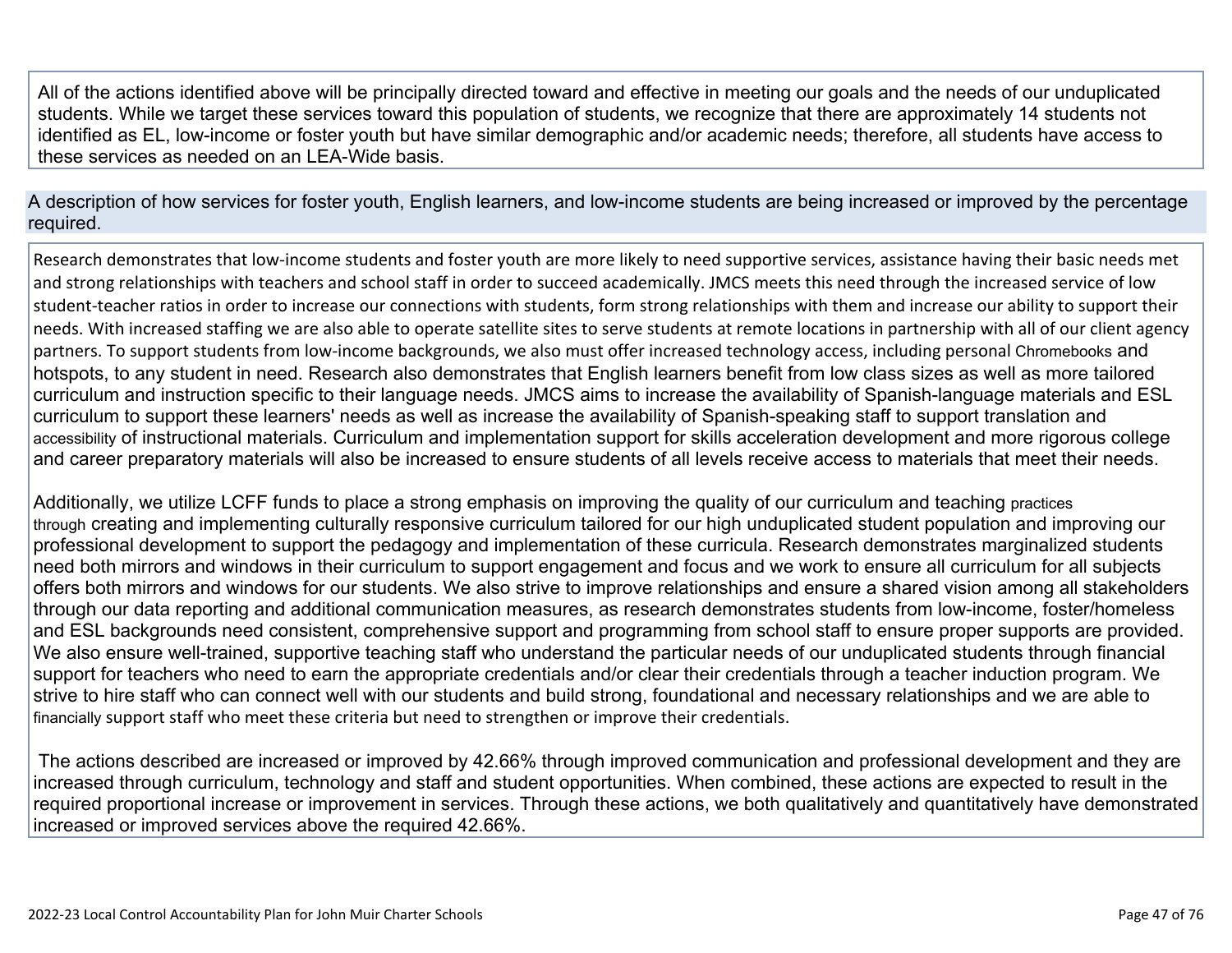A description of the plan for how the additional concentration grant add-on funding identified above will be used to increase the number of staff providing direct services to students at schools that have a high concentration (above 55 percent) of foster youth, English learners, and lowincome students, as applicable.

The school has experienced a significant decline in enrollment in the 2021-22 school year. For the 2022-23 year, the plan is to reduce staff to align with current enrollment. As such, the additional concentration grant add-on funding will be use to retain current staff, to the extent possible, and maintain a 1:14 teacher-to-student ratio.

| <b>Staff-to-student ratios by</b><br>type of school and<br>concentration of<br>unduplicated students | Schools with a student concentration of 55 percent or<br><b>less</b> | Schools with a student concentration of greater than 55<br>percent |
|------------------------------------------------------------------------------------------------------|----------------------------------------------------------------------|--------------------------------------------------------------------|
| Staff-to-student ratio of<br>classified staff providing<br>direct services to students               |                                                                      |                                                                    |
| Staff-to-student ratio of<br>certificated staff providing<br>direct services to students             |                                                                      | 1:14                                                               |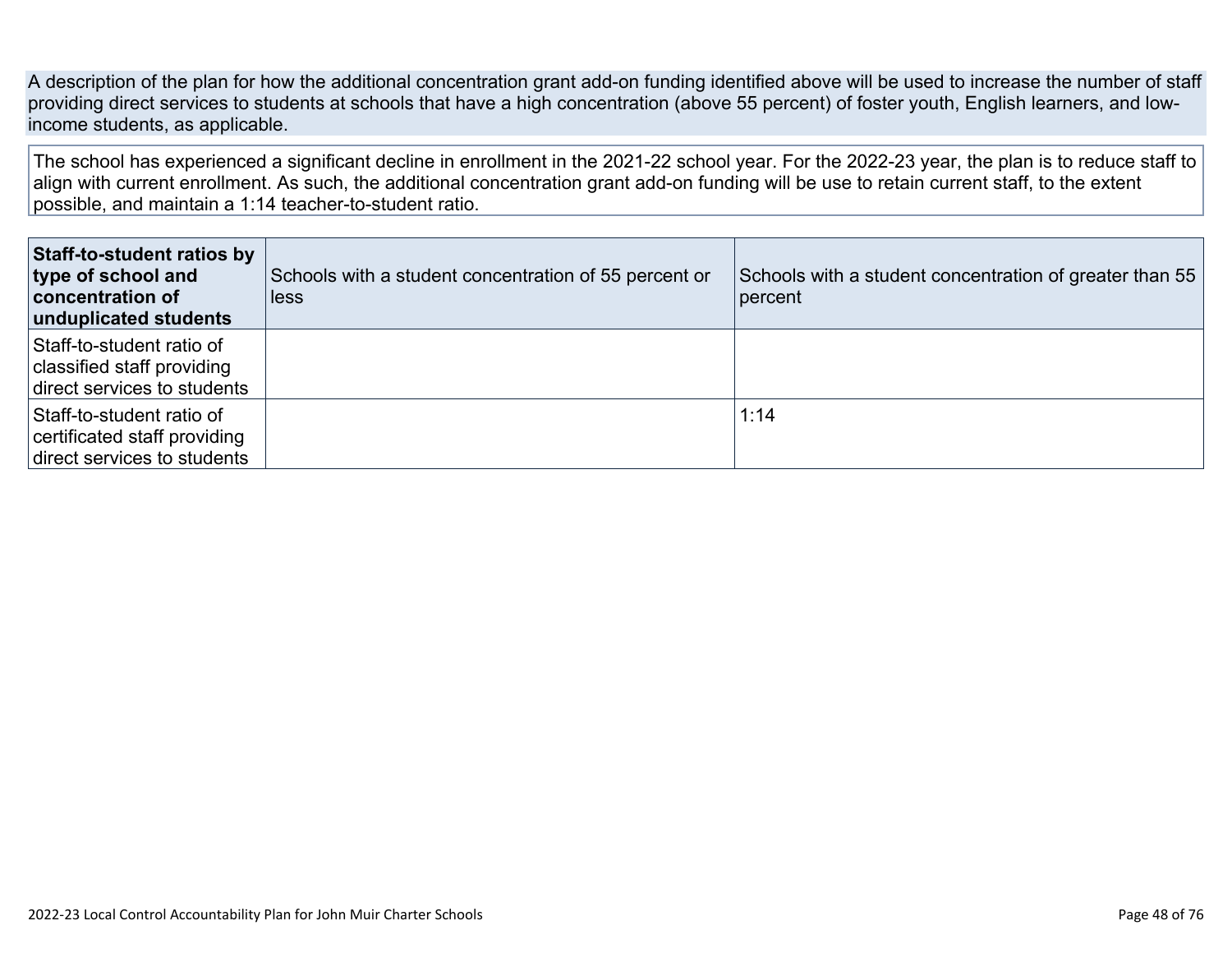### **2022-23 Total Expenditures Table**

| <b>Totals</b>  |                                                                                                                                                                                                                      | <b>LCFF Funds</b>                                                                  | <b>Other State</b><br><b>Funds</b> | <b>Local Funds</b>                                                           | <b>Federal Funds</b> | <b>Total Funds</b>       | <b>Total Personnel</b> | <b>Total Non-</b><br>personnel |                    |
|----------------|----------------------------------------------------------------------------------------------------------------------------------------------------------------------------------------------------------------------|------------------------------------------------------------------------------------|------------------------------------|------------------------------------------------------------------------------|----------------------|--------------------------|------------------------|--------------------------------|--------------------|
|                | <b>Totals</b><br>\$234,645.00                                                                                                                                                                                        |                                                                                    | \$84,120.00                        |                                                                              | \$184,172.00         | \$502,937.00             | \$338,783.00           | \$164,154.00                   |                    |
| <b>Goal</b>    | <b>Action #</b>                                                                                                                                                                                                      | <b>Action Title</b>                                                                |                                    | <b>Student Group(s)</b>                                                      | <b>LCFF Funds</b>    | <b>Other State Funds</b> | <b>Local Funds</b>     | <b>Federal Funds</b>           | <b>Total Funds</b> |
| $\mathbf 1$    | $1.1$<br><b>ENGAGING, HIGH</b><br>\$61,539.00<br><b>English Learners</b><br>QUALITY,<br><b>Foster Youth</b><br><b>CULTURALLY</b><br>Low Income<br><b>RESPONSIVE</b><br><b>CURRICULUM &amp;</b><br><b>INSTRUCTION</b> |                                                                                    |                                    |                                                                              |                      | \$61,539.00              |                        |                                |                    |
| $\mathbf 1$    | $1.2$                                                                                                                                                                                                                | <b>MEANINGFUL</b><br><b>INCORPORATION</b><br>OF TECHNOLOGY                         |                                    | \$173,106.00<br><b>English Learners</b><br><b>Foster Youth</b><br>Low Income |                      |                          |                        |                                | \$173,106.00       |
| $\mathbf{1}$   | 1.3                                                                                                                                                                                                                  | <b>REMOVAL OF</b><br><b>ACADEMIC</b><br><b>BARRIERS</b>                            |                                    | <b>English Learners</b><br><b>Foster Youth</b><br>Low Income                 |                      | \$84,120.00              |                        |                                | \$84,120.00        |
| $\mathbf{1}$   | $1.4$                                                                                                                                                                                                                | <b>SUPPORT FOR</b><br><b>COLLEGE &amp;</b><br><b>CAREER</b><br><b>READINESS</b>    |                                    | <b>English Learners</b><br><b>Foster Youth</b><br>Low Income                 |                      |                          |                        | \$4,795.00                     | \$4,795.00         |
| $\overline{2}$ | 2.1                                                                                                                                                                                                                  | SAFE, WELCOMING<br>& INCLUSIVE<br><b>PROGRAMMING</b>                               |                                    | <b>English Learners</b><br><b>Foster Youth</b><br>Low Income                 |                      |                          |                        | \$28,773.00                    | \$28,773.00        |
| $\mathbf{2}$   | 2.2                                                                                                                                                                                                                  | <b>EQUITABLE AND</b><br><b>CULTURALLY</b><br><b>RESPONSIVE</b><br><b>PRACTICES</b> |                                    | <b>English Learners</b><br><b>Foster Youth</b><br>Low Income                 |                      |                          |                        |                                |                    |
| $\mathbf{3}$   | 3.1                                                                                                                                                                                                                  | <b>EFFECTIVE</b><br><b>COMMUNICATION</b>                                           |                                    | <b>English Learners</b><br><b>Foster Youth</b><br>Low Income                 |                      |                          |                        | \$150,604.00                   | \$150,604.00       |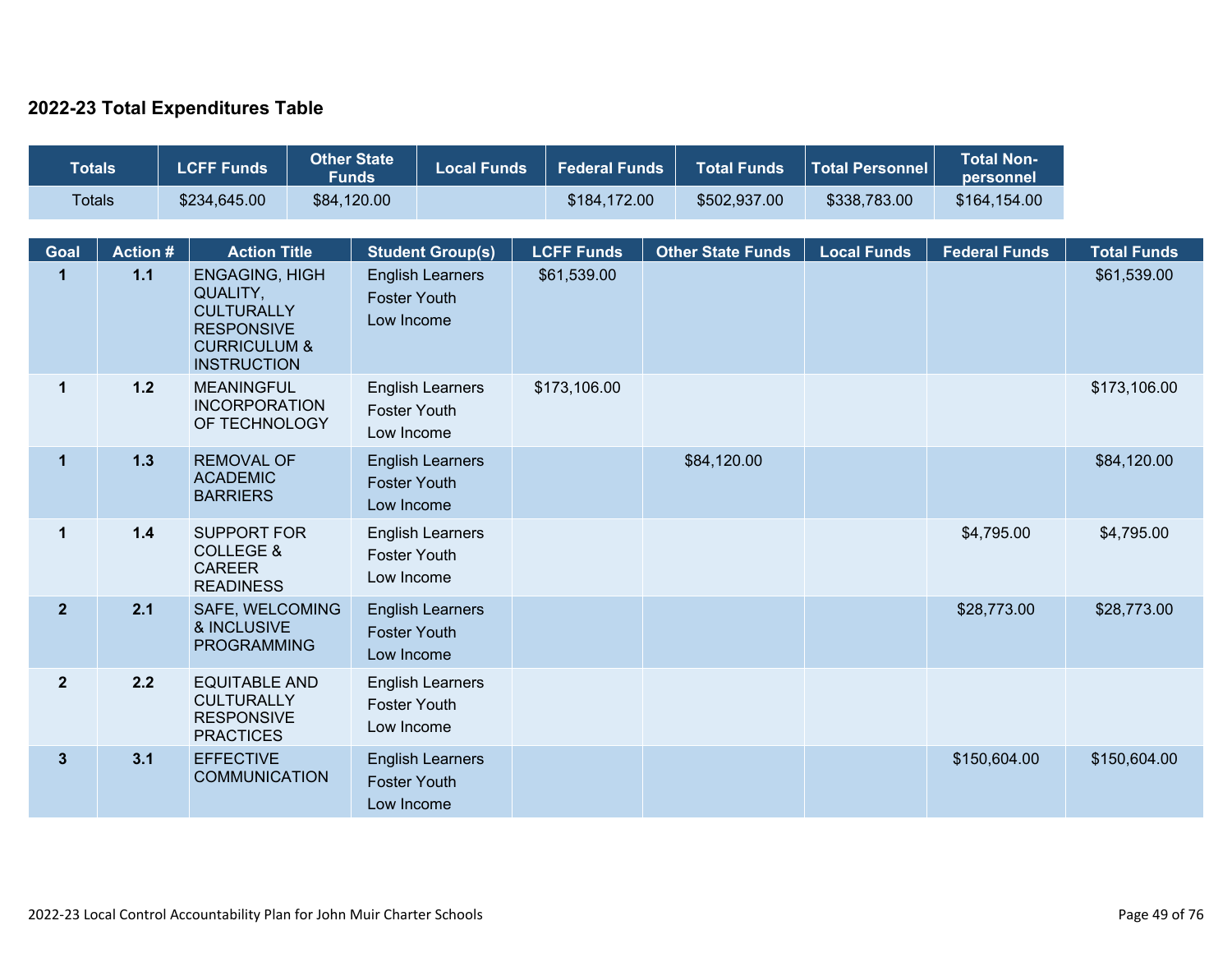### **2022-23 Contributing Expenditures Tables**

| 1. Projected<br><b>LCFF Base</b><br>Grant | 2. Projected<br><b>LCFF</b><br>Supplemental<br>and/or<br><b>Concentration</b><br><b>Grants</b> | 3. Projected<br><b>Percentage to</b><br>Increase or<br><b>Improve</b><br><b>Services for</b><br>the Coming<br><b>School Year</b><br>(2 divided by | <b>LCFF</b><br>Carryover -<br><b>Percentage</b><br>(Percentage<br>from Prior<br>Year) | <b>Total</b><br><b>Percentage to</b><br>Increase or<br><b>Improve</b><br><b>Services for</b><br>the Coming<br><b>School Year</b><br>$(3 +$ Carryover<br>%) | 4. Total<br><b>Planned</b><br><b>Contributing</b><br><b>Expenditures</b><br>(LCFF Funds) | 5. Total<br><b>Planned</b><br><b>Percentage of</b><br><b>Improved</b><br><b>Services</b><br>(%) | <b>Planned</b><br><b>Percentage to</b><br>Increase or<br><b>Improve</b><br><b>Services for</b><br>the Coming<br><b>School Year</b><br>(4 divided by<br>$1$ , plus $5$ ) | <b>Totals by</b><br>Type    | <b>Total LCFF</b><br><b>Funds</b> |
|-------------------------------------------|------------------------------------------------------------------------------------------------|---------------------------------------------------------------------------------------------------------------------------------------------------|---------------------------------------------------------------------------------------|------------------------------------------------------------------------------------------------------------------------------------------------------------|------------------------------------------------------------------------------------------|-------------------------------------------------------------------------------------------------|-------------------------------------------------------------------------------------------------------------------------------------------------------------------------|-----------------------------|-----------------------------------|
| \$3,499,279                               | 1,492,880                                                                                      | 42.66%                                                                                                                                            | $\overline{0}$                                                                        | 42.66%                                                                                                                                                     | \$234,645.00                                                                             | 35.95%                                                                                          | 42.66%                                                                                                                                                                  | Total:                      | \$234,645.00                      |
|                                           |                                                                                                |                                                                                                                                                   |                                                                                       |                                                                                                                                                            |                                                                                          |                                                                                                 |                                                                                                                                                                         | <b>LEA-wide</b><br>Total:   | \$234,645.00                      |
|                                           |                                                                                                |                                                                                                                                                   |                                                                                       |                                                                                                                                                            |                                                                                          |                                                                                                 |                                                                                                                                                                         | <b>Limited Total:</b>       | \$0.00                            |
|                                           |                                                                                                |                                                                                                                                                   |                                                                                       |                                                                                                                                                            |                                                                                          |                                                                                                 |                                                                                                                                                                         | <b>Schoolwide</b><br>Total: | \$0.00                            |

| <b>Goal</b>    | <b>Action #</b> | <b>Action Title</b>                                                                                                       | <b>Contributing to</b><br>Increased or<br><b>Improved</b><br>Services? | <b>Scope</b> | <b>Unduplicated</b><br><b>Student Group(s)</b>               | <b>Location</b>    | <b>Planned</b><br><b>Expenditures for</b><br><b>Contributing</b><br><b>Actions (LCFF</b><br>Funds) | <b>Planned</b><br>Percentage of<br><b>Improved</b><br>Services (%) |
|----------------|-----------------|---------------------------------------------------------------------------------------------------------------------------|------------------------------------------------------------------------|--------------|--------------------------------------------------------------|--------------------|----------------------------------------------------------------------------------------------------|--------------------------------------------------------------------|
| 1              | $1.1$           | <b>ENGAGING, HIGH</b><br><b>QUALITY, CULTURALLY</b><br><b>RESPONSIVE</b><br><b>CURRICULUM &amp;</b><br><b>INSTRUCTION</b> | <b>Yes</b>                                                             | LEA-wide     | <b>English Learners</b><br><b>Foster Youth</b><br>Low Income | <b>All Schools</b> | \$61,539.00                                                                                        | 10.98%                                                             |
| $\mathbf 1$    | 1.2             | <b>MEANINGFUL</b><br>INCORPORATION OF<br>TECHNOLOGY                                                                       | <b>Yes</b>                                                             | LEA-wide     | <b>English Learners</b><br><b>Foster Youth</b><br>Low Income | All Schools        | \$173,106.00                                                                                       | .34%                                                               |
| $\mathbf{1}$   | 1.3             | <b>REMOVAL OF ACADEMIC</b><br><b>BARRIERS</b>                                                                             | <b>Yes</b>                                                             | LEA-wide     | <b>English Learners</b><br><b>Foster Youth</b><br>Low Income | <b>All Schools</b> |                                                                                                    | 15.68%                                                             |
| $\mathbf{1}$   | 1.4             | SUPPORT FOR COLLEGE<br>& CAREER READINESS                                                                                 | <b>Yes</b>                                                             | LEA-wide     | <b>English Learners</b><br><b>Foster Youth</b><br>Low Income | All Schools        |                                                                                                    |                                                                    |
| $\overline{2}$ | 2.1             | SAFE, WELCOMING &<br><b>INCLUSIVE</b><br><b>PROGRAMMING</b>                                                               | Yes                                                                    | LEA-wide     | <b>English Learners</b><br><b>Foster Youth</b>               | <b>All Schools</b> |                                                                                                    | 3.84%                                                              |

2022-23 Local Control Accountability Plan for John Muir Charter Schools Page 50 of 76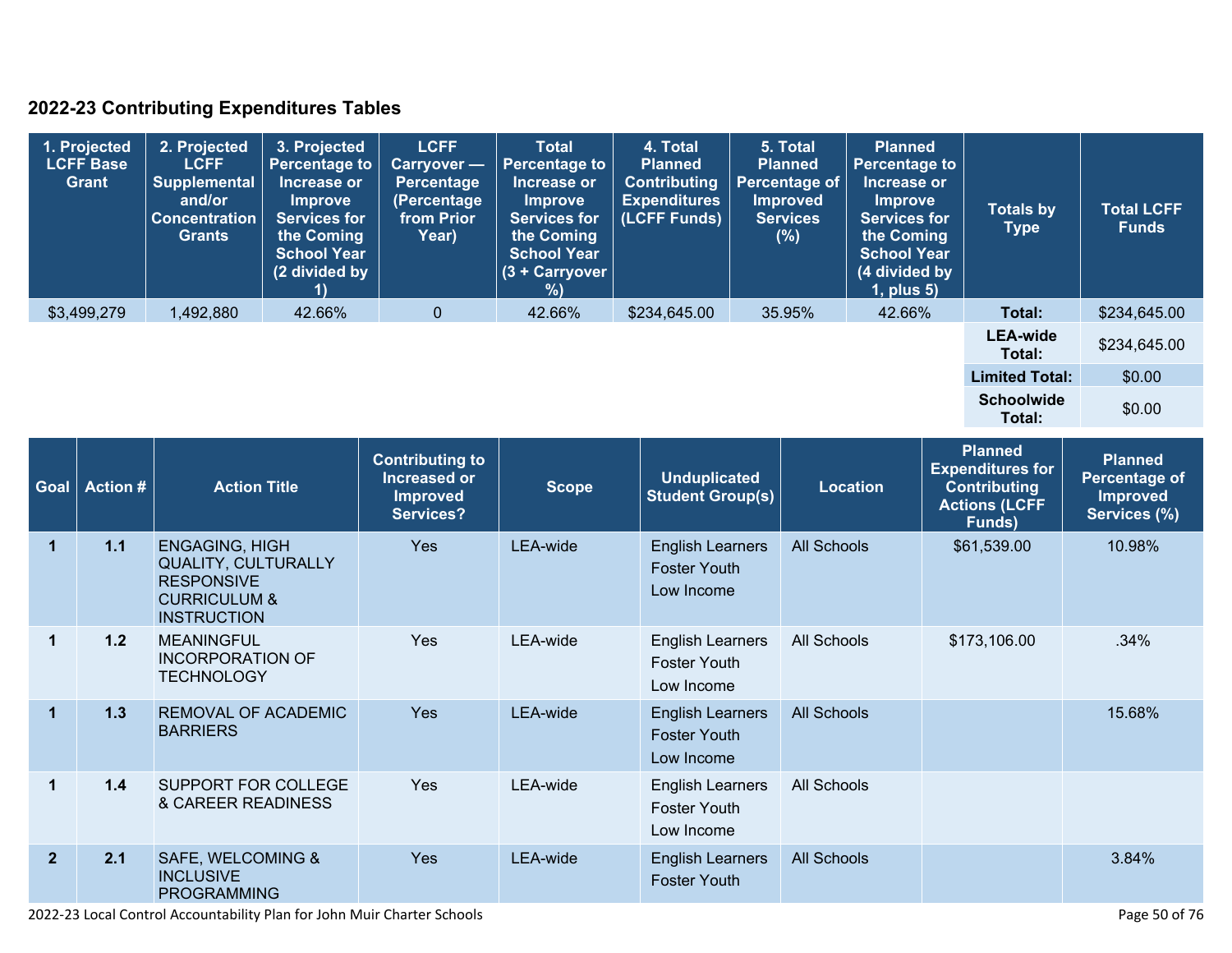| Goal           | <b>Action #</b> | <b>Action Title</b>                                                      | <b>Contributing to</b><br>Increased or<br><b>Improved</b><br>Services? | <b>Scope</b> | <b>Unduplicated</b><br><b>Student Group(s)</b>               | <b>Location</b>    | <b>Planned</b><br><b>Expenditures for</b><br><b>Contributing</b><br><b>Actions (LCFF</b><br>Funds) | <b>Planned</b><br><b>Percentage of</b><br><b>Improved</b><br>Services (%) |
|----------------|-----------------|--------------------------------------------------------------------------|------------------------------------------------------------------------|--------------|--------------------------------------------------------------|--------------------|----------------------------------------------------------------------------------------------------|---------------------------------------------------------------------------|
|                |                 |                                                                          |                                                                        |              | Low Income                                                   |                    |                                                                                                    |                                                                           |
| $\overline{2}$ | 2.2             | <b>EQUITABLE AND</b><br><b>CULTURALLY</b><br><b>RESPONSIVE PRACTICES</b> | <b>Yes</b>                                                             | LEA-wide     | <b>English Learners</b><br><b>Foster Youth</b><br>Low Income | All Schools        |                                                                                                    |                                                                           |
| $\mathbf{3}$   | 3.1             | <b>EFFECTIVE</b><br><b>COMMUNICATION</b>                                 | <b>Yes</b>                                                             | LEA-wide     | <b>English Learners</b><br><b>Foster Youth</b><br>Low Income | <b>All Schools</b> |                                                                                                    | 5.12%                                                                     |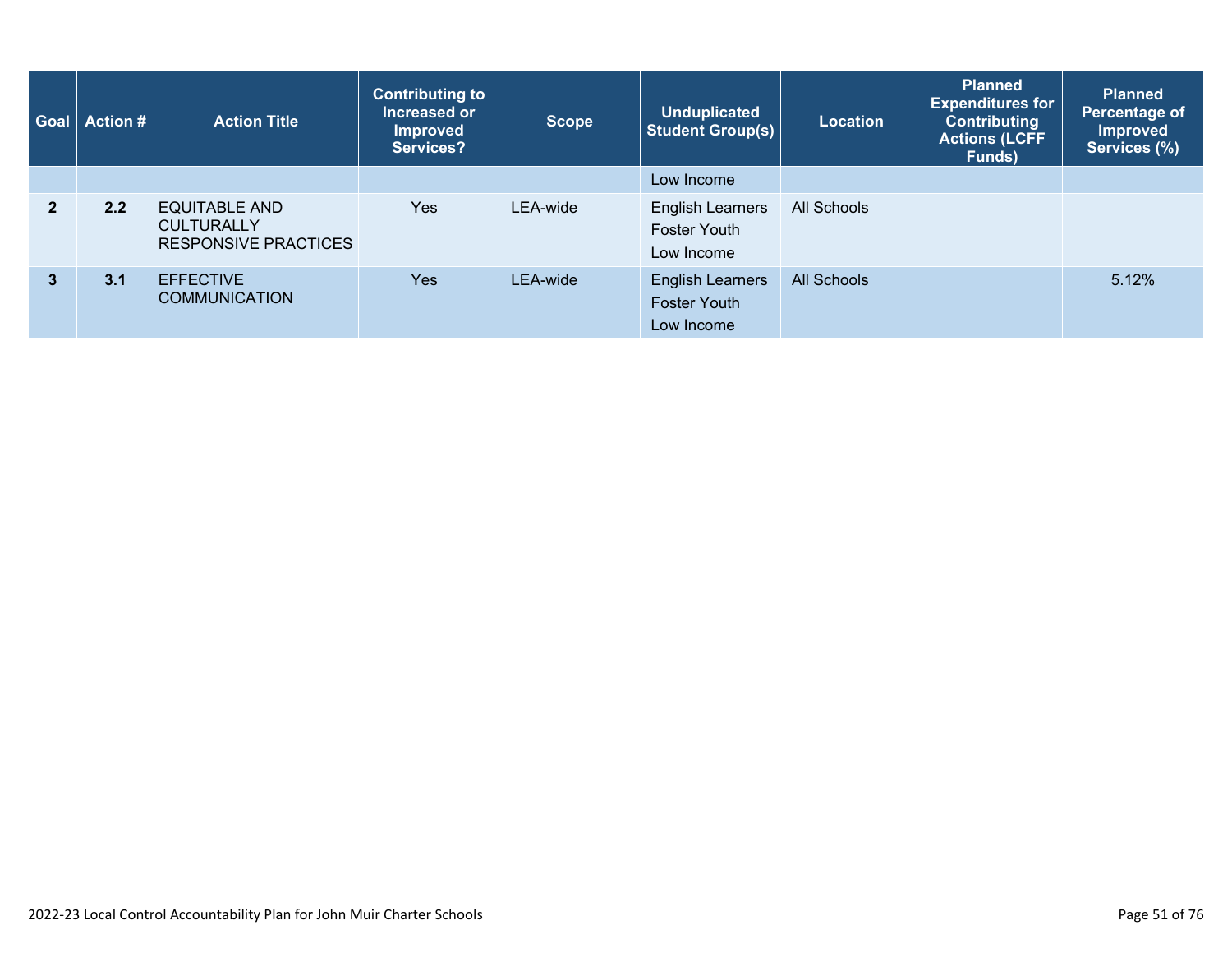### **2022-23 Annual Update Table**

| <b>Totals</b> | <b>Last Year's</b><br><b>Total Planned</b><br><b>Expenditures</b><br>(Total Funds) | <b>Total Estimated</b><br><b>Expenditures</b><br>(Total Funds) |
|---------------|------------------------------------------------------------------------------------|----------------------------------------------------------------|
| <b>Totals</b> |                                                                                    | \$569.125                                                      |

| <b>Last Year's</b><br>Goal # | <b>Last Year's Action</b><br># | <b>Prior Action/Service Title</b>                                                                     | <b>Contributed to Increased</b><br>or Improved Services? | <b>Last Year's Planned</b><br><b>Expenditures</b><br>(Total Funds) | <b>Estimated Actual</b><br><b>Expenditures</b><br>(Input Total Funds) |
|------------------------------|--------------------------------|-------------------------------------------------------------------------------------------------------|----------------------------------------------------------|--------------------------------------------------------------------|-----------------------------------------------------------------------|
|                              | 1.1                            | <b>ENGAGING, HIGH QUALITY,</b><br><b>CULTURALLY RESPONSIVE</b><br><b>CURRICULUM &amp; INSTRUCTION</b> | Yes                                                      | \$78,500.00                                                        | \$77,850                                                              |
|                              | 1.2                            | MEANINGFUL INCORPORATION<br>OF TECHNOLOGY                                                             | <b>Yes</b>                                               | \$191,069.00                                                       | \$191,063                                                             |
|                              | 1.3                            | REMOVAL OF ACADEMIC<br><b>BARRIERS</b>                                                                | <b>Yes</b>                                               | \$177,650.00                                                       | \$127,077                                                             |
|                              | $1.4$                          | SUPPORT FOR COLLEGE &<br><b>CAREER READINESS</b>                                                      | <b>Yes</b>                                               | \$595.00                                                           | \$4,795                                                               |
| $\overline{\mathbf{z}}$      | 2.1                            | SAFE, WELCOMING & INCLUSIVE<br><b>PROGRAMMING</b>                                                     | <b>Yes</b>                                               | \$30,273.00                                                        | \$35,243                                                              |
| $\mathbf{2}$                 | 2.2                            | EQUITABLE AND CULTURALLY<br><b>RESPONSIVE PRACTICES</b>                                               | <b>Yes</b>                                               | \$1,500.00                                                         | \$4,500                                                               |
| 3                            | 3.1                            | EFFECTIVE COMMUNICATION                                                                               | <b>Yes</b>                                               | \$142,670.00                                                       | \$128,597                                                             |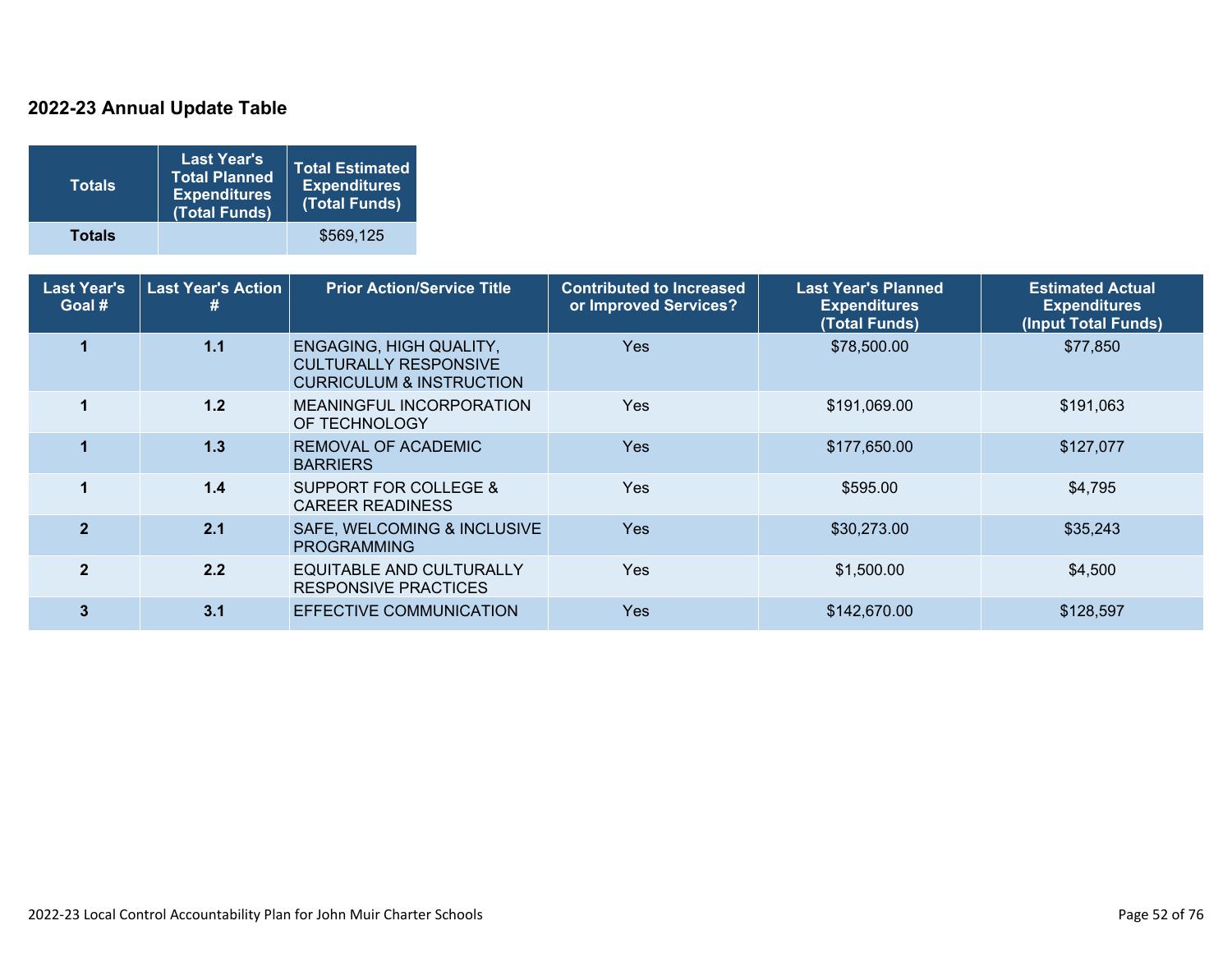### **2022-23 Contributing Actions Annual Update Table**

| <b>6. Estimated</b><br><b>LCFF</b><br><b>Supplemental</b><br>and/or<br><b>Concentration</b><br><b>Grants</b><br>(Input Dollar<br><b>Amount)</b> |                                  | 4. Total Planned<br><b>Contributing</b><br><b>Expenditures</b><br>(LCFF Funds)                           | 7. Total Estimated<br><b>Expenditures for</b><br><b>Contributing</b><br><b>Actions</b><br>(LCFF Funds) | <b>Difference</b><br><b>Between Planned</b><br>and Estimated<br><b>Expenditures for</b><br><b>Contributing</b><br><b>Actions</b><br>(Subtract 4 from<br>7) |              | <b>5. Total Planned</b><br><b>Percentage of</b><br><b>Improved</b><br>Services (%)                             |              | <b>8. Total Estimated</b><br><b>Percentage of</b><br><b>Improved</b><br><b>Services</b><br>$(\%)$                 | <b>Difference</b><br><b>Between Planned</b><br>and Estimated<br><b>Percentage of</b><br><b>Improved</b><br><b>Services</b><br>(Subtract 5 from<br>8) |                                                                                                   |
|-------------------------------------------------------------------------------------------------------------------------------------------------|----------------------------------|----------------------------------------------------------------------------------------------------------|--------------------------------------------------------------------------------------------------------|------------------------------------------------------------------------------------------------------------------------------------------------------------|--------------|----------------------------------------------------------------------------------------------------------------|--------------|-------------------------------------------------------------------------------------------------------------------|------------------------------------------------------------------------------------------------------------------------------------------------------|---------------------------------------------------------------------------------------------------|
|                                                                                                                                                 | 1,413,953                        |                                                                                                          | \$0.00                                                                                                 | 1,094                                                                                                                                                      |              | 34.22%                                                                                                         |              | 34.53%                                                                                                            | .31%                                                                                                                                                 |                                                                                                   |
| Last<br>Year's<br>Goal #                                                                                                                        | Last<br>Year's<br><b>Action#</b> | <b>Prior Action/Service Title</b>                                                                        |                                                                                                        | <b>Contributing to</b><br><b>Increased or</b><br><b>Improved Services?</b>                                                                                 |              | <b>Last Year's Planned</b><br><b>Expenditures for</b><br><b>Contributing</b><br><b>Actions (LCFF</b><br>Funds) |              | <b>Estimated Actual</b><br><b>Expenditures for</b><br><b>Contributing</b><br><b>Actions</b><br>(Input LCFF Funds) | <b>Planned Percentage</b><br>of Improved<br><b>Services</b>                                                                                          | <b>Estimated Actual</b><br><b>Percentage of</b><br><b>Improved Services</b><br>(Input Percentage) |
| 1                                                                                                                                               | $1.1$                            | ENGAGING, HIGH QUALITY,<br><b>CULTURALLY RESPONSIVE</b><br><b>CURRICULUM &amp;</b><br><b>INSTRUCTION</b> |                                                                                                        | Yes                                                                                                                                                        | \$78,500.00  |                                                                                                                | 77,850       |                                                                                                                   |                                                                                                                                                      | 2.50%                                                                                             |
| $\mathbf 1$                                                                                                                                     | $1.2$                            | <b>MEANINGFUL</b><br><b>INCORPORATION OF</b><br><b>TECHNOLOGY</b>                                        |                                                                                                        | Yes                                                                                                                                                        | \$191,069.00 |                                                                                                                | 191,063      |                                                                                                                   |                                                                                                                                                      | .36%                                                                                              |
| $\mathbf{1}$                                                                                                                                    | 1.3                              | REMOVAL OF ACADEMIC<br><b>BARRIERS</b>                                                                   |                                                                                                        | Yes                                                                                                                                                        | \$48,000.00  |                                                                                                                | 2,500        |                                                                                                                   |                                                                                                                                                      | 22.55%                                                                                            |
| $\mathbf{1}$                                                                                                                                    | 1.4                              | <b>SUPPORT FOR COLLEGE &amp;</b><br><b>CAREER READINESS</b>                                              |                                                                                                        | Yes                                                                                                                                                        | \$595.00     |                                                                                                                | $\mathbf{0}$ |                                                                                                                   |                                                                                                                                                      | 0%                                                                                                |
| $\overline{2}$                                                                                                                                  | 2.1                              | SAFE, WELCOMING &<br><b>INCLUSIVE PROGRAMMING</b>                                                        |                                                                                                        | Yes                                                                                                                                                        | \$1,500.00   |                                                                                                                | 1,250        |                                                                                                                   |                                                                                                                                                      | 3.83%                                                                                             |
| $\overline{2}$                                                                                                                                  | 2.2                              | <b>EQUITABLE AND</b><br><b>CULTURALLY RESPONSIVE</b><br><b>PRACTICES</b>                                 |                                                                                                        | Yes                                                                                                                                                        | \$1,500.00   |                                                                                                                | 4,500        |                                                                                                                   |                                                                                                                                                      | 0%                                                                                                |
| 3 <sup>5</sup>                                                                                                                                  | 3.1                              | <b>EFFECTIVE</b><br><b>COMMUNICATION</b>                                                                 |                                                                                                        | Yes                                                                                                                                                        | \$20,500.00  |                                                                                                                | $\mathbf{0}$ |                                                                                                                   |                                                                                                                                                      | 5.29%                                                                                             |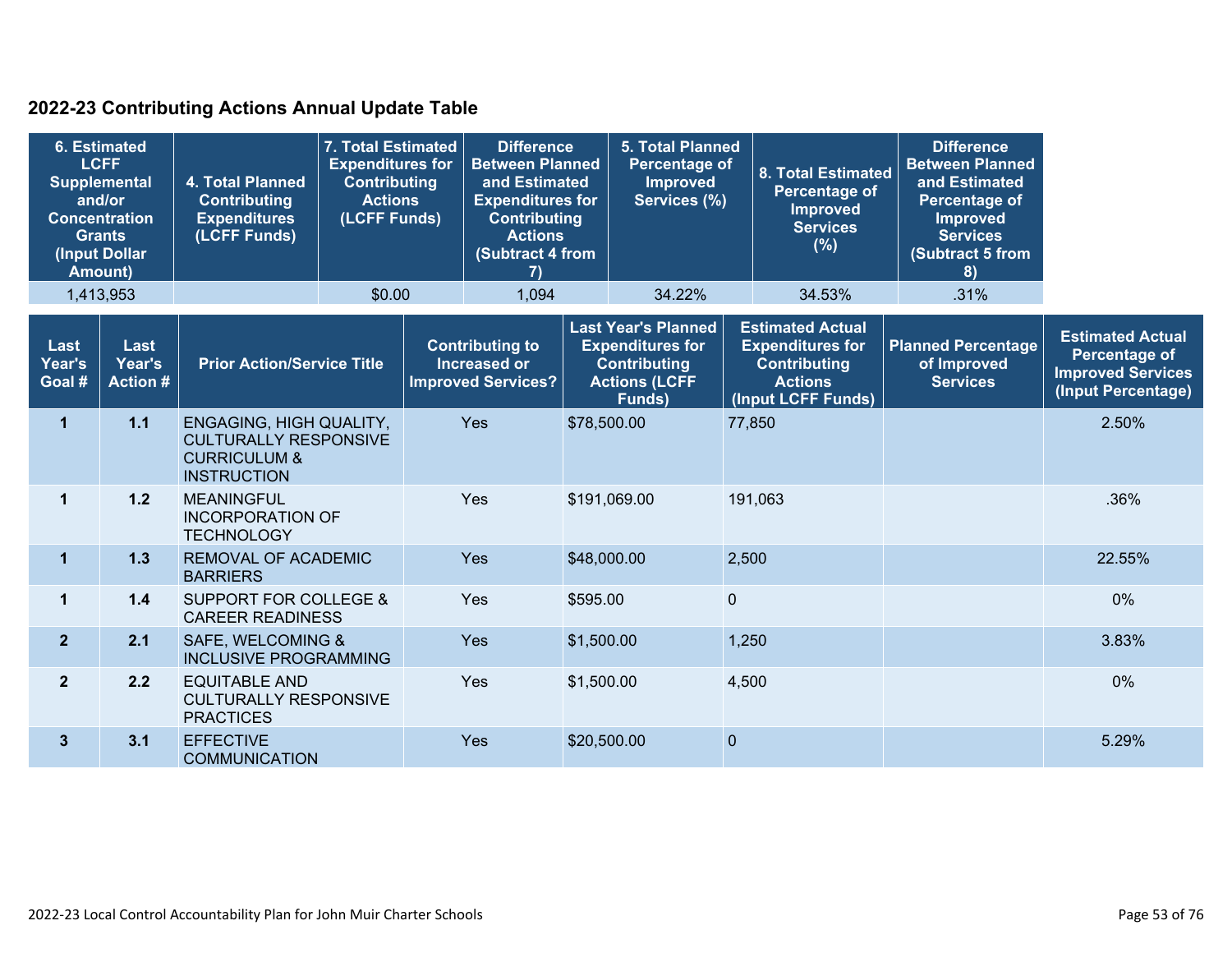### **2022-23 LCFF Carryover Table**

| 9. Estimated<br><b>Actual LCFF</b><br><b>Base Grant</b><br>(Input Dollar<br>Amount) | 6. Estimated<br><b>Actual LCFF</b><br><b>Supplemental</b><br>and/or<br><b>Concentration</b><br><b>Grants</b> | <b>LCFF</b><br>Carryover —<br>Percentage<br>(Percentage<br>from Prior<br>Year) | 10. Total<br><b>Percentage to</b><br>Increase or<br><b>Improve</b><br><b>Services for</b><br>the Current<br><b>School Year</b><br>(6 divided by $9$ $ $<br>+ Carryover<br>% | 7. Total<br><b>Estimated</b><br><b>Actual</b><br><b>Expenditures</b><br>for<br><b>Contributing</b><br><b>Actions</b><br>(LCFF Funds) | 8. Total<br><b>Estimated</b><br><b>Actual</b><br>Percentage of<br><b>Improved</b><br><b>Services</b><br>$(\%)$ | 11. Estimated<br><b>Actual</b><br>Percentage of<br>Increased or<br><b>Improved</b><br><b>Services</b><br>(7 divided by<br>$9$ , plus $8$ ) | <b>12. LCFF</b><br>Carryover -<br>Dollar Amount<br>(Subtract 11<br>from 10 and<br>multiply by 9) | <b>13. LCFF</b><br>Carryover —<br>Percentage<br>(12 divided by<br>9) |
|-------------------------------------------------------------------------------------|--------------------------------------------------------------------------------------------------------------|--------------------------------------------------------------------------------|-----------------------------------------------------------------------------------------------------------------------------------------------------------------------------|--------------------------------------------------------------------------------------------------------------------------------------|----------------------------------------------------------------------------------------------------------------|--------------------------------------------------------------------------------------------------------------------------------------------|--------------------------------------------------------------------------------------------------|----------------------------------------------------------------------|
| 3,322,531                                                                           | A13,953                                                                                                      | $\mathbf{0}$                                                                   | 42.56%                                                                                                                                                                      | \$0.00                                                                                                                               | 34.53%                                                                                                         | 42.87%                                                                                                                                     | \$0                                                                                              | $0\%$                                                                |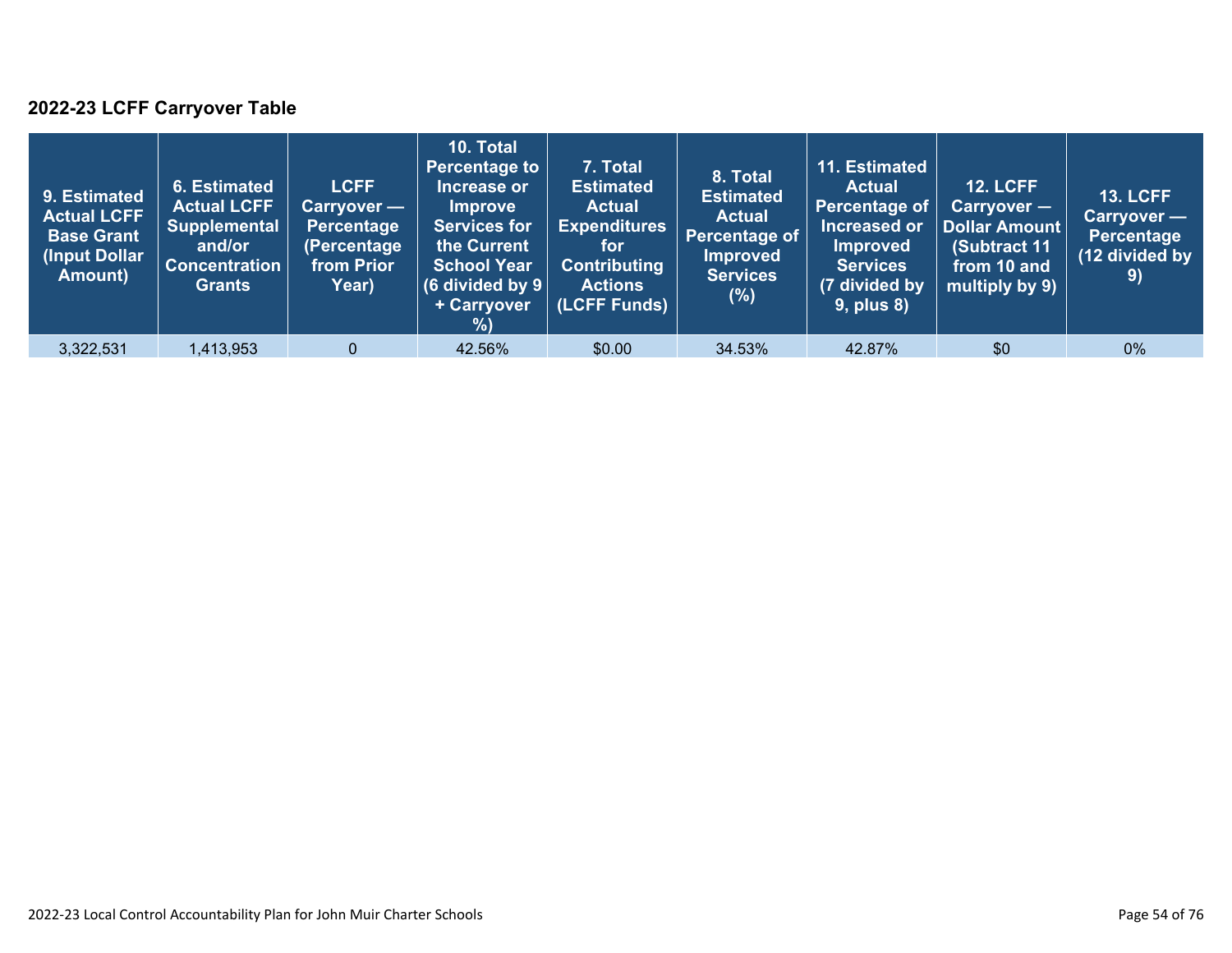# **Instructions**

[Plan Summary](#page-55-0)

[Engaging Educational Partners](#page-57-0)

[Goals and Actions](#page-59-0)

[Increased or Improved Services for Foster Youth, English Learners, and Low-Income Students](#page-64-0)

*For additional questions or technical assistance related to the completion of the Local Control and Accountability Plan (LCAP) template, please contact the local county office of education (COE), or the California Department of Education's (CDE's) Local Agency Systems Support Office, by phone at 916-319-0809 or by email at [lcff@cde.ca.gov](mailto:lcff@cde.ca.gov).*

# **Introduction and Instructions**

The Local Control Funding Formula (LCFF) requires local educational agencies (LEAs) to engage their local educational partners in an annual planning process to evaluate their progress within eight state priority areas encompassing all statutory metrics (COEs have 10 state priorities). LEAs document the results of this planning process in the LCAP using the template adopted by the State Board of Education.

The LCAP development process serves three distinct, but related functions:

- **Comprehensive Strategic Planning:** The process of developing and annually updating the LCAP supports comprehensive strategic planning (California *Education Code* [*EC*] Section 52064[e][1]). Strategic planning that is comprehensive connects budgetary decisions to teaching and learning performance data. LEAs should continually evaluate the hard choices they make about the use of limited resources to meet student and community needs to ensure opportunities and outcomes are improved for all students.
- **Meaningful Engagement of Educational Partners:** The LCAP development process should result in an LCAP that reflects decisions made through meaningful engagement (*EC* Section 52064[e][1]). Local educational partners possess valuable perspectives and insights about an LEA's programs and services. Effective strategic planning will incorporate these perspectives and insights in order to identify potential goals and actions to be included in the LCAP.
- **Accountability and Compliance:** The LCAP serves an important accountability function because aspects of the LCAP template require LEAs to show that they have complied with various requirements specified in the LCFF statutes and regulations, most notably:
	- o Demonstrating that LEAs are increasing or improving services for foster youth, English learners, and low-income students in proportion to the amount of additional funding those students generate under LCFF (*EC* Section 52064[b][4-6]).
	- o Establishing goals, supported by actions and related expenditures, that address the statutory priority areas and statutory metrics (*EC* sections 52064[b][1] and [2]).
	- o Annually reviewing and updating the LCAP to reflect progress toward the goals (*EC* Section 52064[b][7]).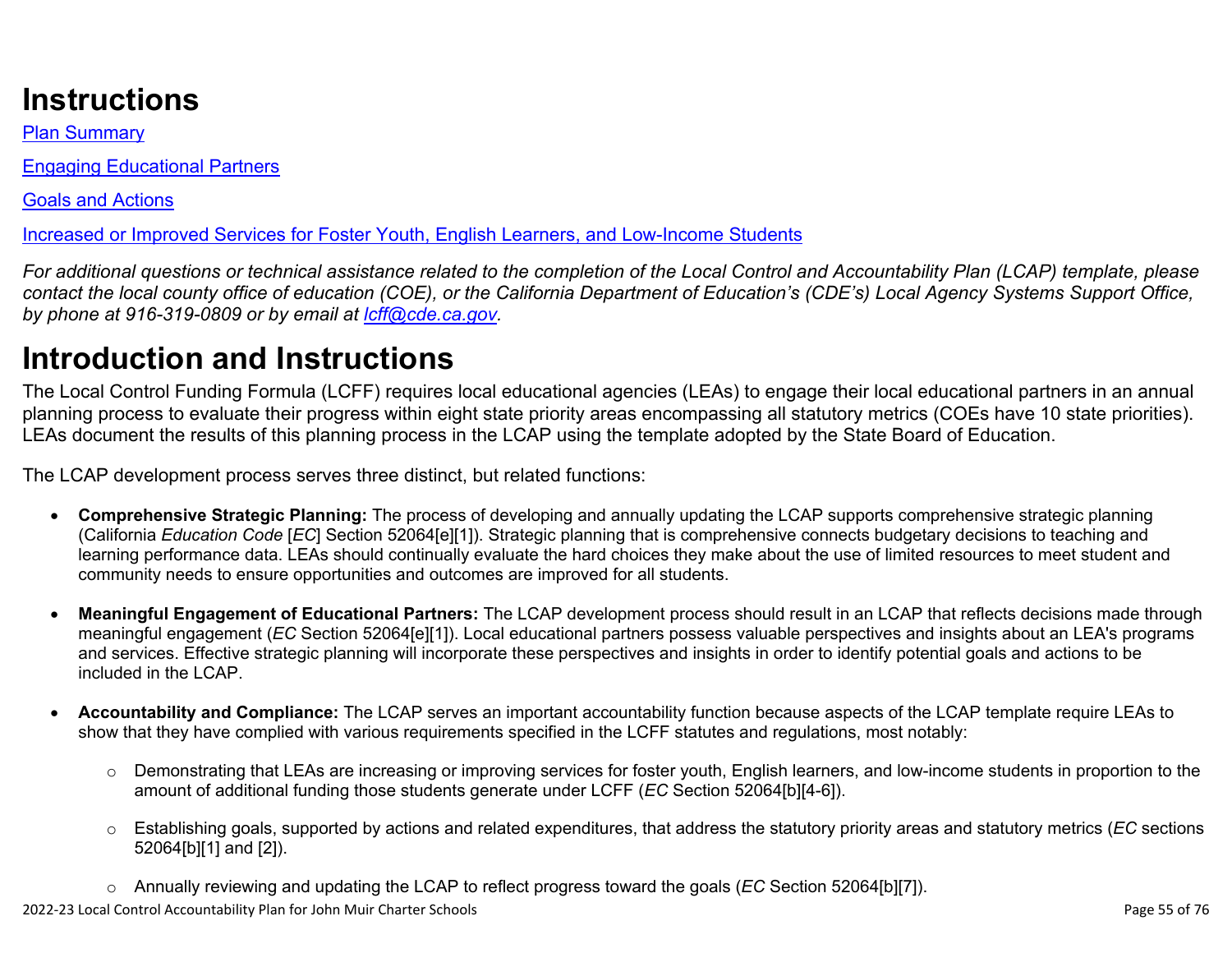The LCAP template, like each LEA's final adopted LCAP, is a document, not a process. LEAs must use the template to memorialize the outcome of their LCAP development process, which should: (a) reflect comprehensive strategic planning (b) through meaningful engagement with educational partners that (c) meets legal requirements, as reflected in the final adopted LCAP. The sections included within the LCAP template do not and cannot reflect the full development process, just as the LCAP template itself is not intended as a tool for engaging educational partners.

If a county superintendent of schools has jurisdiction over a single school district, the county board of education and the governing board of the school district may adopt and file for review and approval a single LCAP consistent with the requirements in *EC* sections 52060, 52062, 52066, 52068, and 52070. The LCAP must clearly articulate to which entity's budget (school district or county superintendent of schools) all budgeted and actual expenditures are aligned.

The revised LCAP template for the 2021–22, 2022–23, and 2023–24 school years reflects statutory changes made through Assembly Bill 1840 (Committee on Budget), Chapter 243, Statutes of 2018. These statutory changes enhance transparency regarding expenditures on actions included in the LCAP, including actions that contribute to meeting the requirement to increase or improve services for foster youth, English learners, and low-income students, and to streamline the information presented within the LCAP to make adopted LCAPs more accessible for educational partners and the public.

At its most basic, the adopted LCAP should attempt to distill not just what the LEA is doing for students in transitional kindergarten through grade twelve (TK–12), but also allow educational partners to understand why, and whether those strategies are leading to improved opportunities and outcomes for students. LEAs are strongly encouraged to use language and a level of detail in their adopted LCAPs intended to be meaningful and accessible for the LEA's diverse educational partners and the broader public.

In developing and finalizing the LCAP for adoption, LEAs are encouraged to keep the following overarching frame at the forefront of the strategic planning and educational partner engagement functions:

Given present performance across the state priorities and on indicators in the California School Dashboard (Dashboard), how is the LEA using its budgetary resources to respond to TK–12 student and community needs, and address any performance gaps, including by meeting its obligation to increase or improve services for foster youth, English learners, and low-income students?

LEAs are encouraged to focus on a set of metrics and actions that the LEA believes, based on input gathered from educational partners, research, and experience, will have the biggest impact on behalf of its TK–12 students.

These instructions address the requirements for each section of the LCAP, but may include information about effective practices when developing the LCAP and completing the LCAP itself. Additionally, information is included at the beginning of each section emphasizing the purpose that each section serves.

# <span id="page-55-0"></span>**Plan Summary**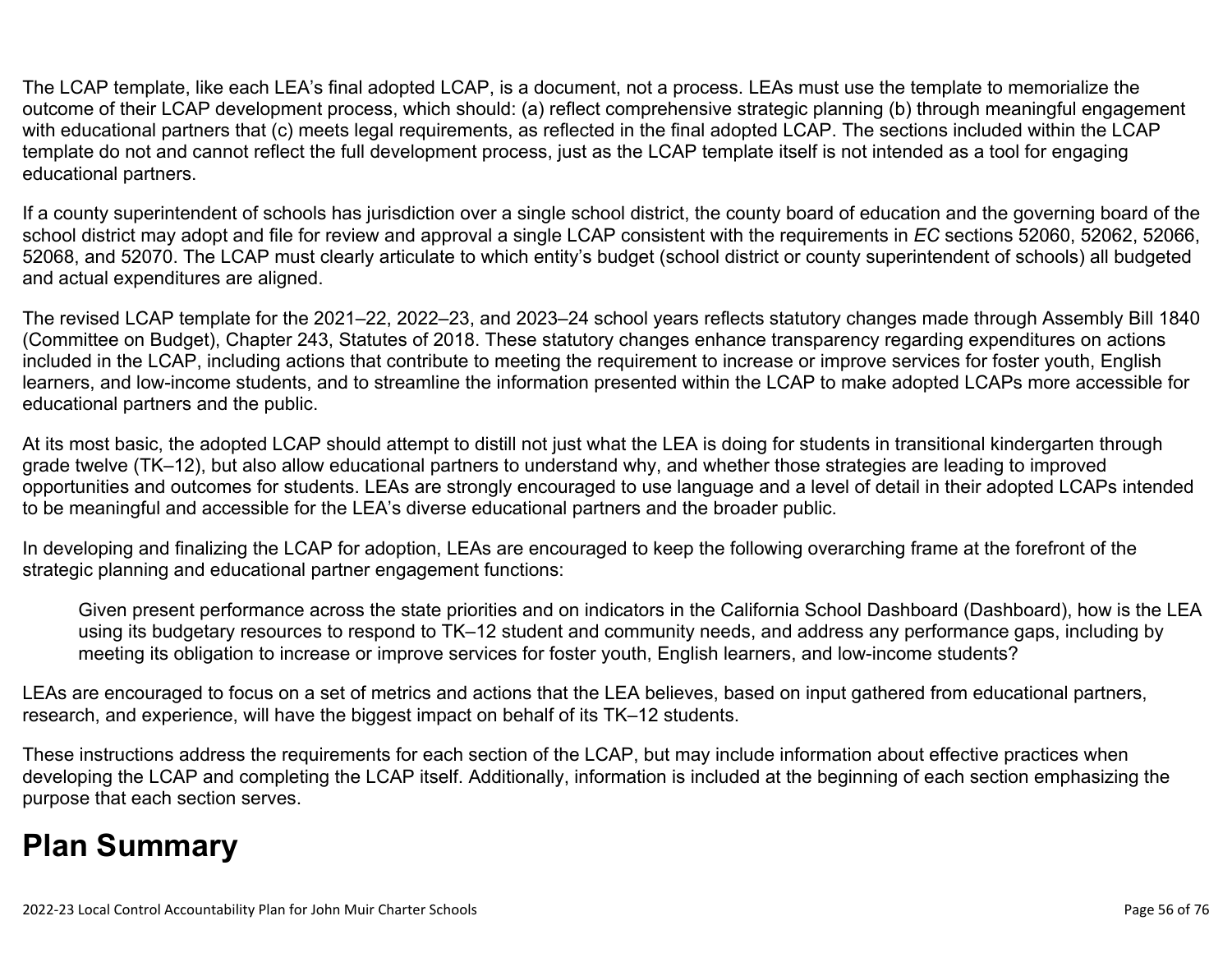## **Purpose**

A well-developed Plan Summary section provides a meaningful context for the LCAP. This section provides information about an LEA's community as well as relevant information about student needs and performance. In order to provide a meaningful context for the rest of the LCAP, the content of this section should be clearly and meaningfully related to the content included in the subsequent sections of the LCAP.

## **Requirements and Instructions**

*General Information* – Briefly describe the LEA, its schools, and its students in grades TK–12, as applicable to the LEA. For example, information about an LEA in terms of geography, enrollment, or employment, the number and size of specific schools, recent community challenges, and other such information as an LEA wishes to include can enable a reader to more fully understand an LEA's LCAP.

*Reflections: Successes* – Based on a review of performance on the state indicators and local performance indicators included in the Dashboard, progress toward LCAP goals, local self-assessment tools, input from educational partners, and any other information, what progress is the LEA most proud of and how does the LEA plan to maintain or build upon that success? This may include identifying specific examples of how past increases or improvements in services for foster youth, English learners, and low-income students have led to improved performance for these students.

*Reflections: Identified Need* – Referring to the Dashboard, identify: (a) any state indicator for which overall performance was in the "Red" or "Orange" performance category or any local indicator where the LEA received a "Not Met" or "Not Met for Two or More Years" rating AND (b) any state indicator for which performance for any student group was two or more performance levels below the "all student*"* performance. What steps is the LEA planning to take to address these areas of low performance and performance gaps? An LEA that is required to include a goal to address one or more consistently low-performing student groups or low-performing schools must identify that it is required to include this goal and must also identify the applicable student group(s) and/or school(s). Other needs may be identified using locally collected data including data collected to inform the self-reflection tools and reporting local indicators on the Dashboard.

*LCAP Highlights* – Identify and briefly summarize the key features of this year's LCAP.

*Comprehensive Support and Improvement* – An LEA with a school or schools identified for comprehensive support and improvement (CSI) under the Every Student Succeeds Act must respond to the following prompts:

- **Schools Identified**: Identify the schools within the LEA that have been identified for CSI.
- **Support for Identified Schools**: Describe how the LEA has or will support the identified schools in developing CSI plans that included a school-level needs assessment, evidence-based interventions, and the identification of any resource inequities to be addressed through the implementation of the CSI plan.
- **Monitoring and Evaluating Effectiveness**: Describe how the LEA will monitor and evaluate the implementation and effectiveness of the CSI plan to support student and school improvement.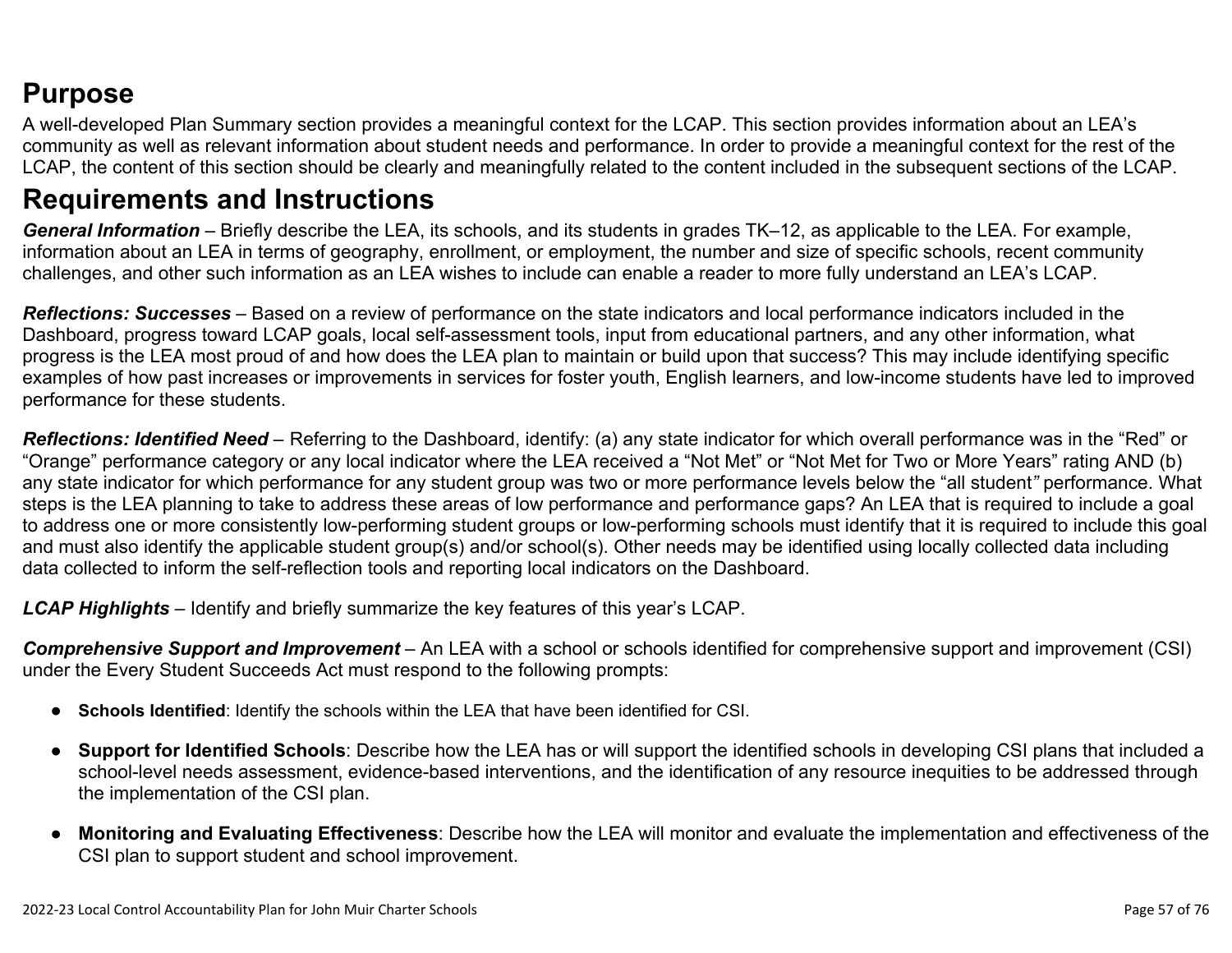## <span id="page-57-0"></span>**Engaging Educational Partners Purpose**

Significant and purposeful engagement of parents, students, educators, and other educational partners, including those representing the student groups identified by LCFF, is critical to the development of the LCAP and the budget process. Consistent with statute, such engagement should support comprehensive strategic planning, accountability, and improvement across the state priorities and locally identified priorities (*EC* Section 52064[e][1]). Engagement of educational partners is an ongoing, annual process.

This section is designed to reflect how the engagement of educational partners influenced the decisions reflected in the adopted LCAP. The goal is to allow educational partners that participated in the LCAP development process and the broader public understand how the LEA engaged educational partners and the impact of that engagement. LEAs are encouraged to keep this goal in the forefront when completing this section.

Statute and regulations specify the educational partners that school districts and COEs must consult when developing the LCAP: teachers, principals, administrators, other school personnel, local bargaining units of the LEA, parents, and students. Before adopting the LCAP, school districts and COEs must share it with the Parent Advisory Committee and, if applicable, to its English Learner Parent Advisory Committee. The superintendent is required by statute to respond in writing to the comments received from these committees. School districts and COEs must also consult with the special education local plan area administrator(s) when developing the LCAP.

Statute requires charter schools to consult with teachers, principals, administrators, other school personnel, parents, and students in developing the LCAP. The LCAP should also be shared with, and LEAs should request input from, schoolsite-level advisory groups, as applicable (e.g., schoolsite councils, English Learner Advisory Councils, student advisory groups, etc.), to facilitate alignment between schoolsite and districtlevel goals and actions.

Information and resources that support effective engagement, define student consultation, and provide the requirements for advisory group composition, can be found under Resources on the following web page of the CDE's website: <https://www.cde.ca.gov/re/lc/>.

## **Requirements and Instructions**

Below is an excerpt from the 2018–19 *Guide for Annual Audits of K–12 Local Education Agencies and State Compliance Reporting*, which is provided to highlight the legal requirements for engagement of educational partners in the LCAP development process:

### **Local Control and Accountability Plan:**

For county offices of education and school districts only, verify the LEA:

a) Presented the local control and accountability plan to the parent advisory committee in accordance with Education Code section 52062(a)(1) or 52068(a)(1), as appropriate.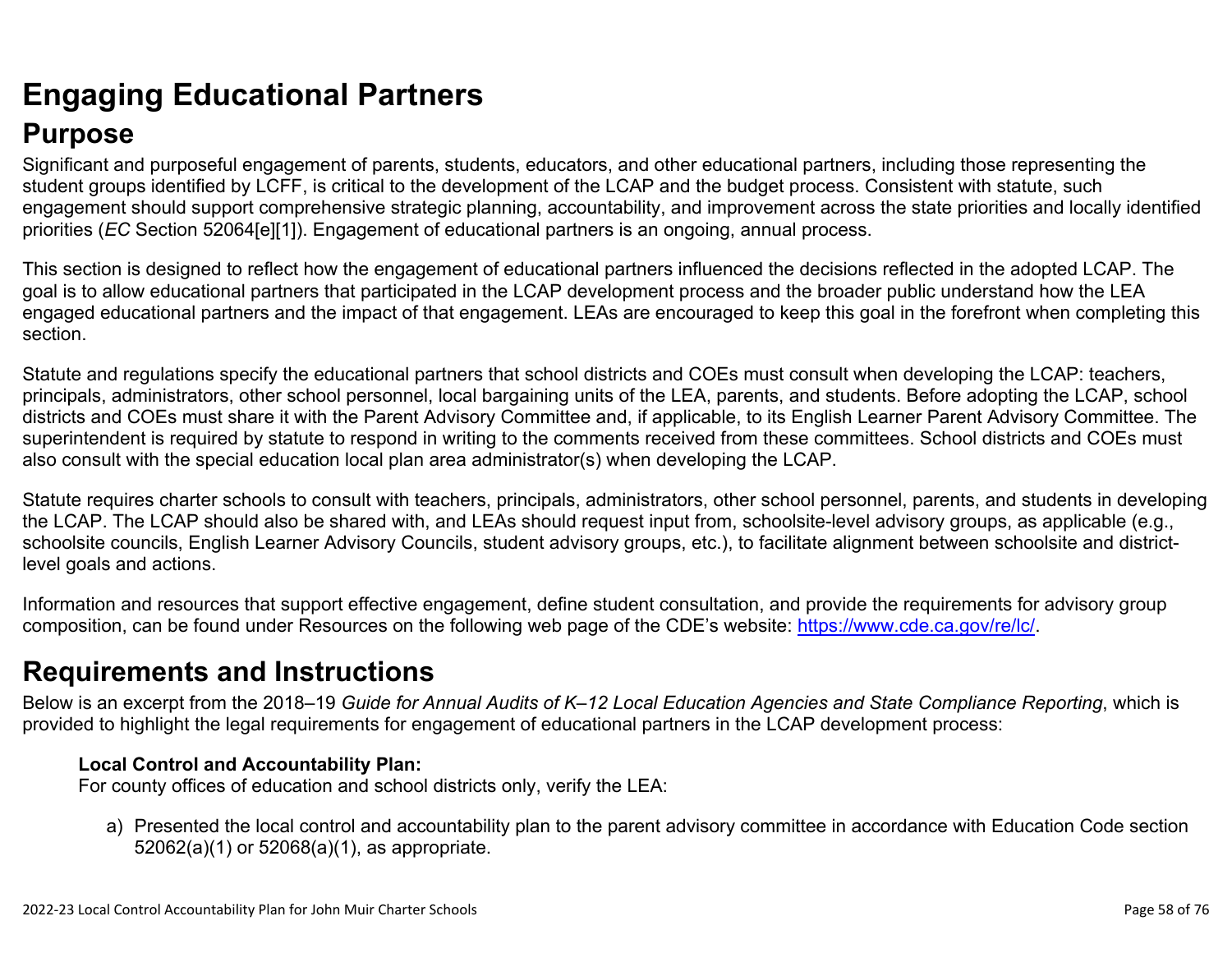- b) If applicable, presented the local control and accountability plan to the English learner parent advisory committee, in accordance with Education Code section 52062(a)(2) or 52068(a)(2), as appropriate.
- c) Notified members of the public of the opportunity to submit comments regarding specific actions and expenditures proposed to be included in the local control and accountability plan in accordance with Education Code section 52062(a)(3) or 52068(a)(3), as appropriate.
- d) Held at least one public hearing in accordance with Education Code section 52062(b)(1) or 52068(b)(1), as appropriate.
- e) Adopted the local control and accountability plan in a public meeting in accordance with Education Code section 52062(b)(2) or 52068(b)(2), as appropriate.

**Prompt 1**: "A summary of the process used to engage educational partners and how this engagement was considered before finalizing the LCAP."

Describe the engagement process used by the LEA to involve educational partners in the development of the LCAP, including, at a minimum, describing how the LEA met its obligation to consult with all statutorily required educational partners as applicable to the type of LEA. A sufficient response to this prompt must include general information about the timeline of the process and meetings or other engagement strategies with educational partners. A response may also include information about an LEA's philosophical approach to engaging its educational partners.

**Prompt 2:** "A summary of the feedback provided by specific educational partners."

Describe and summarize the feedback provided by specific educational partners. A sufficient response to this prompt will indicate ideas, trends, or inputs that emerged from an analysis of the feedback received from educational partners.

**Prompt 3**: "A description of the aspects of the LCAP that were influenced by specific input from educational partners."

A sufficient response to this prompt will provide educational partners and the public with clear, specific information about how the engagement process influenced the development of the LCAP. The response must describe aspects of the LCAP that were influenced by or developed in response to the educational partner feedback described in response to Prompt 2. This may include a description of how the LEA prioritized requests of educational partners within the context of the budgetary resources available or otherwise prioritized areas of focus within the LCAP. For the purposes of this prompt, "aspects" of an LCAP that may have been influenced by educational partner input can include, but are not necessarily limited to:

- Inclusion of a goal or decision to pursue a Focus Goal (as described below)
- Inclusion of metrics other than the statutorily required metrics
- Determination of the desired outcome on one or more metrics
- Inclusion of performance by one or more student groups in the Measuring and Reporting Results subsection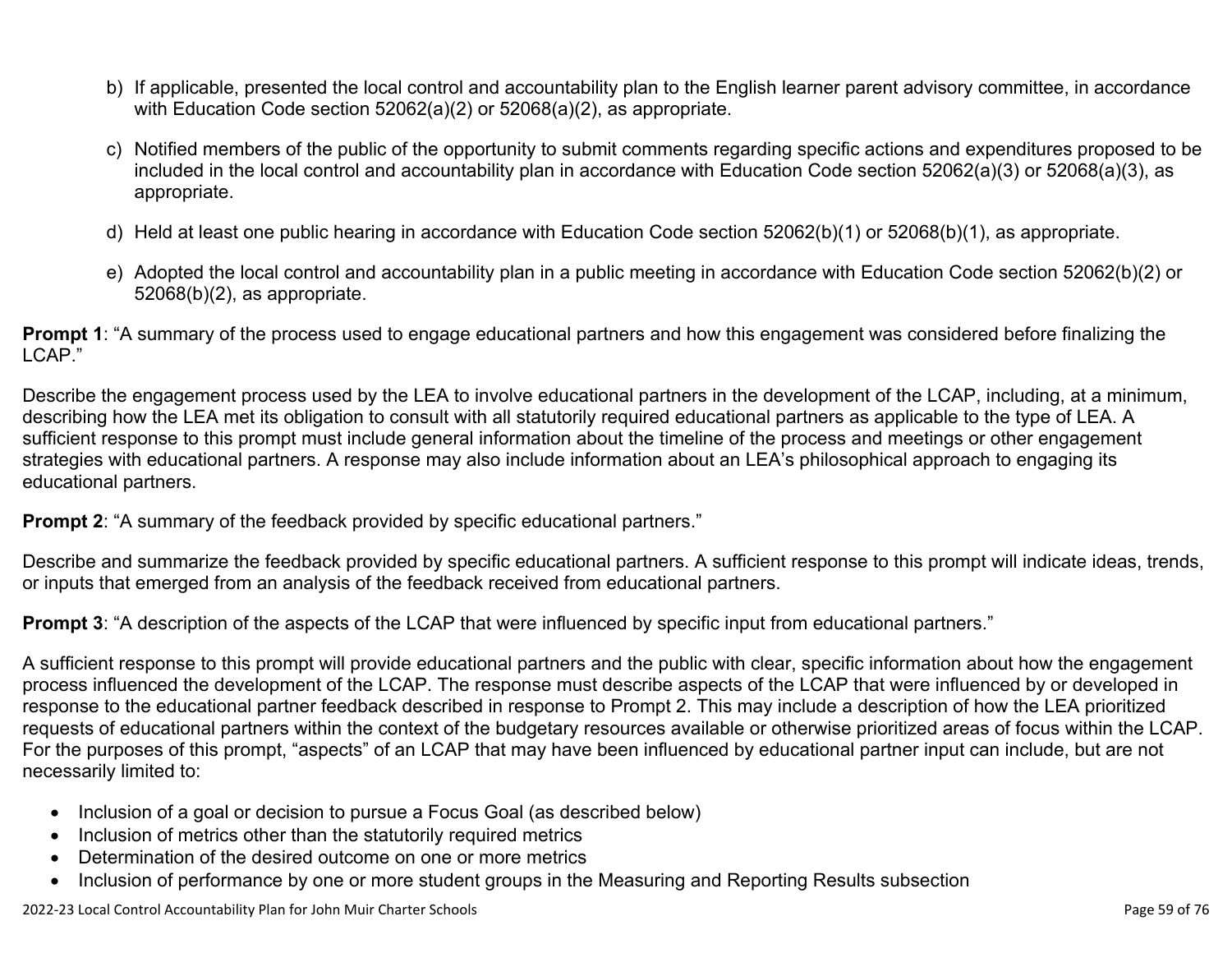- Inclusion of action(s) or a group of actions
- Elimination of action(s) or group of actions
- Changes to the level of proposed expenditures for one or more actions
- Inclusion of action(s) as contributing to increased or improved services for unduplicated services
- Determination of effectiveness of the specific actions to achieve the goal
- Determination of material differences in expenditures
- Determination of changes made to a goal for the ensuing LCAP year based on the annual update process
- Determination of challenges or successes in the implementation of actions

# <span id="page-59-0"></span>**Goals and Actions**

## **Purpose**

Well-developed goals will clearly communicate to educational partners what the LEA plans to accomplish, what the LEA plans to do in order to accomplish the goal, and how the LEA will know when it has accomplished the goal. A goal statement, associated metrics and expected outcomes, and the actions included in the goal should be in alignment. The explanation for why the LEA included a goal is an opportunity for LEAs to clearly communicate to educational partners and the public why, among the various strengths and areas for improvement highlighted by performance data and strategies and actions that could be pursued, the LEA decided to pursue this goal, and the related metrics, expected outcomes, actions, and expenditures.

A well-developed goal can be focused on the performance relative to a metric or metrics for all students, a specific student group(s), narrowing performance gaps, or implementing programs or strategies expected to impact outcomes. LEAs should assess the performance of their student groups when developing goals and the related actions to achieve such goals.

## **Requirements and Instructions**

LEAs should prioritize the goals, specific actions, and related expenditures included within the LCAP within one or more state priorities. LEAs should consider performance on the state and local indicators, including their locally collected and reported data for the local indicators that are included in the Dashboard in determining whether and how to prioritize its goals within the LCAP.

In order to support prioritization of goals, the LCAP template provides LEAs with the option of developing three different kinds of goals:

- Focus Goal: A Focus Goal is relatively more concentrated in scope and may focus on a fewer number of metrics to measure improvement. A Focus Goal statement will be time bound and make clear how the goal is to be measured.
- Broad Goal: A Broad Goal is relatively less concentrated in its scope and may focus on improving performance across a wide range of metrics.
- Maintenance of Progress Goal: A Maintenance of Progress Goal includes actions that may be ongoing without significant changes and allows an LEA to track performance on any metrics not addressed in the other goals of the LCAP.

2022-23 Local Control Accountability Plan for John Muir Charter Schools Page 60 of 76 At a minimum, the LCAP must address all LCFF priorities and associated metrics.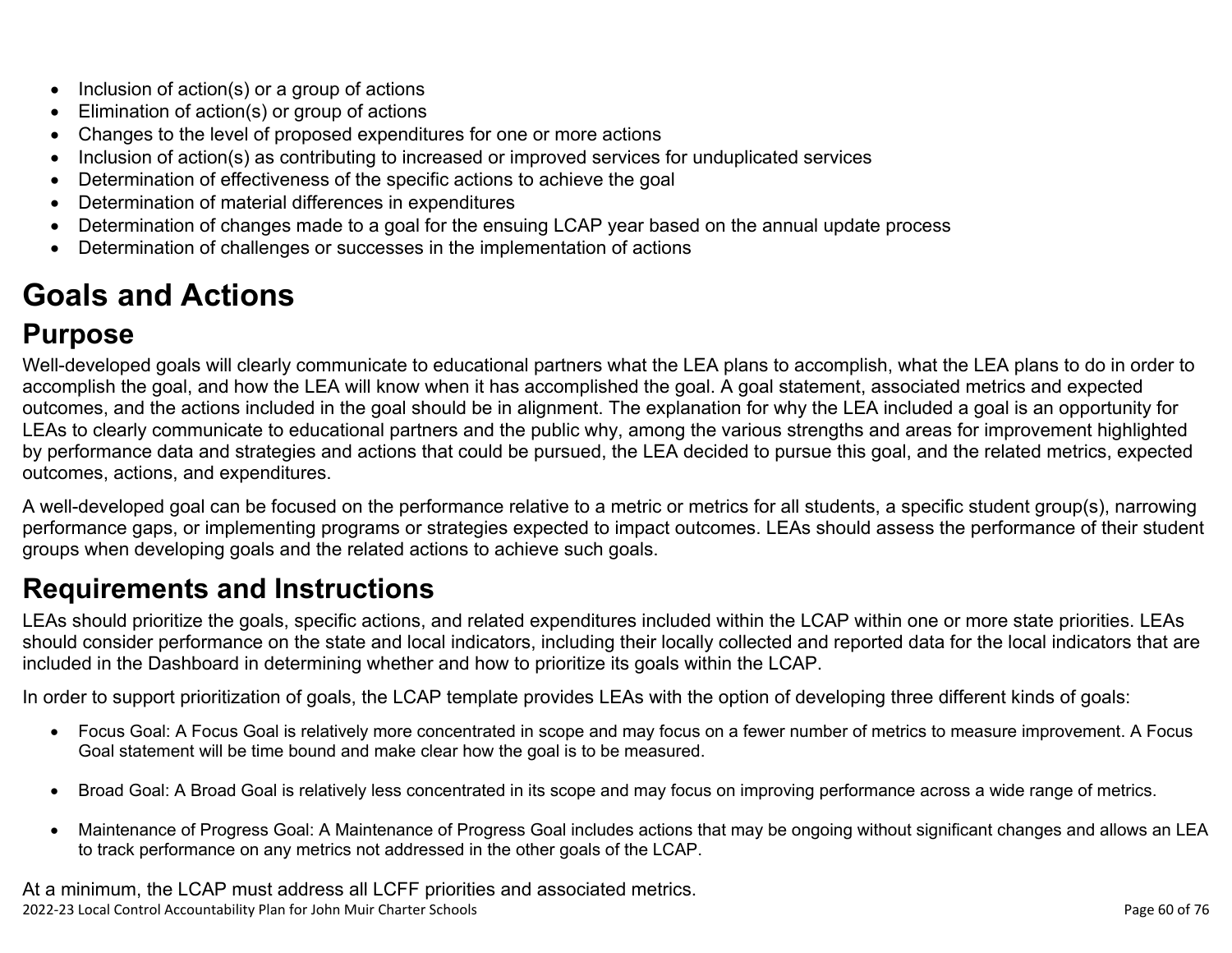### **Focus Goal(s)**

**Goal Description:** The description provided for a Focus Goal must be specific, measurable, and time bound. An LEA develops a Focus Goal to address areas of need that may require or benefit from a more specific and data intensive approach. The Focus Goal can explicitly reference the metric(s) by which achievement of the goal will be measured and the time frame according to which the LEA expects to achieve the goal.

**Explanation of why the LEA has developed this goal:** Explain why the LEA has chosen to prioritize this goal. An explanation must be based on Dashboard data or other locally collected data. LEAs must describe how the LEA identified this goal for focused attention, including relevant consultation with educational partners. LEAs are encouraged to promote transparency and understanding around the decision to pursue a focus goal.

### **Broad Goal**

Goal Description: Describe what the LEA plans to achieve through the actions included in the goal. The description of a broad goal will be clearly aligned with the expected measurable outcomes included for the goal. The goal description organizes the actions and expected outcomes in a cohesive and consistent manner. A goal description is specific enough to be measurable in either quantitative or qualitative terms. A broad goal is not as specific as a focus goal. While it is specific enough to be measurable, there are many different metrics for measuring progress toward the goal.

**Explanation of why the LEA has developed this goal:** Explain why the LEA developed this goal and how the actions and metrics grouped together will help achieve the goal.

#### **Maintenance of Progress Goal**

**Goal Description:** Describe how the LEA intends to maintain the progress made in the LCFF State Priorities not addressed by the other goals in the LCAP. Use this type of goal to address the state priorities and applicable metrics not addressed within the other goals in the LCAP. The state priorities and metrics to be addressed in this section are those for which the LEA, in consultation with educational partners, has determined to maintain actions and monitor progress while focusing implementation efforts on the actions covered by other goals in the LCAP.

**Explanation of why the LEA has developed this goal**: Explain how the actions will sustain the progress exemplified by the related metrics.

### **Required Goals**

In general, LEAs have flexibility in determining what goals to include in the LCAP and what those goals will address; however, beginning with the development of the 2022–23 LCAP, LEAs that meet certain criteria are required to include a specific goal in their LCAP.

**Consistently low-performing student group(s) criteria:** An LEA is eligible for Differentiated Assistance for three or more consecutive years based on the performance of the same student group or groups in the Dashboard. A list of the LEAs required to include a goal in the LCAP based on student group performance, and the student group(s) that lead to identification, may be found on the CDE's Local Control Funding Formula web page at <https://www.cde.ca.gov/fg/aa/lc/>.

• **Consistently low-performing student group(s) goal requirement:** An LEA meeting the consistently low-performing student group(s) criteria must include a goal in its LCAP focused on improving the performance of the student group or groups that led to the LEA's eligibility for Differentiated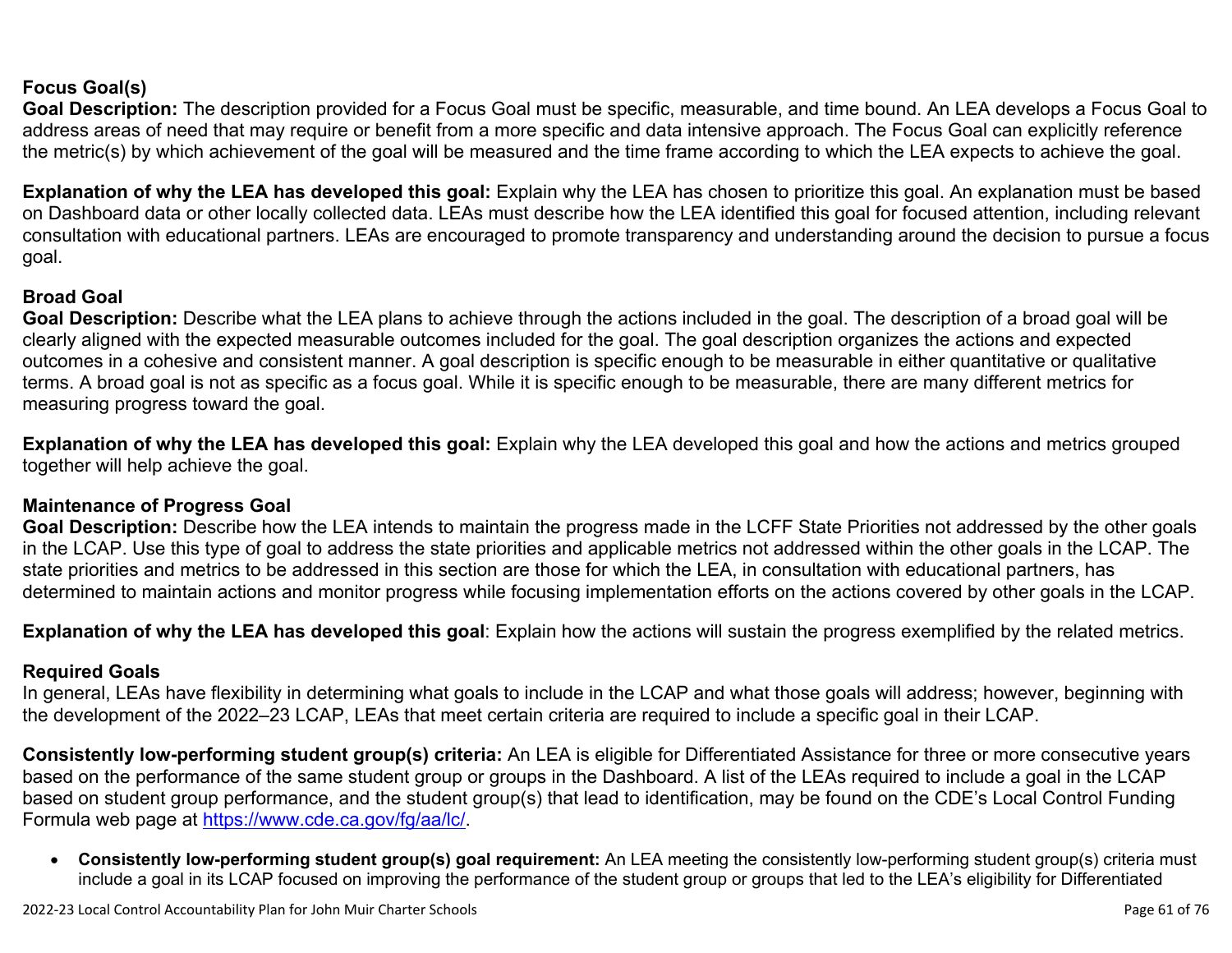Assistance. This goal must include metrics, outcomes, actions, and expenditures specific to addressing the needs of, and improving outcomes for, this student group or groups. An LEA required to address multiple student groups is not required to have a goal to address each student group; however, each student group must be specifically addressed in the goal. This requirement may not be met by combining this required goal with another goal.

- **Goal Description:** Describe the outcomes the LEA plans to achieve to address the needs of, and improve outcomes for, the student group or groups that led to the LEA's eligibility for Differentiated Assistance.
- **Explanation of why the LEA has developed this goal**: Explain why the LEA is required to develop this goal, including identifying the student group(s) that lead to the LEA being required to develop this goal, how the actions and associated metrics included in this goal differ from previous efforts to improve outcomes for the student group(s), and why the LEA believes the actions, metrics, and expenditures included in this goal will help achieve the outcomes identified in the goal description.

**Low-performing school(s) criteria:** The following criteria only applies to a school district or COE with two or more schools; it does not apply to a single-school district. A school district or COE has one or more schools that, for two consecutive years, received the two lowest performance levels on all but one of the state indicators for which the school(s) receive performance levels in the Dashboard and the performance of the "All Students" student group for the LEA is at least one performance level higher in all of those indicators. A list of the LEAs required to include a goal in the LCAP based on school performance, and the school(s) that lead to identification, may be found on the CDE's Local Control Funding Formula web page at <https://www.cde.ca.gov/fg/aa/lc/>.

- **Low-performing school(s) goal requirement:** A school district or COE meeting the low-performing school(s) criteria must include a goal in its LCAP focusing on addressing the disparities in performance between the school(s) and the LEA as a whole. This goal must include metrics, outcomes, actions, and expenditures specific to addressing the needs of, and improving outcomes for, the students enrolled at the low-performing school or schools. An LEA required to address multiple schools is not required to have a goal to address each school; however, each school must be specifically addressed in the goal. This requirement may not be met by combining this goal with another goal.
- **Goal Description:** Describe what outcomes the LEA plans to achieve to address the disparities in performance between the students enrolled at the low-performing school(s) and the students enrolled at the LEA as a whole.
- **Explanation of why the LEA has developed this goal**: Explain why the LEA is required to develop this goal, including identifying the schools(s) that lead to the LEA being required to develop this goal; how the actions and associated metrics included in this goal differ from previous efforts to improve outcomes for the school(s); and why the LEA believes the actions, metrics, and expenditures included in this goal will help achieve the outcomes for students enrolled at the low-performing school or schools identified in the goal description.

#### **Measuring and Reporting Results:**

For each LCAP year, identify the metric(s) that the LEA will use to track progress toward the expected outcomes. LEAs are encouraged to identify metrics for specific student groups, as appropriate, including expected outcomes that would reflect narrowing of any existing performance gaps.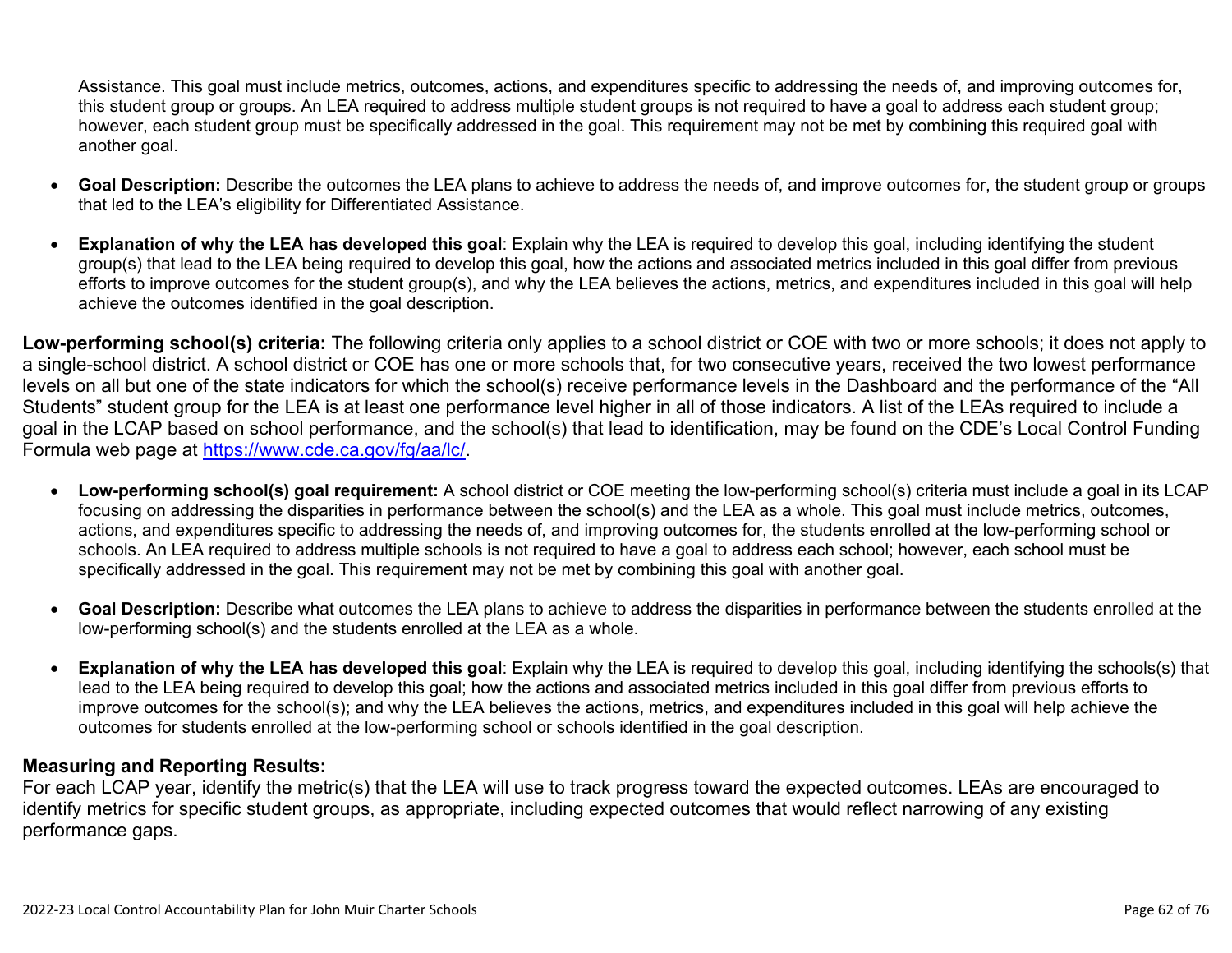Include in the baseline column the most recent data associated with this metric available at the time of adoption of the LCAP for the first year of the three-year plan. LEAs may use data as reported on the 2019 Dashboard for the baseline of a metric only if that data represents the most recent available (e.g., high school graduation rate).

Using the most recent data available may involve reviewing data the LEA is preparing for submission to the California Longitudinal Pupil Achievement Data System (CALPADS) or data that the LEA has recently submitted to CALPADS. Because final 2020–21 outcomes on some metrics may not be computable at the time the 2021–24 LCAP is adopted (e.g., graduation rate, suspension rate), the most recent data available may include a point in time calculation taken each year on the same date for comparability purposes.

The baseline data shall remain unchanged throughout the three-year LCAP.

Complete the table as follows:

- **Metric**: Indicate how progress is being measured using a metric.
- **Baseline**: Enter the baseline when completing the LCAP for 2021–22. As described above, the baseline is the most recent data associated with a metric. Indicate the school year to which the data applies, consistent with the instructions above.
- **Year 1 Outcome**: When completing the LCAP for 2022–23, enter the most recent data available. Indicate the school year to which the data applies, consistent with the instructions above.
- **Year 2 Outcome**: When completing the LCAP for 2023–24, enter the most recent data available. Indicate the school year to which the data applies, consistent with the instructions above.
- **Year 3 Outcome**: When completing the LCAP for 2024–25, enter the most recent data available. Indicate the school year to which the data applies, consistent with the instructions above. The 2024–25 LCAP will be the first year in the next three-year cycle. Completing this column will be part of the Annual Update for that year.
- **Desired Outcome for 2023**–**24**: When completing the first year of the LCAP, enter the desired outcome for the relevant metric the LEA expects to achieve by the end of the 2023–24 LCAP year.

Timeline for completing the "**Measuring and Reporting Results**" part of the Goal.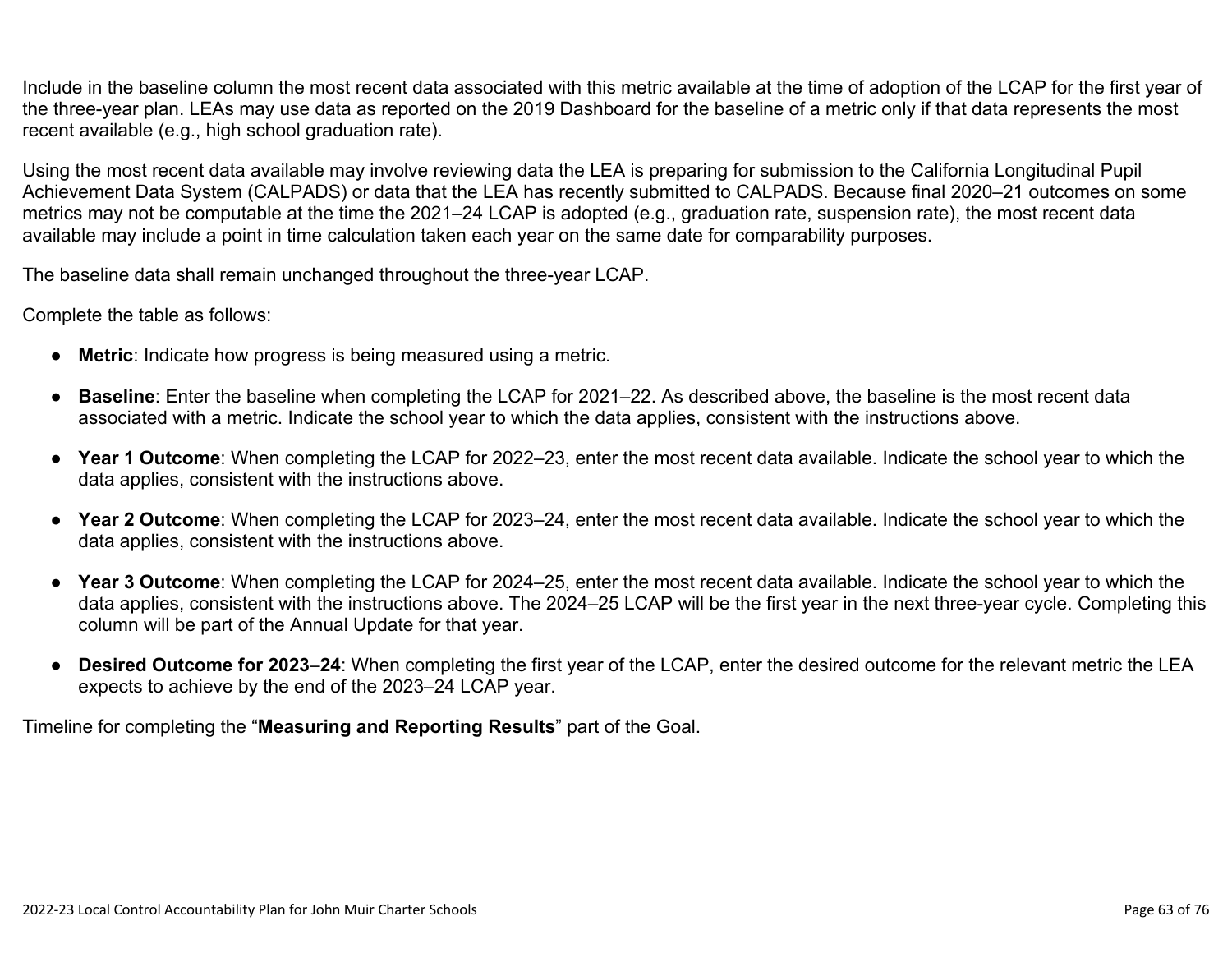| <b>Metric</b>                                                                    | <b>Baseline</b>                                                                  | Year 1 Outcome                                                                                              | Year 2 Outcome                                                                                              | Year 3 Outcome                                                                                              | <b>Desired Outcome</b><br>for Year 3<br>$(2023 - 24)$                                                              |
|----------------------------------------------------------------------------------|----------------------------------------------------------------------------------|-------------------------------------------------------------------------------------------------------------|-------------------------------------------------------------------------------------------------------------|-------------------------------------------------------------------------------------------------------------|--------------------------------------------------------------------------------------------------------------------|
| Enter information<br>in this box when<br>completing the<br>LCAP for 2021-<br>22. | Enter information<br>in this box when<br>completing the<br>LCAP for 2021-<br>22. | Enter information<br>in this box when<br>completing the<br>LCAP for 2022-<br>23. Leave blank<br>until then. | Enter information<br>in this box when<br>completing the<br>LCAP for 2023-<br>24. Leave blank<br>until then. | Enter information<br>in this box when<br>completing the<br>LCAP for 2024-<br>25. Leave blank<br>until then. | Enter information<br>in this box when<br>completing the<br>LCAP for 2021-<br>22 or when<br>adding a new<br>metric. |

The metrics may be quantitative or qualitative; but at minimum, an LEA's LCAP must include goals that are measured using all of the applicable metrics for the related state priorities, in each LCAP year as applicable to the type of LEA. To the extent a state priority does not specify one or more metrics (e.g., implementation of state academic content and performance standards), the LEA must identify a metric to use within the LCAP. For these state priorities, LEAs are encouraged to use metrics based on or reported through the relevant self-reflection tool for local indicators within the Dashboard.

*Actions*: Enter the action number. Provide a short title for the action. This title will also appear in the action tables. Provide a description of the action. Enter the total amount of expenditures associated with this action. Budgeted expenditures from specific fund sources will be provided in the summary tables. Indicate whether the action contributes to meeting the increase or improved services requirement as described in the Increased or Improved Services section using a "Y" for Yes or an "N" for No. (**Note:** for each such action offered on an LEA-wide or schoolwide basis, the LEA will need to provide additional information in the Increased or Improved Summary Section to address the requirements in *California Code of Regulations*, Title 5 [5 *CCR*] Section 15496(b) in the Increased or Improved Services Section of the LCAP).

*Actions for English Learners:* School districts, COEs, and charter schools that have a numerically significant English learner student subgroup must include specific actions in the LCAP related to, at a minimum, the language acquisition programs, as defined in *EC* Section 306, provided to students and professional development activities specific to English learners.

*Actions for Foster Youth*: School districts, COEs, and charter schools that have a numerically significant Foster Youth student subgroup are encouraged to include specific actions in the LCAP designed to meet needs specific to Foster Youth students.

### **Goal Analysis:**

Enter the LCAP Year.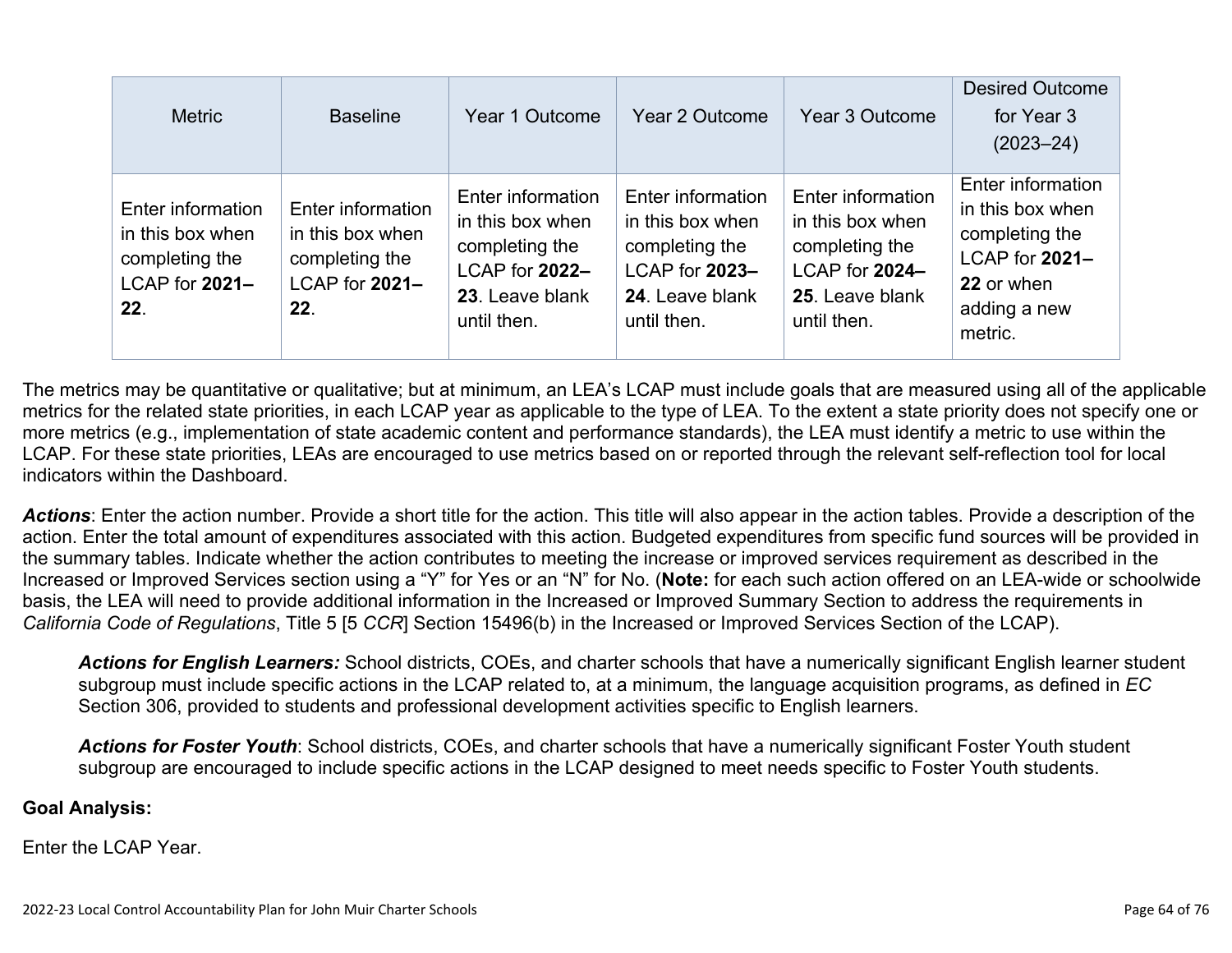Using actual annual measurable outcome data, including data from the Dashboard, analyze whether the planned actions were effective in achieving the goal. Respond to the prompts as instructed.

- Describe the overall implementation of the actions to achieve the articulated goal. Include a discussion of relevant challenges and successes experienced with the implementation process. This must include any instance where the LEA did not implement a planned action or implemented a planned action in a manner that differs substantively from how it was described in the adopted LCAP.
- Explain material differences between Budgeted Expenditures and Estimated Actual Expenditures and between the Planned Percentages of Improved Services and Estimated Actual Percentages of Improved Services, as applicable. Minor variances in expenditures or percentages do not need to be addressed, and a dollar-for-dollar accounting is not required.
- Describe the effectiveness of the specific actions to achieve the articulated goal as measured by the LEA. In some cases, not all actions in a goal will be intended to improve performance on all of the metrics associated with the goal. When responding to this prompt, LEAs may assess the effectiveness of a single action or group of actions within the goal in the context of performance on a single metric or group of specific metrics within the goal that are applicable to the action(s). Grouping actions with metrics will allow for more robust analysis of whether the strategy the LEA is using to impact a specified set of metrics is working and increase transparency for educational partners. LEAs are encouraged to use such an approach when goals include multiple actions and metrics that are not closely associated.
- Describe any changes made to this goal, expected outcomes, metrics, or actions to achieve this goal as a result of this analysis and analysis of the data provided in the Dashboard or other local data, as applicable.

# <span id="page-64-0"></span>**Increased or Improved Services for Foster Youth, English Learners, and Low-Income Students**

## **Purpose**

A well-written Increased or Improved Services section provides educational partners with a comprehensive description, within a single dedicated section, of how an LEA plans to increase or improve services for its unduplicated students in grades TK–12 as compared to all students in grades TK–12, as applicable, and how LEA-wide or schoolwide actions identified for this purpose meet regulatory requirements. Descriptions provided should include sufficient detail yet be sufficiently succinct to promote a broader understanding of educational partners to facilitate their ability to provide input. An LEA's description in this section must align with the actions included in the Goals and Actions section as contributing.

## **Requirements and Instructions**

*Projected LCFF Supplemental and/or Concentration Grants*: Specify the amount of LCFF supplemental and concentration grant funds the LEA estimates it will receive in the coming year based on the number and concentration of low income, foster youth, and English learner students.

2022-23 Local Control Accountability Plan for John Muir Charter Schools Page 65 of 76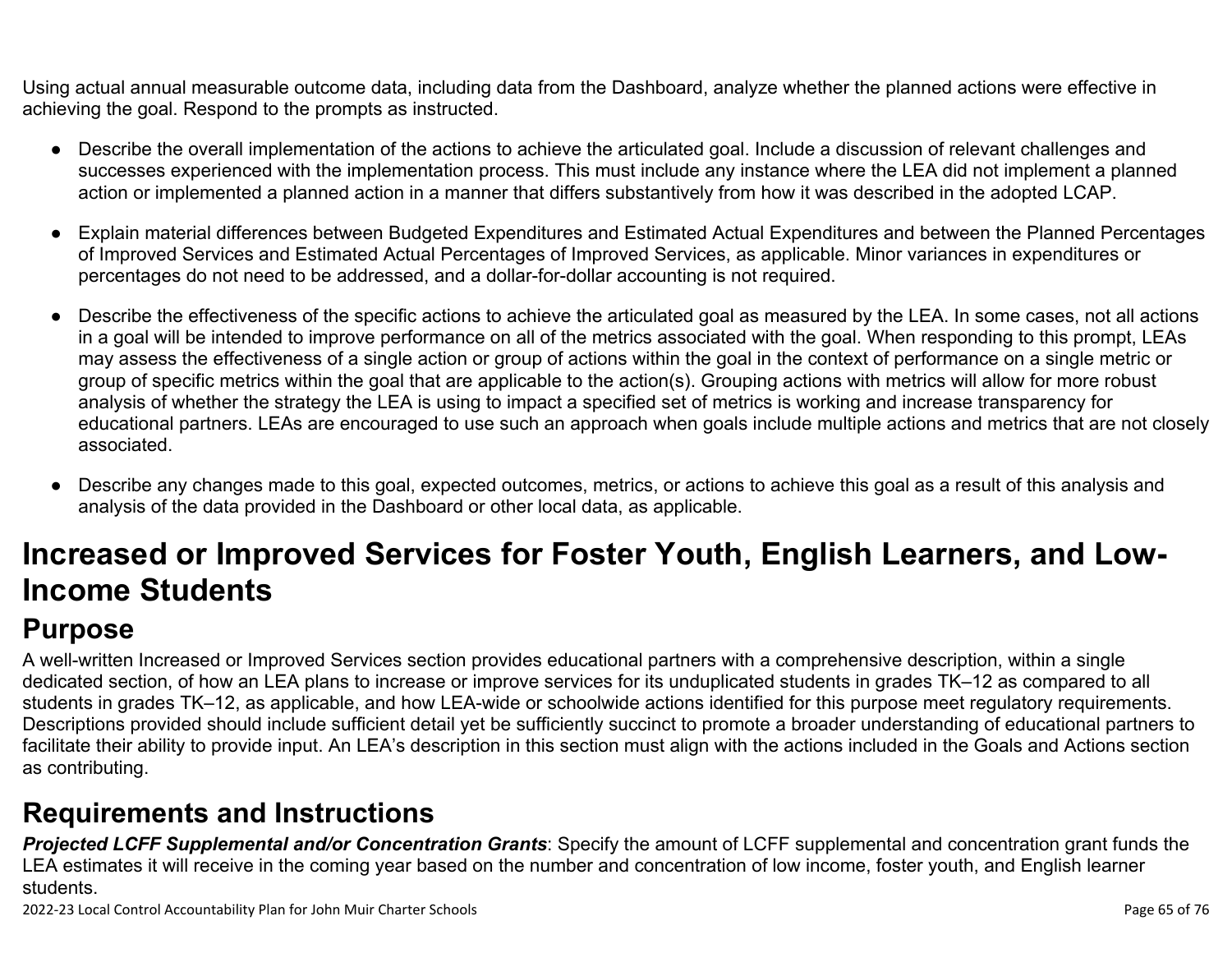**Projected Additional LCFF Concentration Grant (15 percent):** Specify the amount of additional LCFF concentration grant add-on funding, as described in *EC* Section 42238.02, that the LEA estimates it will receive in the coming year.

*Projected Percentage to Increase or Improve Services for the Coming School Year***:** Specify the estimated percentage by which services for unduplicated pupils must be increased or improved as compared to the services provided to all students in the LCAP year as calculated pursuant to 5 *CCR* Section 15496(a)(7).

*LCFF Carryover — Percentage:* Specify the LCFF Carryover — Percentage identified in the LCFF Carryover Table. If a carryover percentage is not identified in the LCFF Carryover Table, specify a percentage of zero (0.00%).

*LCFF Carryover — Dollar:* Specify the LCFF Carryover — Dollar amount identified in the LCFF Carryover Table. If a carryover amount is not identified in the LCFF Carryover Table, specify an amount of zero (\$0).

Total Percentage to Increase or Improve Services for the Coming School Year: Add the Projected Percentage to Increase or Improve Services for the Coming School Year and the Proportional LCFF Required Carryover Percentage and specify the percentage. This is the LEAs percentage by which services for unduplicated pupils must be increased or improved as compared to the services provided to all students in the LCAP year, as calculated pursuant to 5 *CCR* Section 15496(a)(7).

### *Required Descriptions:*

**For each action being provided to an entire school, or across the entire school district or COE, an explanation of (1) how the needs of foster youth, English learners, and low-income students were considered first, and (2) how these actions are effective in meeting the goals for these students.**

For each action included in the Goals and Actions section as contributing to the increased or improved services requirement for unduplicated pupils and provided on an LEA-wide or schoolwide basis, the LEA must include an explanation consistent with 5 *CCR* Section 15496(b). For any such actions continued into the 2021–24 LCAP from the 2017–2020 LCAP, the LEA must determine whether or not the action was effective as expected, and this determination must reflect evidence of outcome data or actual implementation to date.

**Principally Directed and Effective:** An LEA demonstrates how an action is principally directed towards and effective in meeting the LEA's goals for unduplicated students when the LEA explains how:

- It considers the needs, conditions, or circumstances of its unduplicated pupils;
- The action, or aspect(s) of the action (including, for example, its design, content, methods, or location), is based on these considerations; and
- The action is intended to help achieve an expected measurable outcome of the associated goal.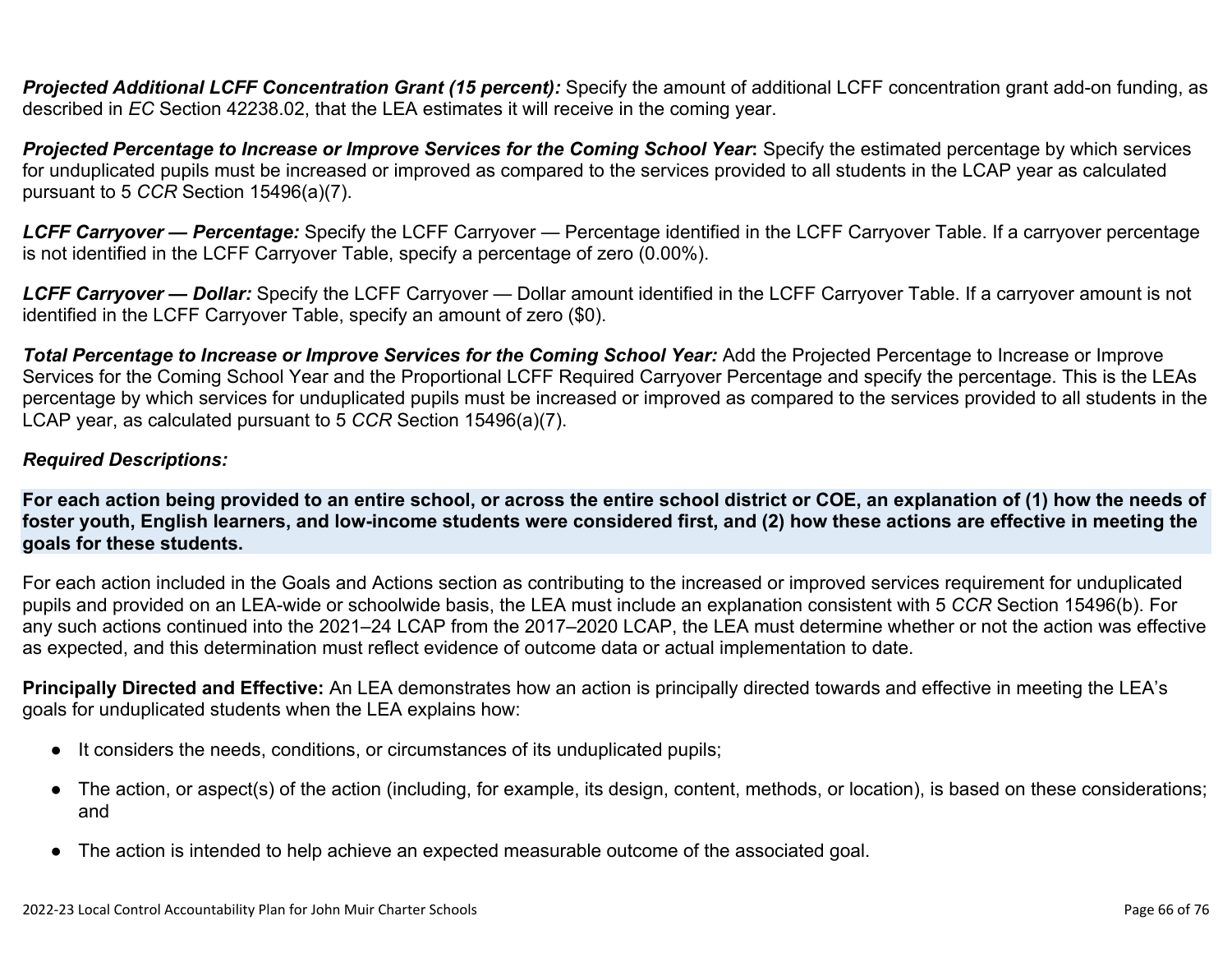As such, the response provided in this section may rely on a needs assessment of unduplicated students.

Conclusory statements that a service will help achieve an expected outcome for the goal, without an explicit connection or further explanation as to how, are not sufficient. Further, simply stating that an LEA has a high enrollment percentage of a specific student group or groups does not meet the increase or improve services standard because enrolling students is not the same as serving students.

For example, if an LEA determines that low-income students have a significantly lower attendance rate than the attendance rate for all students, it might justify LEA-wide or schoolwide actions to address this area of need in the following way:

After assessing the needs, conditions, and circumstances of our low-income students, we learned that the attendance rate of our lowincome students is 7 percent lower than the attendance rate for all students. (Needs, Conditions, Circumstances [Principally Directed])

In order to address this condition of our low-income students, we will develop and implement a new attendance program that is designed to address some of the major causes of absenteeism, including lack of reliable transportation and food, as well as a school climate that does not emphasize the importance of attendance. Goal N, Actions X, Y, and Z provide additional transportation and nutritional resources as well as a districtwide educational campaign on the benefits of high attendance rates. (Contributing Action[s])

These actions are being provided on an LEA-wide basis and we expect/hope that all students with less than a 100 percent attendance rate will benefit. However, because of the significantly lower attendance rate of low-income students, and because the actions meet needs most associated with the chronic stresses and experiences of a socio-economically disadvantaged status, we expect that the attendance rate for our low-income students will increase significantly more than the average attendance rate of all other students. (Measurable Outcomes [Effective In])

**COEs and Charter Schools**: Describe how actions included as contributing to meeting the increased or improved services requirement on an LEA-wide basis are principally directed to and effective in meeting its goals for unduplicated pupils in the state and any local priorities as described above. In the case of COEs and charter schools, schoolwide and LEA-wide are considered to be synonymous.

### **For School Districts Only:**

### **Actions Provided on an LEA-Wide Basis:**

**Unduplicated Percentage > 55 percent:** For school districts with an unduplicated pupil percentage of 55 percent or more, describe how these actions are principally directed to and effective in meeting its goals for unduplicated pupils in the state and any local priorities as described above.

*Unduplicated Percentage < 55 percent:* For school districts with an unduplicated pupil percentage of less than 55 percent, describe how these actions are principally directed to and effective in meeting its goals for unduplicated pupils in the state and any local priorities. Also describe how the actions **are the most effective use of the funds** to meet these goals for its unduplicated pupils. Provide the basis for this determination, including any alternatives considered, supporting research, experience, or educational theory.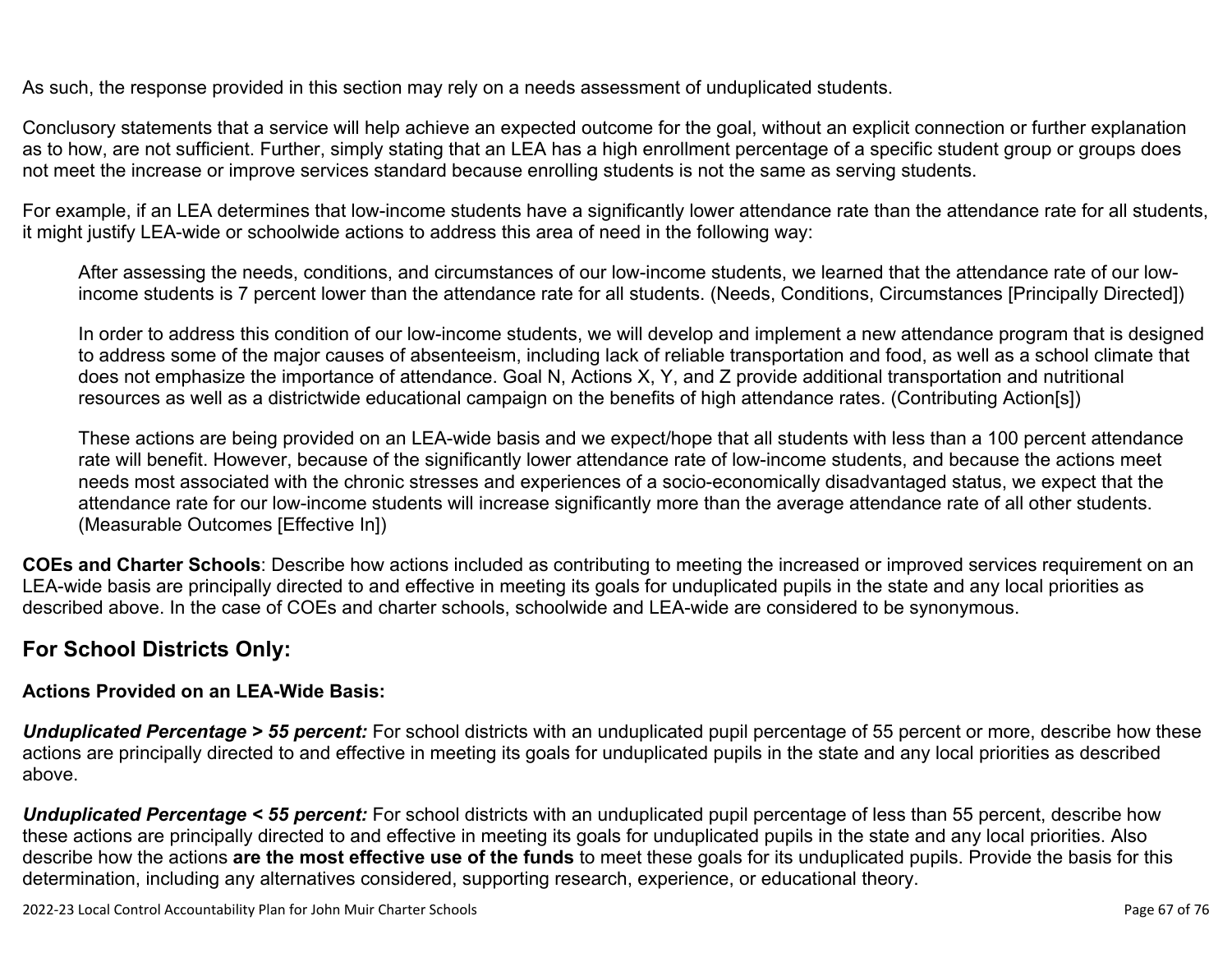#### **Actions Provided on a Schoolwide Basis:**

School Districts must identify in the description those actions being funded and provided on a schoolwide basis, and include the required description supporting the use of the funds on a schoolwide basis.

**For schools with 40 percent or more enrollment of unduplicated pupils:** Describe how these actions are principally directed to and effective in meeting its goals for its unduplicated pupils in the state and any local priorities.

**For school districts expending funds on a schoolwide basis at a school with less than 40 percent enrollment of unduplicated pupils:** Describe how these actions are principally directed to and how the actions are the most effective use of the funds to meet its goals for foster youth, English learners, and low-income students in the state and any local priorities.

#### **A description of how services for foster youth, English learners, and low-income students are being increased or improved by the percentage required.**

Consistent with the requirements of 5 *CCR* Section 15496, describe how services provided for unduplicated pupils are increased or improved by at least the percentage calculated as compared to the services provided for all students in the LCAP year. To improve services means to grow services in quality and to increase services means to grow services in quantity. Services are increased or improved by those actions in the LCAP that are included in the Goals and Actions section as contributing to the increased or improved services requirement, whether they are provided on an LEA-wide or schoolwide basis or provided on a limited basis to unduplicated students. A limited action is an action that only serves foster youth, English learners, and/or low-income students. This description must address how these action(s) are expected to result in the required proportional increase or improvement in services for unduplicated pupils as compared to the services the LEA provides to all students for the relevant LCAP year.

For any action contributing to meeting the increased or improved services requirement that is associated with a Planned Percentage of Improved Services in the Contributing Summary Table rather than an expenditure of LCFF funds, describe the methodology that was used to determine the contribution of the action towards the proportional percentage. See the instructions for determining the Planned Percentage of Improved Services for information on calculating the Percentage of Improved Services.

#### **A description of the plan for how the additional concentration grant add-on funding identified above will be used to increase the number of staff providing direct services to students at schools that have a high concentration (above 55 percent) of foster youth, English learners, and low-income students, as applicable.**

An LEA that receives the additional concentration grant add-on described in *EC* Section 42238.02 is required to demonstrate how it is using these funds to increase the number of staff who provide direct services to students at schools with an enrollment of unduplicated students that is greater than 55 percent as compared to the number of staff who provide direct services to students at schools with an enrollment of unduplicated students that is equal to or less than 55 percent. The staff who provide direct services to students must be certificated staff and/or classified staff employed by the LEA; classified staff includes custodial staff.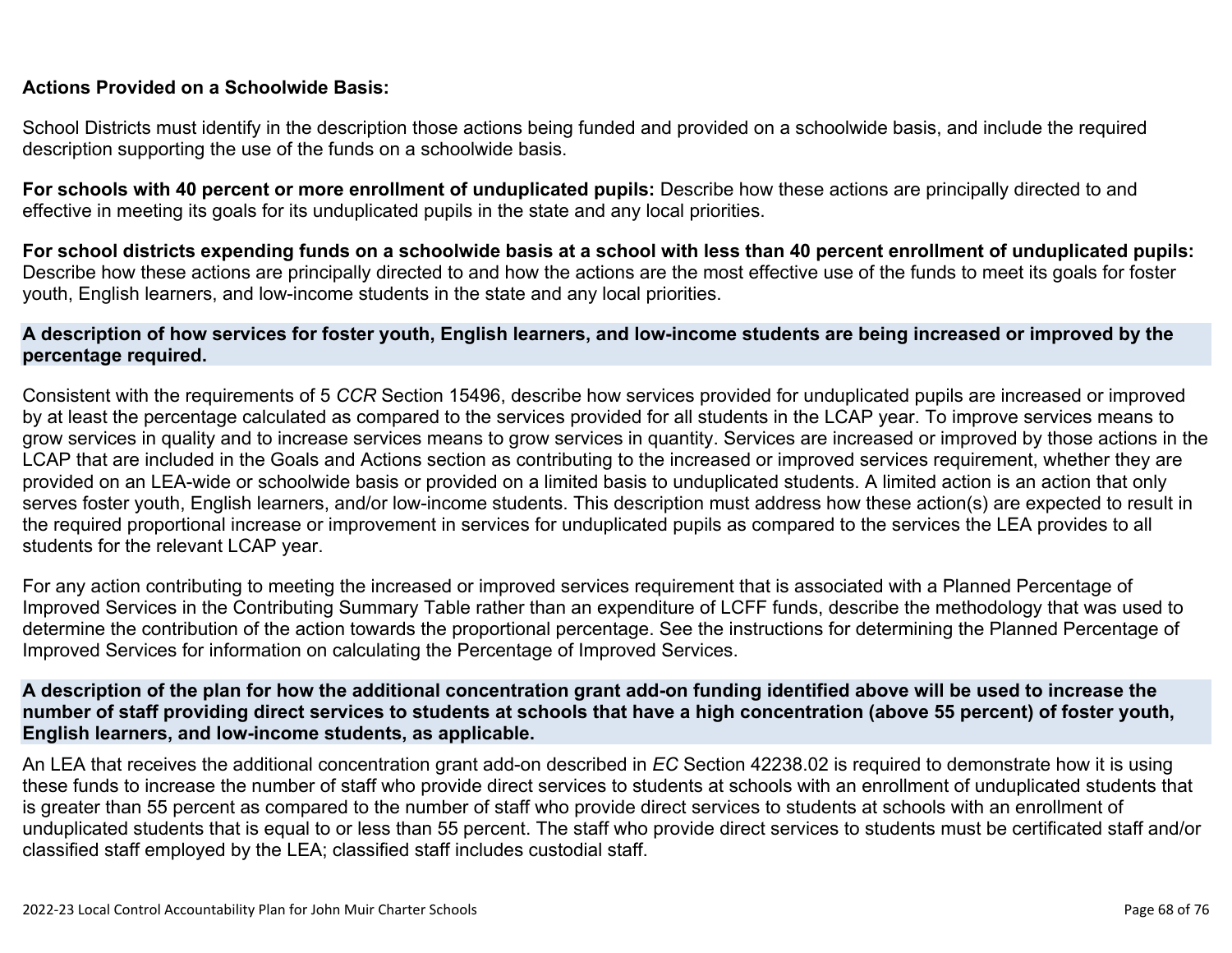Provide the following descriptions, as applicable to the LEA:

An LEA that does not receive a concentration grant or the concentration grant add-on must indicate that a response to this prompt is not applicable.

Identify the goal and action numbers of the actions in the LCAP that the LEA is implementing to meet the requirement to increase the number of staff who provide direct services to students at schools with an enrollment of unduplicated students that is greater than 55 percent.

An LEA that does not have comparison schools from which to describe how it is using the concentration grant add-on funds, such as an LEA that only has schools with an enrollment of unduplicated students that is greater than 55 percent, must describe how it is using the funds to increase the number of credentialed staff, classified staff, or both, including custodial staff, who provide direct services to students at selected schools and the criteria used to determine which schools require additional staffing support.

In the event that an additional concentration grant add-on is not sufficient to increase staff providing direct services to students at a school with an enrollment of unduplicated students that is greater than 55 percent, the LEA must describe how it is using the funds to retain staff providing direct services to students at a school with an enrollment of unduplicated students that is greater than 55 percent.

Complete the table as follows:

- Provide the staff-to-student ratio of classified staff providing direct services to students with a concentration of unduplicated students that is 55 percent or less and the staff-to-student ratio of classified staff providing direct services to students at schools with a concentration of unduplicated students that is greater than 55 percent, as applicable to the LEA. The LEA may group its schools by grade span (Elementary, Middle/Junior High, and High Schools), as applicable to the LEA. The staff-to-student ratio must be based on the number of full time equivalent (FTE) staff and the number of enrolled students as counted on the first Wednesday in October of each year.
- Provide the staff-to-student ratio of certificated staff providing direct services to students at schools with a concentration of unduplicated students that is 55 percent or less and the staff-to-student ratio of certificated staff providing direct services to students at schools with a concentration of unduplicated students that is greater than 55 percent, as applicable to the LEA. The LEA may group its schools by grade span (Elementary, Middle/Junior High, and High Schools), as applicable to the LEA. The staff-to-student ratio must be based on the number of FTE staff and the number of enrolled students as counted on the first Wednesday in October of each year.

# **Action Tables**

Complete the Data Entry Table for each action in the LCAP. The information entered into this table will automatically populate the other Action Tables. Information is only entered into the Data Entry Table, the Annual Update Table, the Contributing Actions Annual Update Table, and the LCFF Carryover Table. With the exception of the Data Entry Table, the word "input" has been added to column headers to aid in identifying the column(s) where information will be entered. Information is not entered on the remaining Action tables.

The following tables are required to be included as part of the LCAP adopted by the local governing board or governing body: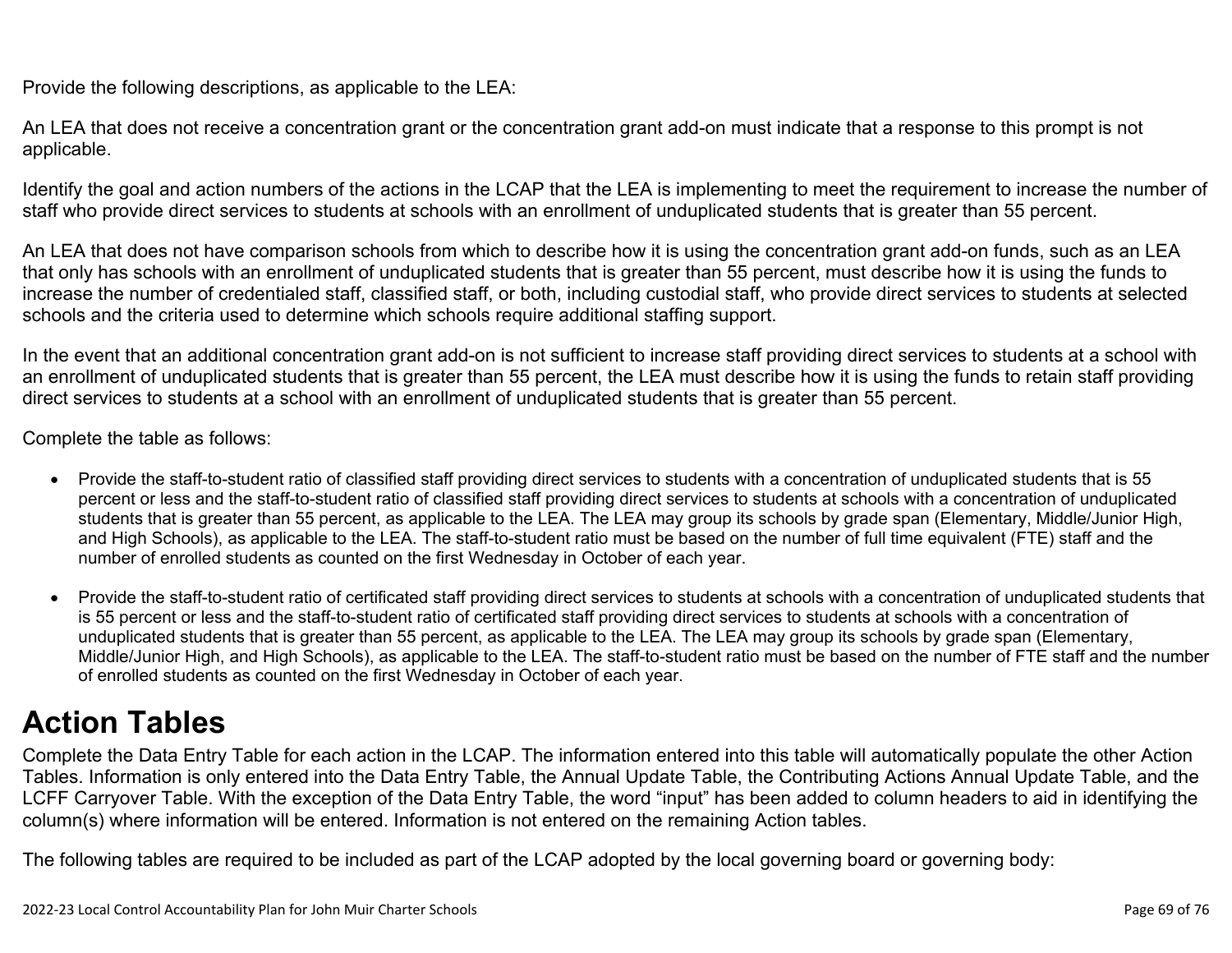- Table 1: Total Planned Expenditures Table (for the coming LCAP Year)
- Table 2: Contributing Actions Table (for the coming LCAP Year)
- Table 3: Annual Update Table (for the current LCAP Year)
- Table 4: Contributing Actions Annual Update Table (for the current LCAP Year)
- Table 5: LCFF Carryover Table (for the current LCAP Year)

Note: The coming LCAP Year is the year that is being planned for, while the current LCAP year is the current year of implementation. For example, when developing the 2022–23 LCAP, 2022–23 will be the coming LCAP Year and 2021–22 will be the current LCAP Year.

## **Data Entry Table**

The Data Entry Table may be included in the LCAP as adopted by the local governing board or governing body, but is not required to be included. In the Data Entry Table, input the following information for each action in the LCAP for that applicable LCAP year:

- **LCAP Year**: Identify the applicable LCAP Year.
- **1. Projected LCFF Base Grant**: Provide the total amount of LCFF funding the LEA estimates it will receive for the coming school year, excluding the supplemental and concentration grants and the add-ons for the Targeted Instructional Improvement Grant Program and the Home to School Transportation Program, pursuant to 5 *CCR* Section 15496(a)(8).

See *EC* sections 2574 (for COEs) and 42238.02 (for school districts and charter schools), as applicable, for LCFF apportionment calculations.

- **2. Projected LCFF Supplemental and/or Concentration Grants:** Provide the total amount of LCFF supplemental and concentration grants the LEA estimates it will receive on the basis of the number and concentration of unduplicated students for the coming school year.
- **3. Projected Percentage to Increase or Improve Services for the Coming School Year:** This percentage will not be entered; it is calculated based on the Projected LCFF Base Grant and the Projected LCFF Supplemental and/or Concentration Grants, pursuant to 5 *CCR* Section 15496(a)(8). This is the percentage by which services for unduplicated pupils must be increased or improved as compared to the services provided to all students in the coming LCAP year.
- **LCFF Carryover Percentage:** Specify the LCFF Carryover Percentage identified in the LCFF Carryover Table from the prior LCAP year. If a carryover percentage is not identified in the LCFF Carryover Table, specify a percentage of zero (0.00%).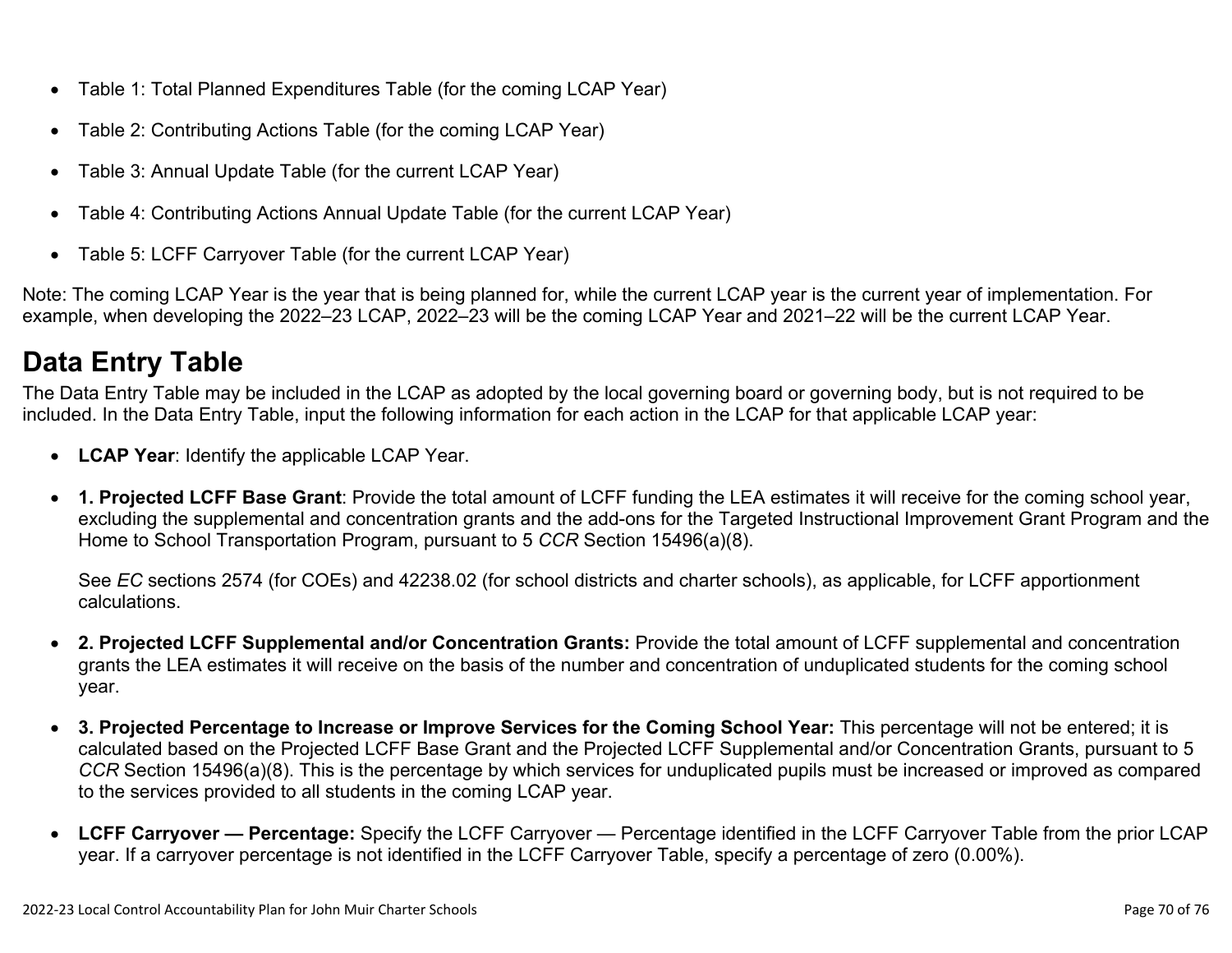- **Total Percentage to Increase or Improve Services for the Coming School Year:** This percentage will not be entered; it is calculated based on the Projected Percentage to Increase or Improve Services for the Coming School Year and the LCFF Carryover — Percentage. This is the percentage by which the LEA must increase or improve services for unduplicated pupils as compared to the services provided to all students in the coming LCAP year.
- **Goal #:** Enter the LCAP Goal number for the action.
- **Action #**: Enter the action's number as indicated in the LCAP Goal.
- **Action Title:** Provide a title of the action
- **Student Group(s)**: Indicate the student group or groups who will be the primary beneficiary of the action by entering "All," or by entering a specific student group or groups.
- **Contributing to Increased or Improved Services?:** Type "Yes" if the action **is** included as contributing to meeting the increased or improved services; OR, type "No" if the action is **not** included as contributing to meeting the increased or improved services.
- If "Yes" is entered into the Contributing column, then complete the following columns:
	- o **Scope**: The scope of an action may be LEA-wide (i.e., districtwide, countywide, or charterwide), schoolwide, or limited. An action that is LEA-wide in scope upgrades the entire educational program of the LEA. An action that is schoolwide in scope upgrades the entire educational program of a single school. An action that is limited in its scope is an action that serves only one or more unduplicated student groups.
	- o **Unduplicated Student Group(s)**: Regardless of scope, contributing actions serve one or more unduplicated student groups. Indicate one or more unduplicated student groups for whom services are being increased or improved as compared to what all students receive.
	- o **Location**: Identify the location where the action will be provided. If the action is provided to all schools within the LEA, the LEA must indicate "All Schools." If the action is provided to specific schools within the LEA or specific grade spans only, the LEA must enter "Specific Schools" or "Specific Grade Spans." Identify the individual school or a subset of schools or grade spans (e.g., all high schools or grades transitional kindergarten through grade five), as appropriate.
- **Time Span**: Enter "ongoing" if the action will be implemented for an indeterminate period of time. Otherwise, indicate the span of time for which the action will be implemented. For example, an LEA might enter "1 Year," or "2 Years," or "6 Months."
- **Total Personnel**: Enter the total amount of personnel expenditures utilized to implement this action.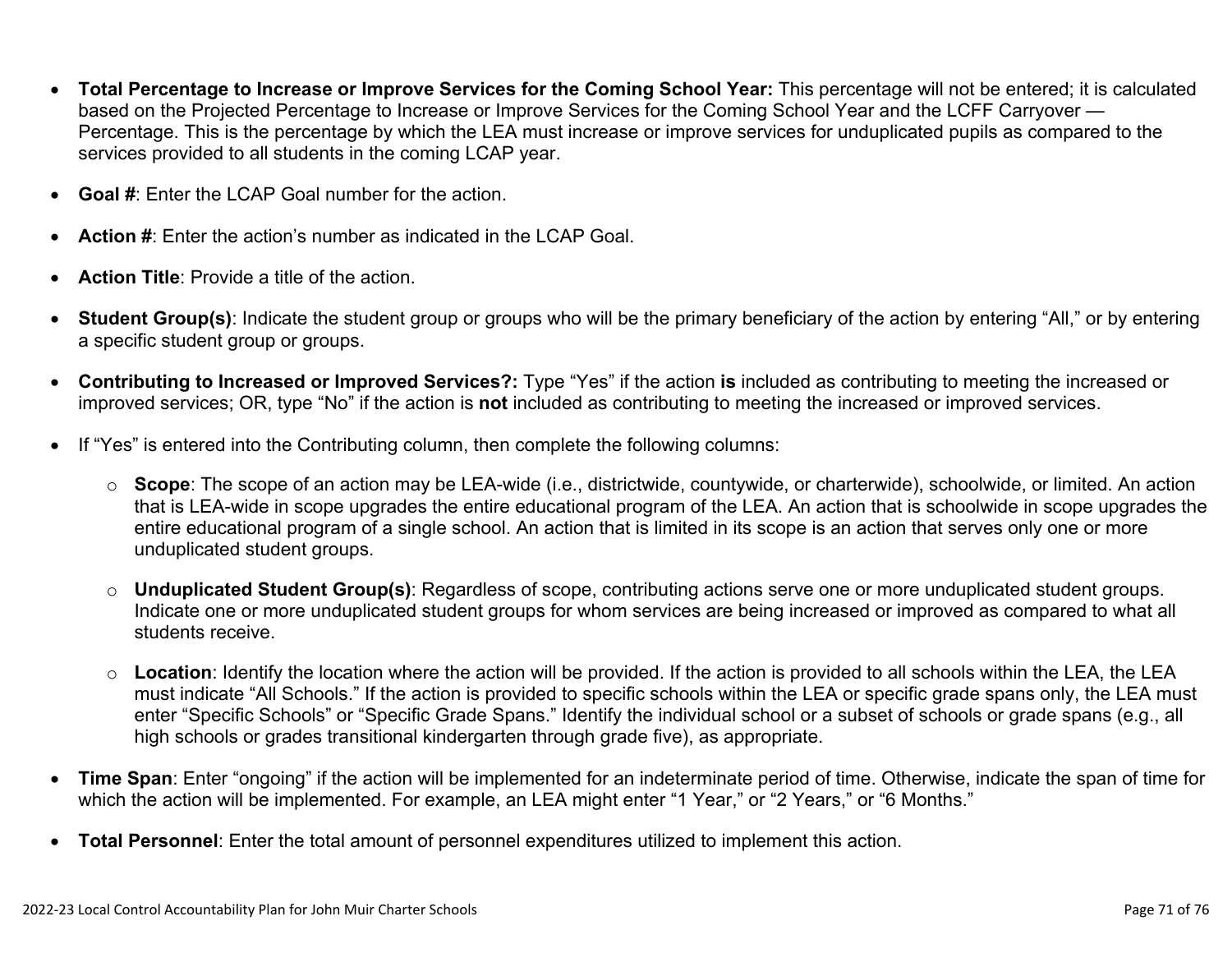- **Total Non-Personnel**: This amount will be automatically calculated based on information provided in the Total Personnel column and the Total Funds column.
- **LCFF Funds**: Enter the total amount of LCFF funds utilized to implement this action, if any. LCFF funds include all funds that make up an LEA's total LCFF target (i.e., base grant, grade span adjustment, supplemental grant, concentration grant, Targeted Instructional Improvement Block Grant, and Home-To-School Transportation).
	- o **Note:** For an action to contribute towards meeting the increased or improved services requirement it must include some measure of LCFF funding. The action may also include funding from other sources, however the extent to which an action contributes to meeting the increased or improved services requirement is based on the LCFF funding being used to implement the action.
- **Other State Funds**: Enter the total amount of Other State Funds utilized to implement this action, if any.
- **Local Funds**: Enter the total amount of Local Funds utilized to implement this action, if any.
- **Federal Funds**: Enter the total amount of Federal Funds utilized to implement this action, if any.
- **Total Funds**: This amount is automatically calculated based on amounts entered in the previous four columns.
- **Planned Percentage of Improved Services**: For any action identified as contributing, being provided on a Limited basis to unduplicated students, and that does not have funding associated with the action, enter the planned quality improvement anticipated for the action as a percentage rounded to the nearest hundredth (0.00%). A limited action is an action that only serves foster youth, English learners, and/or low-income students.
	- o As noted in the instructions for the Increased or Improved Services section, when identifying a Planned Percentage of Improved Services, the LEA must describe the methodology that it used to determine the contribution of the action towards the proportional percentage. The percentage of improved services for an action corresponds to the amount of LCFF funding that the LEA estimates it would expend to implement the action if it were funded.

For example, an LEA determines that there is a need to analyze data to ensure that instructional aides and expanded learning providers know what targeted supports to provide to students who are foster youth. The LEA could implement this action by hiring additional staff to collect and analyze data and to coordinate supports for students, which the LEA estimates would cost \$165,000. Instead, the LEA chooses to utilize a portion of existing staff time to analyze data relating to students who are foster youth. This analysis will then be shared with site principals who will use the data to coordinate services provided by instructional assistants and expanded learning providers to target support to students. In this example, the LEA would divide the estimated cost of \$165,000 by the amount of LCFF Funding identified in the Data Entry Table and then convert the quotient to a percentage. This percentage is the Planned Percentage of Improved Service for the action.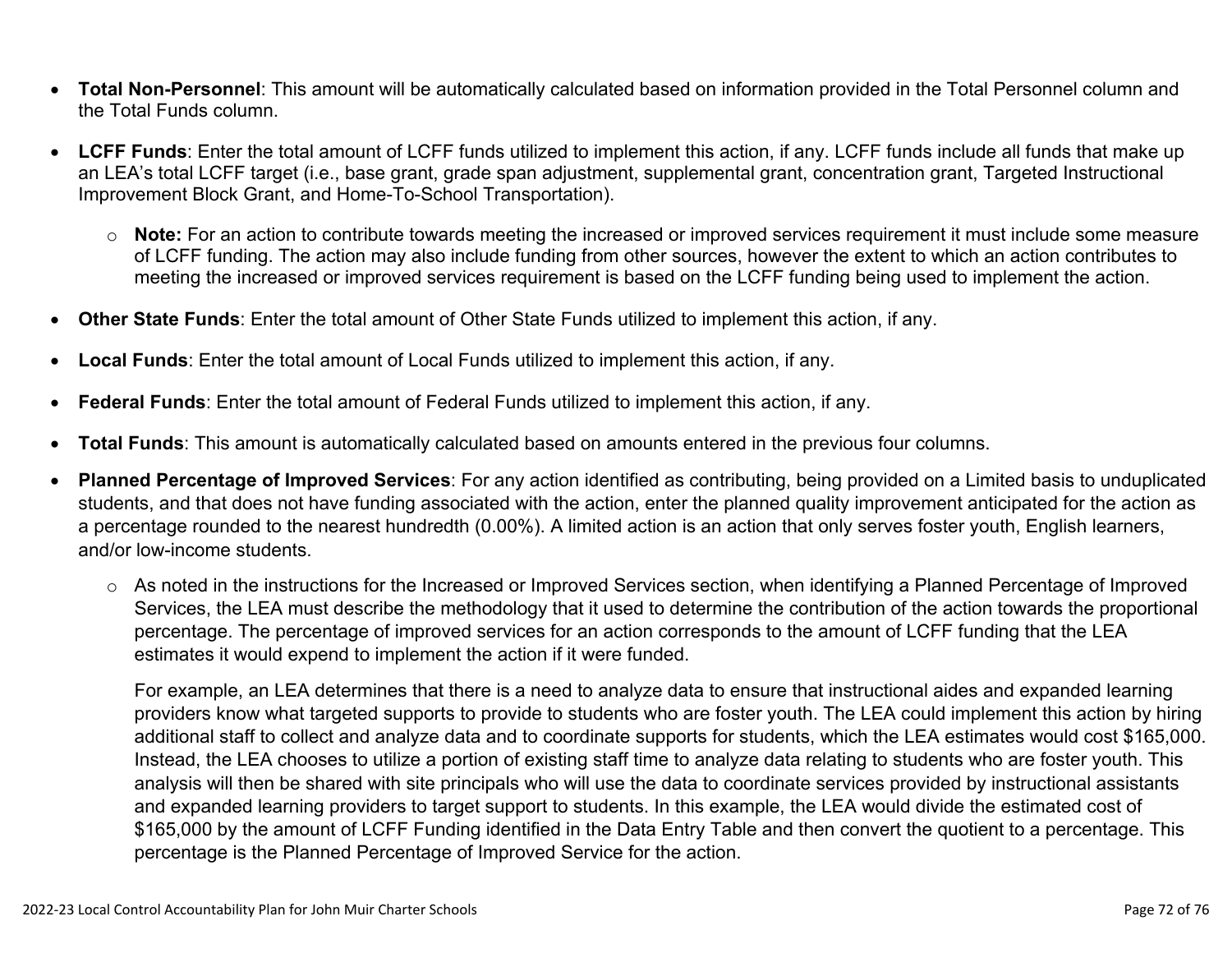# **Contributing Actions Table**

As noted above, information will not be entered in the Contributing Actions Table; however, the 'Contributing to Increased or Improved Services?' column will need to be checked to ensure that only actions with a "Yes" are displaying. If actions with a "No" are displayed or if actions that are contributing are not displaying in the column, use the drop-down menu in the column header to filter only the "Yes" responses.

# **Annual Update Table**

In the Annual Update Table, provide the following information for each action in the LCAP for the relevant LCAP year:

• **Estimated Actual Expenditures**: Enter the total estimated actual expenditures to implement this action, if any.

# **Contributing Actions Annual Update Table**

In the Contributing Actions Annual Update Table, check the 'Contributing to Increased or Improved Services?' column to ensure that only actions with a "Yes" are displaying. If actions with a "No" are displayed or if actions that are contributing are not displaying in the column, use the drop-down menu in the column header to filter only the "Yes" responses. Provide the following information for each contributing action in the LCAP for the relevant LCAP year:

- **6. Estimated Actual LCFF Supplemental and/or Concentration Grants:** Provide the total amount of LCFF supplemental and concentration grants the LEA estimates it will actually receive based on of the number and concentration of unduplicated students in the current school year.
- **Estimated Actual Expenditures for Contributing Actions**: Enter the total estimated actual expenditure of LCFF funds used to implement this action, if any.
- **Estimated Actual Percentage of Improved Services:** For any action identified as contributing, being provided on a Limited basis only to unduplicated students, and that does not have funding associated with the action, enter the total estimated actual quality improvement anticipated for the action as a percentage rounded to the nearest hundredth (0.00%).
	- $\circ$  Building on the example provided above for calculating the Planned Percentage of Improved Services, the LEA in the example implements the action. As part of the annual update process, the LEA reviews implementation and student outcome data and determines that the action was implemented with fidelity and that outcomes for foster youth students improved. The LEA reviews the original estimated cost for the action and determines that had it hired additional staff to collect and analyze data and to coordinate supports for students that estimated actual cost would have been \$169,500 due to a cost of living adjustment. The LEA would divide the estimated actual cost of \$169,500 by the amount of LCFF Funding identified in the Data Entry Table and then convert the quotient to a percentage. This percentage is the Estimated Actual Percentage of Improved Services for the action.

# **LCFF Carryover Table**

• **9. Estimated Actual LCFF Base Grant**: Provide the total amount of LCFF funding the LEA estimates it will receive for the current school year, excluding the supplemental and concentration grants and the add-ons for the Targeted Instructional Improvement Grant Program and the Home to School Transportation Program, pursuant to 5 *CCR* Section 15496(a)(8).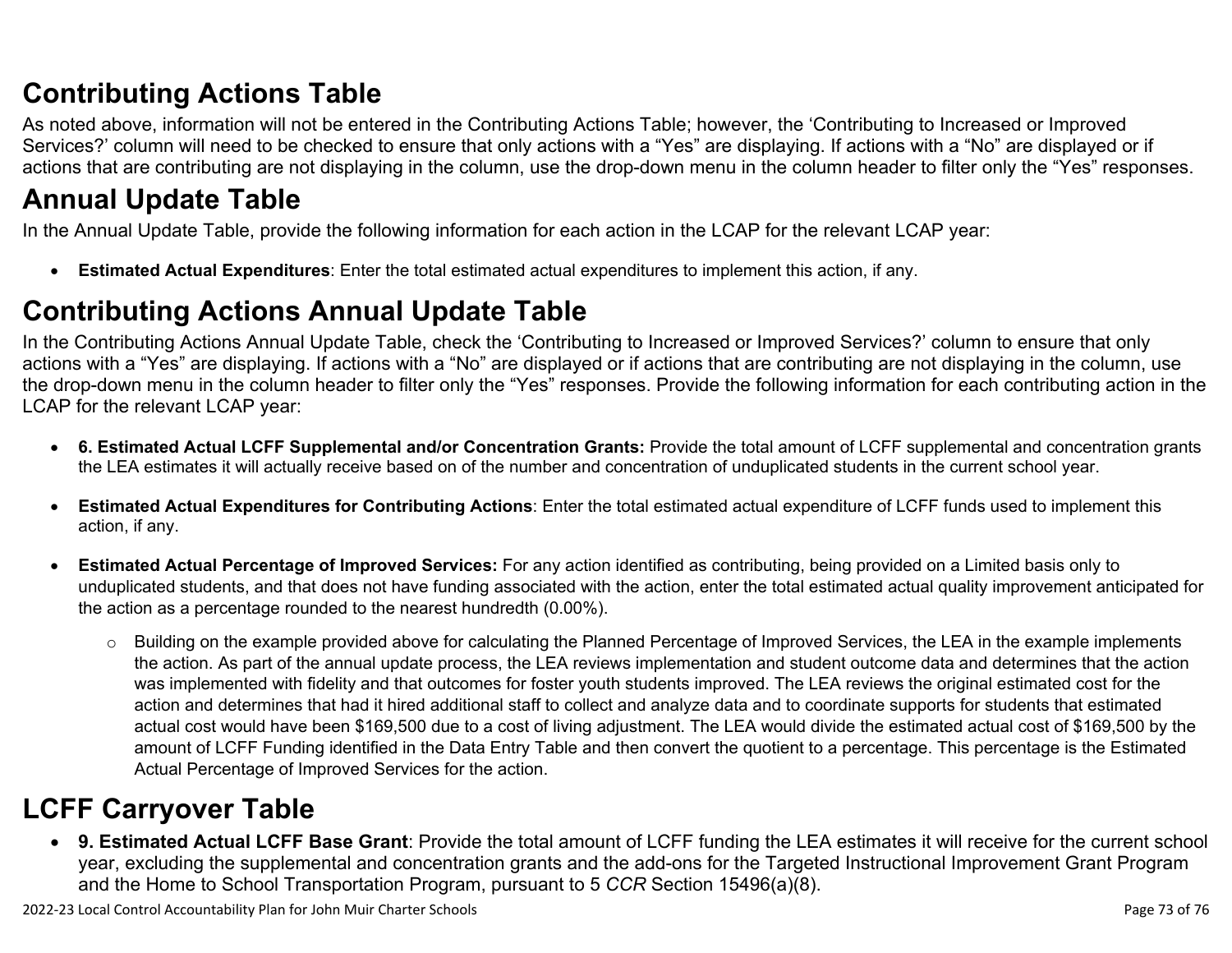• **10. Total Percentage to Increase or Improve Services for the Current School Year:** This percentage will not be entered. The percentage is calculated based on the amounts of the Estimated Actual LCFF Base Grant (9) and the Estimated Actual LCFF Supplemental and/or Concentration Grants (6), pursuant to 5 *CCR* Section 15496(a)(8), plus the LCFF Carryover – Percentage from the prior year. This is the percentage by which services for unduplicated pupils must be increased or improved as compared to the services provided to all students in the current LCAP year.

### **Calculations in the Action Tables**

To reduce the duplication of effort of LEAs, the Action Tables include functionality such as pre-population of fields and cells based on the information provided in the Data Entry Table, the Annual Update Summary Table, and the Contributing Actions Table. For transparency, the functionality and calculations used are provided below.

### **Contributing Actions Table**

- 4. Total Planned Contributing Expenditures (LCFF Funds)
	- $\circ$  This amount is the total of the Planned Expenditures for Contributing Actions (LCFF Funds) column
- 5. Total Planned Percentage of Improved Services
	- o This percentage is the total of the Planned Percentage of Improved Services column
- Planned Percentage to Increase or Improve Services for the coming school year (4 divided by 1, plus 5)
	- $\circ$  This percentage is calculated by dividing the Total Planned Contributing Expenditures (4) by the Projected LCFF Base Grant (1), converting the quotient to a percentage, and adding it to the Total Planned Percentage of Improved Services (5).

### **Contributing Actions Annual Update Table**

Pursuant to *EC* Section 42238.07(c)(2), if the Total Planned Contributing Expenditures (4) is less than the Estimated Actual LCFF Supplemental and Concentration Grants (6), the LEA is required to calculate the difference between the Total Planned Percentage of Improved Services (5) and the Total Estimated Actual Percentage of Improved Services (7). If the Total Planned Contributing Expenditures (4) is equal to or greater than the Estimated Actual LCFF Supplemental and Concentration Grants (6), the Difference Between Planned and Estimated Actual Percentage of Improved Services will display "Not Required."

- 6. Estimated Actual LCFF Supplemental and Concentration Grants
	- $\circ$  This is the total amount of LCFF supplemental and concentration grants the LEA estimates it will actually receive based on of the number and concentration of unduplicated students in the current school year.
- 4. Total Planned Contributing Expenditures (LCFF Funds)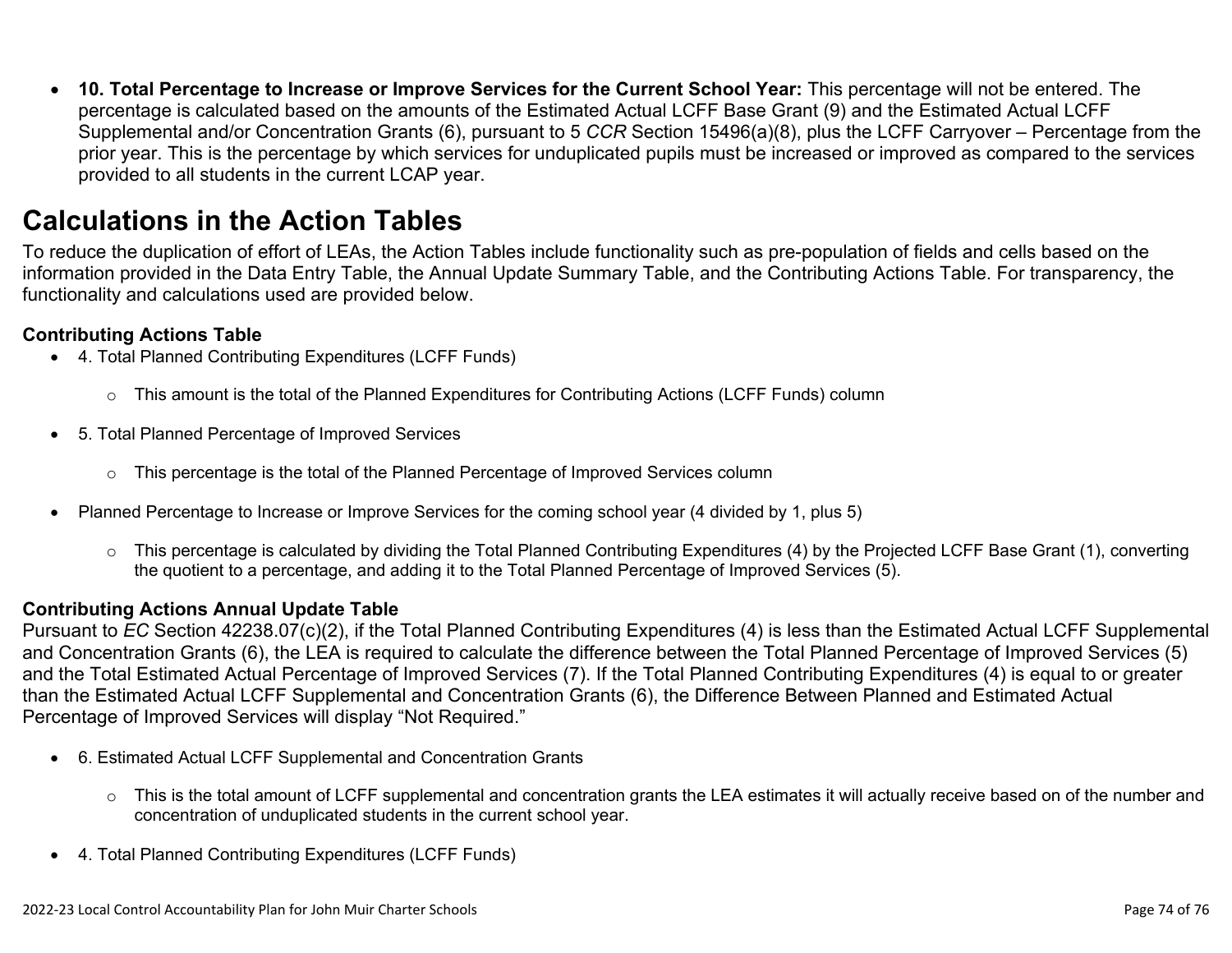- $\circ$  This amount is the total of the Last Year's Planned Expenditures for Contributing Actions (LCFF Funds)
- 7. Total Estimated Actual Expenditures for Contributing Actions
	- $\circ$  This amount is the total of the Estimated Actual Expenditures for Contributing Actions (LCFF Funds)
- Difference Between Planned and Estimated Actual Expenditures for Contributing Actions (Subtract 7 from 4)
	- $\circ$  This amount is the Total Estimated Actual Expenditures for Contributing Actions (7) subtracted from the Total Planned Contributing Expenditures (4)
- 5. Total Planned Percentage of Improved Services (%)
	- $\circ$  This amount is the total of the Planned Percentage of Improved Services column
- 8. Total Estimated Actual Percentage of Improved Services (%)
	- $\circ$  This amount is the total of the Estimated Actual Percentage of Improved Services column
- Difference Between Planned and Estimated Actual Percentage of Improved Services (Subtract 5 from 8)
	- o This amount is the Total Planned Percentage of Improved Services (5) subtracted from the Total Estimated Actual Percentage of Improved Services (8)

### **LCFF Carryover Table**

- 10. Total Percentage to Increase or Improve Services for the Current School Year (6 divided by 9 + Carryover %)
	- $\circ$  This percentage is the Estimated Actual LCFF Supplemental and/or Concentration Grants (6) divided by the Estimated Actual LCFF Base Grant (9) plus the LCFF Carryover – Percentage from the prior year.
- 11. Estimated Actual Percentage of Increased or Improved Services (7 divided by 9, plus 8)
	- $\circ$  This percentage is the Total Estimated Actual Expenditures for Contributing Actions (7) divided by the LCFF Funding (9), then converting the quotient to a percentage and adding the Total Estimated Actual Percentage of Improved Services (8).
- 12. LCFF Carryover Dollar Amount LCFF Carryover (Subtract 11 from 10 and multiply by 9)
	- $\circ$  If the Estimated Actual Percentage of Increased or Improved Services (11) is less than the Estimated Actual Percentage to Increase or Improve Services (10), the LEA is required to carry over LCFF funds.